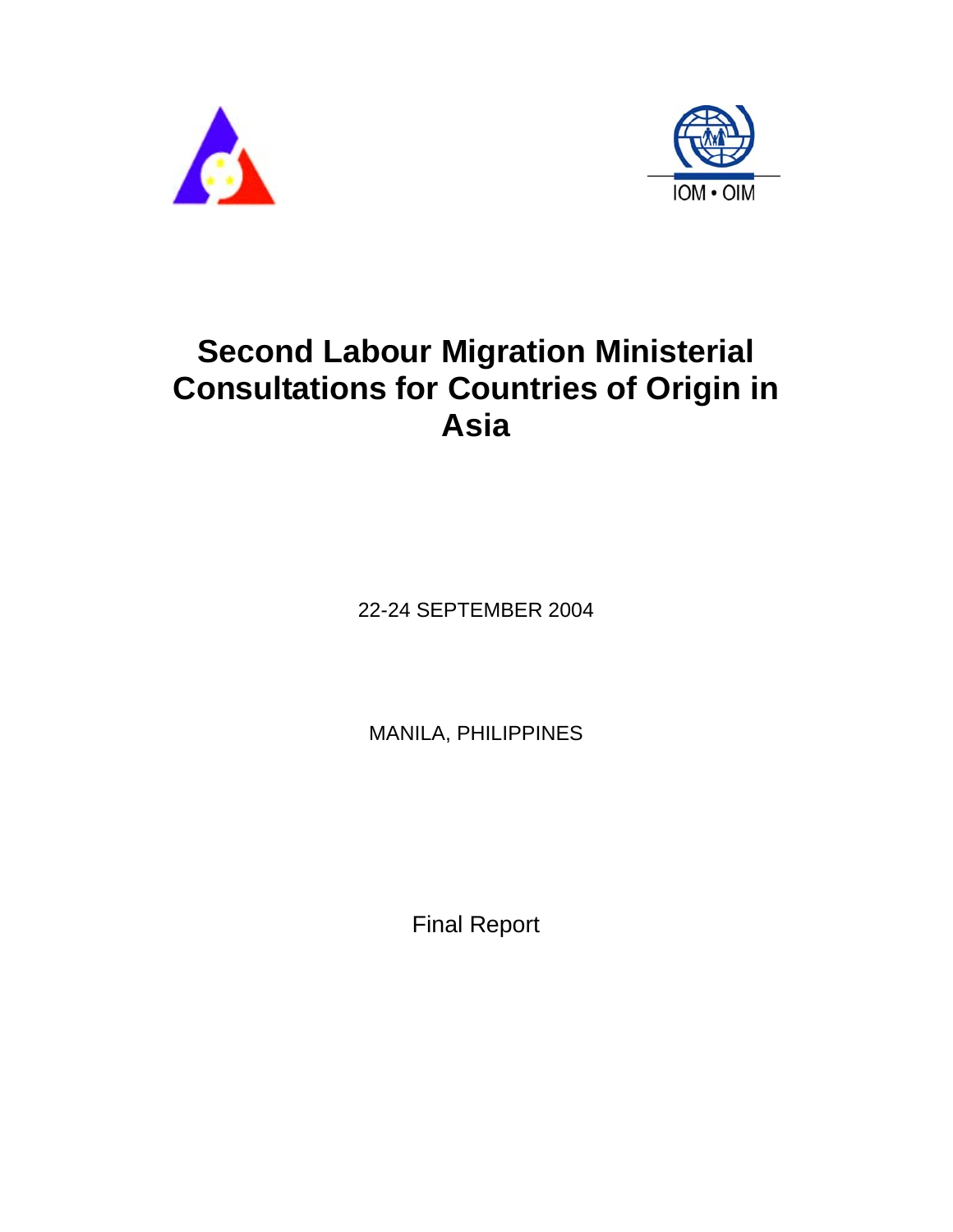# **Introduction**

This report is a compilation of the Proceedings (Agenda), the Progress Report in Implementation of the Recommendations of the First Labour Migration Ministerial Consultations (Colombo), the Ministerial Statements and the Final Recommendations of the Second Labour Migration Ministerial Consultations of Countries of Origin in Asia. It also contains the list of participants.

Papers presented at the Consultations are contained in the IOM publication "Labour Migration in Asia – Protection of Migrant Workers, Support Services and Enhancing Development Benefits", available with this report.

Presentations other than the above papers are included in this report.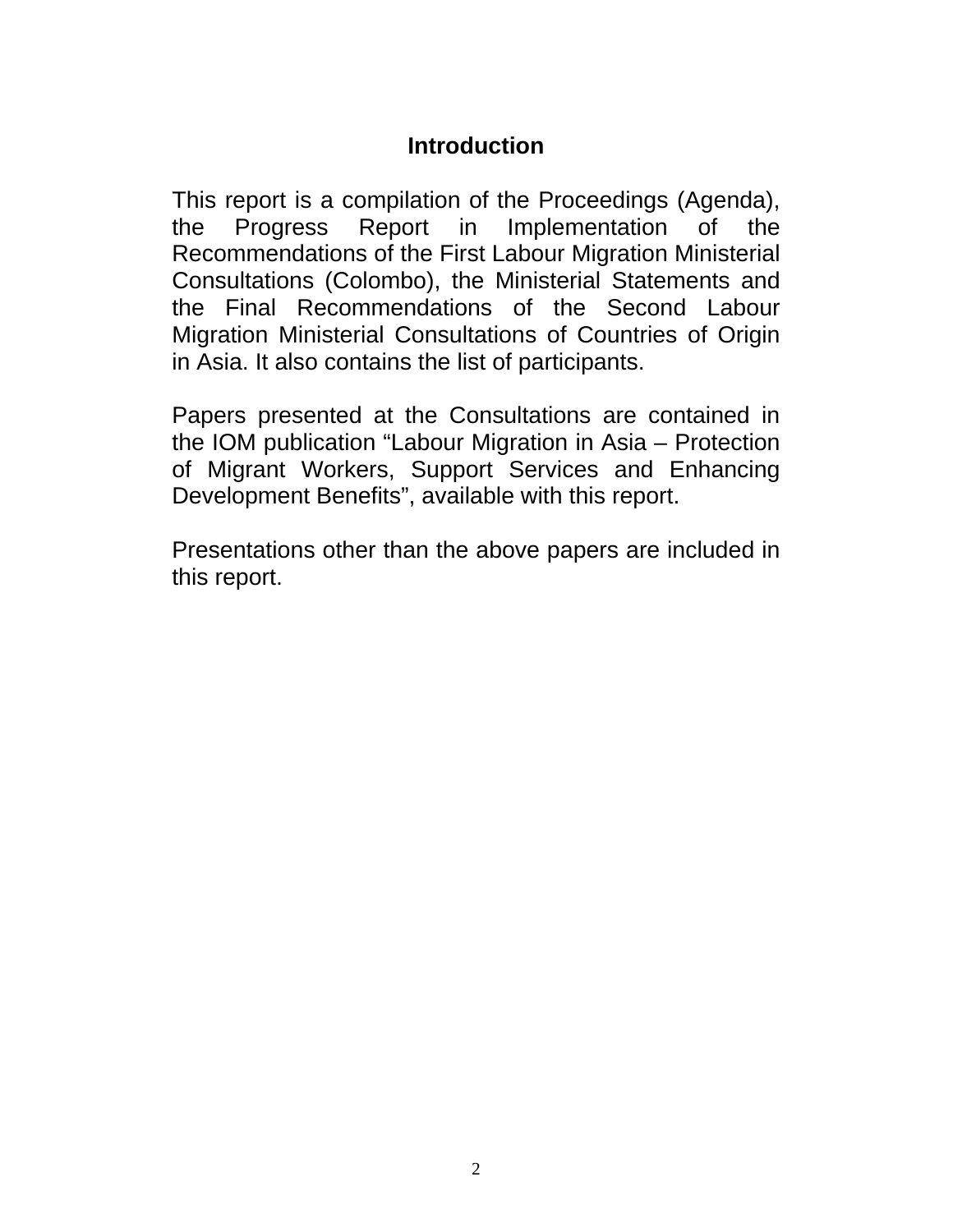# **TABLE OF CONTENTS**

| <b>Agenda</b>                                                                                                                                                                                                                    | 5  |
|----------------------------------------------------------------------------------------------------------------------------------------------------------------------------------------------------------------------------------|----|
| <b>Preparatory Meeting Presentations</b>                                                                                                                                                                                         | 9  |
| Update on progress in implementation of Recommendations<br>By Nilim Baruah, Head, Labour Migration Service, IOM Geneva                                                                                                           | 10 |
| Information Exchange on International Labour Migration Management<br>among Labour Sending Countries.<br>Mr. Karunasena Hettiarachchi, Chairman,<br>Sri Lanka Bureau of Foreign Employment, Sri Lanka                             | 24 |
| Cooperation among Labour Sending States and Cooperation with<br><b>States of Destination.</b><br>Mr. Ferry Adamhar, Director, Protection of Indonesian Citizens and<br>Legal Entities, Department of Foreign Affairs, Indonesia. | 33 |
| <b>Ministerial Statements</b>                                                                                                                                                                                                    |    |
| Hosting Country: Philippines                                                                                                                                                                                                     | 41 |
| <b>International Organization for Migration</b>                                                                                                                                                                                  | 43 |
| Keynote Address: Vice President Noli L. De Castro                                                                                                                                                                                | 52 |
| Countries (by alphabetical order)                                                                                                                                                                                                |    |
| Bangladesh                                                                                                                                                                                                                       | 56 |
| China                                                                                                                                                                                                                            | 62 |
| Indonesia                                                                                                                                                                                                                        | 66 |
| Nepal                                                                                                                                                                                                                            | 69 |
| Pakistan                                                                                                                                                                                                                         | 73 |
| Sri Lanka                                                                                                                                                                                                                        | 77 |
| Thailand                                                                                                                                                                                                                         | 81 |
| Viet Nam                                                                                                                                                                                                                         | 86 |
| <b>Summary of Statements and Recommendations</b>                                                                                                                                                                                 | 89 |
| <b>Directory of Participants</b>                                                                                                                                                                                                 | 96 |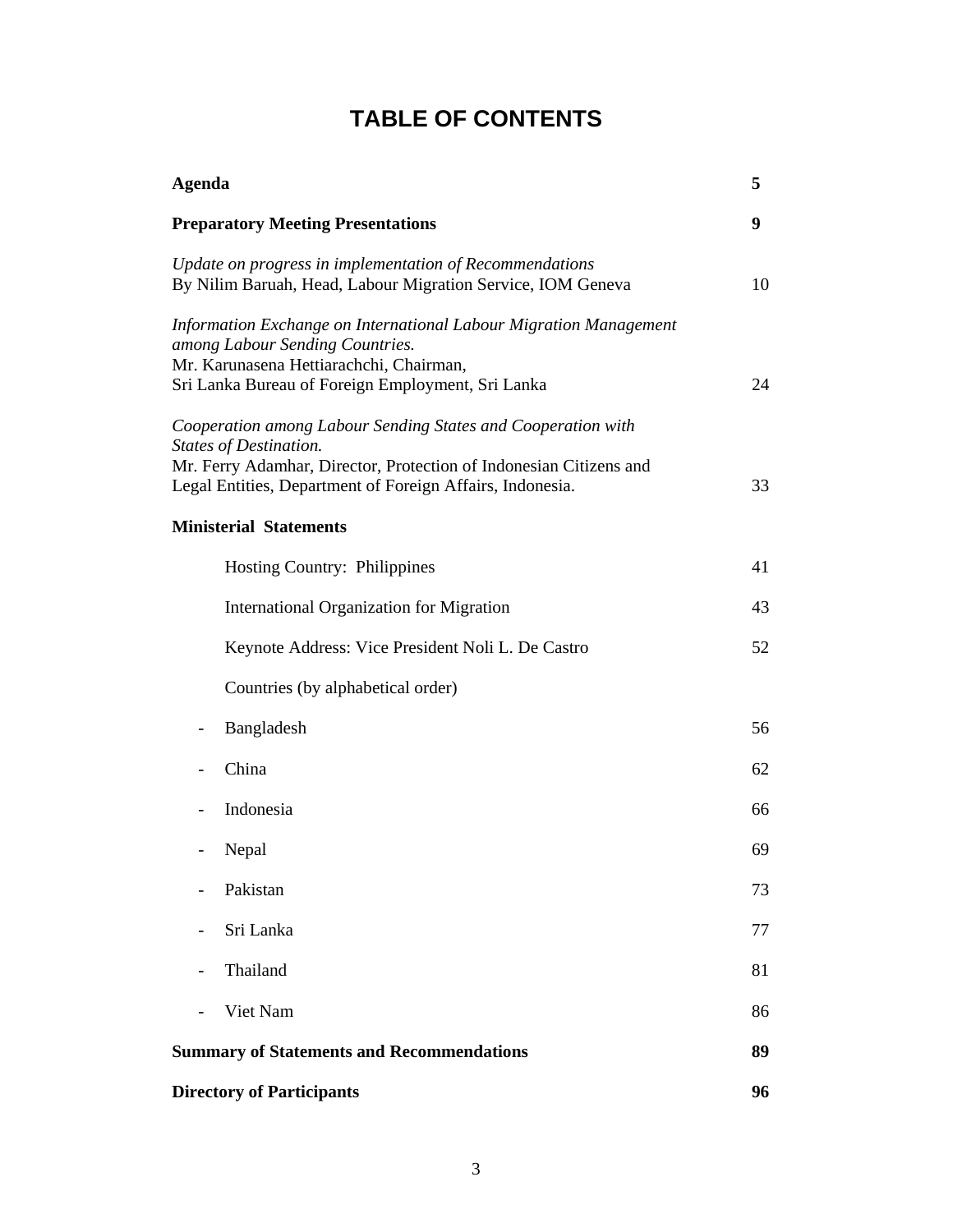Throughout this report, "Hong Kong" refers to the Hong Kong Special Administrative Region of China and "Taiwan" refers to the Taiwan Province of China.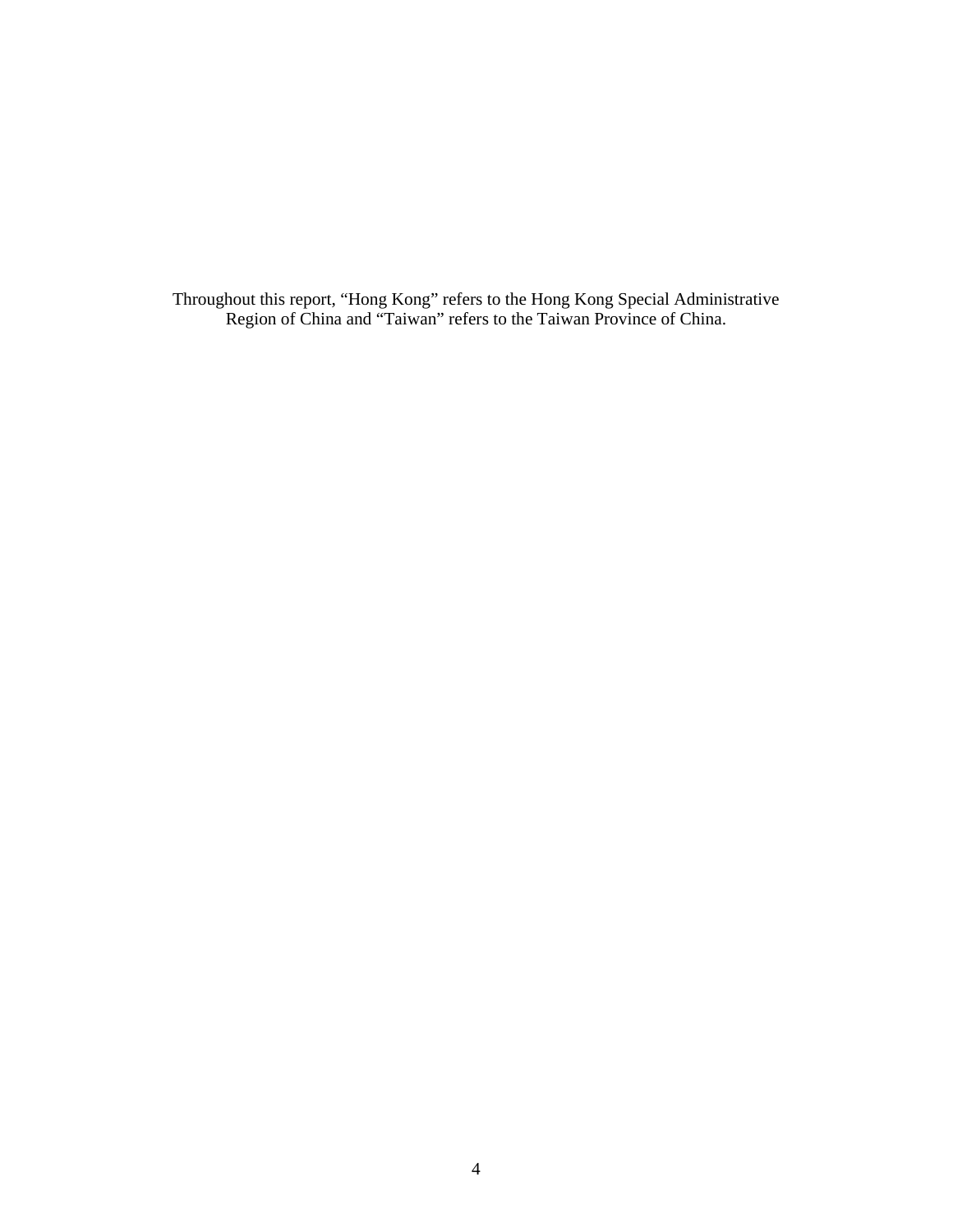## **AGENDA PREPARATORY MEETING OF SENIOR OFFICIALS**

## **22 September 2004**

#### **Hotel Westin Philippine Plaza, Conference Hall Manila, Philippines**

| <b>Morning</b>  |                                                                                                                                                                                                                                                                                                                    |  |  |  |  |  |  |
|-----------------|--------------------------------------------------------------------------------------------------------------------------------------------------------------------------------------------------------------------------------------------------------------------------------------------------------------------|--|--|--|--|--|--|
| 08h30 - 09h00   | Reception and registration of participants<br>Venue: Davao Room                                                                                                                                                                                                                                                    |  |  |  |  |  |  |
| $09h00 - 10h00$ | <b>Opening Remarks</b>                                                                                                                                                                                                                                                                                             |  |  |  |  |  |  |
|                 | Mr. Danilo P. Cruz, Undersecretary, Department of Labour and Employment, The Philippines<br>Mr. Gervais Appave, Director, Migration Policy and Research, IOM, Geneva                                                                                                                                               |  |  |  |  |  |  |
|                 | Election of the Chair of the Labour Migration Ministerial Consultations and adoption of the<br>Agenda<br>Election of the Rapporteur<br>Update on progress in implementation of Recommendations by Nilim Baruah, Head, Labour<br>$\bullet$<br>Migration Service, Migration Management Services, IOM, Geneva.        |  |  |  |  |  |  |
| $10h00 - 13h00$ | <b>First Session: Protection of Migrant Workers and Migrant Services</b>                                                                                                                                                                                                                                           |  |  |  |  |  |  |
|                 | Chair: Mr. Pathak Pratap Kumar, Ministry of Labour and Transport Management, Nepal                                                                                                                                                                                                                                 |  |  |  |  |  |  |
|                 | Presentations:<br>Assessment and good practice paper on regulatory frameworks to prevent<br>malpractices and abuses by recruitment agencies and efforts to enforce<br>minimum standards in overseas employment contracts.<br>Mr. Rashid Mughal, Director/ Protector of Emigrants, Ministry of Labour,<br>Pakistan. |  |  |  |  |  |  |
|                 | Assessment and good practice paper on the establishment and operations<br>$\overline{\phantom{a}}$<br>of a Migrant Welfare Fund.<br>Prof. Edita Tan, School of Economics, University of the Philippines,<br>Philippines.                                                                                           |  |  |  |  |  |  |
|                 | Feasibility study on establishing a pilot Migrant Resource Centre.<br>$\overline{\phantom{a}}$<br>Merliza M. Makinano, Programme Officer, Labour Migration Service, IOM,<br>Manila                                                                                                                                 |  |  |  |  |  |  |
|                 | Discussion and draft recommendations.                                                                                                                                                                                                                                                                              |  |  |  |  |  |  |
|                 | The session will have a twenty minute tea/coffee break                                                                                                                                                                                                                                                             |  |  |  |  |  |  |
| $13h00 - 14h00$ | Lunch<br>Venue: Sulu Room                                                                                                                                                                                                                                                                                          |  |  |  |  |  |  |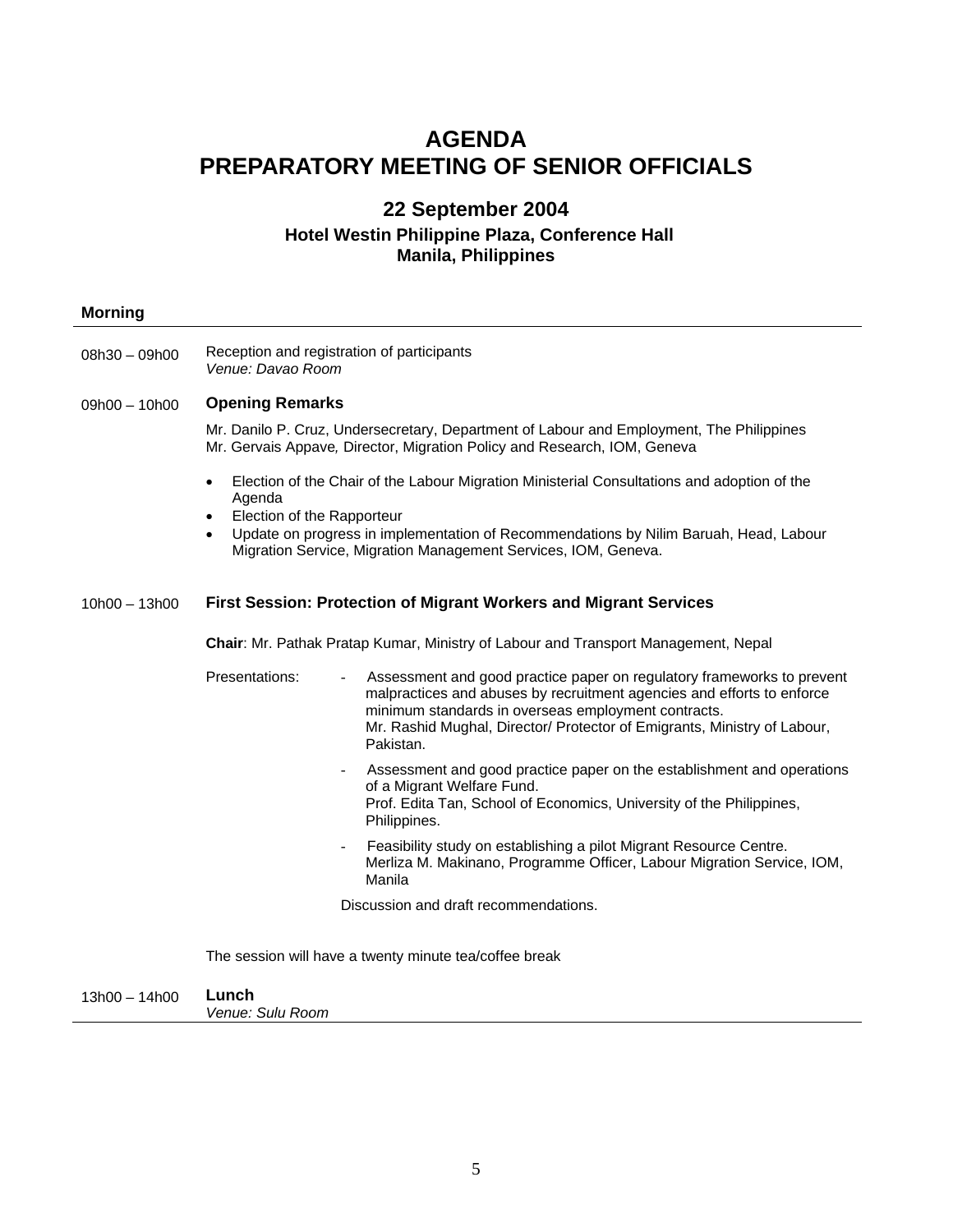| 14h00 - 15h30 | Second Session: Optimising Benefits of Organised Labour Migration                                              |                                                                                                                                                                                                                           |  |  |  |  |  |
|---------------|----------------------------------------------------------------------------------------------------------------|---------------------------------------------------------------------------------------------------------------------------------------------------------------------------------------------------------------------------|--|--|--|--|--|
|               | Chair: Mr. Jiang Mohui, Ministry of Labor and Social Security, China                                           |                                                                                                                                                                                                                           |  |  |  |  |  |
|               | Presentations:                                                                                                 | Assessment and good practice paper in technical training and skills<br>development programs linked to overseas employment.<br>Prof. Edita Tan, School of Economics, University of the Philippines,<br>Philippines.        |  |  |  |  |  |
|               |                                                                                                                | Assessment and good practice paper on remittances.<br>Mr. Antero Vahapassi, Asian Development Bank, Manila.                                                                                                               |  |  |  |  |  |
|               |                                                                                                                | Discussion and draft recommendations.                                                                                                                                                                                     |  |  |  |  |  |
| 15h30 – 15h50 | <b>Tea Break</b><br>Venue: Davao Room                                                                          |                                                                                                                                                                                                                           |  |  |  |  |  |
| 15h50 - 17h00 |                                                                                                                | Third Session: Institutional Capacity Building and Inter State Cooperation                                                                                                                                                |  |  |  |  |  |
|               | Chair: Mr. Shaikh Wahid-Uz-Zaman, Director-General, Bureau of Manpower, Employment and<br>Training, Bangladesh |                                                                                                                                                                                                                           |  |  |  |  |  |
|               | Presentations:                                                                                                 | Information exchange on International Labour Migration Management<br>among Labour Sending Countries.<br>Mr. Karunasena Hettiarachchi, Chairman, Sri Lanka Bureau of Foreign<br>Employment, Sri Lanka.                     |  |  |  |  |  |
|               |                                                                                                                | Training course for administrators and labour attaches.<br>Mr. Tomas Achacoso, Consultant, IOM Manila.                                                                                                                    |  |  |  |  |  |
|               |                                                                                                                | Cooperation among labour sending states and Cooperation with states of<br>destination.<br>Mr. Ferry Adamhar, Director, Protection of Indonesian Citizens and Legal<br>Entities, Department of Foreign Affairs, Indonesia. |  |  |  |  |  |
|               |                                                                                                                | Discussion and draft recommendations.                                                                                                                                                                                     |  |  |  |  |  |
| 17h00 - 18h00 | Session on draft Summary of the Chairperson and Guidelines and its Follow-up                                   |                                                                                                                                                                                                                           |  |  |  |  |  |
|               | Co-Chairs:                                                                                                     | Mr. Danilo P. Cruz, Undersecretary, Department of Labour and Employment,<br>The Philippines<br>Mr. Gervais Appave, Director, Migration Policy and Research, IOM, Geneva                                                   |  |  |  |  |  |
|               | ٠<br>Modalities for follow-up                                                                                  | Discussion of the draft chairperson's summary and recommendations                                                                                                                                                         |  |  |  |  |  |
| 19h00         | Dinner hosted by IOM<br>Venue: Seawallside Garden                                                              |                                                                                                                                                                                                                           |  |  |  |  |  |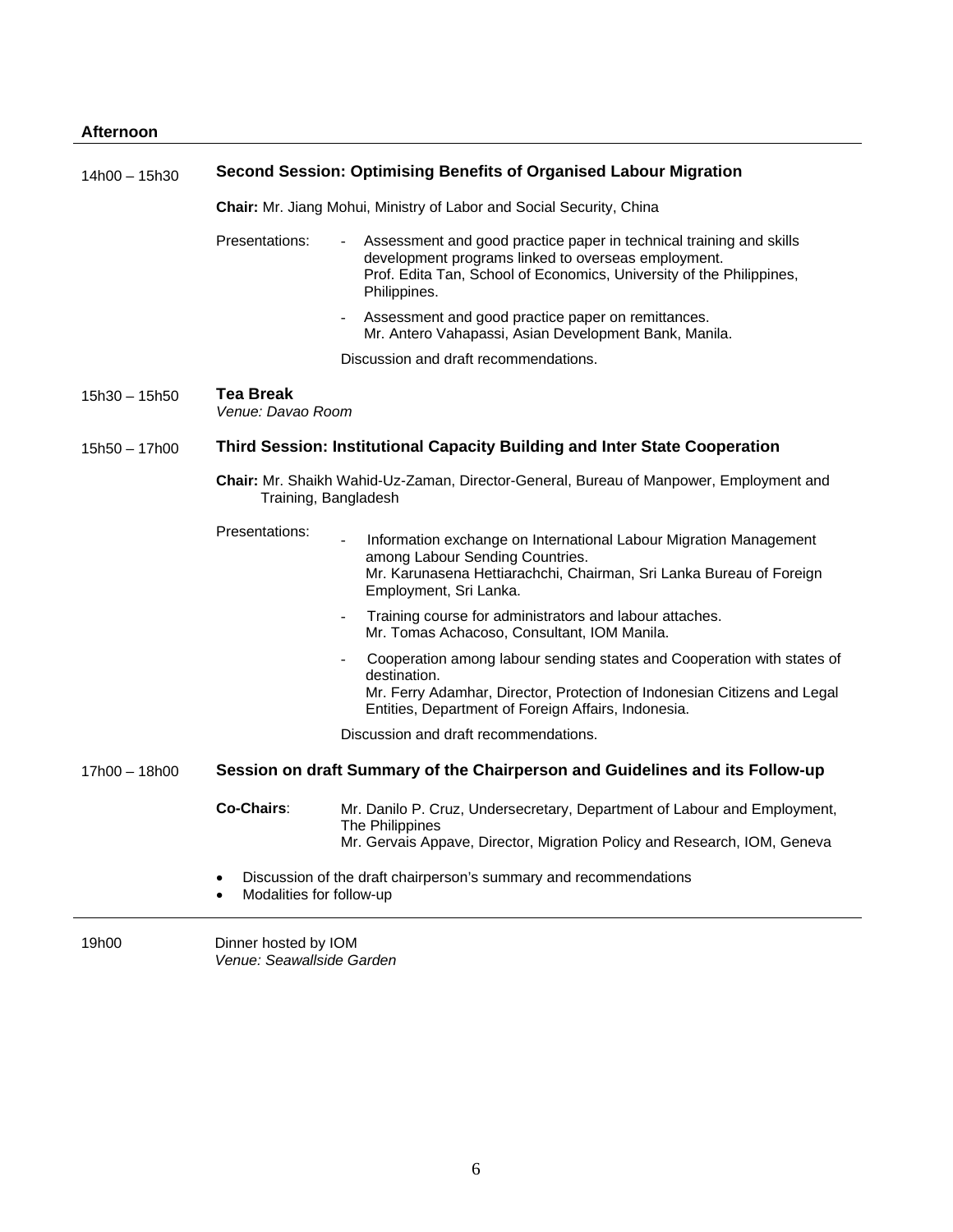# **AGENDA MINISTERIAL CONSULTATIONS**

# **24 September 2004**

## **Hotel Westin Philippine Plaza, Conference Hall Manila, Philippines**

| <b>Morning</b>  |                                                        |                                                                                                                                                                                                                                                                                                                                                                                                                                                            |  |  |  |  |  |
|-----------------|--------------------------------------------------------|------------------------------------------------------------------------------------------------------------------------------------------------------------------------------------------------------------------------------------------------------------------------------------------------------------------------------------------------------------------------------------------------------------------------------------------------------------|--|--|--|--|--|
| $09h00 - 10h00$ | <b>Inaugural Ceremony</b><br>Mindanao Ballroom         |                                                                                                                                                                                                                                                                                                                                                                                                                                                            |  |  |  |  |  |
|                 |                                                        | Opening Remarks of Secretary Patricia A. Sto. Tomas<br>Message by IOM Director General Brunson McKinley<br>Keynote Address of Vice President Noli L. De Castro                                                                                                                                                                                                                                                                                             |  |  |  |  |  |
| $10h00 - 10h30$ | Tea Break<br>Venue: Lobby Lounge                       |                                                                                                                                                                                                                                                                                                                                                                                                                                                            |  |  |  |  |  |
| $10h30 - 12h30$ | <b>Addresses by the Ministers</b><br>Venue: Davao Room |                                                                                                                                                                                                                                                                                                                                                                                                                                                            |  |  |  |  |  |
|                 | Chair:                                                 | H.E. Sec. Sto. Tomas Patricia A., Secretary, Department of<br>Labor and Employment, Philippines                                                                                                                                                                                                                                                                                                                                                            |  |  |  |  |  |
|                 | Statements:                                            | H.E. Mr. Islam Mohammed Quamrul, State Minister, Ministry<br>of Expatriate's Welfare and Overseas Employment,<br>Bangladesh<br>H.E. Mr. Bu Zhengfa, Vice-Minister, Ministry of Labor and Mr.<br>Social Security, China<br>Mr. I Gusti Made Arka, Director General, Overseas Workers<br>Deployment, Ministry of Manpower and Transmigration,<br>Indonesia<br>H.E. Mr. Panta Raghuji, Minister, Ministry of Labour and<br><b>Transport Management, Nepal</b> |  |  |  |  |  |
| $12h30 - 14h00$ | Lunch<br>Venue: Sulu Room                              |                                                                                                                                                                                                                                                                                                                                                                                                                                                            |  |  |  |  |  |
|                 | <b>Press Conference</b>                                |                                                                                                                                                                                                                                                                                                                                                                                                                                                            |  |  |  |  |  |

*Venue: Davao Room*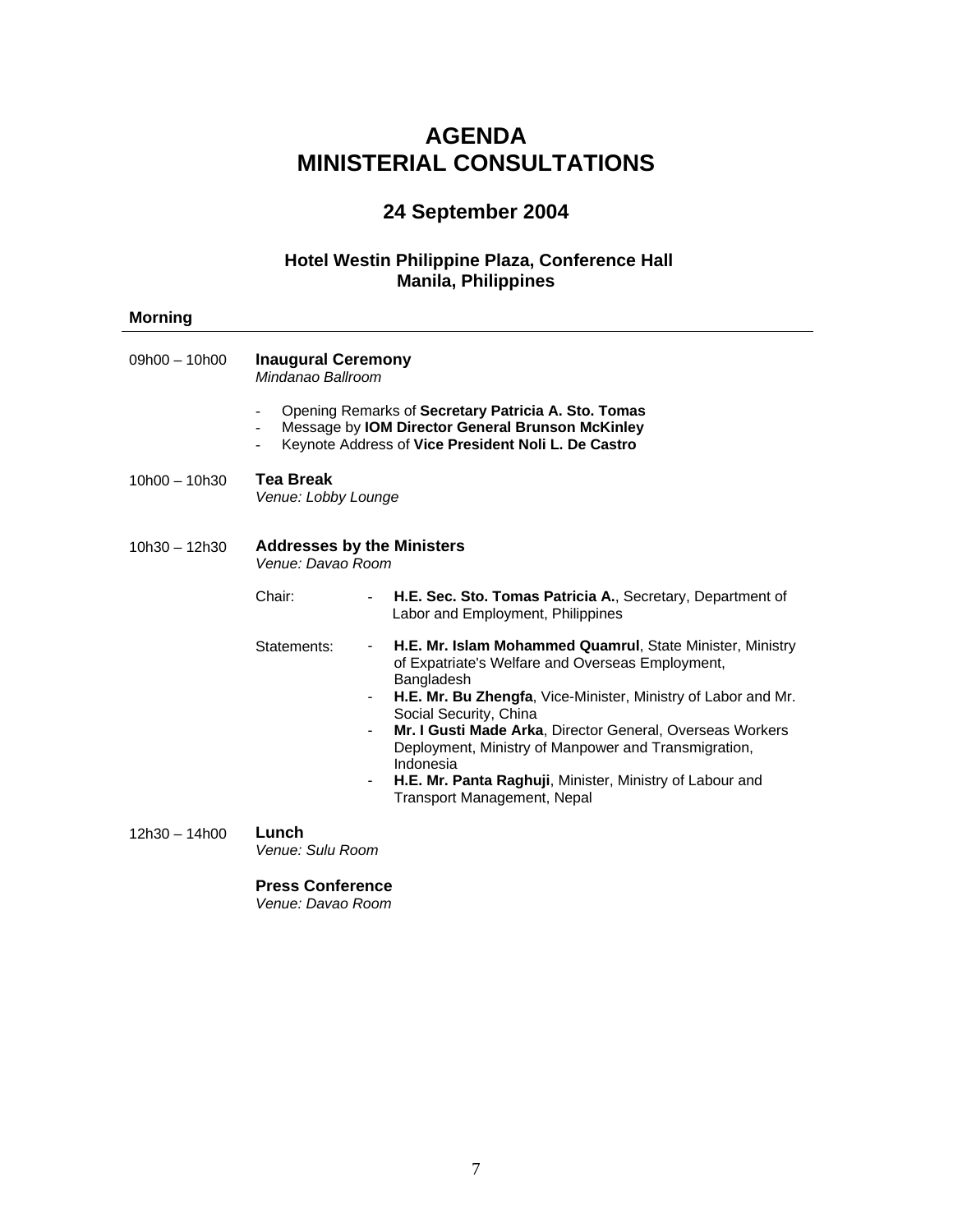#### **Afternoon**

| $14h00 - 16h00$ | <b>Addresses by the Ministers (continued)</b>                                                                                                                                                                    |                                                                                                                                                                                                                                                                                                                                                                                                      |  |  |  |  |
|-----------------|------------------------------------------------------------------------------------------------------------------------------------------------------------------------------------------------------------------|------------------------------------------------------------------------------------------------------------------------------------------------------------------------------------------------------------------------------------------------------------------------------------------------------------------------------------------------------------------------------------------------------|--|--|--|--|
|                 | Chair:<br>$\overline{\phantom{0}}$                                                                                                                                                                               | H.E. Ms. Sto. Tomas Patricia A., Secretary, Department of<br>Labor and Employment, Philippines                                                                                                                                                                                                                                                                                                       |  |  |  |  |
|                 | Statements:<br>$\blacksquare$<br>$\overline{\phantom{0}}$                                                                                                                                                        | H.E. Mr. Ghulam Khan Sarwar, Secretary, Ministry of Labour,<br>Manpower and Overseas Pakistanis, Pakistan<br>H.E. Mr. Seneviratne Athauda, Minister, Ministry of Labour<br>Relations and Foreign Employment, Sri Lanka<br>H.E. Mr. Manatas Peera, Vice Minister, Ministry of Labour,<br>Thailand<br>H.E. Mr. Dong Le Duy, Vice Minister, Ministry of Labour,<br>Invalids and Social Affairs, Vietnam |  |  |  |  |
| 16h00 - 16h30   | Tea Break<br>Venue: Davao Room                                                                                                                                                                                   |                                                                                                                                                                                                                                                                                                                                                                                                      |  |  |  |  |
| $16h30 - 18h00$ | <b>Plenary Session</b>                                                                                                                                                                                           |                                                                                                                                                                                                                                                                                                                                                                                                      |  |  |  |  |
|                 | Chair:<br>$\overline{\phantom{0}}$                                                                                                                                                                               | H.E. Sec. Sto. Tomas Patricia A., Secretary, Department of<br>Labor and Employment, Philippines                                                                                                                                                                                                                                                                                                      |  |  |  |  |
|                 | Presentation of draft Summary of the Chairperson and Recommendations by the<br>٠<br>Rapporteur<br>Discussion and Adoption of Chairperson's Summary and Recommendations<br>٠<br>Follow-up modalities<br>$\bullet$ |                                                                                                                                                                                                                                                                                                                                                                                                      |  |  |  |  |
| $18h00 - 18h20$ | <b>Closing Remarks</b>                                                                                                                                                                                           |                                                                                                                                                                                                                                                                                                                                                                                                      |  |  |  |  |
|                 | H.E. Secretary Patricia A. Sto. Tomas, Secretary, Department of Labor and<br>$\bullet$<br><b>Employment, Philippines</b><br>H.E. Mr. Brunson McKinley, Director General, IOM<br>٠                                |                                                                                                                                                                                                                                                                                                                                                                                                      |  |  |  |  |

• Vote of thanks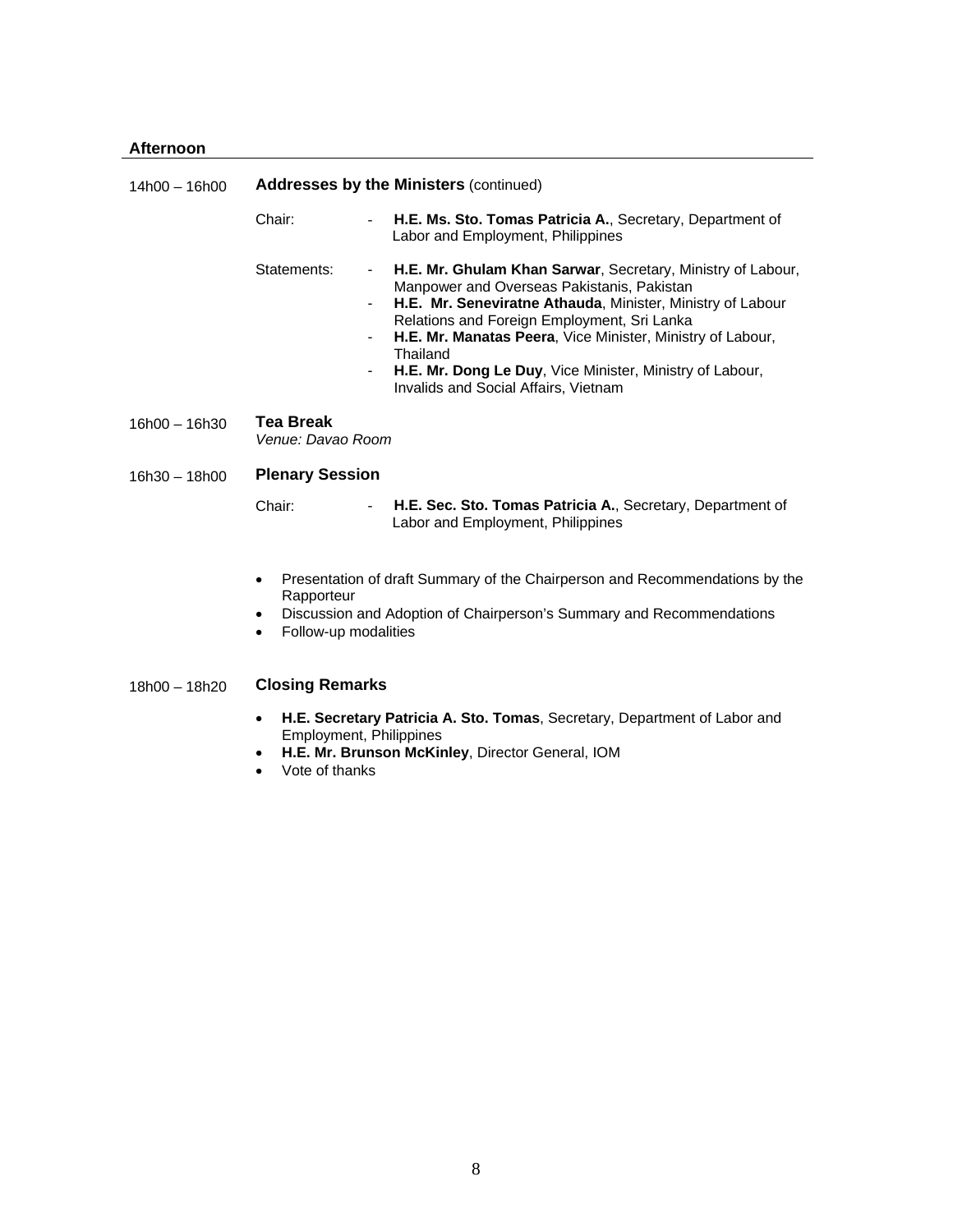# **PREPARATORY MEETING**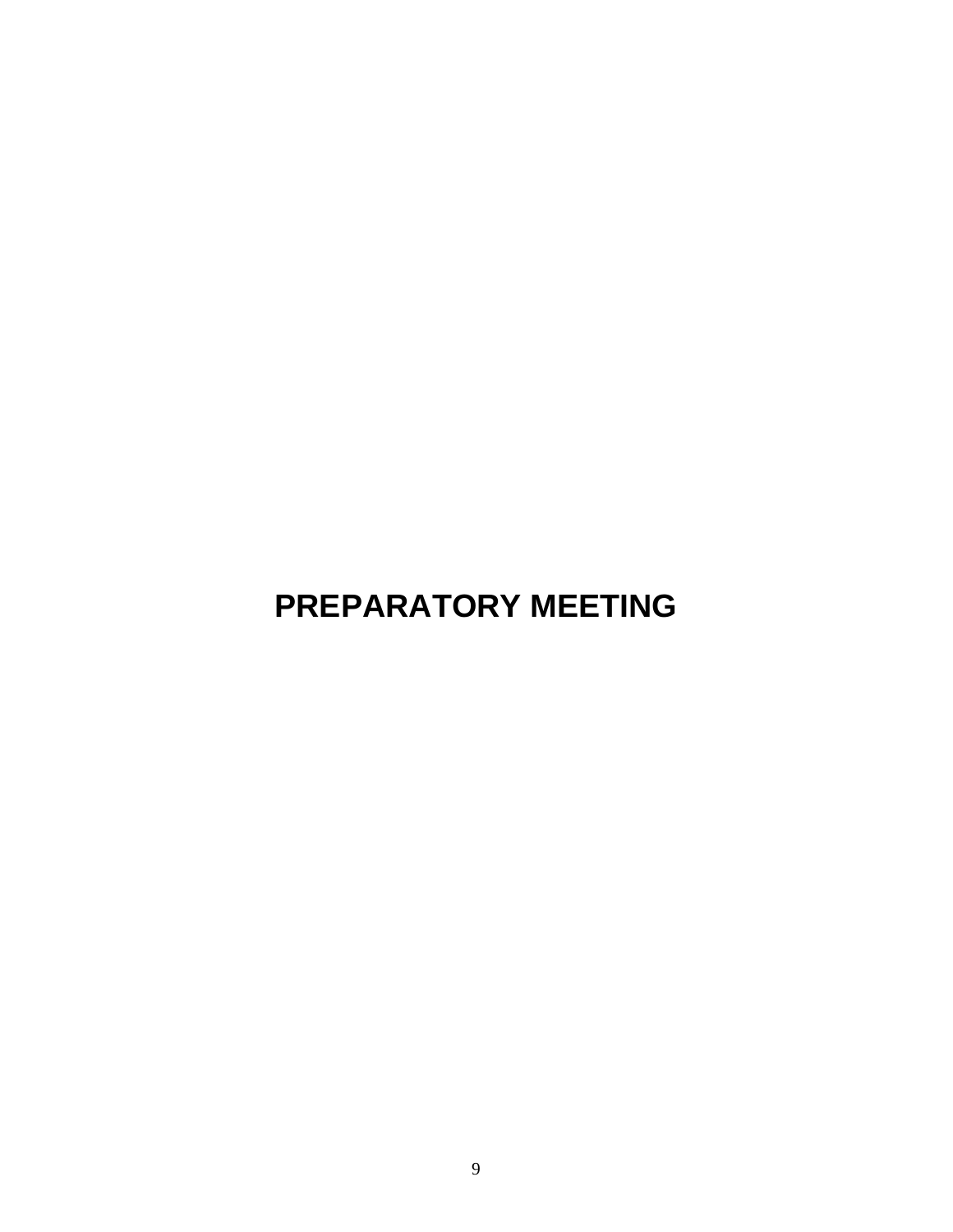# *Preparatory Meeting*

## **PROGRESS IN IMPLEMENTATION OF THE RECOMMENDATIONS OF THE COLOMBO MINISTERIAL MEETING**

by

Mr. Nilim Baruah International Organization for Migration **Geneva**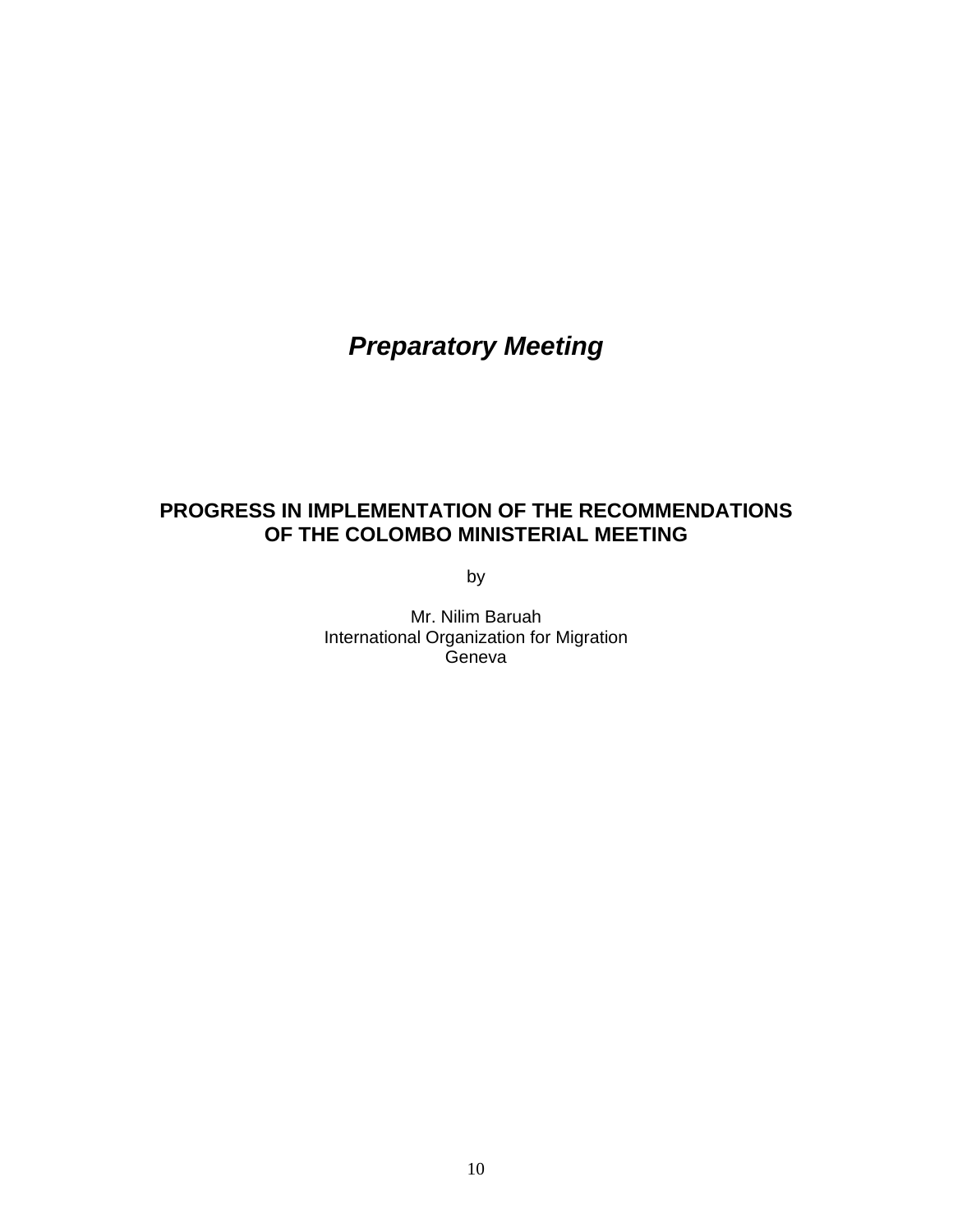In response to the requests of several Asian labour sending countries, the International Organization for Migration organised ministerial level Consultations for Asian labour sending countries on April 1 and 2, 2003 in Colombo. On the basis of their discussions the ten participating States<sup>1</sup> made 22 recommendations as being conducive to the effective management of labour migration programmes.

These recommendations are covering three main areas:

- **Protection of and Provision of Services to Migrant Workers.** In particular, protecting migrant workers from exploitative practices in recruitment and employment, and providing appropriate services to migrant workers in terms of pre-departure information and orientation, welfare provisions, and reintegration assistance.
- **Optimizing Benefits of Organized Labour Migration**, including the development of new markets, increasing remittance flows through formal channels
- **Capacity building, data collection and inter-state cooperation**. These include building institutional capacity building and information exchange to meet labour migration challenges; increasing cooperation with destination countries in protection of migrant workers, access to labour markets and prevention of irregular migration; and enhancing cooperation among countries of origin.

This report describes the progress made in the implementation of the recommendations by the states, IOM and other relevant international organisations, since the Ministerial Consultations in Colombo in April 2003.

## PROTECTION OF AND PROVISION OF SERVICES TO MIGRANT **WORKERS**

#### *Recommendations adopted in Colombo under this theme:*

- 1. Ensuring the human rights of all migrant workers, whatever their legal status. Migrants are protected by human rights instruments of the UN including the Universal Declaration of Human Rights.
- 2. Promoting the signing and ratification of the 1990 International Convention of the Rights of all Migrant Workers and their Families. Countries should consider enacting legislation consistent with the letter and spirit of this instrument.
- 3. Developing regulatory frameworks to prevent malpractice and abuses where private recruitment agencies are allowed to operate.
- 4. Advocating that the host country share responsibility in ensuring that foreign labour participation in their economy is authorised and protected.
- 5. Ensuring that the economic and social rights of domestic workers are respected.

 $\overline{a}$ 

- 6. Guaranteeing the protection of female migrants, especially those employed in low-skill and low-wage sectors.
- 7. Developing pre-departure orientation programmes that equip migrants with comprehensive information regarding their employment and life abroad. A compilation of pre-departure orientation programmes should be made and circulated to participants.
- 8. Establishing Migrant Advocacy and Welfare Centres in major cities in receiving countries, jointly financed by receiving country governments, employers, international organisations and sending countries.
- 9. Creating a study committee or working group to provide benchmarks for decent wages and basic provisions in overseas employment contracts.

<sup>&</sup>lt;sup>1</sup> Bangladesh, China, India, Indonesia, Nepal, Pakistan, the Philippines, Sri Lanka, Thailand and Vietnam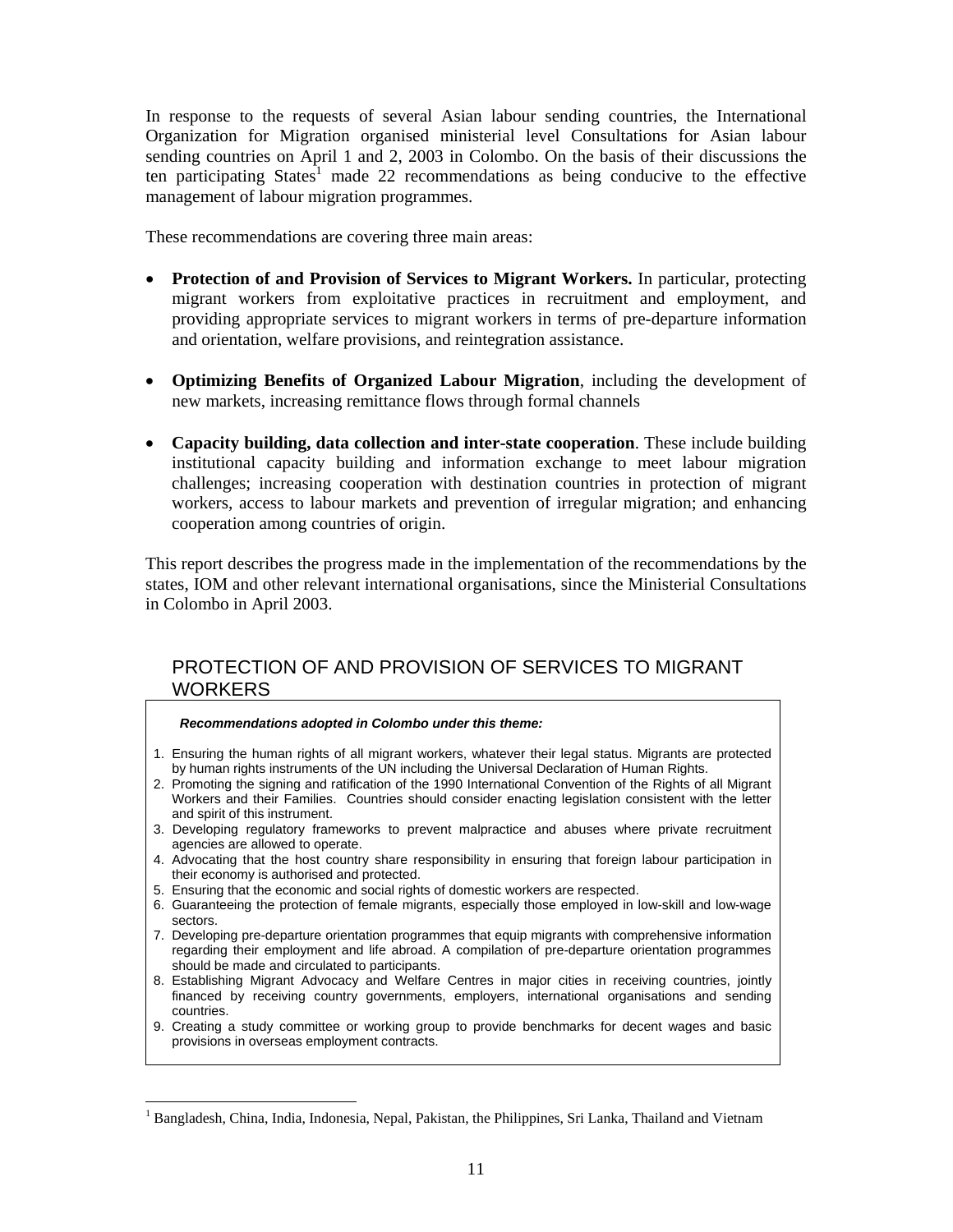- With regard to **recommendation 2 on** the ratification of international instruments aimed at the protection of migrant workers, some states have ratified the UN Convention in the 90s (**Philippines** in 1995, **Sri Lanka** in 1996), Indonesia did in 2004, and other states are currently discussing this matter. In **India** the UN convention is under examination by the Ministry of Labour and Employment in consultation with other Central Ministries and State Governments. In **Nepal**, preparatory arrangement for the ratification of the UN convention has been taken in the form of a study currently carried out with the support of UNIFEM.
- The need for Regulatory frameworks to prevent malpractice and abuses especially when private recruitment agencies are allowed to operate is recognized in **recommendation 3**. Such frameworks were already in place in several countries, however some states decided to develop it further, while one country is currently elaborating a new framework.

In **India**, the Emigration Act, 1983 and the Emigration Rules, 1983 provide for registration of Recruiting Agents, scrutiny of employment documents by designated officials located in eight major cities. **In Pakistan,** overseas employment is covered by the 1979 Emigration Ordinance. Currently there are around 1100 overseas employment promoters who have been authorized to secure manpower demand from abroad, which is being processed in accordance with laid down procedures/ policy guidelines. To regulate overseas employment, the Bureau of Emigration and Overseas Employment (BE&E) under the Ministry of Labour, Manpower & Overseas Pakistanis, has been entrusted with the role of ensuring that emigration takes place through legal channels and in accordance with standards set by the employers abroad. As many as 3.5 million Pakistani emigrants have been placed abroad since 1971.

In the **Philippines,** the regulatory framework to prevent malpractice and abuses of private recruitment agencies are embodied in RA 8042 and its Implementing Guidelines and the 2002 POEA Rules and Regulations Governing the Recruitment and Placement of Land based Overseas Workers .In addition, the nationwide anti-illegal recruitment campaign has been further intensified through the creation by President Gloria Macapagal-Arroyo of the Presidential Task Force on Anti-Illegal Recruitment under Executive Order No. 325 on 9 July 2004. The PAIRTF shall have the responsibility and authority to conduct surveillance and entrapment operations of persons alleged to be engaged illegal recruitment cases; cause or direct the immediate prosecution and monitoring of cases involving illegal recruitment; and coordinate existing programs against illegal recruitment of the various government bodies and other sectors involved in the AIR campaign.

The **Chinese** Government in order to promote overseas employment and better protect migrant workers' interests, has taken measures to actively cultivate and develop overseas employment intermediary service agencies, develop effective market administration mechanisms with the aim to cultivate fair market competition environment. In 2002, the Chinese Government promulgated the Regulation on Administration over Overseas Employment Job Placement Agencies, which clarified various requirements on overseas employment job placement agencies. In the first half of 2004, an initiative was undertaken to enforce regulations on overseas employment job placement agencies, punishing various forms of violations and criminal activities with the aim to protect the legitimate rights and interests of Chinese citizens on overseas employment.

The Government of **Indonesia** is in the process of finalising the bill of the Placement and Protection of Indonesian Overseas Workers. In order to ensure a better protection of migrant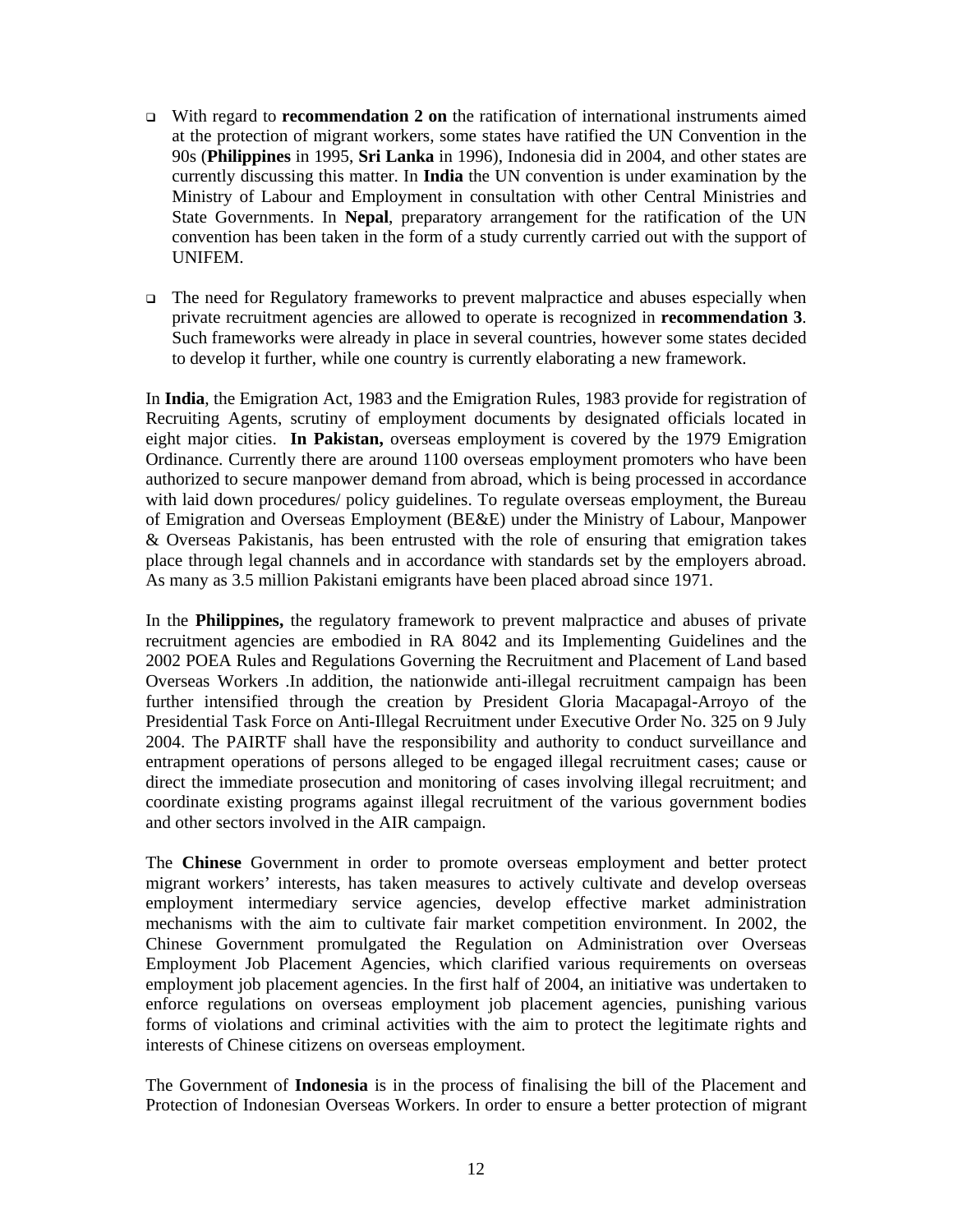workers, Indonesia gives preference to overseas labour placement organised from government to government.

**Vietnam**, has revised its labour regulations to create favourable conditions for the workers to work abroad. In April 2004, the Vietnam Association of Manpower Supply was established with members whose responsibilities are to place labour abroad. The Association will represent its members in communicating with similar Associations in other countries to discuss and exchange experiences and information relating to labour supply and demand; advice MOLISA on labour migration policies and measures.

**Nepal** is in the process of enacting a Foreign Employment Act to better promote and protect migrant rights. The issue of regulating private agencies for preventing malpractice will be tackled through the new legislation on foreign employment.

**Thailand** launched a national policy to protect overseas workers, and in particular to ensure the recruitment companies' strict compliance with labour laws. To combat fraud, centers for job seekers were also established in many provinces. A "labour bank" has also been developed to match qualifications and skills requirements of job seekers.

**IOM** has carried out a comparative study on regulatory framework for the recruitment of migrant workers and minimum standards in employment contracts. This study covers Pakistan, the Philippines and Sri Lanka and will be shared during the Second Ministerial Consultations **(REC 3&9**).

In order to better share responsibilities on protection issues with receiving countries as promoted in **recommendation 4,** some states are pursuing an active dialogue or/and the signature of MOU with host countries.

In **India,** action has been initiated for signing of Memoranda of Understanding (M.O.U.) with major labour receiving countries so that migrants in the host country are provided decent wages, working and living conditions and access to grievance redressal fora. In several labour receiving countries, domestic and farm workers are not protected by labour laws. Through the proposed MOUs, it is sought to protect the economic and social rights of migrant workers **(REC.5)**. **Nepal** took some initiatives for signing bilateral agreements and MOU with major receiving countries as well and an MOU with Malaysia is ready for signature.

**Indonesia** has recently secured agreements with Malaysia, the Republic of Korea, Jordan and Kuwait in order to enhance the relationship between Indonesia and the receiving countries. MOUs with Saudi Arabia, Qatar and Taiwan are currently under discussion. In addition, for the benefit of advocacy and welfare of migrant workers, the government has established a direct consultation mechanism with Hong Kong through inter/active radio communication.

The **Philippines,** has taken every opportunity to advocate the sharing of the responsibilities of host governments in the protection of migrant workers in bilateral meetings and various multilateral fora on migration.

In Thailand, bilateral agreements on labour sending management between Thailand and some receiving countries have been signed (i.e., South Korea, Malaysia, and Qatar).

 With regard to **recommendation 5** on protection of domestic workers, some initiatives have been taken by the Philippines and Sri Lanka and Indonesia.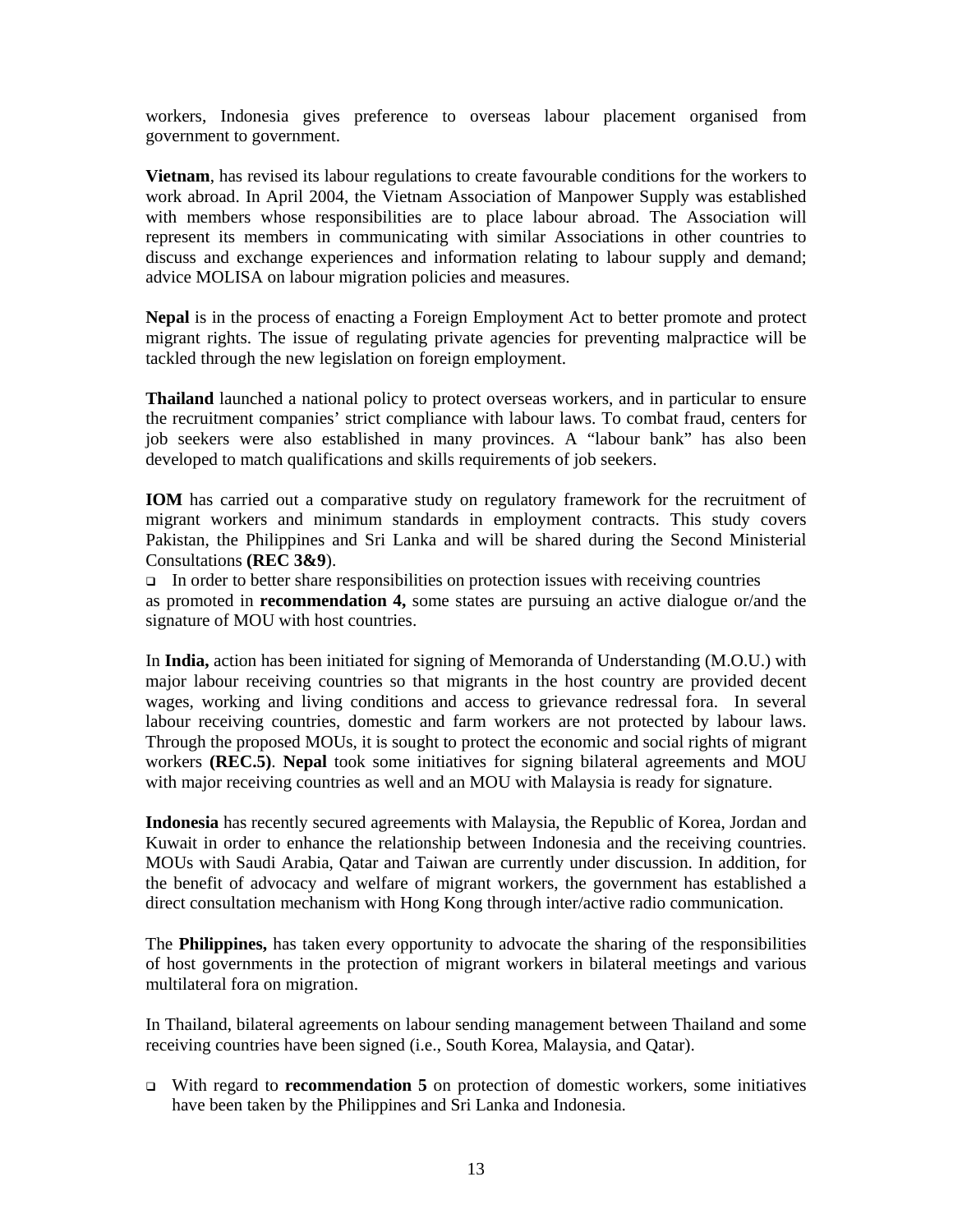The **Philippine** Department of Labour and Employment, through the Philippine Overseas Employment Administration, conducted a review of its policies for the deployment of domestic helpers in 2003 for the purpose of addressing critical issues affecting Filipino domestic workers employed overseas. As a result of this policy review, it is pursuing, among others, the development of a skills and language training, testing and certification program for household workers.

**In Sri Lanka**, it has been proposed to include this issue under the Ministry's Corporate Plan (2005-2007).

In **Indonesia**, all domestic workers have to pass a skill competency test and attend predeparture orientation.

 $\Box$  Several initiatives have been developed by states to ensure better protection of women migrants as per **recommendation 6**.

In **Bangladesh,** the Government is currently reviewing the partial restriction placed on the migration of women in order to assist women migrants and protect them from irregular migration. A notification has been issued so that women can migration for domestic work under certain conditions. The Ministry is also working with other Ministries such as the Ministry of Women and Children Affairs to address the issue of irregular migration and the trafficking of women and children. Recently, in an IOM initiative to develop a Country Framework for the combating of trafficking, the Ministry was assigned the role of a co-chair for a National Task Force to address the problem.

In **India**, on the recommendation of the Indian National Commission for Women, restrictions have been placed on the emigration of women below 30 years of age seeking employment abroad as housemaids. These restrictions do not apply to those seeking such employment in most countries in North America, Europe (Except CIS countries), Japan, Australia, New Zealand, etc.

In **Indonesia**, in order to protect women worker abroad and particularly lower skill labour, the government has established a ceiling regarding the number of women migrant workers who will be sent abroad based on the capacity of private agencies to provide facilities such as accommodation and training.

The **Philippines** government continues to uphold protective policies concerning female migrant workers. The DOLE and the Department of Foreign Affairs, through their respective Philippines Overseas Labour Offices and Philippine embassies and consulates at the jobsites, undertake regular bilateral discussions with the host governments on matters concerning the protection of female workers. Among recent initiatives are the participation of the Philippine embassy in Jordan in the development of a standard employment contract for foreign domestic helpers in Jordan, in collaboration with the Jordanian government, the UNIFEM and the embassies of other labour receiving countries, and lobbying efforts by the Philippine Consulate in Hong Kong (HK) for the reversion of the HK minimum wage for DHs to the pre-2003 level. In 2003, the POEA also conducted strategic consultations among concerned sectors through the ILO-sponsored Gender and Development (GAD) capability program and regular GAD planning and reporting.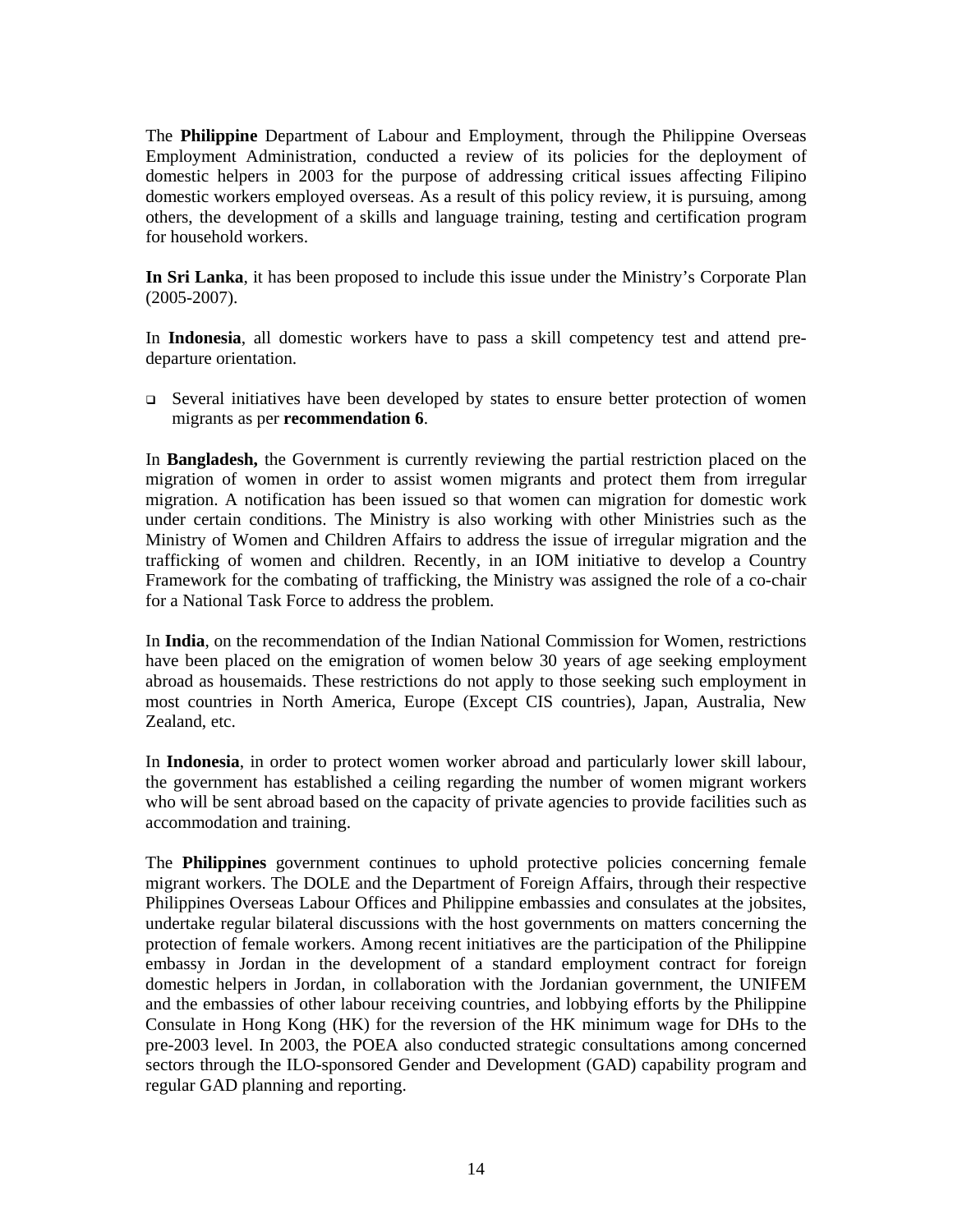In **Nepal**, a multi-stakeholder Steering Committee on Empowering Women Migrant Workers of Nepal has been set up. A CEDAW National Plan of Action has been formulated and implemented as well for empowerment of women migrants, increasing access, protection and fostering safe migration. Finally, a national Plan of Action to Combat Trafficking in Women and Children is in the process of being implemented for safe labour migration.

 Several states have also made progress with regard to pre-departure orientations and training, **recommendation 7**, either by developing new initiatives or building on existing activities.

In **Bangladesh**, Service provisions to migrants that have been introduced include predeparture orientation program being made mandatory. Migrants are briefed about the terms of contract, salary and other benefits as well as on the culture and society of the destination countries. They are also briefed as to how to avoid falling victim to fraud and abuse. In case of migrants who are stranded, the government with assistance from IOM takes measures to repatriate them and for deceased migrants steps are taken to repatriate the bodies and ensure compensation for the families. Booklets are issued to the migrants. Currently the health component is being developed in collaboration with IOM.

Migrants in certain categories are also offered English language courses by BMET. This course was set up by IOM and is offered to hotel workers and nurses to assist them in gaining and maintaining employment abroad. The course has recently been reviewed and upgraded with the assistance of IOM

Some skills trainings for migrants are being conducted in Government run Technical Training Centres. 24 new centres are being constructed which will later be transferred to the MoEWOE. Already 4 are operational along with the existing 13 centres. The Recruiting agencies are encouraged to develop their own training centres. Among the Training Centres, there are five which are specifically being made to cater for female migrants, one of which is operational.

In **the Philippines** in line with the government's policy of ensuring the safety of migrant workers, the Philippine Overseas Employment Administration (POEA) has started to incorporate awareness building against terrorism and new health risk phenomenon such as SARS and HIV/AIDS in its Worker education program. Intensified information campaign on overseas employment through a strengthened media and public relations is pursued through Memorandum of Agreements with concerned government agencies, the private sector and civil society. A pre-departure orientation workbook for domestic helpers has been developed in 2003 to educate the domestic workers on migration realities and their rights and responsibilities at the worksite. Capability building sessions for the conduct of nationwide Pre-employment orientation seminars (PEOS) have been undertaken among the pool of trainers and the NGO partners. The PEOS is implemented by the POEA on a country-specific module.

In **Nepal,** a pre-departure orientation programme has been introduced as a mandatory requirement for all migrant workers. This complement other measures taken in order to protect migrant workers such as the implementation with the Support of UNIFEM of a programme for " Empowering migrant Workers of Nepal". In addition, a National Plan of Action on Decent Work is in the process of formulation of which labour migration is an integral component.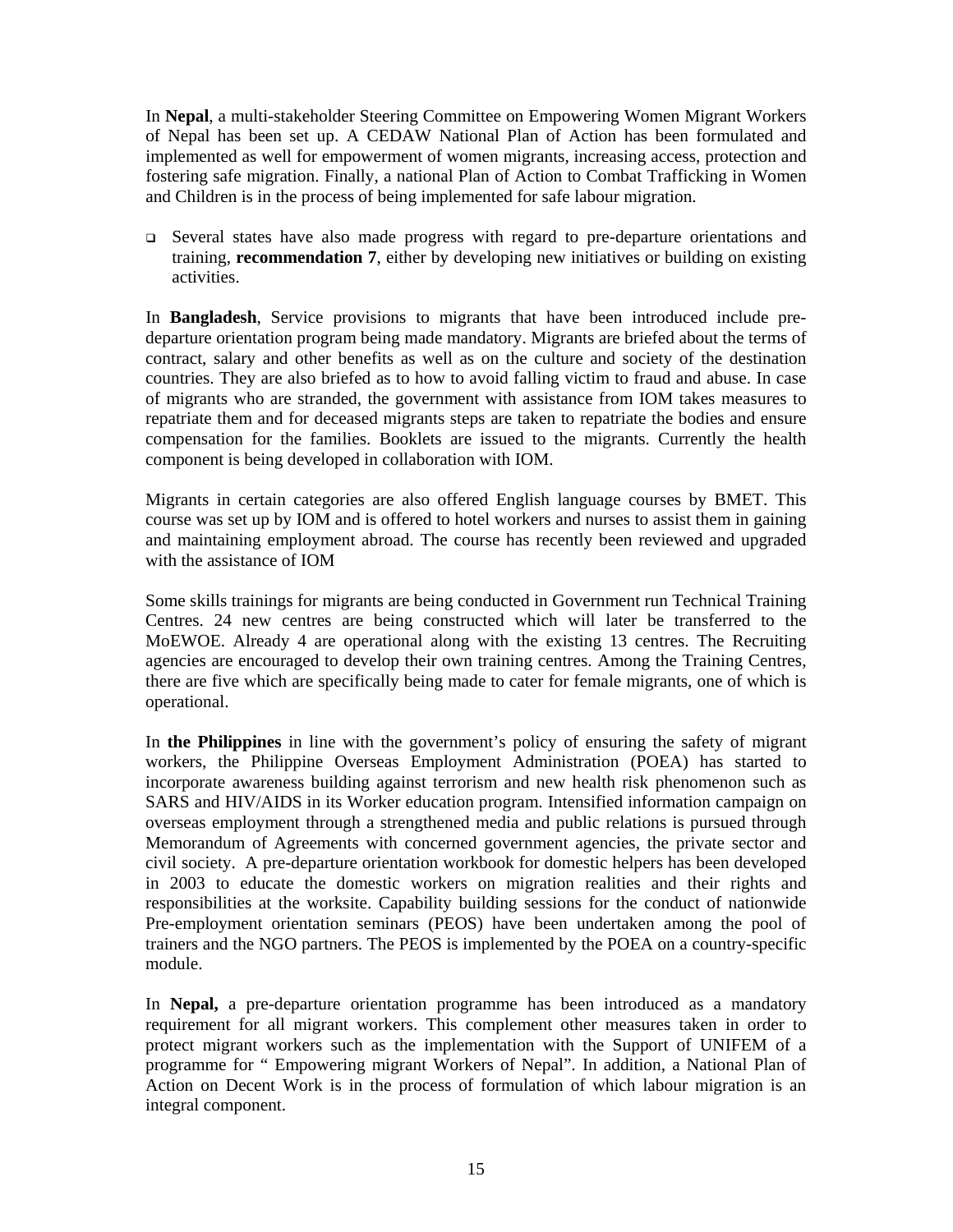In **Pakistan**, a system of compulsory pre-departure briefing of all Pakistani migrant workers has been developed by the Bureau of Emigration and Overseas Employment and carried out specific department under the Ministry of Labour Manpower and Overseas Pakistani. In **Sri Lanka**, pre-departure programmes are implemented as well and **China** has improved predeparture services, including consultancy and support. In **India**, pre-departure orientation/training programmes for migrants are going to be introduced shortly.

In **Thailand**, curriculums and the contents of its pre-departure training courses were improved. They have been standardized and made more effective. Pre-departure training centers were also set-up throughout the country, and relevant laws and regulations in the administration of centers were revised to make their management more efficient.

In addition, IOM is carrying out a comparative study on pre-departure training programmes with a view to highlight best practices.

 In relation to **recommendation 8**, with regard to services offered to migrant in the receiving countries, some countries have created or further developed their network of labour attaché or welfare attachés.

In **Bangladesh**, labour attaches have been assigned to assist migrants in the destination countries. The labour attaches are assigned to assist the migrants with employment abroad and also assist the Government with verifying employment documents with the host countries. The labour attaches are also assisting in coordinating with BMET and the Ministry by informing the concerned authorities about employers who are exploiting Bangladeshi nationals. **In Sri Lanka**, Labour welfare officers have been appointed to the missions in some receiving countries, Indonesia is developing its network of labour attachés.

In **Pakistan,** several community welfare attachés (CWAs) have been posted in countries of destination with substantial concentration of Pakistani workers to look after the interest and welfare of such migrants. **Nepal,** is currently preparing for the establishment of "Labour Attaché" in major receiving countries whose role will be to ensure better protection, provide services and follow-up workers, for which a budget has already been allocated by the government.

**IOM** has undertaken a feasibility study on establishing a common migrant resource centre, pooling resources from sending and receiving countries. This study will be discussed during the Second Consultations in Manila to discuss the possibility of initiating a pilot implementation.

 In relation with **recommendation 9** and benchmarks for decent wages, the Ministry of Labour and Employment of **India** has prepared in consultation with the Indian missions/posts a list of reasonable wage structure for different categories of migrant workers for each receiving countries.

**IOM** has carried out a comparative study on Welfare funds in Philippines, Sri Lanka and Pakistan The study describes the institutional setting of the welfare funds in the three countries and assesses the impact and effectiveness of their operation in promoting the interest of migrant workers and protecting them from the risks that are encountered at their job sites.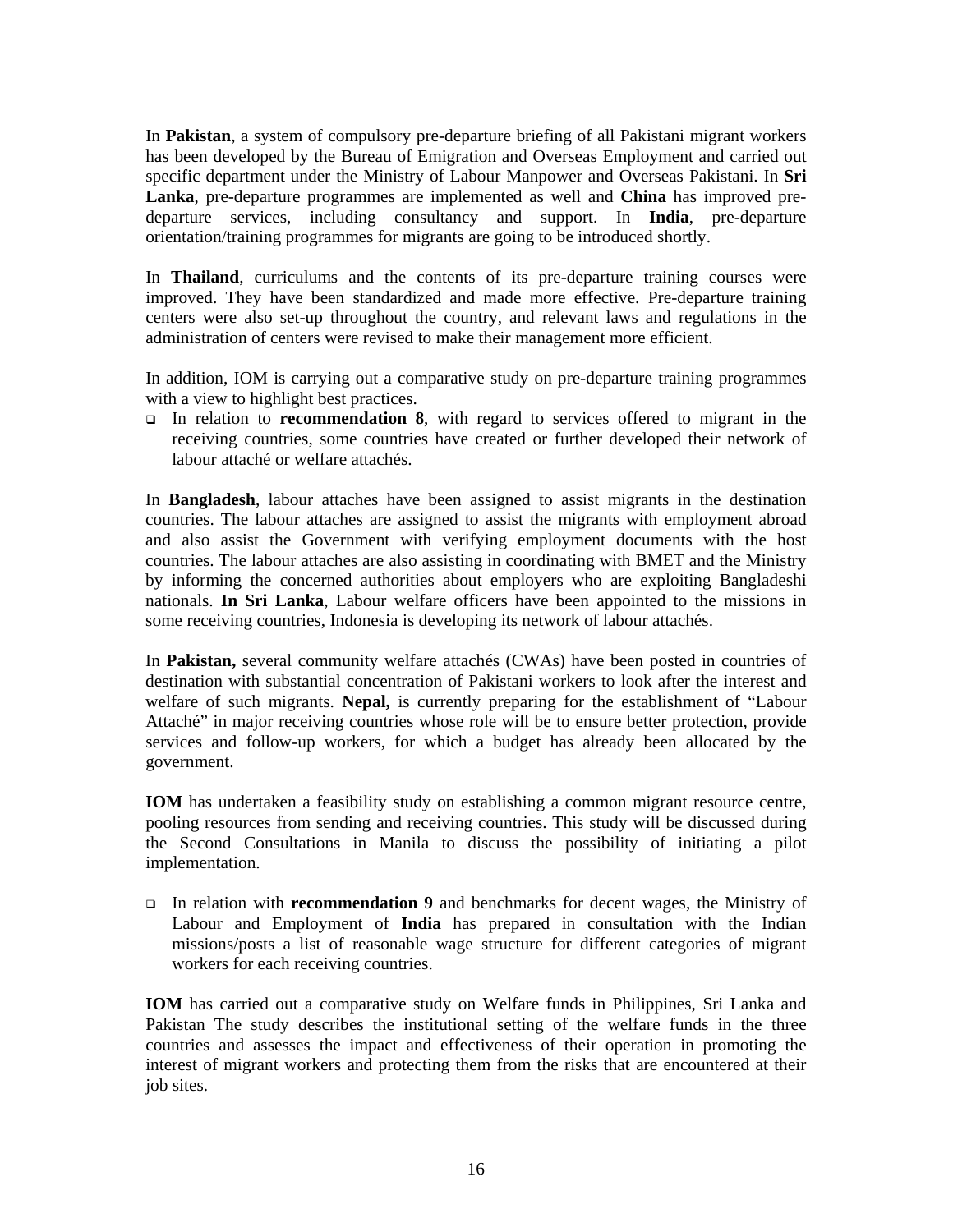## OPTIMISING BENEFITS OF ORGANISED LABOUR MIGRATION

*Recommendations adopted in Colombo under this theme:*  1. Simplifying procedures and regulations to facilitate labour migration in order to offer an alternative to irregular migration. 2. Developing policies and incentives that could increase and streamline the flow of remittances through formal channels. 3. Developing strategies that tap the human capital of returning migrants, notably their newly acquired skills and expertise, as well as the newly established relations with host countries. 4. Developing opportunities to provide technical training to and support skill development activities of prospective migrant workers in sending countries. 5. Reducing recruitment and transfer fee costs for money transfers. 6. Undertaking information campaigns to inform migrants about remittance channels, risks of irregular migration and regular migration options and procedures.

 Under **recommendation 1**, on simplifying procedures and regulation to facilitate Labour migration under legal channel, several countries have made progress.

The **Philippines** government, led by DOLE/POEA has implemented continuous streamlining of procedures through several initiatives. Firstly, they implemented: the E-Link for OFWs project through the electronic system for contract submission for land based workers (Esubmission) and the E-receipt system that eliminated bureaucratic red tape and resulted to shorter process cycle time for processing of employment contracts. Secondly, they maintain a Quality Management System under the ISO 9001: 2000 certification, resulting to shorter and faster process cycle time for both land based and sea based workers. Lastly, they operationalized a One-Stop Centre at the POEA for the processing by other concerned agencies of requisite documents of migrant workers.

In **Bangladesh**, by establishing BMET offices in different districts, the registration procedures have been simplified to a certain extent. This process is further facilitated by the introduction of the computer database. Selection of candidates for the overseas market will be done from this database. Immigration clearance is also being provided by BMET through online computer network. It is expected that this system will create a more transparent and accountable system of recruitment and make unnecessary the middlemen involved in the recruitment process, thereby reducing migration cost **(REC.5).** It has simplified the migration process and restricts irregular migration.

In addition, Bangladesh has made considerable progress in drafting a national policy on overseas employment, **"Bangladesh Overseas Employment Policy"**. A technical committee has been formed with other government agencies, IOM, migrant associations and academicians to finalize this draft. The draft has also been discussed to assess the gender sensitivity under the leadership of the Ministry of Women and Children Affairs.

Under a project implemented by IOM to assist in the capacity enhancement of the newly established ministry, a draft **"Guideline for Plan of Action to Manage Migration"** has been drafted. This guideline aims at addressing migration in a comprehensive manner addressing migration in terms of facilitating migration, controlling migration, forced migration and migration for development.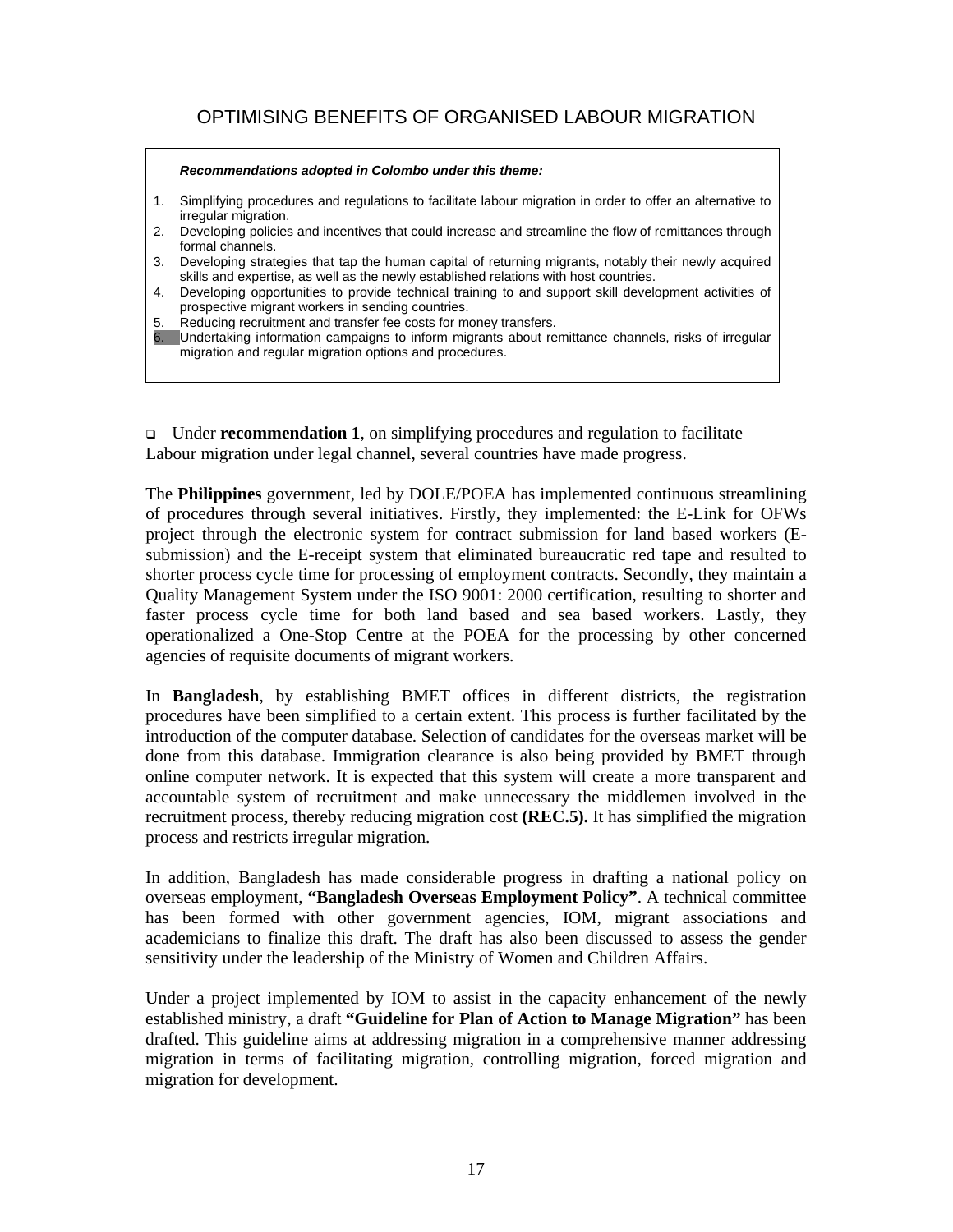Both the Bangladesh Overseas Employment Policy and the Guideline for Plan of Action are being designed in the spirit of the Colombo Process and thus aim at furthering protection and service provisions, optimizing benefits and enhancing capacity.

In **India**, the prescribed rules and instructions to regulate labour migration are reviewed from time-to-time and liberalized depending upon the prevailing circumstances. Emigration to 54 countries does not require any clearance. Secondary school pass persons are now exempted from emigration clearance procedures.

In **Nepal**, the enactment of a new legislation on labour migration and foreign employment, the initiation of a national policy on labour migration through multilateral consultations, as well as the preparation of a decent work framework have been initiated so as to optimize the benefits of organized labour migration. In addition a foreign employment manual for efficient service delivery and facilitated migration has been operationalised.

**Thailand** established the Thailand Overseas Employment Administration (TOEA) to provide a one-stop service in facilitating Thai workers wishing to work overseas. Services provided are: issuance of passport by Ministry of Foreign Affairs; medical check-up service by Ministry of Public Health; dispatch and employment process by Ministry of Labour; certification of no criminal record by National Policy Bureau; and special loan service by SMEs bank.

 **Recommendation 3** advocates for mechanism, which facilitates tapping the human capital of returning migrants.

The **Philippine** government has been implementing a reintegration program for returning migrants, which it seeks to strengthen further by developing a more comprehensive program, in partnership with the NGOs and the private sector. The *Kabayanihan* reintegration program integrates various governmental programs for OFWs, including the *SSS Flexi-Fund,* the *Pagibig* housing program for OFWs and OWWA's enhanced package of benefits. **Sri Lanka** has started initial discussion with training Institutes.

In **India**, welfare of returning migrants is decentralised. Indian States like Kerala with substantial migrant population abroad have made institutional arrangements for tapping their skills and expertise and taken measures for their welfare. The benefits of such arrangements are visible in the form of improved educational facilities, better housing and health care facilities etc.

In **Nepal,** social inclusion through training and loan support for women and disadvantaged group is on going and participation of target groups and the banking sector is encouraging.

 **Recommendation 4** provides for developing opportunities to deliver technical training and support skill development.

**In the Philippines,** the DOLE and OWWA recently launched the "Tulay" program, in partnership with Microsoft Corporation (through its Regional office for Asia and the Pacific and its Philippine office). The one-year grant assistance project will provide computer training to departing OFWs and dependents in three IT facility sites: Manila, Singapore and Kuala Lumpur. OWWA continues to provide education and training for OFWs through the Skills-for-Employment Scholarship programme.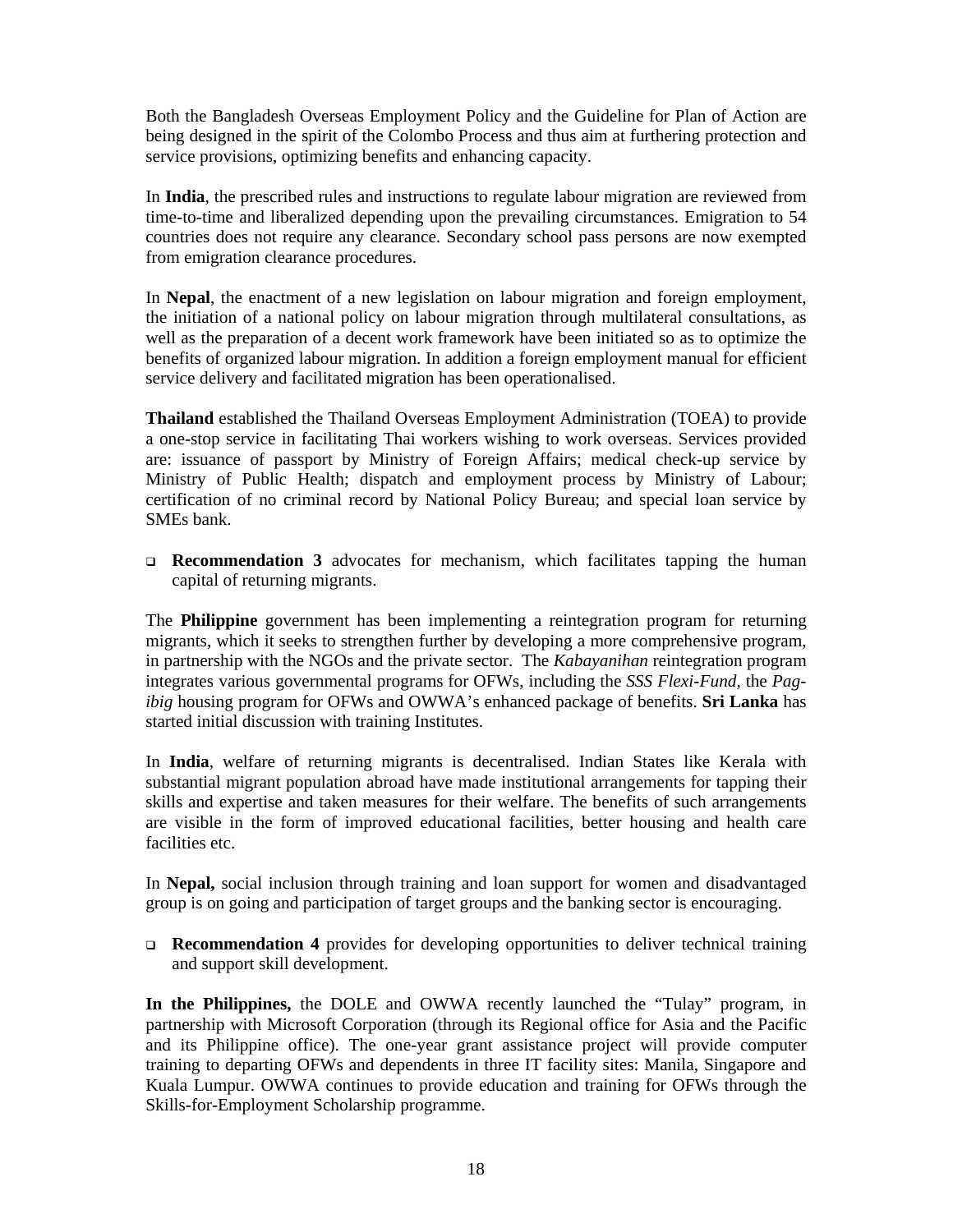In **India,** a network of training institutions all over India caters to the requirements of technical training and skill development. **China** has taken measures to strengthen vocational training to migrant workers.

In **Pakistan**, at present training capacity for 28,000 trainees exist under the Pakistan's Technical Education & Vocational Training Authority (TEVTA) and the Directorate of Manpower & Training. Besides, 8 807 apprentices are trained under the Apprenticeship Training programme in the country. In addition to the regular training facilities available in the country, a special training programme was launched for providing vocational training to 1814 unemployed youth by the National Training Bureau of Pakistan. Under this programme 1672 trainees have been trained.

In order to develop a skilled labour force on modern lines, the Ministry of labour, Manpower and Overseas Pakistani has established five Skill Development Councils (SDCs) respectively in Islamabad, Karachi, Lahore, Peshawar and Quetta. These councils assess the training needs priorities in receiving countries and provide training to meet the requirements of the international labour market. Moreover, the centres affiliated with the SDCs are producing trained manpower in the shortest time for employment abroad. These councils have met the diversified training needs of various sectors and have trained so far 46,674 trainees.

In **Nepal,** specific training programmes on skill development have been conducted to address the needs of prospective migrant workers. Furthermore, capacity building of existing training institutions has been carried out in collaboration and partnership with the private sector to address foreign employment skills needs.

The Asian Development Bank (ADB) commissioned a study on skills development in order to highlight good practices and share them at the Second Ministerial consultations.

 Some countries have taken initiatives to reduce the recruitment costs as per **recommendation 5.**

**In Bangladesh,** the migration costs have been fixed in certain cases to ensure that the migrants are not cheated and can reap the maximum benefit from migration. In this regards, steps have been taken to eliminate the involvement of sub agents. Recruitment agencies are also directed to determine wages and facilities in comparison to the workers of other countries. In **India,** service charges which a Recruiting Agent can charge from various categories of migrants have been prescribed under the Emigration Rules. In **Nepal,** the recruitment and dispatch fees are in the process of being fixed in order to have a more transparent and accountable system of labour migration. In **Thailand**, the government initiated negotiations with the government of receiving countries to gather job vacancies directly from employers, and not through private recruitment agencies in order to reduce the costs incurred by workers in going overseas.

 With regard to remittances **(Recommendations 2,5,6), Bangladesh** has developed some new measures.

The Bangladeshi government continues to raise awareness among migrants through the pre departure orientation programs regarding the formal channels of remitting money in order to facilitate the flow of remittances. The Government is also facilitating the opening of foreign branches of local banks and establishing exchange houses and also the use of methods for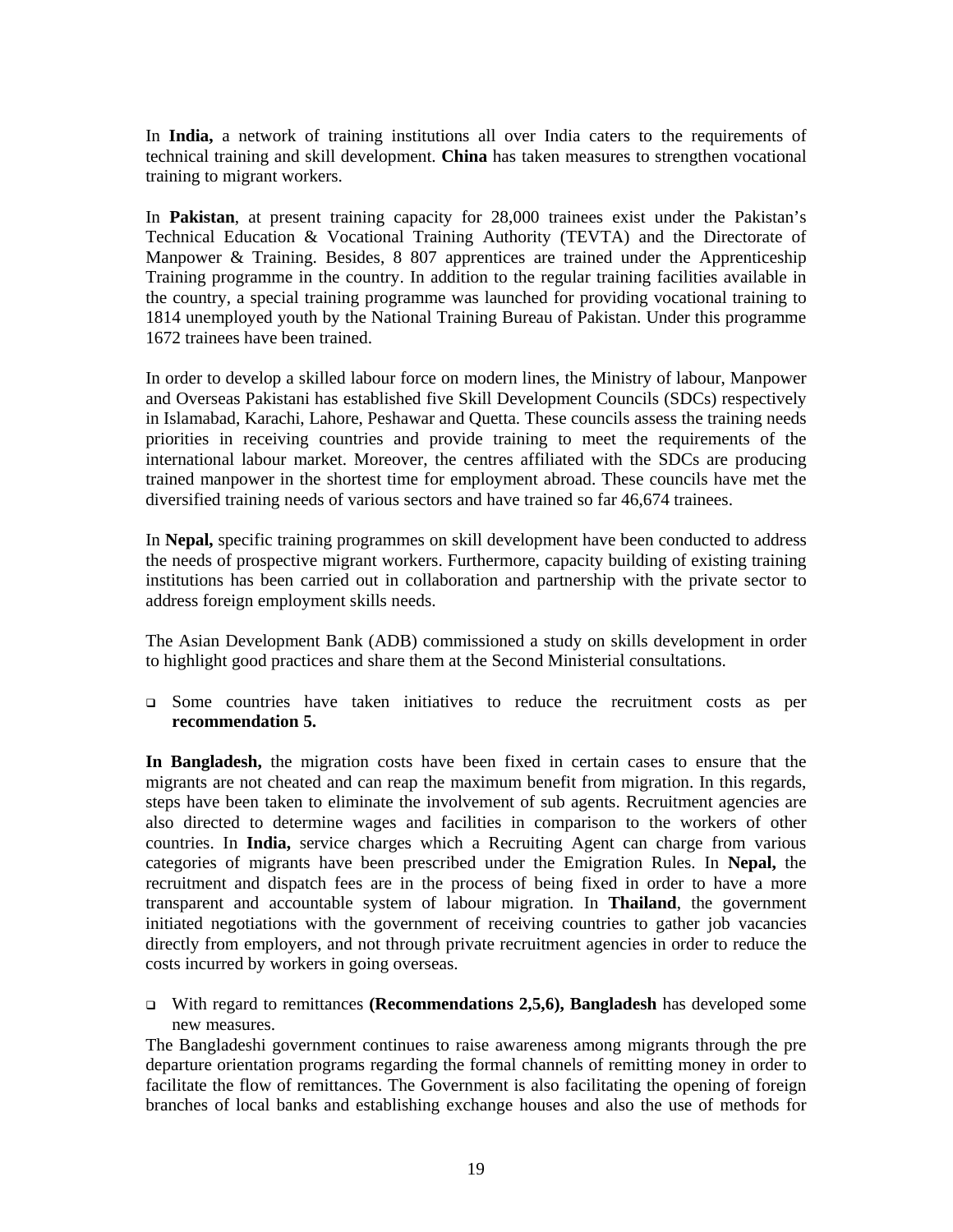speedy transaction such as electronic transfer. Steps have been taken to significantly reduce cost and time of transaction.

For encouraging more investment of remittance, certain other policies have been adopted that includes declaring all foreign exchange earnings tax free, introduction of different bonds tailor made for expatriates (the US Dollar Premier Bond and the US Dollar Investment Bond) etc. There are also steps to offer the labour migrants housing schemes. The pre-departure orientations are also designed to make the migrants aware of these benefits to maximise the benefits.

In **India**, most Indian emigrants send remittances through formal channels. These remittances are tax-free. The fact that remittances have increased US\$ 10.3 billion in 1998-99 to US\$ 18.9 billion in 2003-04 proves that emigrants are mostly favouring formal channels. Data on transfer fees cost for money transfers is under collection.

ADB did a comparative study on remittances to be presented during the Second ministerial Consultations.

 About a half of the states who participated at the Colombo meeting implemented information campaigns aiming at reducing irregular migration or related activities, as per **recommendation 6**.

**Philippines** is pursuing an information campaign on the danger of irregular migration and human trafficking on a continuing basis by the government in partnership with NGOs and the private sector. **Sri Lanka** is raising awareness of migrants on these issues in their predeparture training session. The Government of **India** monitors and reviews the dangers to which irregular migrants are exposed. Wide publicity has been given to the unstable security situation in Iraq. Advisories have been issued through the media so as to ensure their safety and welfare.

**Pakistan** has taken stringent measures to combat human smuggling and trafficking. The Federal Investigation Agency (FIA) of Pakistan has been given a vital role by promulgating comprehensive legislation. There has been a close interaction with other countries to counter the menace of trafficking in women and children, as well. The government of Pakistan, in line with recommendations of the Bali Conference 2003 on trafficking in persons, had chalked out a comprehensive plan of action to address the issue. The important measures are, legislation to combat human trafficking, create awareness through seminars at the national level, capacity building of immigration staff/police and the national registration authorities.

In **Nepal**, Media campaigns and other forms of information exchange activities have been implemented for effective information on labour migration.

In **Thailand**, accurate information on overseas employment is distributed to the public through various media including Internet.

In **Indonesia,** in order to inform Indonesian migrant workers regarding the risks of irregular migration but also the benefit of legal migration and remittances, the government disseminated information to the communities and supported the creation of service centers at the grass root level. For the time being, these centers, which are managed by the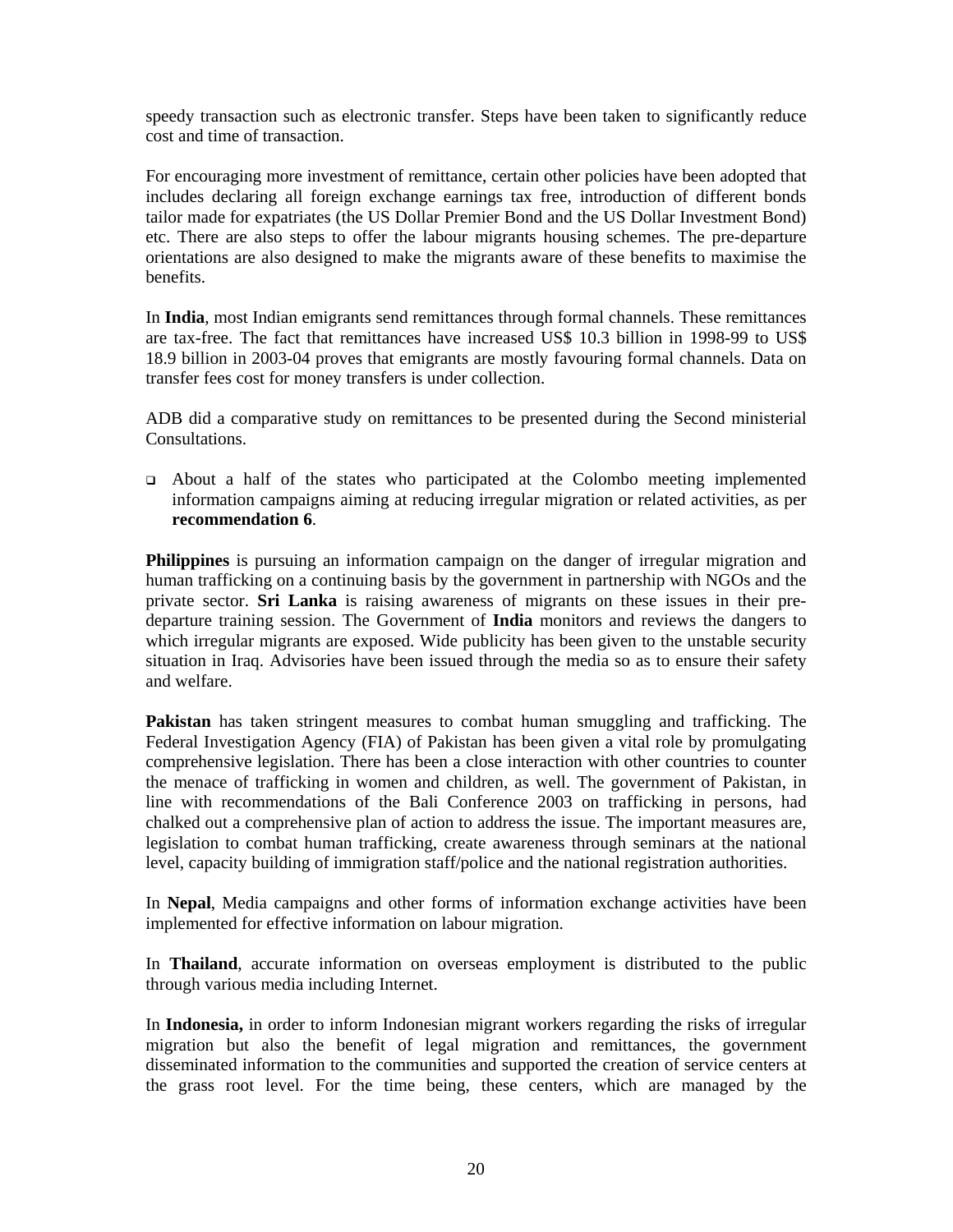communities, have been established in three districts from which many migrants come from namely, Indramayu, Cilacap and Sukabumi.

## CAPACITY BUILDING, DATA COLLECTION AND INTER STATE **COOPERATION**

#### *Recommendations adopted in Colombo under this theme:*

- 1. Requesting IOM and ILO to develop, with the assistance of interested States, training courses on labour migration administration for government officials, including labour attachés.
- 2. Exchanging, on a voluntary and regular basis, information on changes in policy and legislation, on major destinations, on types of migrant workers, and on bilateral agreements, with a focal point being identified in each country.
- 3. Establishing regular multilateral consultations on labour migration.
- 4. Pursue through multilateral fora like the WTO the free movement of natural persons between states for employment.
- 5. Strengthening inter-state cooperation in migration management through existing regional and bilateral mechanisms.
- 6. Forging greater cooperation among sending countries to develop a common stance in addressing issues affecting migrant workers.
- 7. Enhancing dialogue between sending and receiving countries, and working towards the establishment of a mechanism involving host and sending countries.
- **As per Recommendation 1**. IOM with the financial support of the Department for International Development (DFID) of the U.K. is currently developing a *labour attaché and labour administrator curriculum*. Once completed, IOM will provide a training of trainers course accessible to officials of all the states participating in the Colombo followup process.

India, the Philippines and Indonesia are involved in related initiatives. In **India**, Training programmes on labour migration for Government officials handling emigration clearance, Immigration Officers at Airports and Passports officers have been conducted by the Indian National Labour Institute. The next programme is proposed to be conducted during October 2004. India has Labour Welfare Officers in the six Gulf countries. A conference of Welfare Officers was held in 2001. The next is proposed to be held in January-February, 2005. In **Indonesia,** three training courses for labour administrators are being implemented. They focuss respectively on pre-departure programme, banking and remittances, and business development programmes for returning migrants.

 In relation with **recommendation 3,** India, Philippines and Bangladesh mentioned participation in various *multilateral fora on migration* on participation on multilateral fora on labour migration.

India welcomed initiatives such as 1<sup>st</sup> Ministerial Consultations in Colombo 2003. Subsequently Global Commission on International Migration organised the  $1<sup>st</sup>$  Regional Hearing at Manila from 17-18 May 2004. The  $2<sup>nd</sup>$  Regional Hearing is being held at Cairo from 13-14 September 2004. These are initiatives welcomed by India. ILO's  $92<sup>nd</sup>$  Session of the International Labour Conference held at Geneva, from 1-18 June 2004 afforded an opportunity for multilateral consultations on labour migration. India supports such multilateral consultations on a regular basis.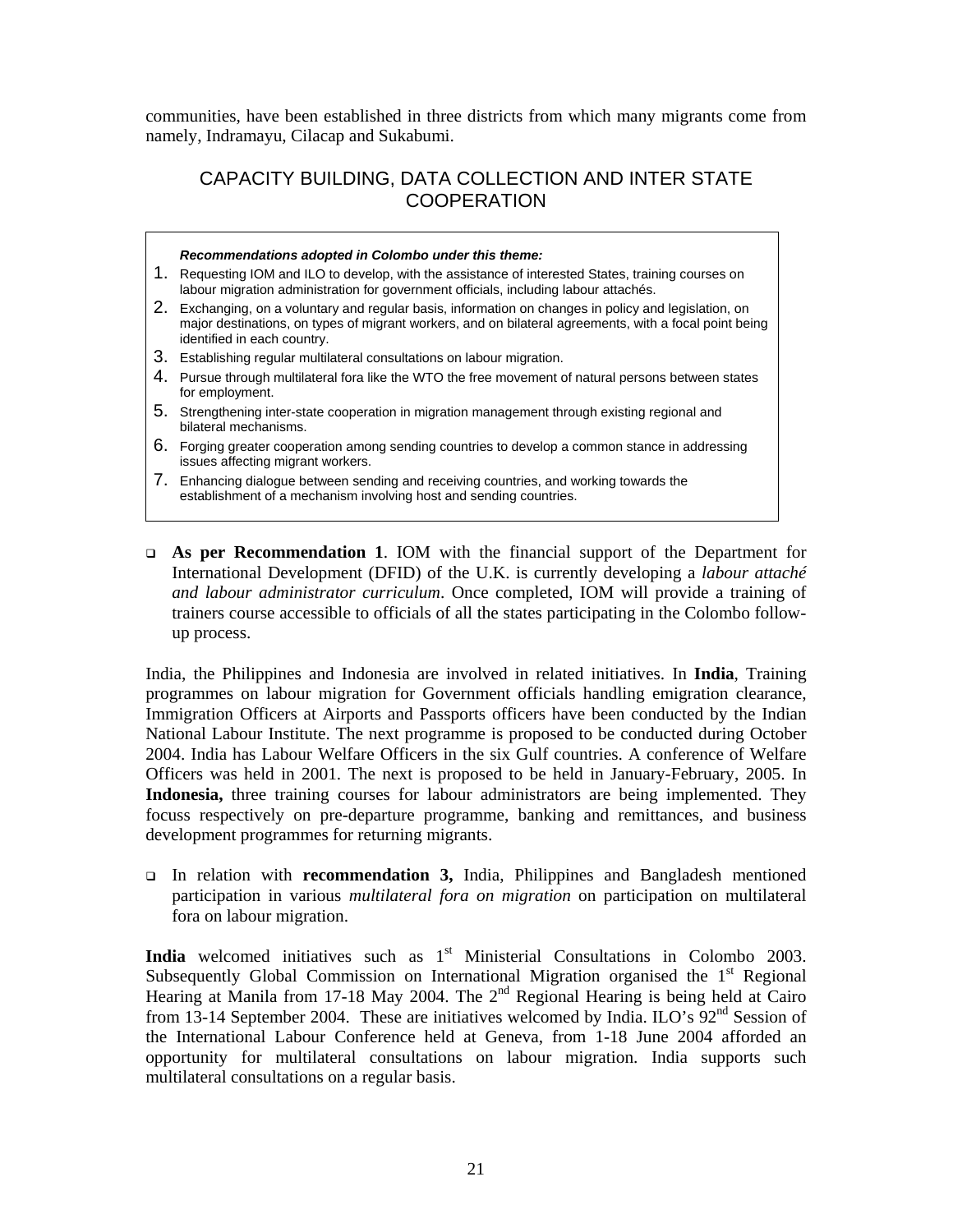The **Philippine** government actively participated in international and regional forum discussing issues on migrant workers. In 2003, the DOLE/POEA attended regional migration meetings in Bangladesh and Thailand organized by the DFID and the ILO. In 2004, DOLE/POEA attended the International Labour Conference in Geneva which tackled migration issues. It also hosted the visit of the CEME migration experts who studied the Philippine migration model and exchanged views with the Philippine government on how the management of migration can be improved to maximize its benefits and minimize its social costs.

**Bangladesh,** The Government actively encourages and participated in the South Asia Migration Resource Network (SAMReN), formed to facilitate web-based coalition of information and data and conduct collaborative research, fellowships and training on migration matters. The network, having its secretariat in Dhaka, is a follow-up of the June 2003 DFID and RMMRU regional conference on Migration, Development and Pro-poor Policy Choices.

- With regard to **recommendation 4** and the free movement of natural persons between states for employment, **India** believes in and have been supporting and pursuing the issue of free movement of natural persons for regular migrants in various international fora including the WTO. **Bangladesh** is also pursuing the movement of natural persons under the GATS agreements and will be participating at the upcoming Trade and Migration Meetings hosted jointly by IOM, WTO, OECD and the World Bank.
- **Recommendations 5,6 &7** support the idea of inter-state dialogue**.**

**India** is pursuing MOUs with major manpower receiving countries. These MOUs will provide a mechanism for dispute settlement and optimizing benefits of migration. India suggests that ILO and IOM continue to organise seminars/conferences of major labour receiving and sending countries for facilitating exchange of views and best practices between both the sending and receiving countries.

**Bangladesh,** in fostering interstate relationships, the Government has been negotiating with countries of destination. In this regards, bilateral agreements and MOUs have been signed with Kuwait and Malaysia. There have also been talks with the Government of Gulf States, some South Asian countries and Italy. Development agencies have also been approached to assist in the capacity development of the Government in dealing with migration. Under the initiative of SARI/Q (South Asia Regional Initiative/ Equity Support Programme), a USAID initiative with limited participation of the Government; a regional consultation was held in Bangladesh on the issue of "Fostering Safe Migration" in August 2004 where the Government of Bangladesh participated. The Consultation was a platform to coordinate regional initiatives to manage migration.

Recently the government participated in the formulation of a Guideline for Plan of Action for the Management of Labour Migration, which was done with assistance from IOM under a project aimed at enhancing the capacity of the Ministry.

There are capacity enhancing initiatives to assist the Government in training immigration officials on combating irregular migration. The Government is also working to modernize the passport issuance system of the country with assistance from the development partners.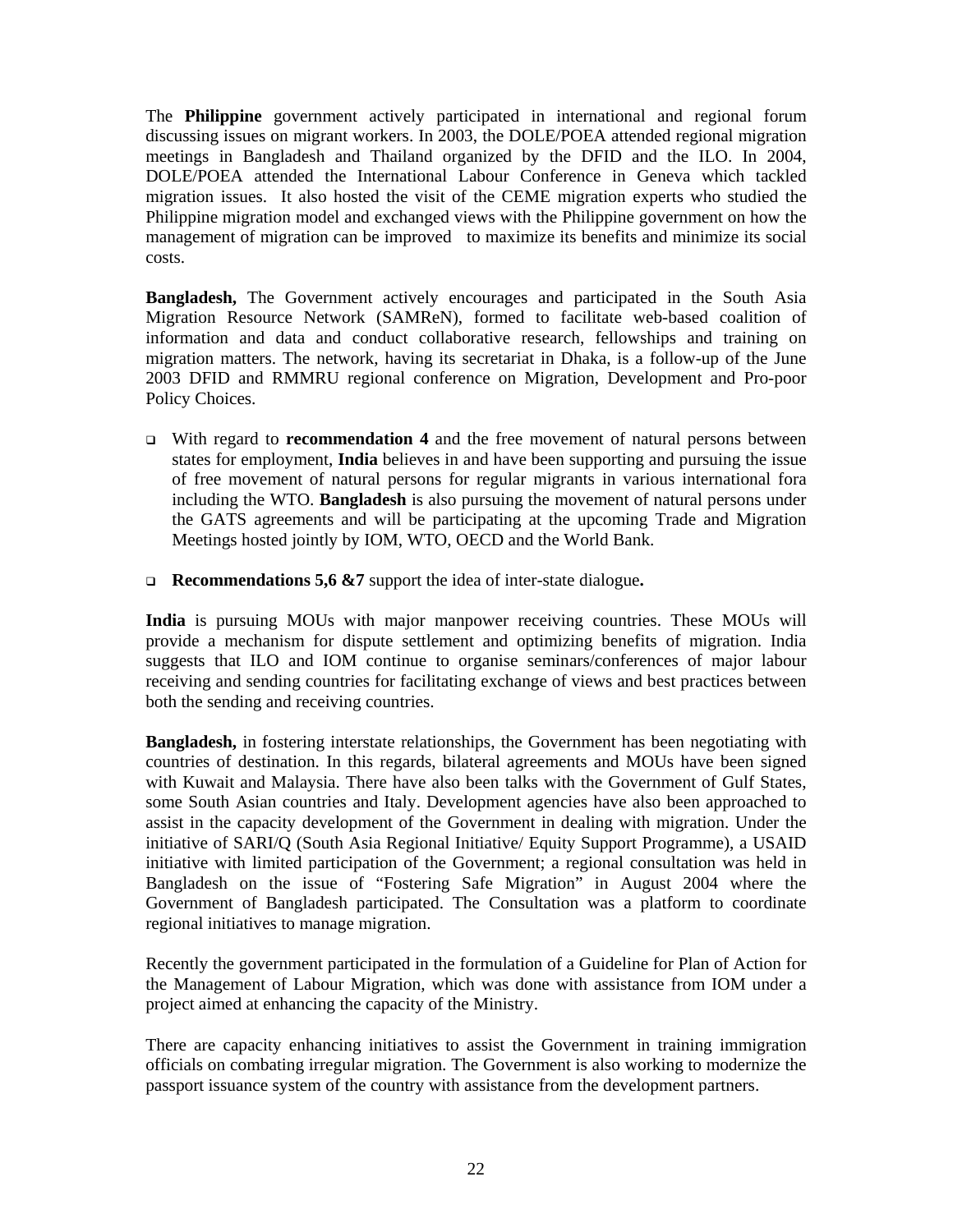**Sri Lanka** has signed MOUs with some countries as well.

**China** in order to protect the legitimate rights and interests of migrants workers working abroad decided to strengthen international collaboration, promote the practice of signing bilateral social insurance agreements and establish a contingency handling mechanism. China signed in 2001 the first Mutual Agreement on the Exemption of Social Insurance Contribution with Germany in August 2001. In 2003, a similar interim Agreement with the Republic of Korean Government was signed. The signing of these agreements has effectively avoided the double levying of social insurance contribution and thus well protected the migrant workers' social security rights.

**Indonesia** has signed an MOU with the Philippines in January 2002. The scope of the agreement is threefold: 1) to exchange experts and staffs, as well as information and experiences through meetings and networking; 2) to develop joint efforts to promote migrant protection, provide legal assistance and perform vocational training and research; 3) to enhance cooperation between sending and receiving countries in promoting migrants protection and other form of cooperation as agreed among parties.

**This report has been prepared by IOM based on country reports received from the relevant Ministries (responsible for labour migration) of Bangladesh, China, India, Indonesia, Nepal, Pakistan, the Philippines, Vietnam, Sri Lanka and Thailand.**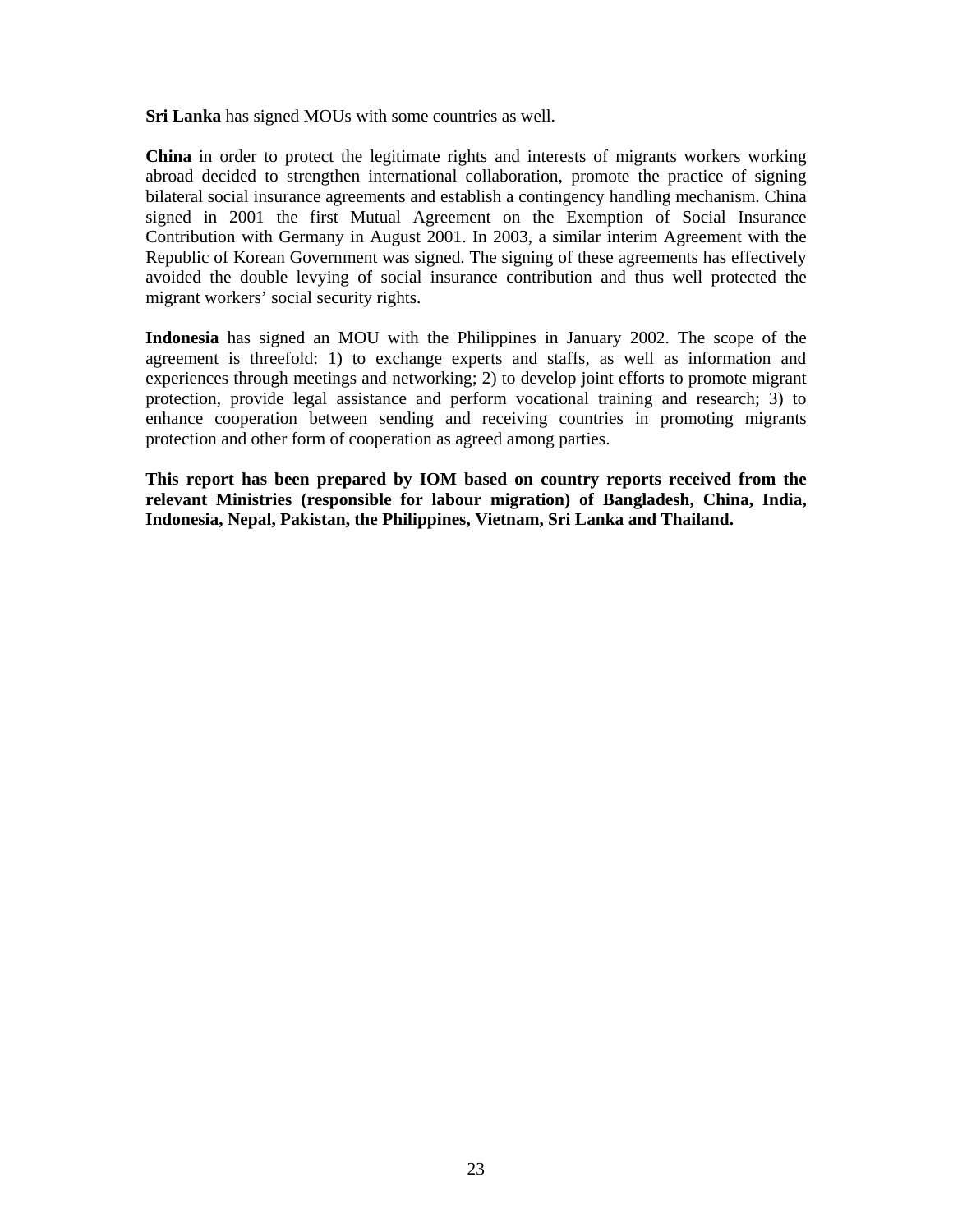# *Preparatory Meeting*

## **INSTITUTIONAL CAPACITY BUILDING AND INTER-STATE COOPERATION**

## **Information Exchange on International Labour Migration Management among Labour Sending Countries**

by

Mr. Karunasena Hettiarachchi Sri Lanka Bureau of Foreign Employment Government of Sri Lanka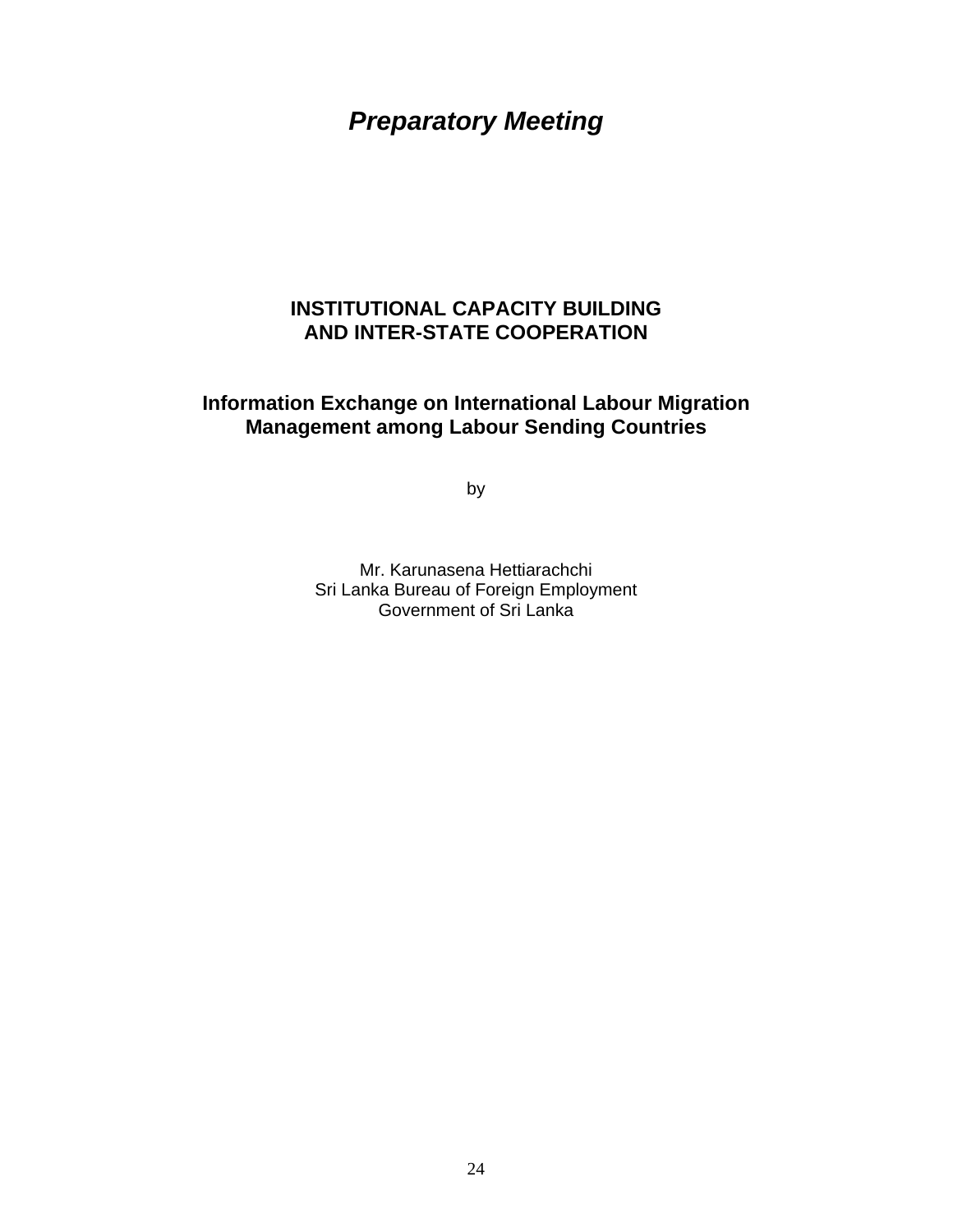#### LABOUR MIGRATION

Many of today's international migration streams began with the recruitment and employment of foreign workers. In the 1960s and 1970s, many European countries instituted their own guest worker program, bringing in labour from Turkey, northern Africa, and southern Europe. During the same period, oil-rich Libya and Persian Gulf states recruited workers from the other Muslim countries, as well as south, east and Southeast Asia. Some migrants were recruited for seasonal work, often in agriculture. Others filled short – term labour shortages in a wider range of industries produced by burgeoning economies. Even after active labour recruitment ended, labour migration often continued. Today, labour migration is highly complex. Several distinct categories of workers migrate, differentiated by their skills, the permanence of their residence in the host country and their legal status. In most countries, migrants are admitted as temporary workers and they are granted work authorisation for specified periods. They have no right to remain in the designation country beyond the period of authorised employment. This is particularly true in the Persian Gulf states and East and Southeast Asia. In addition to legal avenues of entry for labour migrants is unauthorised migration. Statistic on unauthorised migration is hard to find in most countries since these movements are generally clandestine, but it appears that the number is substantial. As international migration is likely to increase in future, the management of migration flow is crucial. It is the responsibility of labour ministries of labour sending countries to formulate policies accordingly.

#### SRI LANKAN CONTEXT

The Ministry of labour of Sri Lanka had its origins in the constitutional provisions recommended by Donoughmore Commission in 1931, involves in labour migration activities by interceding with labour recruiting countries, ensures the welfare of migrant workers, and thereby helps the country to earn the much needed foreign exchange for national development. The Ministry works in collaboration with the ILO to improve living and working conditions of workers, enhance employment opportunities and to safe guard basic human rights by adoption of some of the important conventions and translating them into laws.

The first law relating to the regulation of recruitment abroad was the Foreign Employment Agencies Act No. 32 of 1980, under which the Foreign Employment Division of the Department of Labour was established and strengthened. Recruitment and related aspects of foreign employment were regulated by this Division under a Deputy Commissioner of Labour. During the years following the promulgation of the law, migration for employment overseas increased, to become a major economic activity. This necessitated a systematic evolution of an overseas employment strategy and a broadening of the scope and objectives of the law, which resulted in the passing of the new law, viz., Sri Lanka Bureau of Foreign Employment Act, No. 21 of 1985. In accordance with the provisions of this law, a separate institute for foreign employment, namely The Sri Lanka Bureau of Foreign Employment (SLBFE) was established. The main objectives of the SLBFE are to promote develop  $\&$ regularise the industry while looking after the welfare and well being of migrant workers and their families. To provide better services for migrant workers the SLBFE maintains a database and web based information system.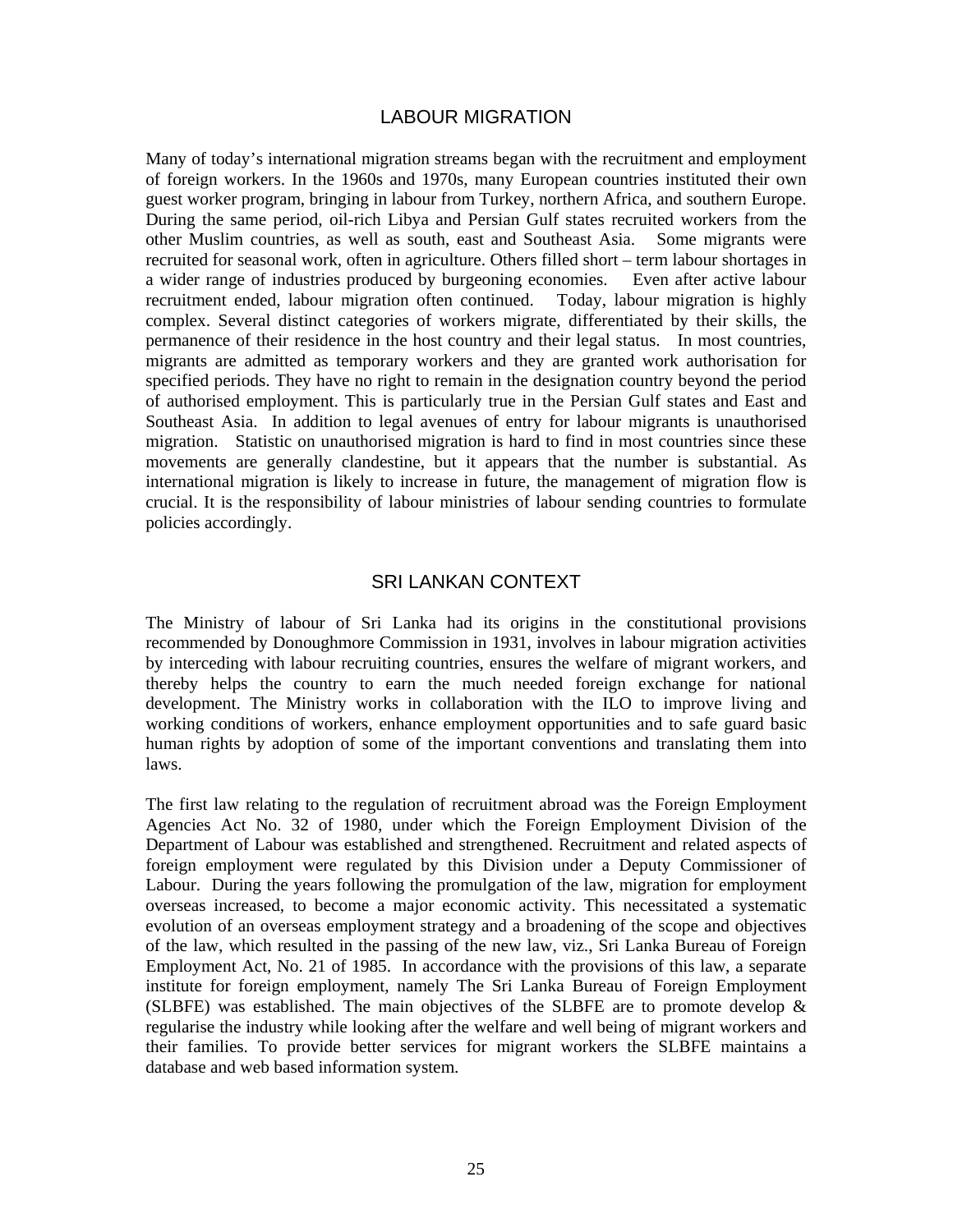## THE KNOWLEDGEBASE

Availability and timeliness of information is vitally important in formulating policies and programmes on migration. Traditionally, information has been highly structured and stored primarily in data processing and information retrieval system. However knowledge often referred as intellectual asset includes databases, documents, policies and procedures as well as previously unarticulated experience and expertise resident in individual worker's brain. The SLBFE has acquired vast amount of extremely valuable knowledge with regard to the labour migration in local context over the past two decades. Capturing, unlocking and sharing this unique knowledge, ie.the reuse of existing intellectual assets, has become an appropriate strategy, which simultaneously reduced costs and time and thereby assuring better services to migrant workers.

The SLBFE provides information to migrant workers at three different levels. Firstly, information to verify genuineness of local licensed recruitment agents, available details of training programs and the terms & conditions of job orders is disseminated. At the next level, enable them to obtain services from Sri Lankan missions abroad as on-line information available there.

## LABOUR MIGRATION STATISTICS

Available statistics on migrant workers can be grouped into three time periods as follows:

- $\blacksquare$  Before 1985
- 1985-1995
- $\blacksquare$  1995 to date

Available information can further categorize based on their nature as follows:

- Departures for foreign employments by country/manpower level/sex
- Stocks of overseas contract workers by country manpower levels and districts.
- Complaints made by migrant workers-nature/sex/country basis
- Details of Licensed Recruitment Agencies
- Departures by age groups
- Remittances from industry
- Compensation under insurance coverage
- Repatriation of stranded workers
- Welfare programs for migrant worker families

Most of the above details are available in SLBFE's website, www.slbfe.lk. Collected information is analyzed and presented at the Heads of Departments meetings at the Ministry of Labour. Such information is utilized in the process of formulating new policies for labour migration subsequently.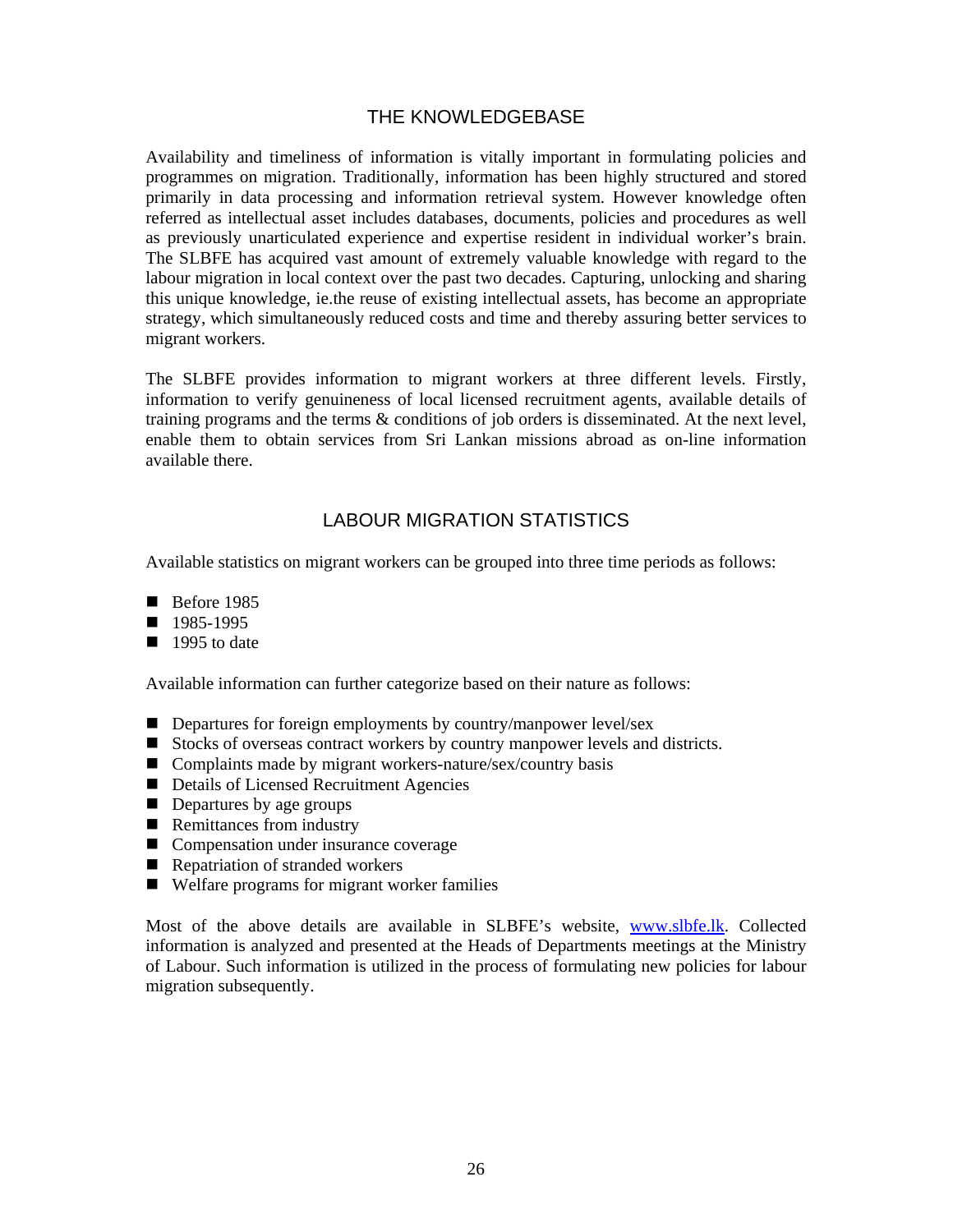#### ANALYSIS

Statistics reveals that the number of migrant employees left for foreign employment in the year 2003 is around 209,000 and this shows a steady progress since 1999. Foreign Employment Industry of Sri Lanka is growing steadily under the present favourable international labour market conditions. The total number migrated for employment has increased by 2.47 percent during the year 2003 in contrast to the contraction of 10.74 percent in previous year. Majority of migrant workers are females and 80% of them are housemaids.

|       | Male      |       | Female    |       | Total  |
|-------|-----------|-------|-----------|-------|--------|
| Year  | <b>No</b> | $\%$  | <b>No</b> | $\%$  |        |
| 1986  | 11023     | 66.98 | 5433      | 33.02 | 16456  |
| 1987  | 10647     | 66.02 | 5480      | 33.98 | 16127  |
| 1988  | 8309      | 45.09 | 10119     | 54.91 | 18428  |
| 1989  | 8680      | 35.11 | 16044     | 64.89 | 24724  |
| 1990  | 15377     | 36.08 | 27248     | 63.92 | 42625  |
| 1991  | 21423     | 32.97 | 43560     | 67.03 | 64983  |
| 1992  | 34858     | 28.00 | 89636     | 72.00 | 124494 |
| 1993  | 32269     | 25.00 | 96807     | 75.00 | 129076 |
| 1994  | 16377     | 27.22 | 43791     | 72.78 | 60168  |
| 1995  | 46021     | 26.68 | 126468    | 73.32 | 172489 |
| 1996  | 43112     | 26.52 | 119464    | 73.48 | 162576 |
| 1997  | 37552     | 24.99 | 112731    | 75.01 | 150283 |
| 1998  | 53867     | 33.71 | 105949    | 66.29 | 159816 |
| 1999  | 63720     | 35.45 | 116015    | 64.55 | 179735 |
| 2000  | 59793     | 32.82 | 122395    | 67.18 | 182188 |
| 2001  | 59807     | 32.50 | 124200    | 67.50 | 184007 |
| 2002  | 70522     | 34.61 | 133251    | 65.39 | 203773 |
| 2003* | 74089     | 35.48 | 134714    | 64.52 | 208803 |

DEPARTURES FOR FOREIGN EMPLOYMENT 1986 - 2003

It is estimated that the Sri Lanka's migrant population is approximately 1 Million. Recorded sources show that foreign exchange earning show that migrant workers brought in, Rs. 136,446 Million in 2003 and that is 27.5& percent of the total foreign exchange earning of the country. The foreign Employment Industry has become the highest net Exchange Earning sector of the country.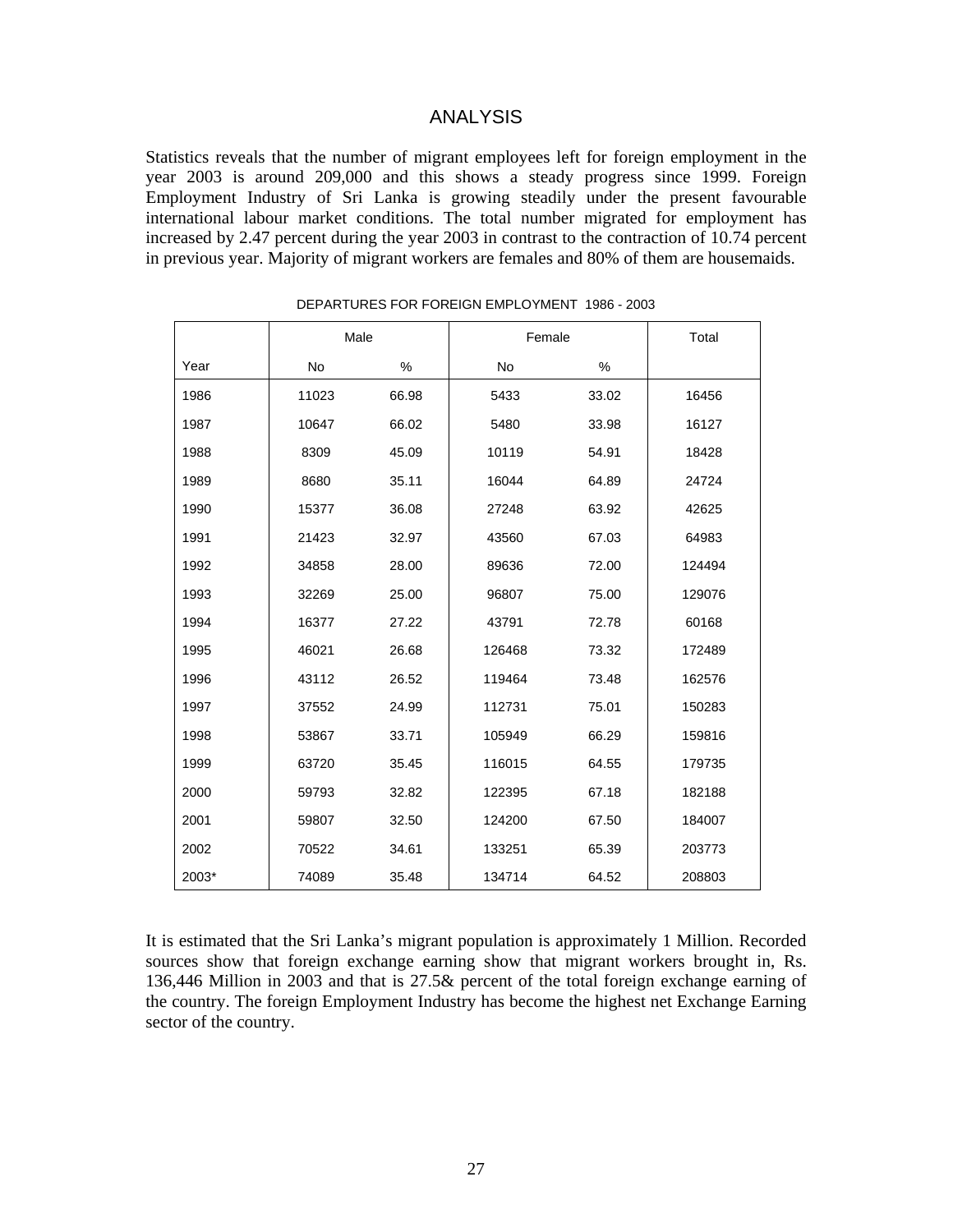| Manpower Level     | Male          | Female | Total     |  |
|--------------------|---------------|--------|-----------|--|
| Professional Level | 5500          | 1400   | 6900      |  |
| Middle Level       | 17000         | 4500   | 21500     |  |
| Clerical & Related | 27000<br>6000 |        | 33000     |  |
| Skilled            | 133100        | 62750  | 195850    |  |
| Unskilled          | 128000        | 45750  | 173750    |  |
| H/maid             |               | 572600 | 572600    |  |
| Total              | 310600        | 693000 | 1.003,600 |  |



According to the records available at the Sri Lanka Bureau employment, annual outflow is just over 200,000. Granting of financial and material assistance for migrant workers and their families under welfare programs of SLBFE and making registration for foreign employment compulsory, caused to decline illegal and undocumented migration, by around 10 percent.

70 percent of labour exported during the last 10 years comes under unskilled category and of which nearly 72 percent are females who registered as domestic workers. Though domestic employment generates substantial amount of foreign exchange, the social cost and related problems have hampered optimum contribution of benefits to the economic development. More over unskilled labour is poorly paid and has little bargaining power in the labour market. Middle East countries face an acute shortage of skilled labour in their labour markets. Hence, there is a huge demand for skilled labour from the Middle East and they are paid higher salaries than unskilled workers. However, Sri Lanka was unable to meet this demand due to shortage of skilled labour.

Though the industry of foreign employment brings much benefit to most countries, its negative consequences need more attention. Most of labour sending countries do come across labour related issues due to exploitation, smuggling, poor working conditions, breach of contracts, and violation of human rights of migrant workers. Even international labour institutes so far unable to minimise those issues so far. The biggest challenge is to manage migration so that maximum benefit of this industry can be reaped by all countries and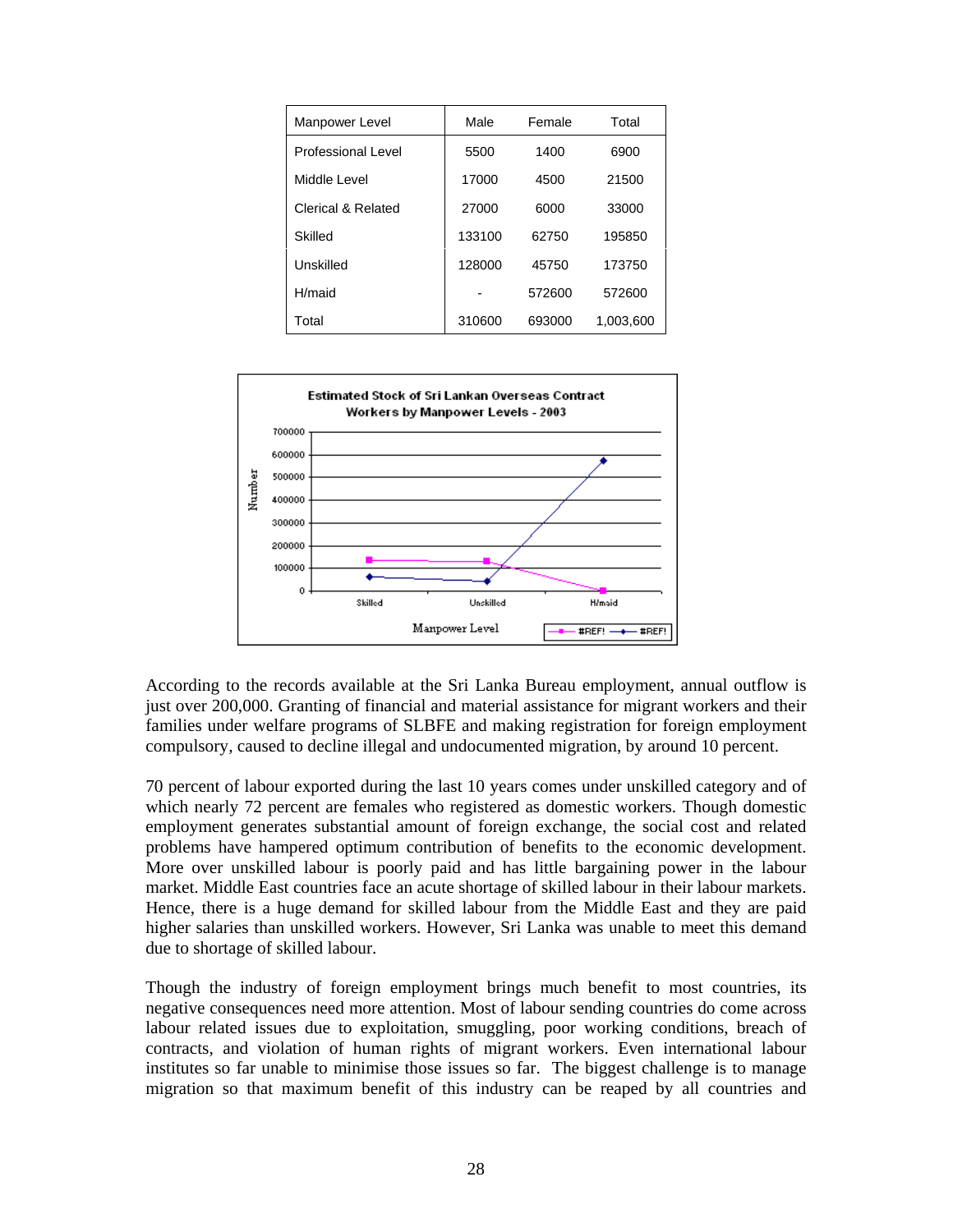minimize negative consequences. These issues have been commanding the attention of policy makers and prompting dialogues for multilateral co – operation.

## EXCHANGE OF INFORMATION

As economies and societies become more interdependent, the need to enhance our understanding of different aspects of labour migration in different countries becomes increasingly important. Timely and focused information, on the world's labour market is hence essential.

At the national level statistic information is generally gathered and analysed by and labour ministries and allied institutions. At the global level, several institutions such as IOM, ILO etc, maintain web based information systems to exchange valuable information among labour sending countries. The ILO plays a vital role in assembling, analysing and disseminating information and making available such information to policy makers, researchers and other intellectuals through its Migration database. The database complements efforts of other organizations, such as EUROSTAT, to collect information on various aspects and dimensions of migration, as well as on its impact on the labour markets of origin and designation countries. In addition to that, legal texts, which links up with laws and regulations concerning migration as well as on ILO's Conventions and Recommendations in this field are also available at the web site of ILO. In this tradition, the 1999 key indicators of the Labour market (KILM) and future, extend versions of KILM will continue the ILO`s role as a data provider.

However the database project of ILO has revealed wide differences in statistical sources coverage and periodicity among countries and also difficulties in obtaining timely information on international migration, which is of great value to promote informed debate on migration policy issues. As such, special interest to be given for establishing a common platform for all labour sending & receiving countries, that would enable policy makers to exchange information effective manner.

## A COLLABORATIVE INFORMATION SHARING STRATEGY

In order to have a more concrete appreciation, labour sending countries can combine lessons from local experience with knowledge of the kinds of tools and processes currently available for interstate exchange of information. Thus, a generic model can be constructed that will speak to needs common to most collaborations. As outline of these needs and tools associated, following elements are suggested

#### • **A common electronic presence with links to policy makers and other relevant information seekers/providers– (A Web Portal for labour migration)**

A well-designed web site can link electronic discussions, information resources and pointers to other resources in one convenient 'location' in such a way as to foster greater identification with and commitment to the collective effort. Such a web site provides a window on the range of related activities being carried out by different policy makers working in different countries.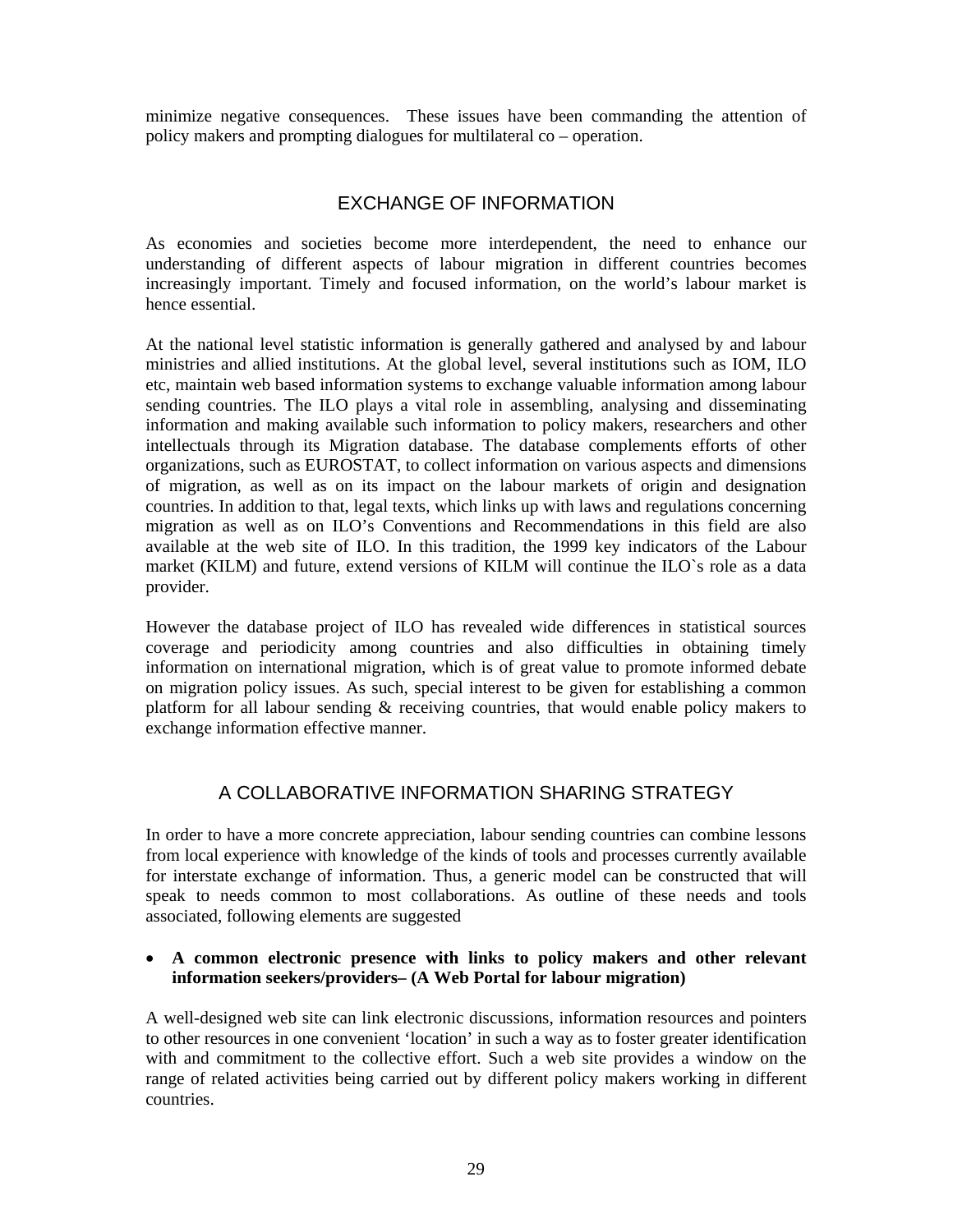#### • **Program and profile information on member countries**

Increased interstate collaboration depends, to a certain extent, on representatives from the respective agencies being aware of and familiar with their counterparts. Searchable country profile/ program information, providing contact details and an overview of relevant programming directions, helps promote such familiarity. This information can be provided through the creation of a secure, web-based mechanism allowing the policy makers themselves to place and maintain updated information online about their countries and programs.

Increasingly, policy makers are attempting to derive lessons from past issues for future planning and implementation. We advocate the installation of a web-based mechanism for participants in relevant activities to share lessons learned about those activities. Such a mechanism encourages agents from various perspectives (e.g., donors national governments, NGOs, migrant workers, etc.) to share the knowledge they have derived from their experiences. Lessons are thus made available to others in a searchable format. This would be particularly useful in the field of labour migration as many countries do not have long experience to draw on, and having access to others knowledge could dramatically improve the prospects for future implementation.

#### • **Supporting individuals and institutions to report out and use the electronic facilities available to them.**

This is arguably the most important and critical aspect of designing a collaborative information sharing strategy. Even the most efficient and well-designed mechanisms for collaboration will be meaningless if they are not used. Such tools will not be completely familiar to most potential users and it is absolutely essential to their sustainability and effective utilisation that on-site training, demonstrations, troubleshooting and other outreach activities from an integral part of the implementation. Regular, face-to-face contact with the principal institutions and ongoing online support are critical to successful partnerships.

#### • **Sharing of Documents**

Aside from the sharing of information about ongoing and planned programs, there is a need for member countries to share documents with each other. A full-text searchable passwordprotected online document repository can be created for this purpose. Both a private and a public repository can be created, allowing participating agencies to both share documents 'internally' and report out by providing documentation for public consumption.

#### • **Announcement of Events**

It is important to keep the member countries informed of international workshops, conferences and seminars relevant to labour migration. As with the online resources mentioned above, one way to create a sustainable way of sharing information in this context would be to have an events listing connected to the web site where sponsors of the events can enter summaries along with contact information. Again, this serves a dual function of keeping member countries informed at the same time as the wider public is kept abreast of events and meetings.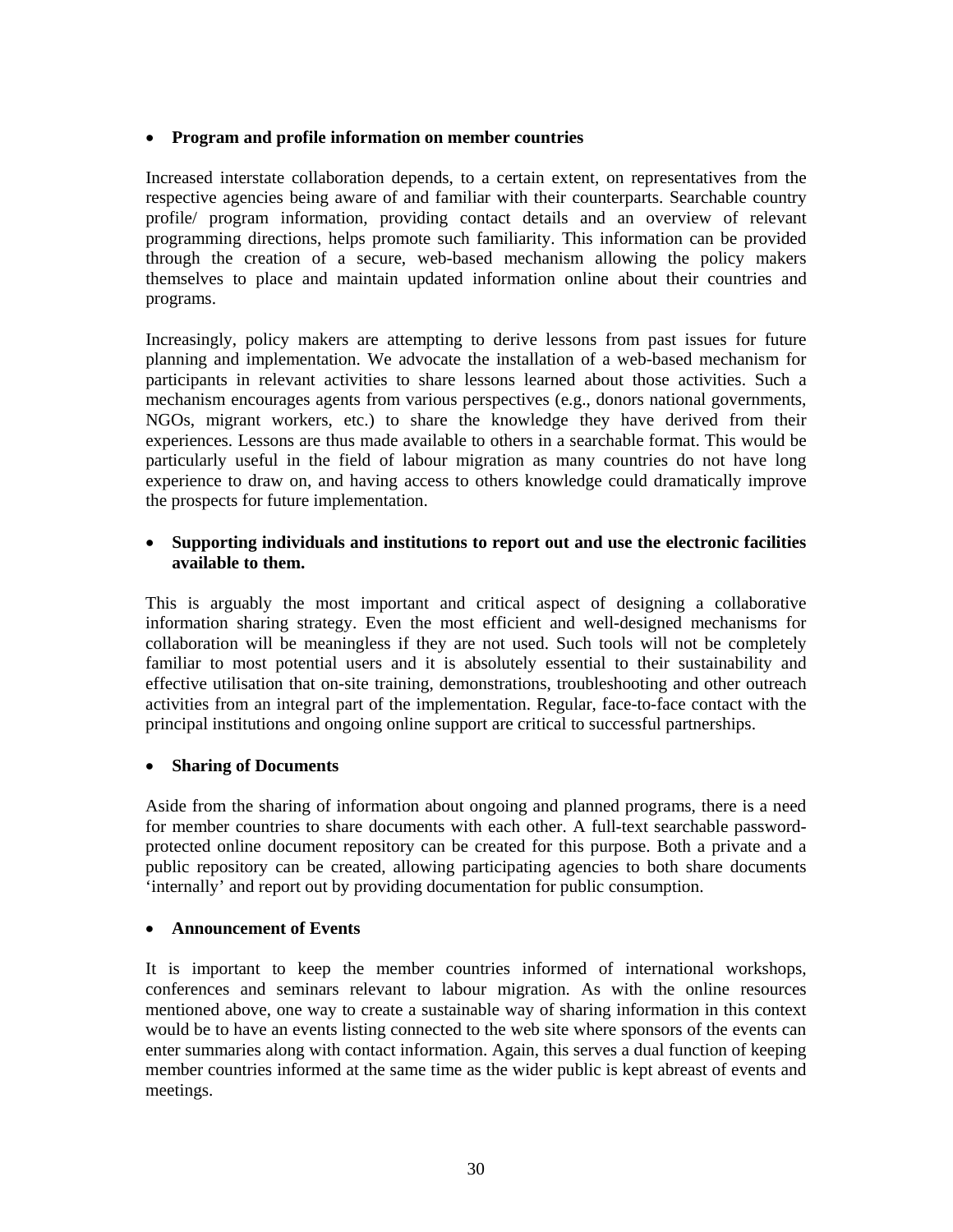The above elements can be combined into a strategy for a specific ICT-enabled international level collaboration among labour sending/receiving countries for exchanging information. Perhaps the most straightforward way to do this is to break it down into three conceptual aspects. The first is concerned with ICT infrastructure, the second with the nature of the ICT based working group, and the third with the specific computer applications/tools required for the collaboration.

#### ICT INFRASTRUCTURE

An often-overlooked aspect of inter-state relations, surprisingly, is the necessity to reconcile country-to-country perspectives so that the joint programmes can be carried out. This is not a trivial concern. Aside from the administrative requirements peculiar to each country there are real differences in perspective.

These differences, difficult though they may be to overcome, can only be ignored at the peril of the partnership. Thus, for example, a donor agency may be investing in ICT infrastructure in a particular country as part of a regional strategy, and that strategy may assume certain types of regional linkages. If such divergent perspectives are not identified, acknowledged and worked through, some member countries would not be able to exchange information at the pace of the others.

#### IT SKILLS

A second aspect of exchanging of information is the creation of entirely ICT oriented working group. This is one of the most difficult tasks as lot of adverse factors such as personal attitudes, culture etc, and play as barriers to such changes. Some people on the other hand, consider mailing lists, web sites, online databases, etc., are the only technical solutions to basic problems of communication and information sharing. The ideal web site is not just a place to put up information, or to retrieve information. More importantly, it is a virtual workspace that, whilst supporting the development of an identity for those involved in creating and using it, links countries, institutions, individuals, information resources, discussion areas, etc. into a dynamic, evolving whole.

Hence trainings on IT and behavioural changes for data processing staff are essential. Some countries may need both financial and financial assistance in this regard. As such all-labour exporting countries, as well as international labour institutions must assist staff development programmes.

#### IT TOOLS & SOFTWARE

Software has to be developed to address common issues on labour migration and that will require discussion among the affected countries. A variety of questions need to be asked concerning the capacities of staff to use such applications, the appropriateness of such software for the groups concerned, the lead time required for implementation, the expenses associated with different solutions, etc. Mechanisms to determine and implement interstate cooperation in exchanging of information must be both replicable from one country to the next. In addition, all interests must be taken into account. From the donor agency side, for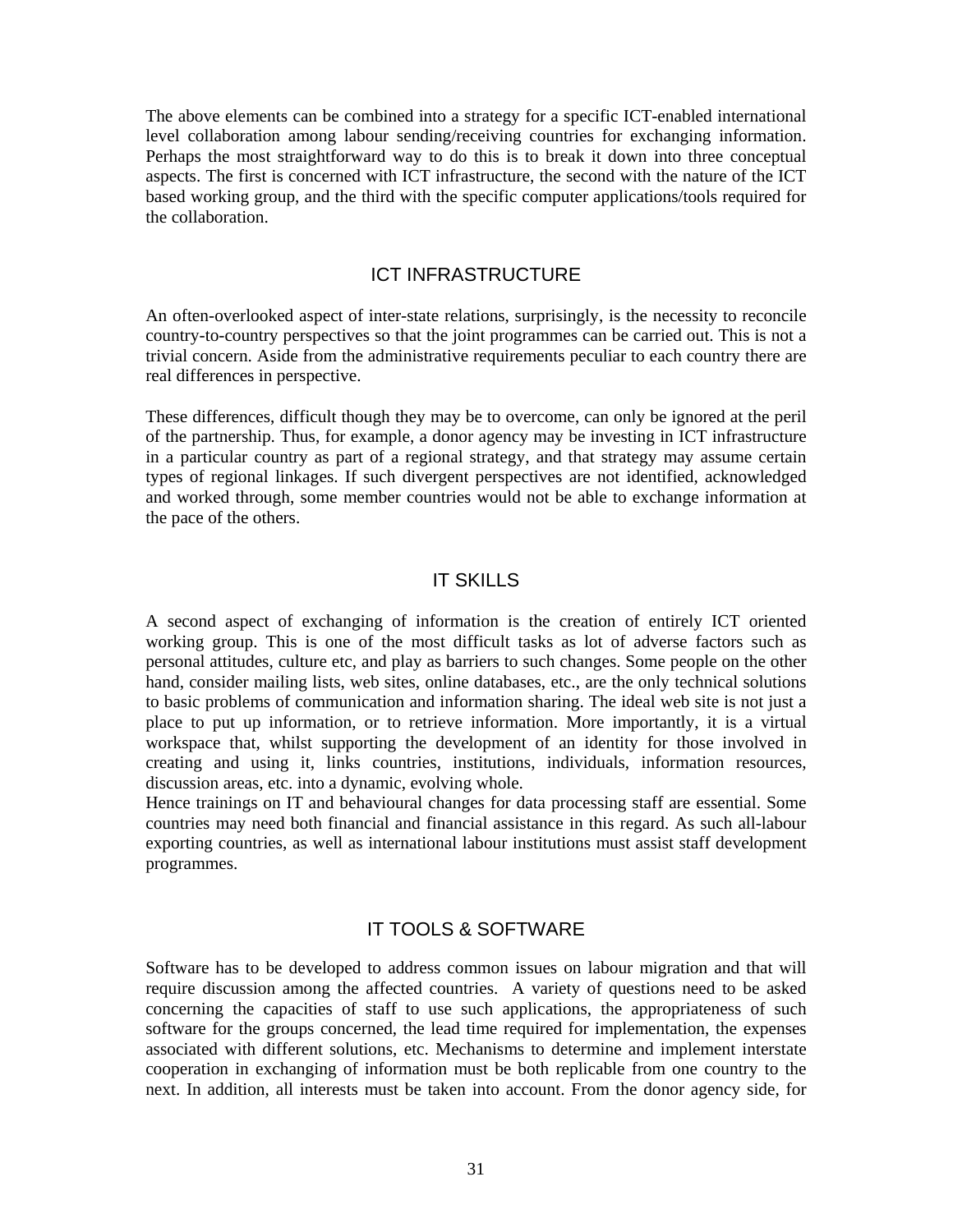example, this means greater attention to the needs of national governments as well as NGOs, private sector players, and other national actors.

In addition to previous facts the way that information is exchanged also to be considered. The conventional paper-based system of communication is slow and laborious. As you know, through the method of EDI (Electronic Data Interchange), there is instantaneous transfer of information from source to destination with minimal manual intervention. The use of EDI requires a common set of standards to be accepted for communication that defines the rules for transmitting information, codes and computer format of the information to be exchanged etc,. As such, it is good to seek assistance from UN-JEDI (Joint Electronic Data Interchange) group on standardisation of global information exchange programme for labour migration.

#### SUGGESTIONS & CONCLUSION

Management of labour migration in a planned way will make a great impact on a society whether it is rich or poor. Accurate and updated information is considered as a key factor in this regard. Indeed, there is a resemblance in issues on labour migration, encountered by different labour sending/receiving countries. Despite each of them used to maintain their databases, still the sharing of information is vitally important as such an exercise would improve the degree of knowledge in international labour migration. It is suggested to form a standard web portal, which would be a guide and director to all local web sites in exchanging information. Almost all labour sending countries must pay great attention on maintaining updated and sharable information systems. However some countries need to be assisted technically and financially in this regard. To form a standard migrant labour information system for exchanging information among member countries, three distinct strategies are suggested. That is to say assistance of international organisations such as IOM, ILO is necessary for such countries to implement those strategies which would in turn upgrade their ICT infrastructure, improve skills on ICT and develop related software programmes. All these strategies should be monitored and implemented by a team of experts. Hence a committee has to be appointed by UN, ILO or IOM to implement and standardise the collaborative strategies of exchanging labour migration information among labour sending/receiving countries for the betterment of the migrant workers.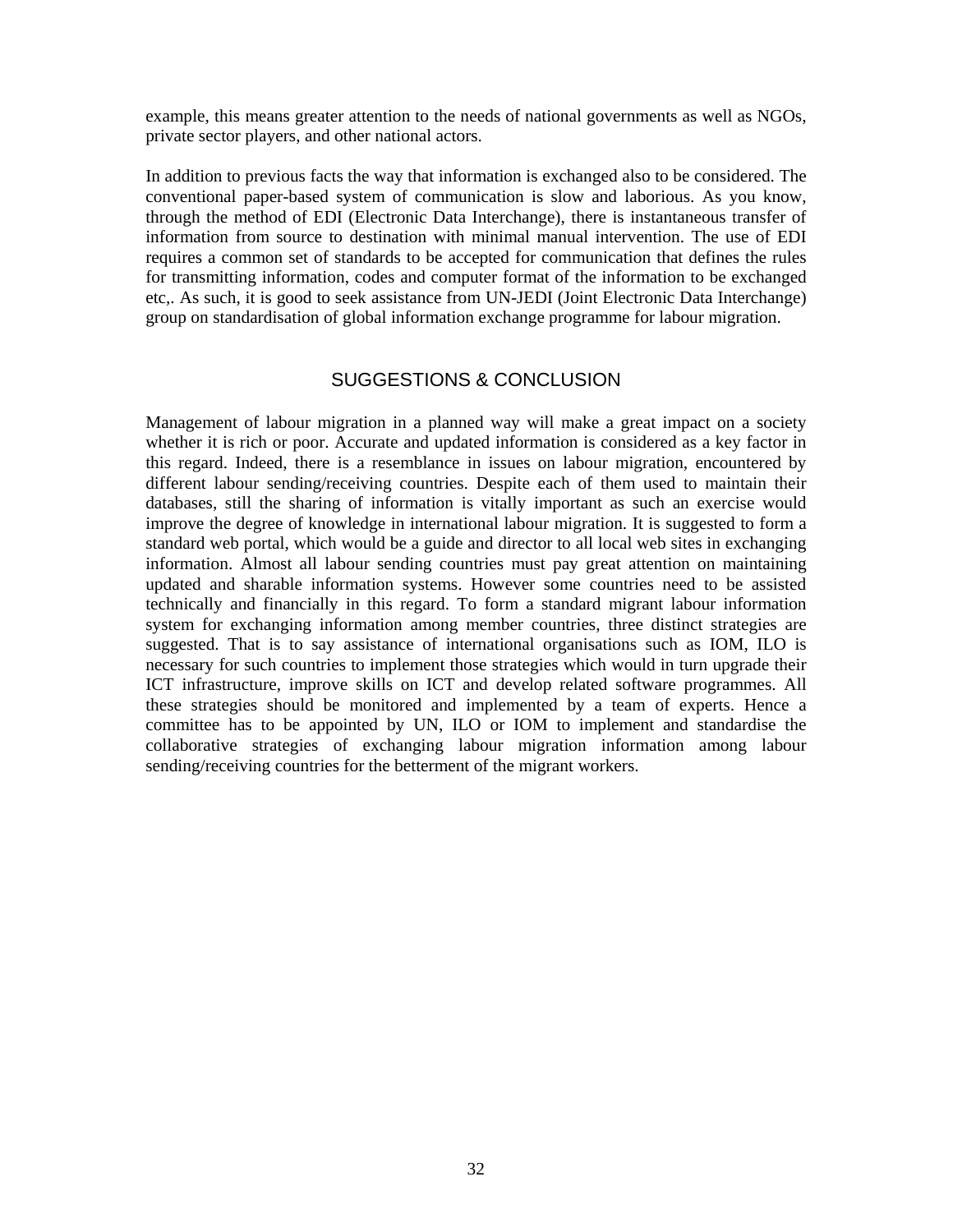*Preparatory Meeting* 

## **INSTITUTIONAL CAPACITY BUILDING AND INTER-STATE COOPERATION**

## **Cooperation among Labour Sending States and Cooperation with States of Destination**

by

Mr. Ferry Adamhar Department of Foreign Affairs Government of Indonesia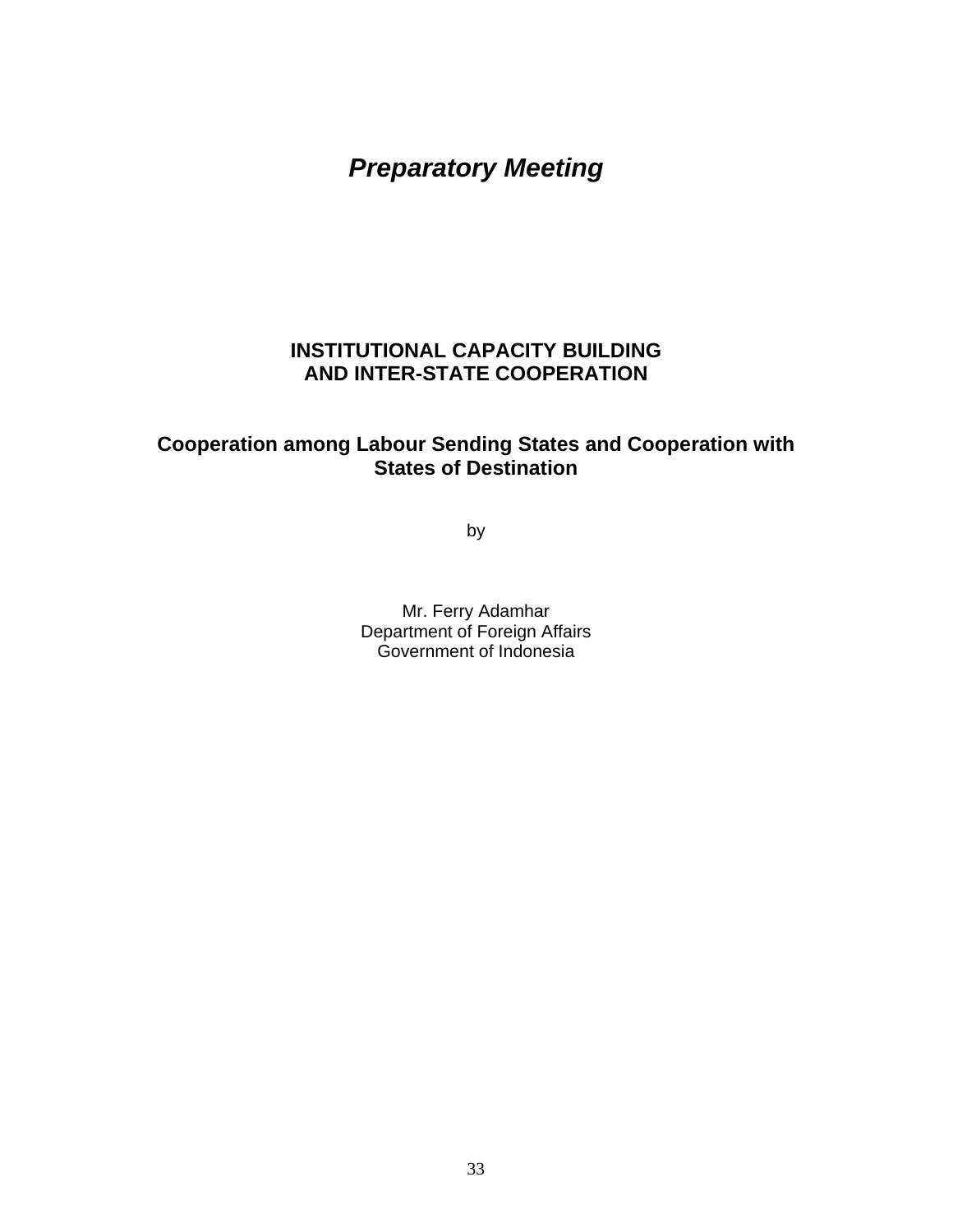#### BACKGROUND

The condition of Manpower in Indonesia at present still face classical matters such as high rate of unemployment (there are 9,531,000) persons from 100,316,000 labour forces on 2003) with relatively low education and lack of skill and meanwhile job opportunities are limited because of economic crisis. This condition encourages many people looking for job opportunities overseas through many channels.

Based on the condition above, Indonesian government has responsibility to facilitate and manage the system and mechanism of placement of Indonesian overseas workers through the legal procedure because of working abroad is the right of every citizen.

Cooperation among countries of origin as well as cooperation among countries origin and receiving countries are very important for the protection of migrant workers. Under the framework of international law, the receiving countries have jurisdiction at all any business they considered under the domain of domestic affairs. On the other hand, international community has been relentlessly set a minimum standard for the protection of migrant workers. It is worth to note that the United Nations General Assembly Meeting on 13 December 1990 has adopted the UN Convention on the Protection of the Right of All Migrants Workers and Their Families that has entered into force in 2003. Along that line, the IOM and ILO have also established standards and initiatives such as the Bern Initiatives 2 July 2004.

For its part, the Government of Indonesia outlined a comprehensive plan aimed at the protection of Indonesian migrant workers. Indonesia has concluded agreements with several receiving countries, namely Malaysia, Jordan, Republic of Korea and Kuwait. In addition, the Indonesian Government through a good relationship with certain receiving states reached a common understanding on Indonesian migrant workers. In the multinational for a, Indonesia has been actively participating in the deliberations under the auspicious of the International Labour Organisation, and at the regional setting the government of Indonesia with concerned sending countries, like the Philippines has also pursued a possibility to establish a regional arrangement.

### THE IMPORTANCE OF COOPERATION AMONG COUNTRIES OF ORIGIN AS WELL AS COOPERATION AMONG COUNTRIES OF ORIGIN AND RECEIVING COUNTRIES

The successful placement of migrant workers depends on the cooperation among countries of origin and receiving countries. Under international law and practices among nations, in particular the constituent principle of today's nation state system, migrants are at the mercy of sovereign states. Based on this doctrine, the treatment of foreign of foreign nationals are within the reserved domain of domestic jurisdiction. Every State is free to admit a foreigner or to refuse him/her entry and to place any limitation or condition on his/her stay and economic, social, political, cultural or other activities. In such a world, migrants clearly require protection against the exercise of an apparently illimited State power.

States can, unilaterally or through bilateral agreement, seek to protect non-national workers, and they can accept internationally agreed minimum standards of treatment. Standards have the purpose of fixing a floor below which regional, bilateral or national laws and practices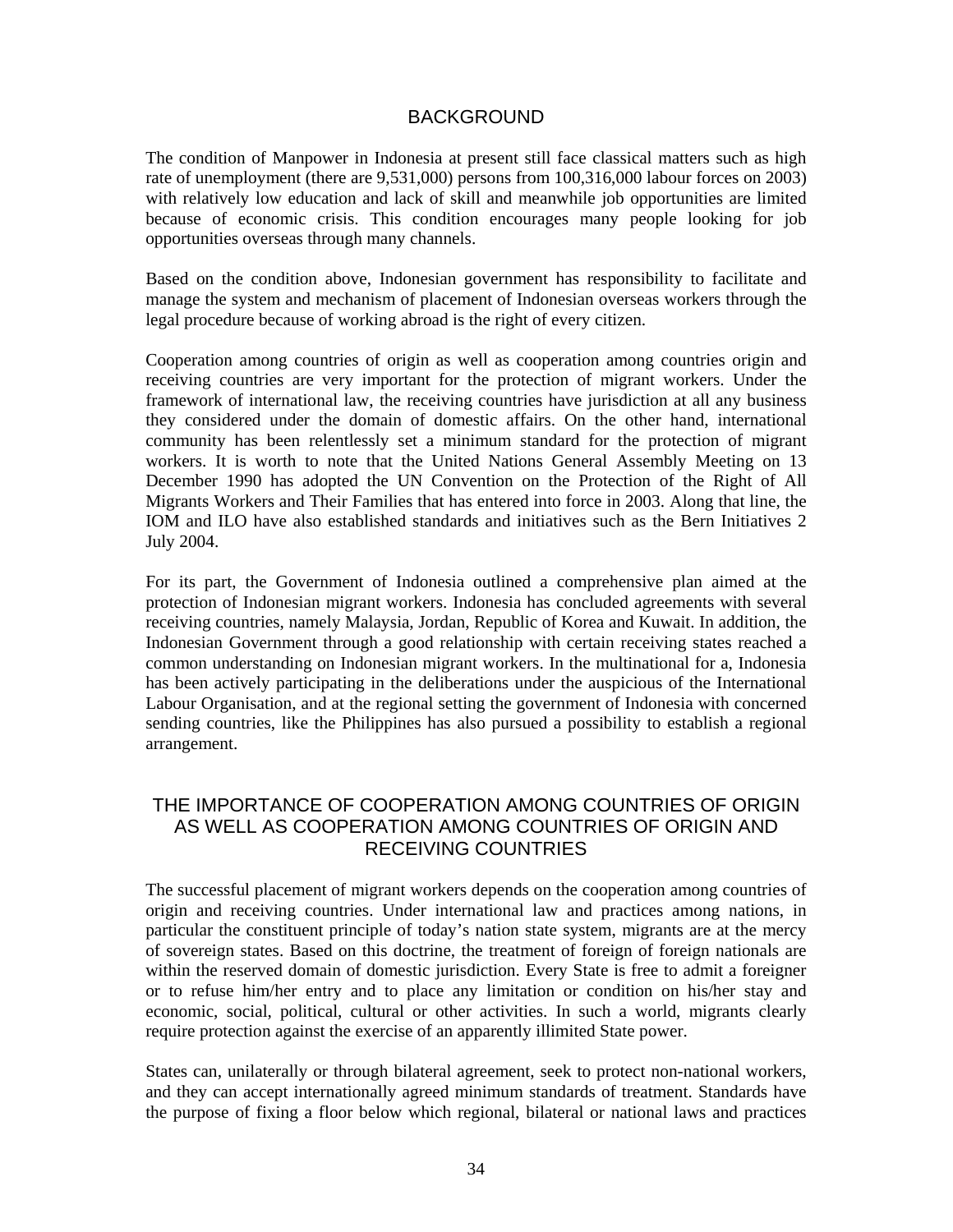should not fall. The standard setting is important for the better protection of the migrant workers. For that particular reason, it is pertinent to implement the multi-pronged approach to protect migrant workers from the discriminatory or excessive treatment from the receiving states.

#### **Multilateral Mechanism**

In the multilateral setting the countries of origin should work together to create a strong language in the conventions or standard setting aimed at establish foundation for the better norms to protect migrant workers. At the same vein the countries of origin and the receiving countries should work together to harmonise a standard setting in that direction. Indonesia in this part has signed the UN Convention on the Protection of the Right of All Migrant Workers and Their Families during the session of the UN general Assembly this year. Furthermore, Indonesia has ratified specific ILO Conventions.

#### **Regional Arrangement**

Indonesia stressed the importance of regional arrangement in protecting migrant workers. For this reason, Indonesia is actively participating in various regional meetings such as Global Commission on International Migration for Asia Pacific region in Manila this year, and also as one of the initiators of the Labour Migration Ministerial Consultations for countries of Origin aimed to provide a forum for Asian labour sending countries to share experience, discuss issues and identify steps for follow up in the form of recommendations.

#### **Bilateral Arrangement**

The bilateral arrangement is useful solution to provide better protection of migrant workers with respect certain areas, such as recruitment mechanism, salary, condition of work, social security or with regard to more vulnerable categories of migrant workers, particularly domestic migrant workers. In this agreement the concerned parties, would agree to specific arrangement with regard the placement and the protection of migrant workers. Indonesia for its parts has concluded bilateral agreements with certain receiving countries such as Malaysia, Kuwait, Jordan and the Republic of Korea. It seeks to negotiate similar agreement with Qatar and Syria.

#### INDONESIAN WORKERS PLACEMENT OVERSEAS FOR LAST 3 YEARS

Indonesian workers placement from 2001 to 2003 is 1,069,406 persons. Majority of them work in Informal sector (75.38 %) and dominated by Female workers (76.40 %) with the following details: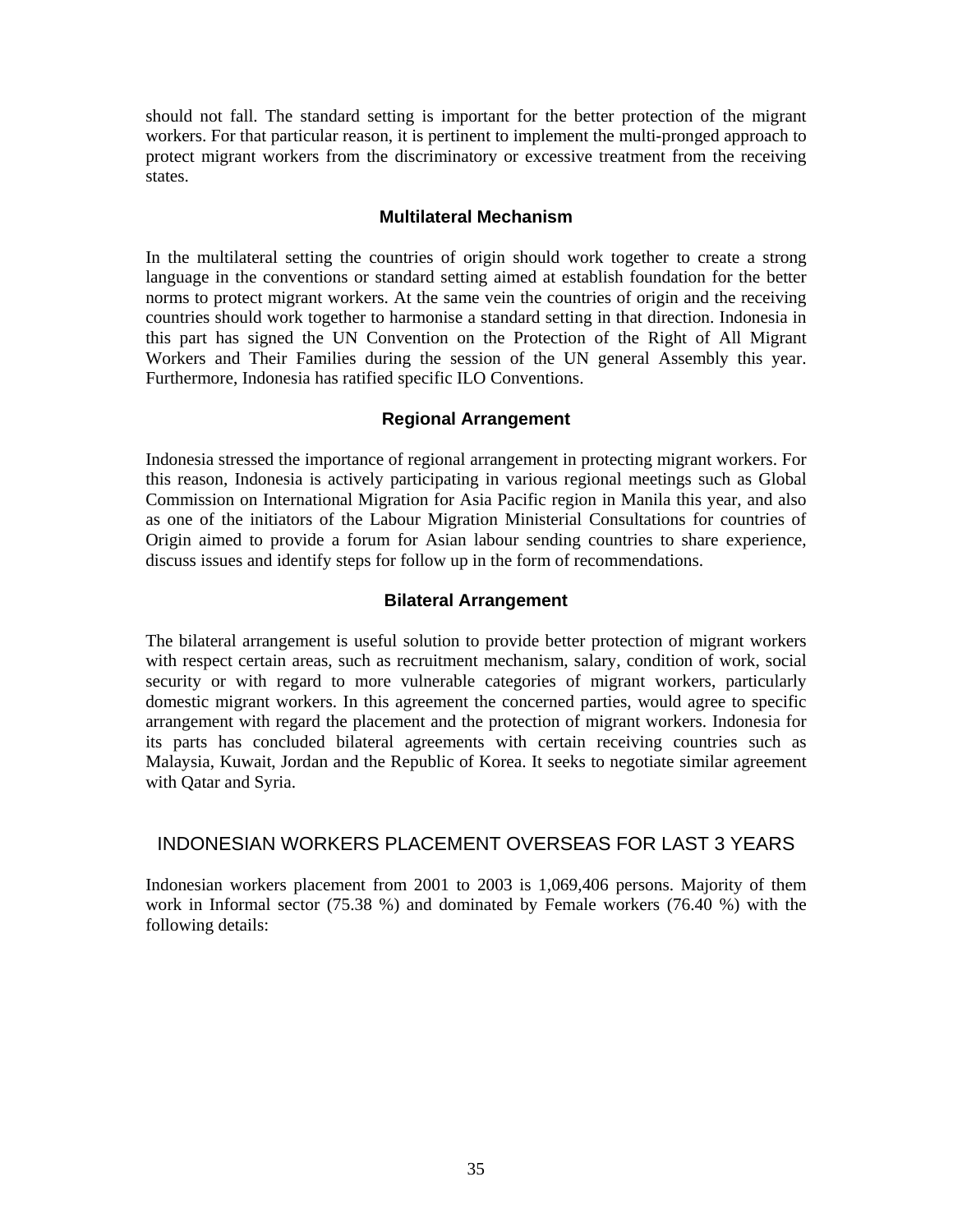| No             | Area           |                | 2001    |         |        | 2002    |         |        | 2003    |         |
|----------------|----------------|----------------|---------|---------|--------|---------|---------|--------|---------|---------|
|                |                | Male           | Female  | Total   | Male   | Female  | Total   | Male   | Female  | Total   |
| 1              | Middle<br>East | 9,828          | 106.769 | 116,597 | 18,771 | 223,190 | 241,961 | 14,513 | 169,257 | 183,770 |
| $\overline{2}$ | Malaysia       | 33,974         | 40,416  | 74,390  | 87,566 | 65,114  | 152,680 | 57,034 | 32,405  | 84,439  |
| 3              | Singapore      | 3,385          | 30,539  | 33,924  | 80     | 15,991  | 16,071  | 5      | 6,098   | 6,103   |
| $\overline{4}$ | Brunei D.      | 1,568          | 4,168   | 5,736   | 3,088  | 5,414   | 8,502   | 388    | 758     | 1,146   |
| 5              | Hongkong       | $\overline{2}$ | 22,620  | 22,622  | 1      | 20,430  | 20,431  | 1      | 3,508   | 3,509   |
| 6              | Taiwan         | 2,192          | 33,784  | 35,986  | 3,178  | 32,744  | 35,922  | 1,307  | 623     | 1,930   |
| $\overline{7}$ | South<br>Korea | 2,673          | 1,419   | 4,092   | 3,585  | 688     | 4,273   | 6,390  | 1,105   | 7,495   |
| 8              | Japan          | 1,382          | 6       | 1,388   | 441    | 3       | 444     | 100    | 0       | 100     |

#### INDONESIAN WORKERS PLACEMENT BY GENDER ACCORDING TO COUNTRY IN 2001-2003

## INDONESIAN WORKERS PLACEMENT BY JOB SPECIFICATION ACCORDING TO COUNTRY ON 2001 - 2003

| No             | Job Specification              | 2001   | 2002   | 2003   | Total   |
|----------------|--------------------------------|--------|--------|--------|---------|
| 1              | Housemaid                      | 47,288 | 69,803 | 39,112 | 156,203 |
| 2              | <b>Baby Sitter</b>             | 19,777 | 60,111 | 21,739 | 101,627 |
| 3              | Care taker under 5             | 26,408 | 71,995 | 11,100 | 109,503 |
| $\overline{4}$ | Caregiver of Aging             | 36,485 | 77,500 | 3,400  | 117,385 |
| 5              | <b>Driver</b>                  | 6,025  | 9,117  | 4,315  | 19,457  |
| 6              | Gardener                       | 815    | 2,015  | 3,555  | 6,385   |
| $\overline{7}$ | Plantation, Agriculture        | 60,052 | 98,300 | 87,200 | 245,552 |
| 8              | Manufacturer                   | 18,111 | 21,277 | 41,711 | 81,099  |
| 9              | Constructions                  | 37,152 | 38,011 | 45,777 | 120,940 |
| 10             | <b>Medical Service</b>         | 8,877  | 10,760 | 11,200 | 30,837  |
| 11             | <b>Hotel and Restaurant</b>    | 3,557  | 2,998  | 3,976  | 10,531  |
| 12             | <b>Airplane Crews</b>          | 64     | 443    | 334    | 831     |
| 13             | Crews of Cruise Ship           | 2,878  | 3,488  | 3,271  | 9,637   |
| 14             | Crews of Cargo Vessel          | 410    | 1,991  | 2,434  | 4,835   |
| 15             | <b>Crews of Fishery Vessel</b> | 1,100  | 2,600  | 3,222  | 6,992   |
| 16             | Crews of other vessels         | 2,019  | 2,989  | 2,755  | 7,763   |
| 17             | IT and Communication           | 255    | 672    | 1,110  | 2,037   |
| 18             | Finance, Accounting Service    | 2,005  | 1,911  | 1,200  | 5,116   |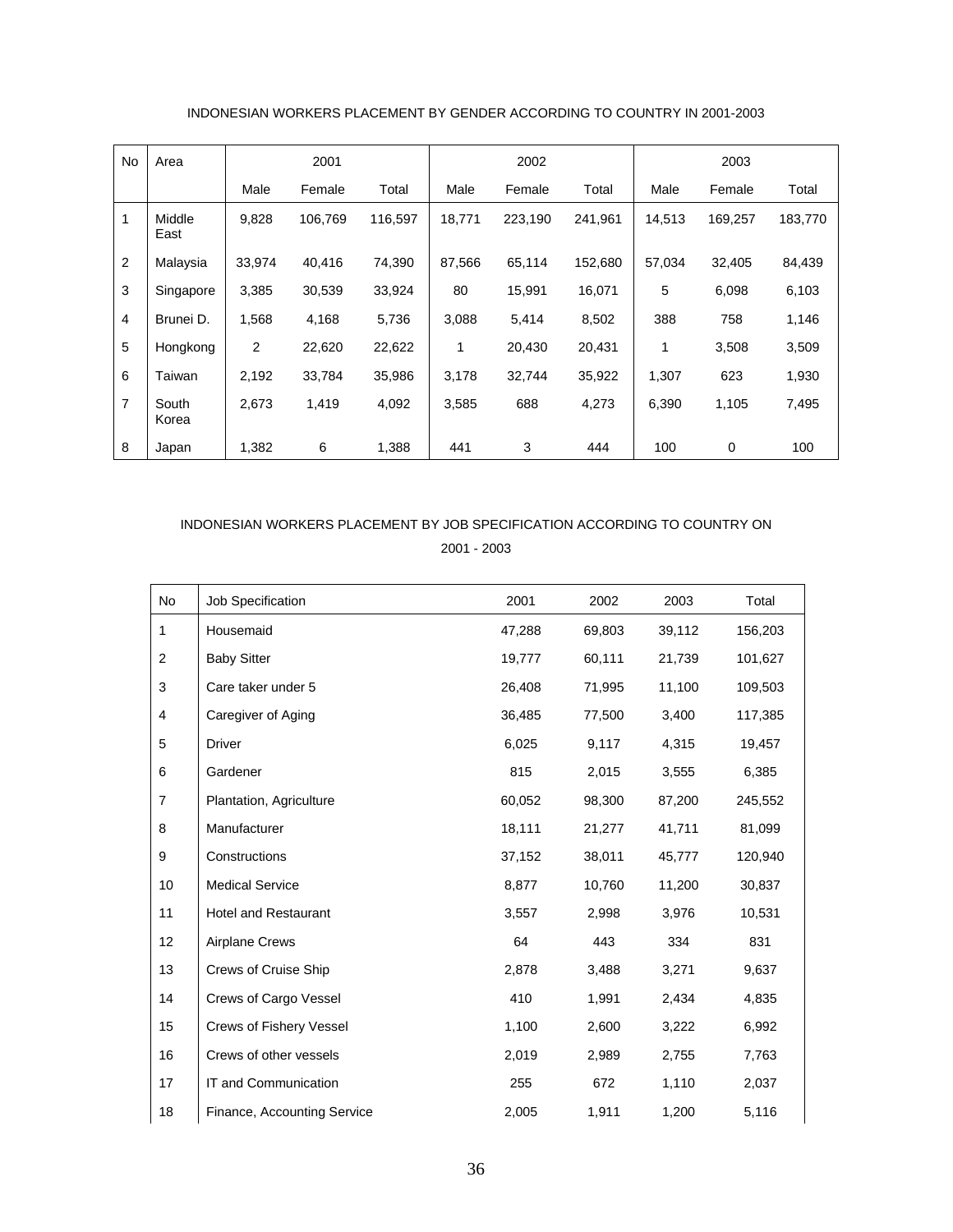| 19           | Banking                     | 611     | 977     | 1.555   | 3,143     |
|--------------|-----------------------------|---------|---------|---------|-----------|
| 20           | Chemical, Gas and Petroleum | 906     | 2.034   | 2.455   | 5,395     |
| 21           | <b>Others</b>               | 2,388   | 1.411   | 2.444   | 6.243     |
| <b>TOTAL</b> |                             | 295,148 | 480,393 | 293,865 | 1,069,406 |

#### **Structures to Manage Indonesian Workers Placement**

The placement of Indonesian workers in overseas are national programs, which is managed by evolving not only central and region government but also private institution (PJTKI). There are around 400 PJTKI in 2004.

Regarding to decentralization policy concerning Indonesian overseas employment, Regional government have duties to supply and prepare the quality of the candidates with are consists of counseling, registration, selection and training before leaving Indonesia.

Meanwhile, Central Government (Ministry of Manpower and Transmigration) has duties as follows:

- Formulate regulation and policies
- Conduct services such as provide information and campaign the procedure of overseas placement
- Issues licence, guidance and monitoring of private employment agencies
- Provide protection for Indonesian worker in Indonesia and overseas.

# DEVELOPING POLICIES OF INDONESIAN WORKERS PLACEMENT

### **Regulations**

Indonesian government has arranged Indonesian workers regulations in the form of Act of Indonesian overseas employment and protection by adjusting and adopting international conventions on migrant workers and human rights and taking into accounts the development of the global era. Regulations for Indonesian workers placement and protection in foreign countries have been successfully drafted, now it passed to the Legislative and will be signed on the end of September 2004.

#### **Institutions**

- Establishing National Board for Indonesian workers placement that is government institution having function to implement overseas employment program legally, efficiently and effectively so that it is able to promote Indonesian placement qualitatively as well as quantitatively.
- Provide Indonesian Workers Services Center for Society in the origin areas of Indonesian Workers.
- Build Job training hall in Entiking and Dumai
- Preparing the returning home service for Indonesian workers.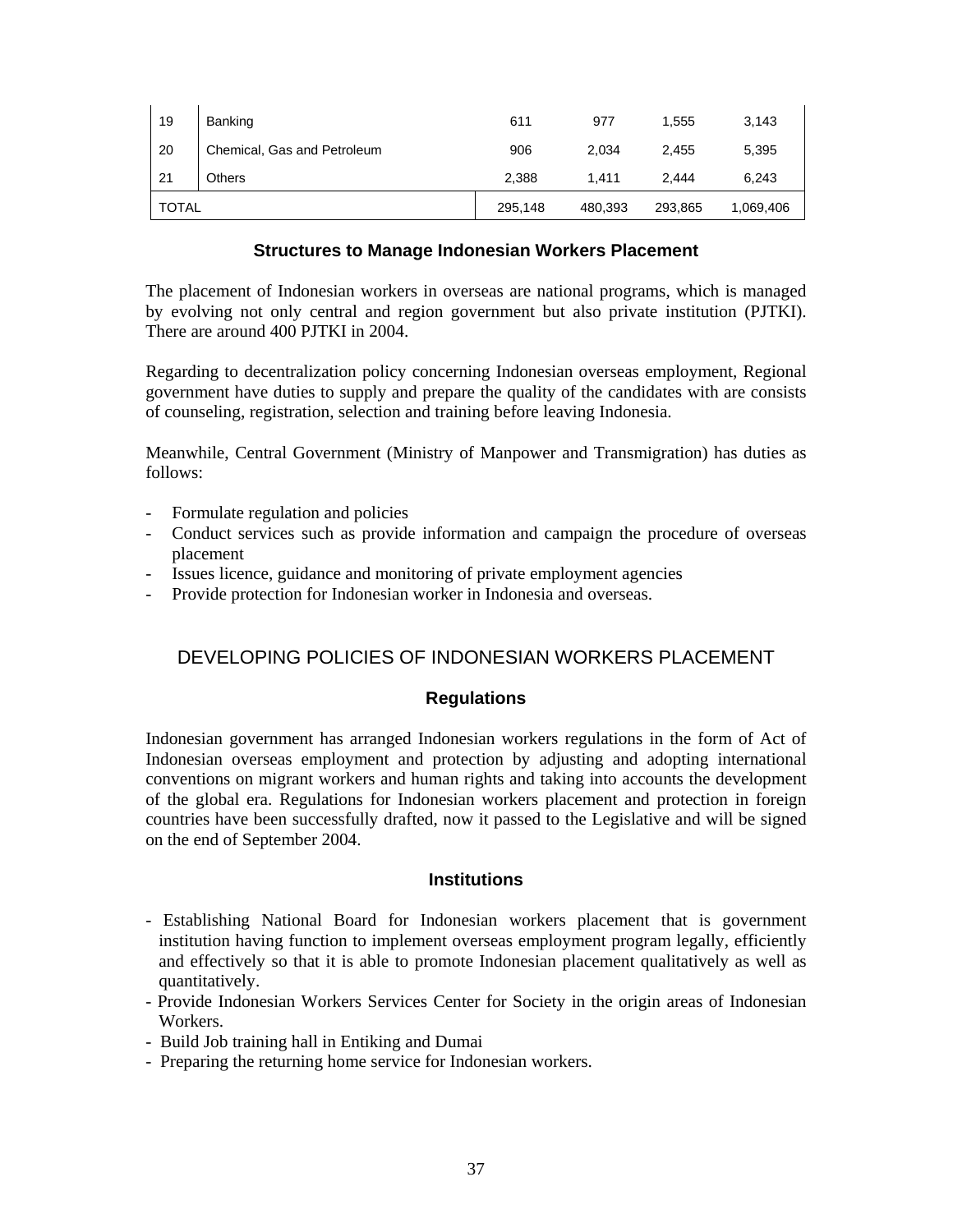## **Assign Labor Attaché in the Receiving Countries**

In frame of supporting the system of Indonesian workers, especially in marketing and protecting Indonesian workers, it is necessary to be backed up by the institution in the respective countries to set up labour attaché in the country of destination.

- Currently, there are two (2) Labour attaché, for Indonesia representative in Kuala Lumpur and Riyadh and one (1) Labour officer in Jeddah.
- It has been proposed to add five (5) Labour attaché in Emirate Arab Union, Qatar, Kuwait, Singapore and Hongkong.

#### **Human Resources Development**

To improve the quality of Indonesian workers and improve the professionalism of personnel and private agencies and government official who dealing with placement of Indonesian workers such as:

- Provide Pre-Departure Orientation Seminar for all Indonesian workers before their departure.
- Improving the standard of language and skill training for Indonesian worker candidates.
- All Indonesian workers should passed Competencies Examination

#### **Monitoring and Controlling**

Implementing law enforcement consistently, continuously without any discrimination for all form of against of act and regulations, concerning Indonesian workers in overseas. Issues that were implemented as follows:

- Accommodation and training facilities have been put in order. All PJTKIs must have good accommodation in accordance with the requirement and perform language and skill training for Indonesian workers.
- PJKTI that were proven breaching the rules were given administrative sanction, those are: 17 companies were revoked their license, 33 were scorched and 5 were stopped their operation.

#### **Inter Institutional Cooperation and Coordination**

- a. Coordination Regional Government, National Board for Indonesian Workers Placement (BP2TKI), Indonesia Embassy and Labor Attache.
- b. Foreign Ministry Periodical Coordinating Meeting with Republic of Indonesia embassy abroad have been convened to solve the problems faced by Indonesian Workers, promotion and job seeking.
- c. Justice and Human Right Ministry Regarding the period of passport application for Indonesian Workers from 5 years to be 3 years to anticipate the utilization of passport application for illegal working.
- d. Ministry of Health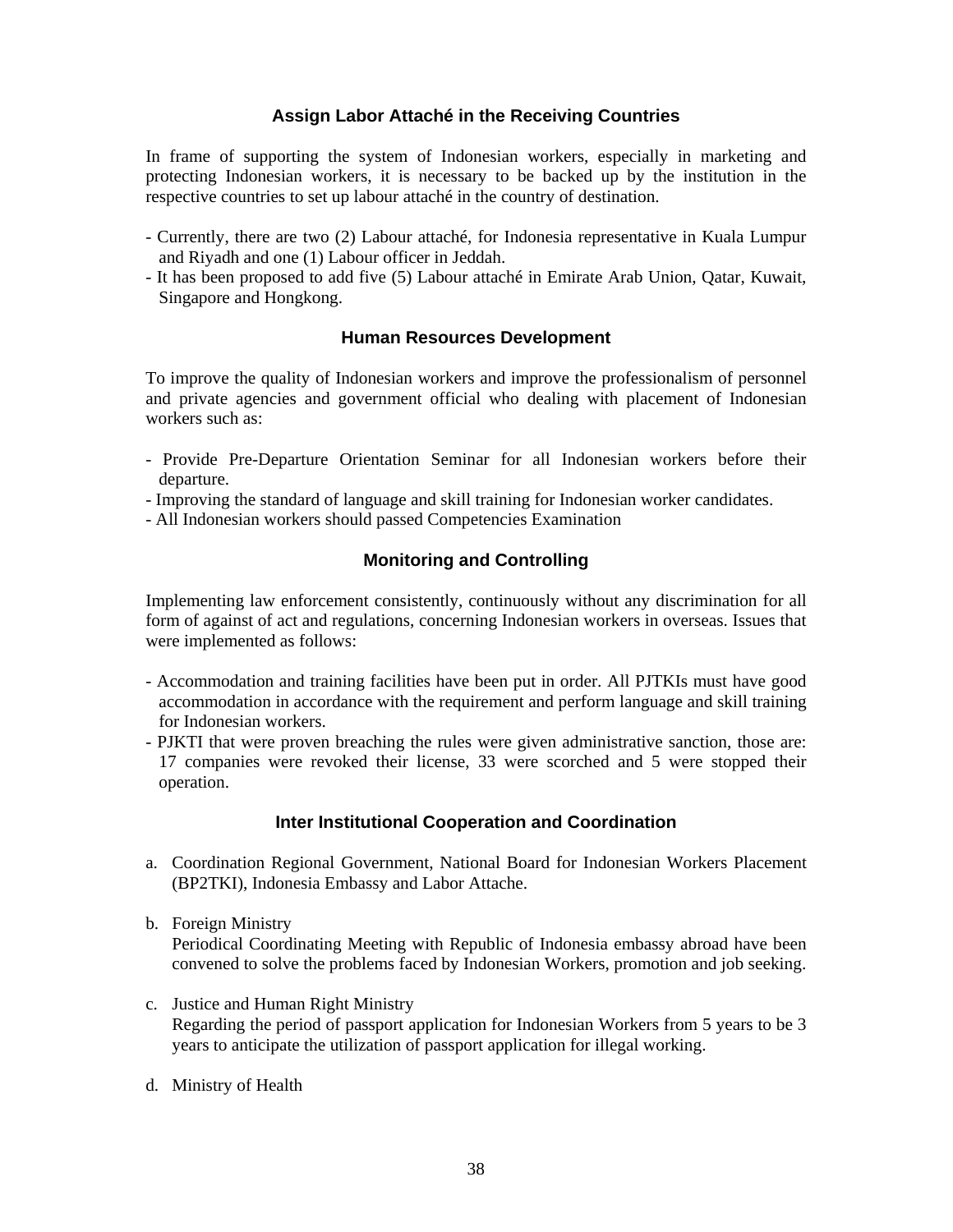Joint Decree No. 255 A/MEN/2003, dated December 8, 2003, has been signed with in framework to supervise and control the medical test of Indonesian workers candidates.

e. Religion and Home Affair Ministry

 By meeting on February 5, 2004, it has been agreed to prevent the marry among Indonesian and Foreign Citizens pretended as argument for illegal work, and prevention of falsifying Citizen Identity Card.

#### **Socialization**

Socialization for Government Staff Socialization has been conducted by the Minister of Manpower and Transmigration to Governors, Head of Districts and Majors on procedures for placing Indonesian workers to abroad and instruct them to supervise agent or sponsor in their regions.

- Socialization for Public Cinema, leaflet and public service advertising on procedures and mechanism of work abroad have been broadcasted.

# COOPERATION AMONG LABOUR SENDING COUNTRIES

- 1. Through Meetings between sending countries which is conducted by IOM, UNIFEM etc.
- 2. Indonesia since 1999 has been the member of the organization of the sending countries such as Philippines, India, Bangladesh, Sri Lanka, Pakistan, Thailand and Nepal. This organization has conducted several annual meetings to discuss the activities on promoting cooperation and strengthen the bargaining position of the sending countries.
- 3. MoU with Philippines signed on 2003 although there was not effective yet, no implementation yet concretely.

## COOPERATION WITH STATES OF DESTINATION

One of instrument that can be used for protection for the migrant workers is through bilateral agreement or MoU between the country of origin and the country of destination of the migrant workers.

Until now, Indonesian government has succeeded in making MoU on manpower placement with 4 (four) countries: Malaysia (2004), Kuwait (1996), The Hashemith Kingdom of Jordan (2001) and South Korea (2004), Taiwan will be signed on the end of September. While by the other receiving countries still in progress such as Saudi Arabia, Qatar and Singapura.

## PROBLEMS OF INDONESIAN WORKERS PLACEMENT

#### 1. Illegal Indonesian workers

 The number of illegal Indonesian workers who worked abroad was not known exactly, because they were not registered with the Manpower and Transmigration Ministry and Indonesia's Embassy in where they work. The main modus of illegal Indonesian workers are abusing visa, document falsification and manipulation of their identity.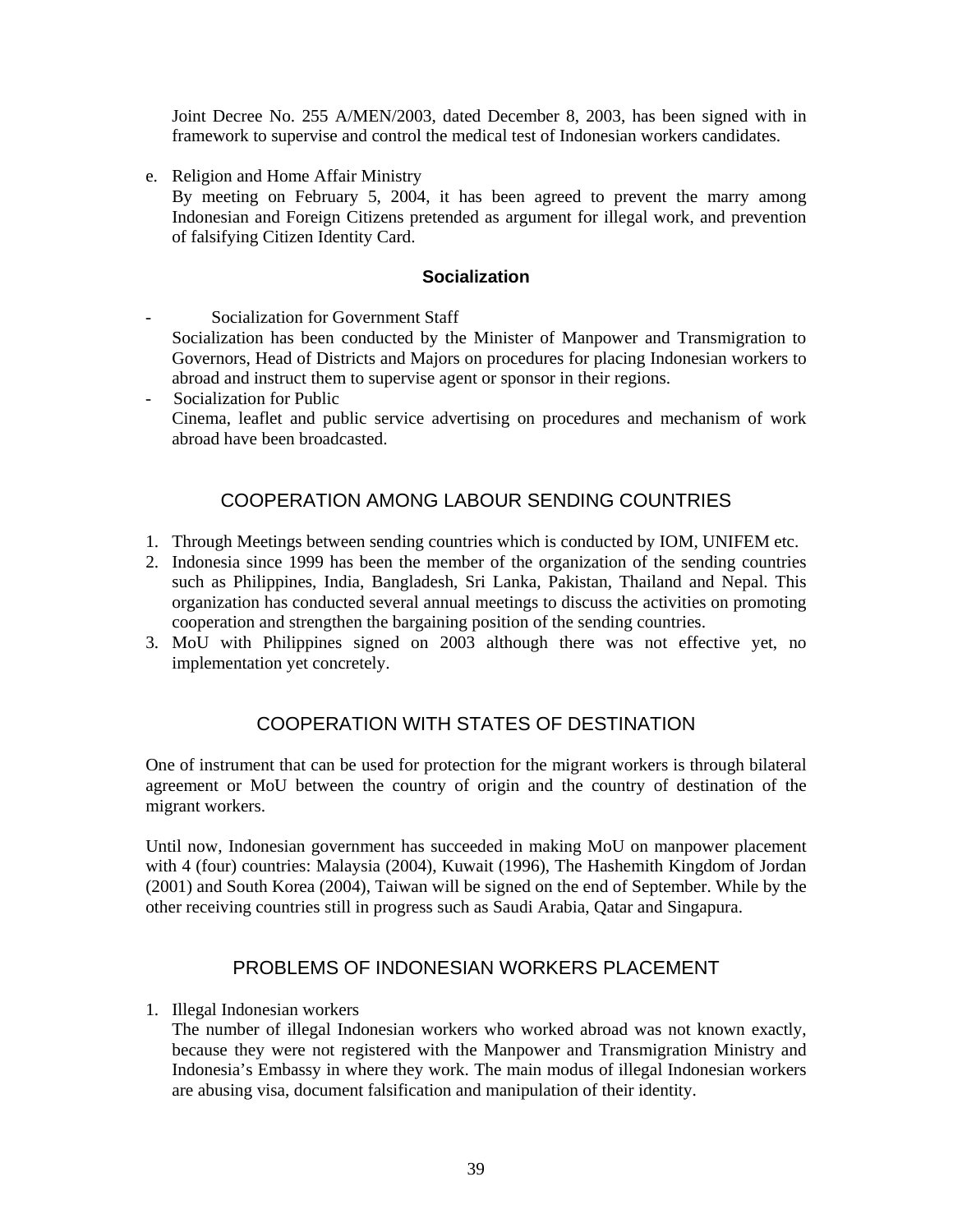2. Supervision in Bordering Area

 It is difficult to monitor illegal Indonesian workers in bordering area nearby Malaysia and Singapore, due to long borderlines and close distance to both countries.

- 3. Some problems faced by Indonesian workers abroad
	- Right and job type that they got were not suitable with the job contract.
	- Inhuman treatment by employment
	- Sexual harassment
	- -Given disease, difficulty to adapt with local culture and communicate with local language.

## RECOMMENDATION

Through this meeting we need follow up which facilitated by IOM such as:

- Strengthened the cooperation among countries of origin as well as cooperation between countries of origin and receiving countries in multi-forum i.e., bilateral, multilateral and regional
- Conduct meeting among sending and destination countries
- Provide employment contract standard for migrant workers in every country.
- Information interchange intensively among sending countries facilitated by IOM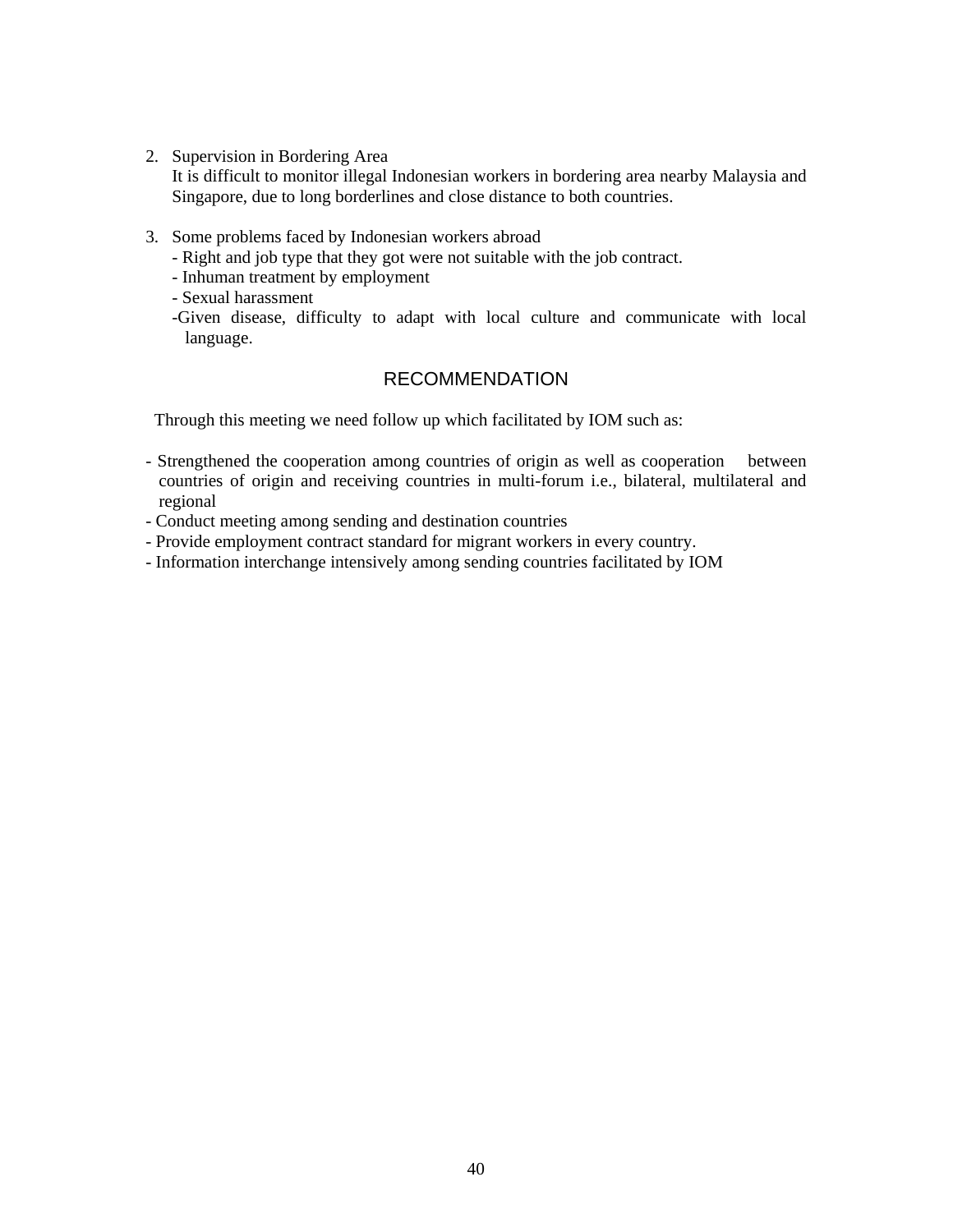# *Ministerial Consultations*

#### **STATEMENT**

by

Ms. Patricia A. Sto. Tomas **Secretary** Department of Labor and Employment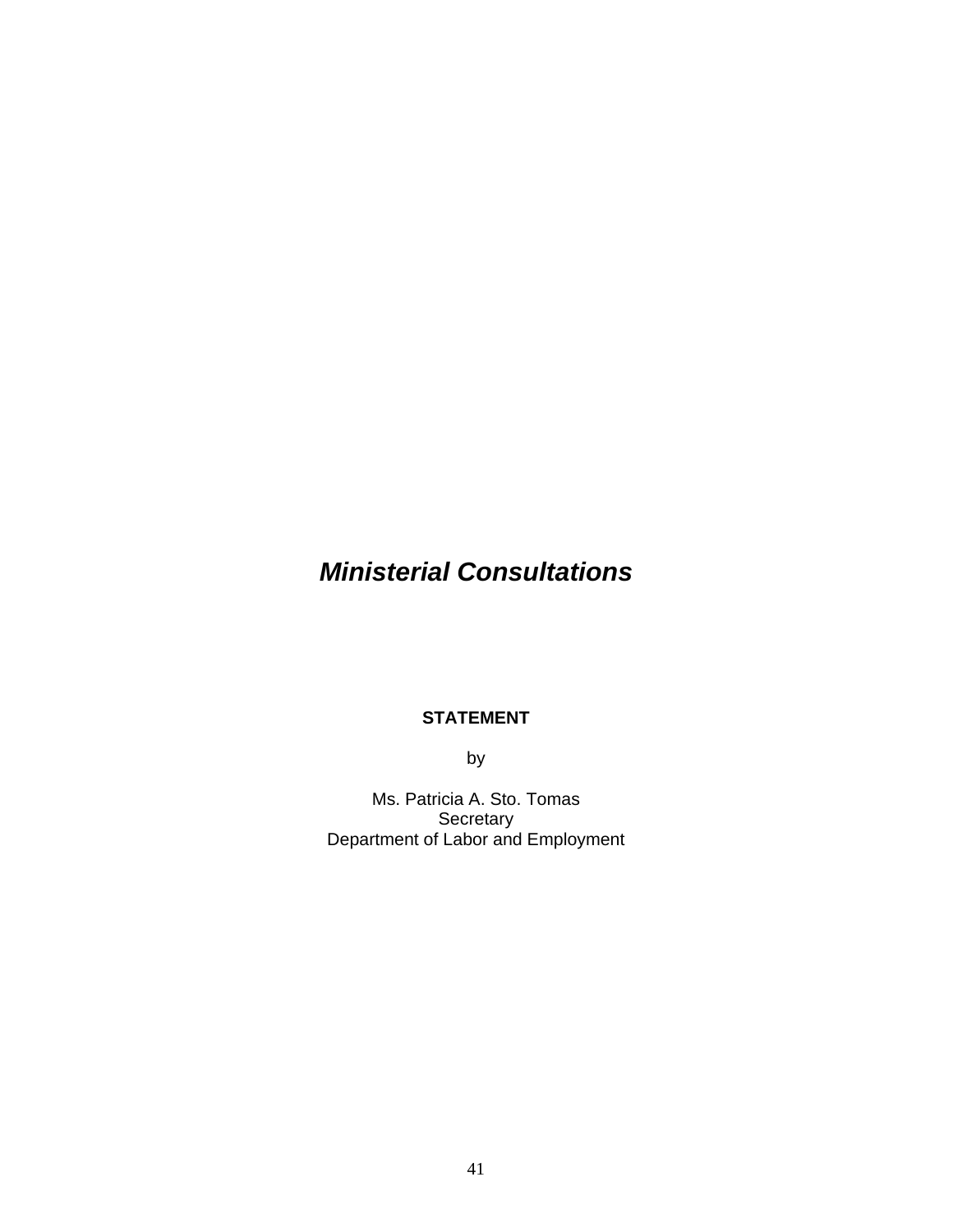His Excellency and Presidential Adviser for Overseas Filipino Workers, Vice President Noli de Castro, Their Excellencies from the various Ministries of Labor in the Asian countries or origin, Director General Brunson McKinley of the International Organization for Migration, Officials and Members of Delegations participating in these Consultations, Distinguished Guests:

Good morning and welcome to this  $2<sup>nd</sup>$  Labor Migration Ministerial Consultations for Countries of Origin in Asia. It is with highest privilege that we host you here in Manila. I hope that in your short stay here, you will find time to experience the goodwill and hospitality which are very much a part of our Filipino traditions.

A year has passed since we had the first Consultations in Colombo. Now it's time we build on the commitments from last year to act collectively in addressing the phenomenon of labor migration especially as it relates to countries of origin. Our solidarity in this conference is not due merely to our geographical proximity and similarities in demographics and levels of development. It is also due, more significantly, to our common resolve to recognize and enhance the economic contributions of our migrant workers, and to ensure decency and fairness in their conditions of work wherever they may be.

Our vision of labor migration is that it should be a humane and enriching experience for migrant workers, and should as well result in mutual benefits for both labor-sending and labor-receiving countries. I an sure that this is a vision we all share, and I'm sure that these Consultations will be a significant step forward in getting us closer to it.

Again, I welcome all of you to the Philippines. *Mabuhay tayong lahat*!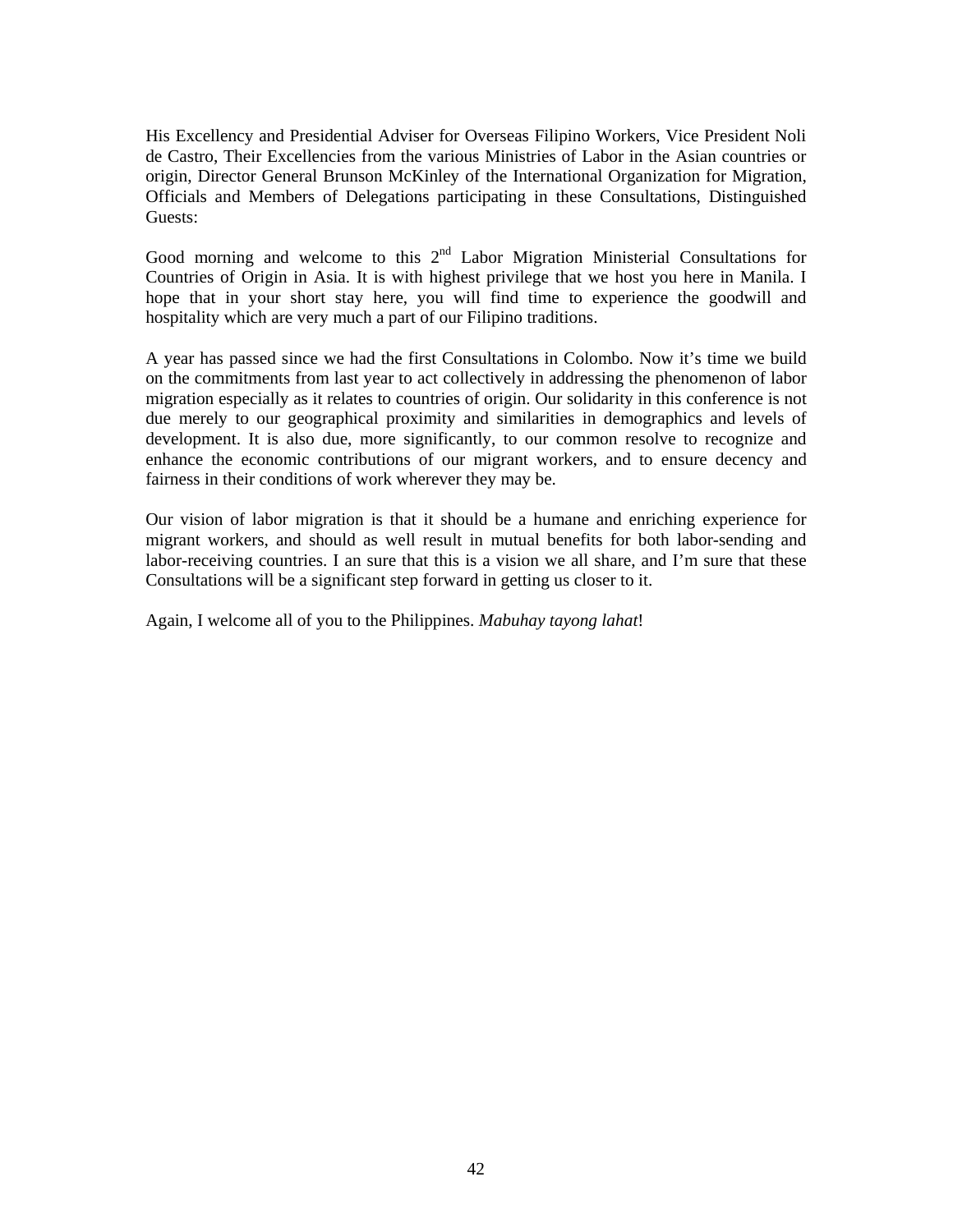# *Ministerial Consultations*

## **STATEMENT**

by

Mr. Brunson McKinley Director General International Organization for Migration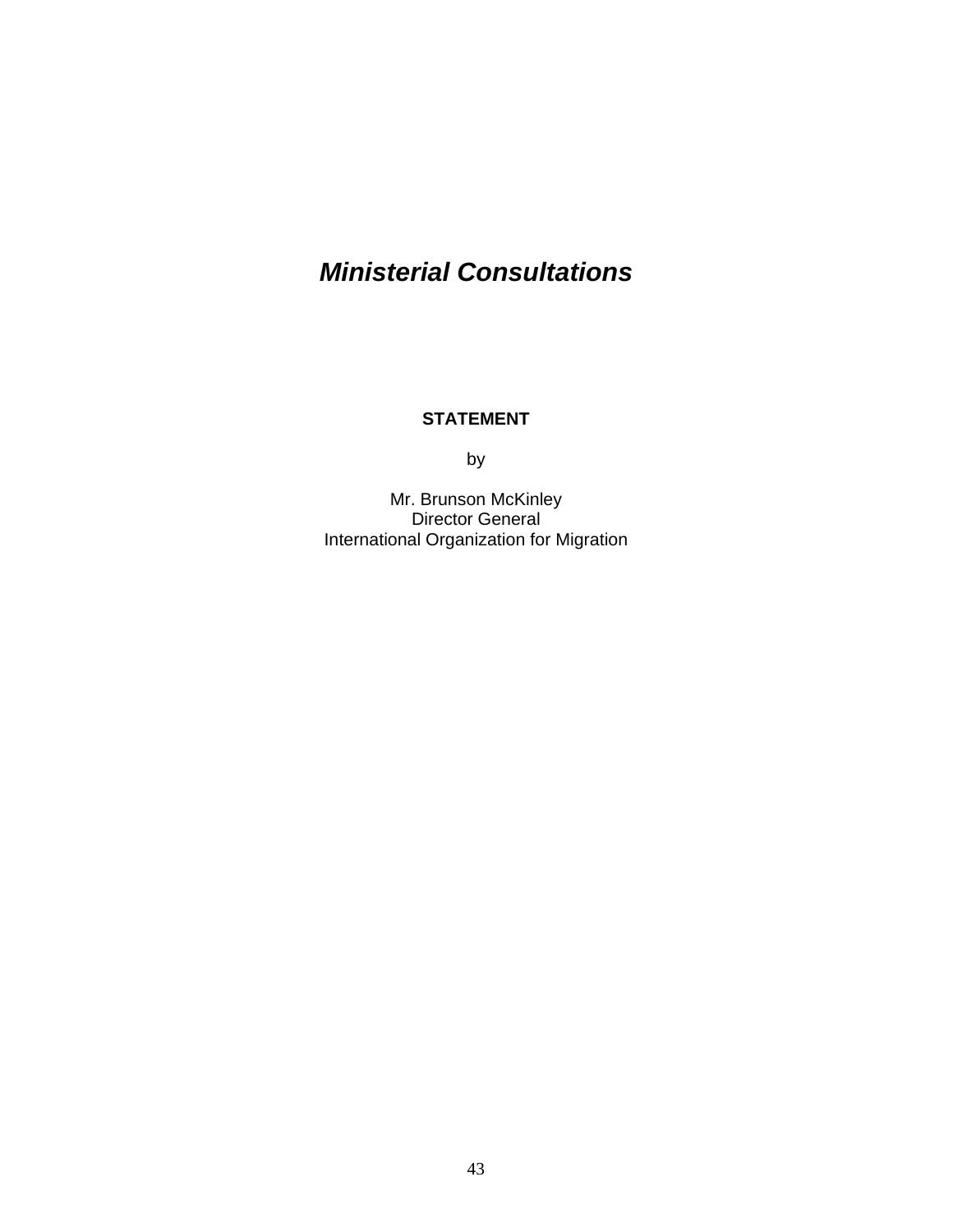Your Excellency, Vice-President, Noli L. De Castro, Secretary Patricia A. Sto. Tomas, Distinguished Ministers, Your Excellencies, Distinguished Delegates, Ladies and Gentlemen,

Let me begin by expressing both my sincere appreciation to the Philippines government for hosting these Labour Migration Ministerial Consultations for Countries of Origin in Asia, and the pleasure it has been for IOM to organise them with the help of all participating countries.

In recent years migration has been making its way steadily to the top of the international affairs agenda and now calls insistently and urgently for the attention of all governments, whatever the nature of their involvement or interest in the management of migratory processes.

This Ministerial Conference is exceedingly timely and follows the successful Conference we had in Colombo last year. Dialogue and coordination among Asia countries having workers and professionals abroad can be a hugely significant step in the direction of better coordination with countries of destination; better protection of the rights of migrants; better opportunities for work, learning and saving; and better management of migration all around the world.

The purpose of the second Ministerial Consultations is to provide a forum for Asian labour sending countries to:

- Share experiences, lessons learned and best practices on labour migration policies and practices.
- Consult on issues faced by labour migrants and sending States and propose practical solutions to protect migrants as well as optimise development benefits
- Review and monitor the implementation of recommendations made and identify further steps for action.

The migration of workers from developing countries to industrialised countries have been on the increase over the last few decades, although they still remain a small proportion of the total work-force (4.2% in 1998). The ILO estimates that there are today over 80 million workers of whom almost 30 percent are in Asia. Some two million Asian workers leave their countries every year to work in other countries within and outside the region under short-term employment contracts. The three migration themes that continue be of paramount importance to governments and other concerned actors in the region are:

- 1. Protection of migrant workers and support services
- 2. Optimising benefits of organised labour migration.
- 3. Institutional capacity building and interstate cooperation.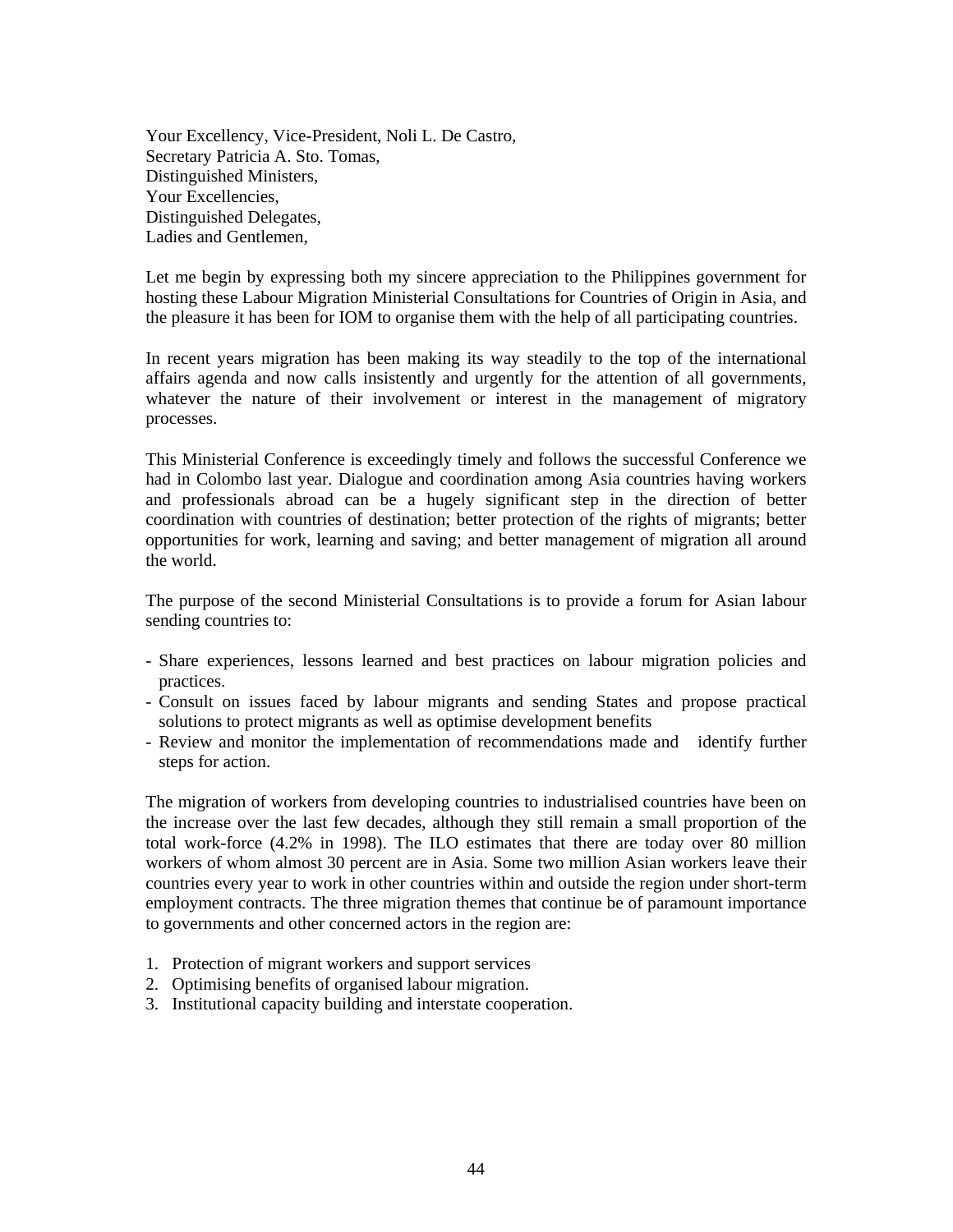## PROTECTION OF MIGRANT WORKERS AND SUPPORT SERVICES

To follow-up on the Ministerial Recommendations made in Colombo, IOM commissioned three studies, with the financial assistance of the Department for International Development of the UK, to assess and identify good practices in the protection of vulnerable migrant workers and provision of support services to them.

The first of these looked at **regulatory frameworks and allied measures to prevent abuses in recruitment and implement minimum standards in employment contracts.** A priority concern of all labour sending governments is to ensure the well being of migrant workers and to secure the payment of decent wages and basic provisions to them. There are no perfect systems of regulation of labour migration but sending countries in Asia continue to work at improving the system they have in place, some of which are the most advanced in the world. Some important steps to emphasise in this area are:

Education of migrant workers is one of the most effective shields against abuses by unethical recruitment agencies and employers. Education should be imparted even before the workers seek overseas employment. They should be provided with timely, comprehensive, relevant and accurate information about the realities of labour migration to enable them to make informed choices and decisions. The conduct of pre employment orientation seminars (PEOS) and information campaigns are steps towards this direction and should be intensified particularly in rural communities. PEOS and information campaigns can also be an effective method of providing prospective overseas job seekers with knowledge on how to detect modus operandi of illegal recruiters to prevent them from falling easy victims. IOM has been engaged in information dissemination to migrants on the safe migration in a number of ways and in a host of countries.

Institutional capacity building for the Offices for Foreign Employment (or equivalent structures) is equally important. Since these offices are in direct contact with the workers, their abilities to respond in an appropriate and timely manner to the needs of the workers should be enhanced. Capacity building in migration management has been the hallmark of many IOM technical cooperation activities. IOM is helping strengthen the capacity of the Sri Lanka Bureau of Foreign Employment (SLBFE). Last year twenty-three training centres were provided with modern household equipment to assist in the training of outgoing domestic workers who make up the majority of Sri Lankan migrant workers. Information technology equipment was provided to the SLBFE to upgrade its information system, particularly its complaints system.

A second study has looked at the establishment and operation of **Migrant Welfare Funds.** As you know, Migrant Welfare Funds are an innovative and financially sustainable means of providing support services to vulnerable migrants and those migrants in distress and is an Asian innovation. While the operation of these funds can be made more effective by better targeting and deepening of services, the Migrant Welfare Fund is a good practice that all nations interested in labour migration can learn from. Migrant Welfare Funds should be established in labour sending countries and the experience and lessons learned in the operation of such funds in countries such as the Philippines, Sri Lanka, Pakistan, Thailand and Bangladesh taken into account.

The Asian countries have also shown the way with regards to Pre-departure Orientation Services (PDOS), particularly in the Philippines and Sri Lanka where it is financed by the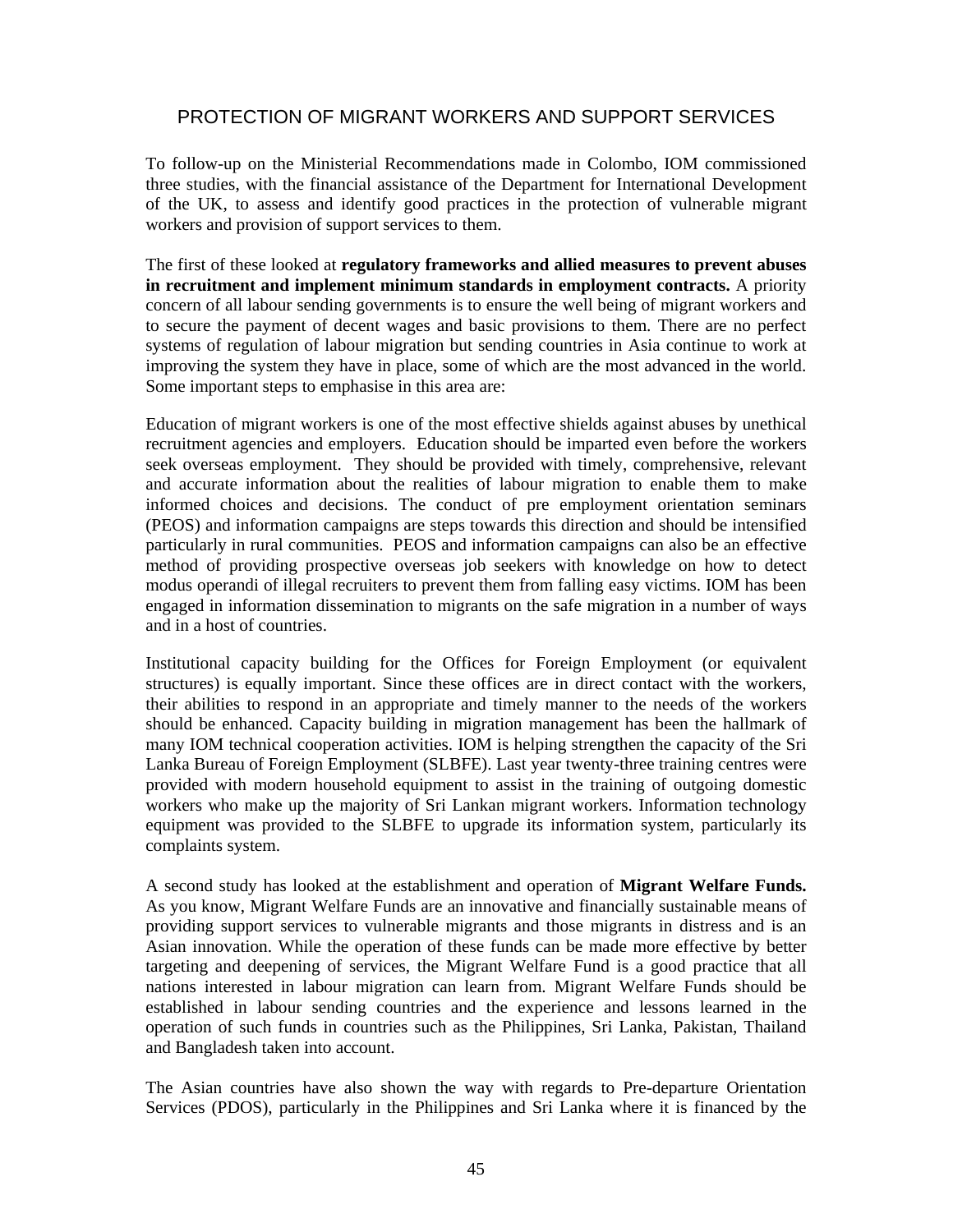Migrant Welfare Fund or the destination country. IOM provides PDOS to Filipino migrants leaving for Canada to work as live-in caregivers and has also produced with the Overseas Workers Welfare Administration or OWWA for short, a much-appreciated video on safe migration. PDOS should be introduced in all labour sending countries and could be funded by the Migrant Welfare Funds or receiving countries/employers in order to make it a financially sustainable activity.

## **Establishing an Asian Migrant Resource Centre (AMRC) in Gulf Cooperation Council (GCC) States**

The Arab Gulf states are one of the most important destinations for Asian workers, although there has been a growth in new destinations since the 1990s. Migration to the Middle East is both a big opportunity, in terms of foreign employment and remittances, and in some respects a challenge.

In the Ministerial Meeting last year in Colombo, the Ministers called for a pooling of resources in establishing a common migrants' centre on a pilot basis in the GCC states. IOM has established and operated MRCs in destination countries like Portugal and Italy and in follow-up to the Colombo Meeting, made a feasibility study to establish a Resource Centre in a GCC state. The results and proposal are now on the table for discussion.

The proposed AMRC would focus on the requirements for a successful temporary sojourn to work. Common services to be considered could include Counselling and legal services, Upto-date and relevant labour market information accessible to migrant workers, Information and advisory programs to promote social integration such as post-arrival community networking services, as well as information on foreign exchange, remittances, Monitoring of employment conditions and job verification and related services, Human resources development; training, Information programs for returning migrants (re-integration programs),Networking and information dissemination – consultations with host government non-government organizations (NGO's), migrant communities, employers/agencies, media and others; Database system for migrant workers registration to facilitate tracking of whereabouts and monitoring of conditions.

Kuwait is an excellent potential location for such a centre. The country has the largest number of migrant domestic workers among the countries where an MRC could be feasible. In the GCC, the issues confronting these most vulnerable groups of workers calls for attention, and any gains that may be achieved in the sector will have the greatest salutary effect on the other sectors.

The interest and cooperation of the host country is equally important. Preliminary indications are that the Government of Kuwait would be supportive to the idea. Kuwait also has the added advantage, for purposes of immediate implementation, of the presence of IOM Kuwait, which can provide crucial administrative support, and diplomatic representation, in the operation of the proposed Centre.

The intended purpose of the Centre is to provide protection and support services to vulnerable categories of migrant workers, particularly women. In doing so the Centre will take into account the initiatives of the host government and Embassies so as to add value to current efforts and pool common resources wherever possible.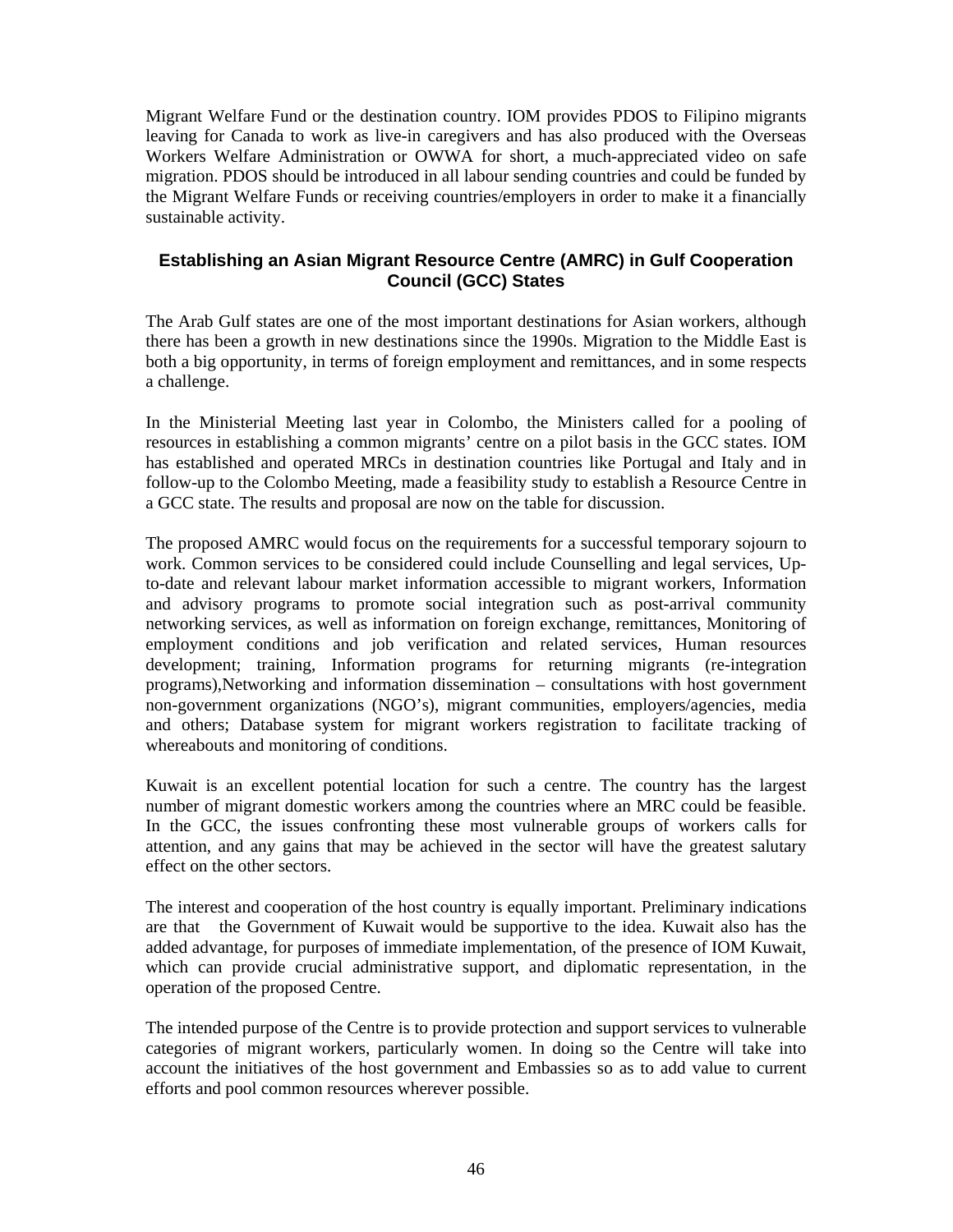To attain its immediate, intermediate and long term objectives, the Centre would require employing a small core team with various technical skills and experience. As the Centre will be providing services to workers of the ten Asian labour sending countries, on one hand and the GCC countries on the other, these two parties would ideally be the main sources of funding for its sustainable operation. Donor agencies and international organizations seeking the protection of vulnerable workers could be requested for contributions, especially for the start-up. Employers can also be approached for support, whether funding or release of workers to attend training courses.

## OPTIMISING BENEFITS OF ORGANISED LABOUR MIGRATION

## **Facilitating Managed Labour Migration**

The most direct link between migration and development is through remittances – the funds migrants send home. Remittances are a direct result of migration and therefore facilitation of managed labour migration would naturally contribute to an increased inflow of remittance flows. Labour migration policy should give equal emphasis to promotion and facilitation of managed external labour flows and not be limited to the regulating and protecting function of the State.

Some of the specific ways through which the state can engage in the facilitation and promotion of international labour migration include: Establishing a labour market monitoring entity or unit which would be responsible for projection of manpower requirements in the major labour receiving countries, collection of labour market information relating to foreign employment opportunities and evolving a system to disseminate the information among the potential migrants; identification of the emerging nature of skill requirements in the external labour markets and ensuring the available matching supply of skills; and entering into bilateral agreements with major labour receiving countries.

### **Remittances**

It is quite clear that the foreign exchange that can be earned by nationals working abroad looms large in the formulation of labour migration policy. Migrant remittances can constitute a very important source of foreign exchange, enabling a country to acquire vital imports or pay off external debts. At the household level it is generally agreed that remittances help to reduce poverty

In 2003, total workers remittance receipts stood at **USD 93 billion**, exceeding total ODA and remaining the second largest source, behind FDI, of external funding for developing countries. **Asia received about USD 17.6 billion or 19 % of these flows**, and 7 of the countries **represented** in the conference **today** are in the **top 20 remittance receiving countries** in the world, including India, The Philippines, Pakistan, Bangladesh, China, Sri Lanka, Indonesia.

There has been a considerable increase in the flow of remittances channelled through formal banking and financial institutions in the recent decades in some Asian labour sending countries. Comprehensive and clear regulatory framework pertaining to foreign exchange management, liberalization in the exchange rate regime, introduction of full convertibility,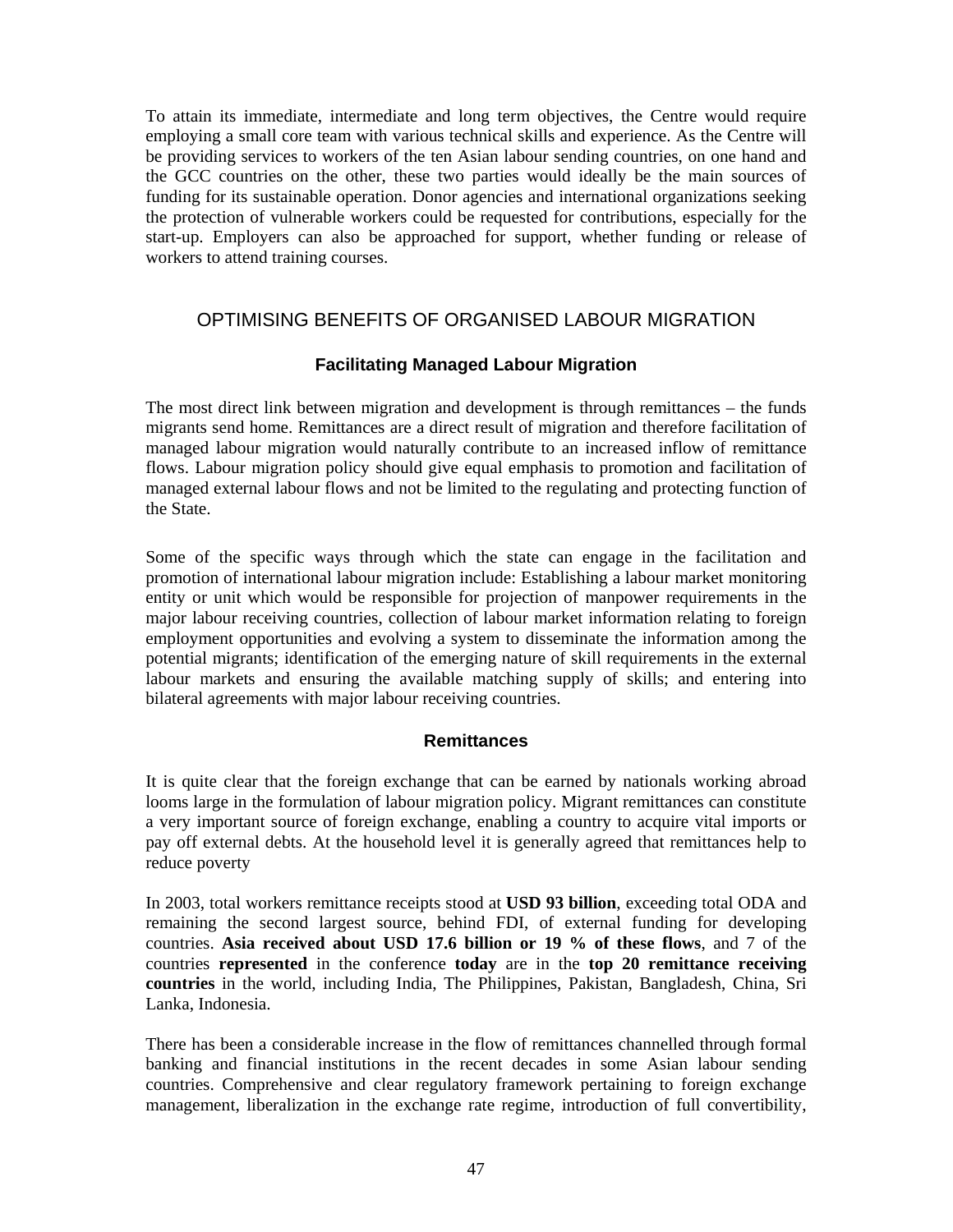measures to deepen and widen the foreign exchange market specialized banking services to Non-Residents, involvement of larger number of banking and other financial institutions in the transfer of remittances and strengthening relations with the diaspora in the different countries are some of the major policy initiatives in countries such as India that have contributed to the increased absorption of remittances and savings of migrants through formal channels. Such a vast expanse of policy initiatives offers labour sending countries viable options for maximizing the flows of remittances through formal channels.

#### **IOM's purpose in the remittance area is to facilitate the development of policies and mechanisms that:**

- Improve remittance services to migrants
- Enhance the development impact of remittances

A third area of interest, given the in adequate data available on remittances, is

• Base line and policy oriented research and the sharing of good practices and capacity building.

Through more than 150 offices world wide, IOM brings a comparative advantage to activities in this area by being in close contact with diasporas and policy makers. In addition, we have global presence to work with other institutions and governments to help implementing the remittances agenda through technical assistance and projects tailored to the needs of migrants, receiving communities and countries.

#### *i) Improving remittance services for migrants*

Remittance recipients are often unaware of the practices and methods of the remittance companies. For example, many senders do not know about the different exchange rates that prevail among companies. Furthermore, there is little independent research or verification on the effectiveness or efficiency of the various services. These issues need to be addressed.

Information dissemination on remittance services and options via pre-departure orientation and in Migrant Resource Centres (MRCs) established **in countries of destination** is one good way of making progress.

Partnership with banks and financial institutions in making remittance services more costeffective for migrants is another way. The capacity to increase remittances distribution to currently under-served areas should be supported. Increased access to banking services both in the source and recipient countries is known to reduce costs and increase efficiencies. Innovative linking of information technology and financial intermediation can considerably reduce the cost of transferring the remittances through formal routes. It is important that some of the best international practices from international and national experiences are evaluated and considered for replication.

Capacity building for increasing consular services for migrants, including a data-base and issuing of identity documents, allowing irregular migrants to avail of formal remittance channels, where possible should be encouraged.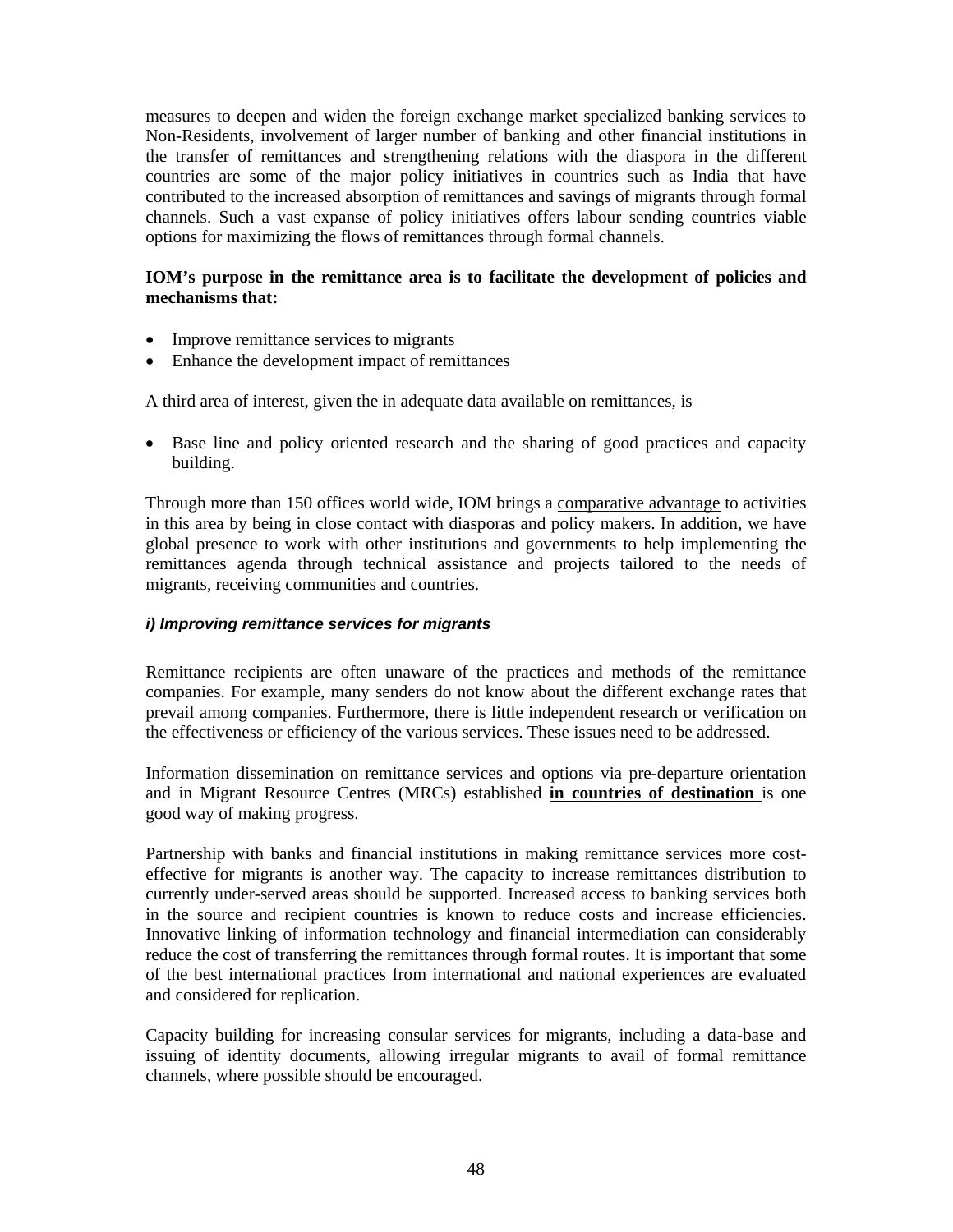It would also be worth establishing a system of offering low interest loans to less well-off emigrants to finance out-migration. Such a system of financing labour migration may also ensure that those emigrants availing the low-interest loans would resort to formal banking channels to transfer their remittances back home.

General coordination between the Department of Labour Migration, Central Bank, major financial institutions, and the Ministry of Finance, as regards the issue of external labour migration and associated remittance flows should be introduced if not already happening.

#### *ii) Maximizing the development potential of remittances*

While recognizing that first of all remittances are private and family funds, inducing remittances to productive investment assumes special significance and urgency in view of the fact that funds received in the country may, if well invested, make a remarkable contribution to economic development of the country through their multiplier effects. This is an area where labour exporting countries could to articulate a policy framework.

The initiatives to be undertaken to direct remittances into productive activities could be situated at two broad levels: first, there is a need to put in place policies to attract, encourage, facilitate and sustain investment activities like setting up enterprises either directly by migrant or through intermediate mechanism and means of transferring migrant savings through deposit accounts; Second, support should be provided to policies that enhance the contribution of migrant associations to country of origin development by replicating innovative initiatives, such as the matching fund programme in Mexico (Province of Zacatecas) and strengthening country of origin relations with the diaspora and migrant communities.

#### *iii) Baseline and policy oriented research on remittances and sharing of good practices*

We need to share best practices and technical expertise among governments and migrants' associations and to expand the remittances knowledge base, access to information and knowhow, and broaden access to public and private sector technical expertise.

## **Training and Skills Development**

Migrants can maximize returns to migration when they are able to choose the best foreign employment option. Information, education and training help migrants in achieving this.

A shortage of ICT and nursing skills exists in significant numbers and is expected to worsen in the near future. **An astonishing 70 per cent of newly registering nurses in the U.K. in 2002-03 were foreign trained.** There is large unmet demand for nurses abroad especially in higher-paying destinations such as the US, UK and Ireland. Despite the demand, enrolment in nursing has been falling in some countries and in some countries only half of those graduating pass the professional board examinations.

Improving quality is key to maximizing the private and social returns to education and training. It will increase the employability of the labour force both in the domestic and foreign markets and make scarce resources better utilised.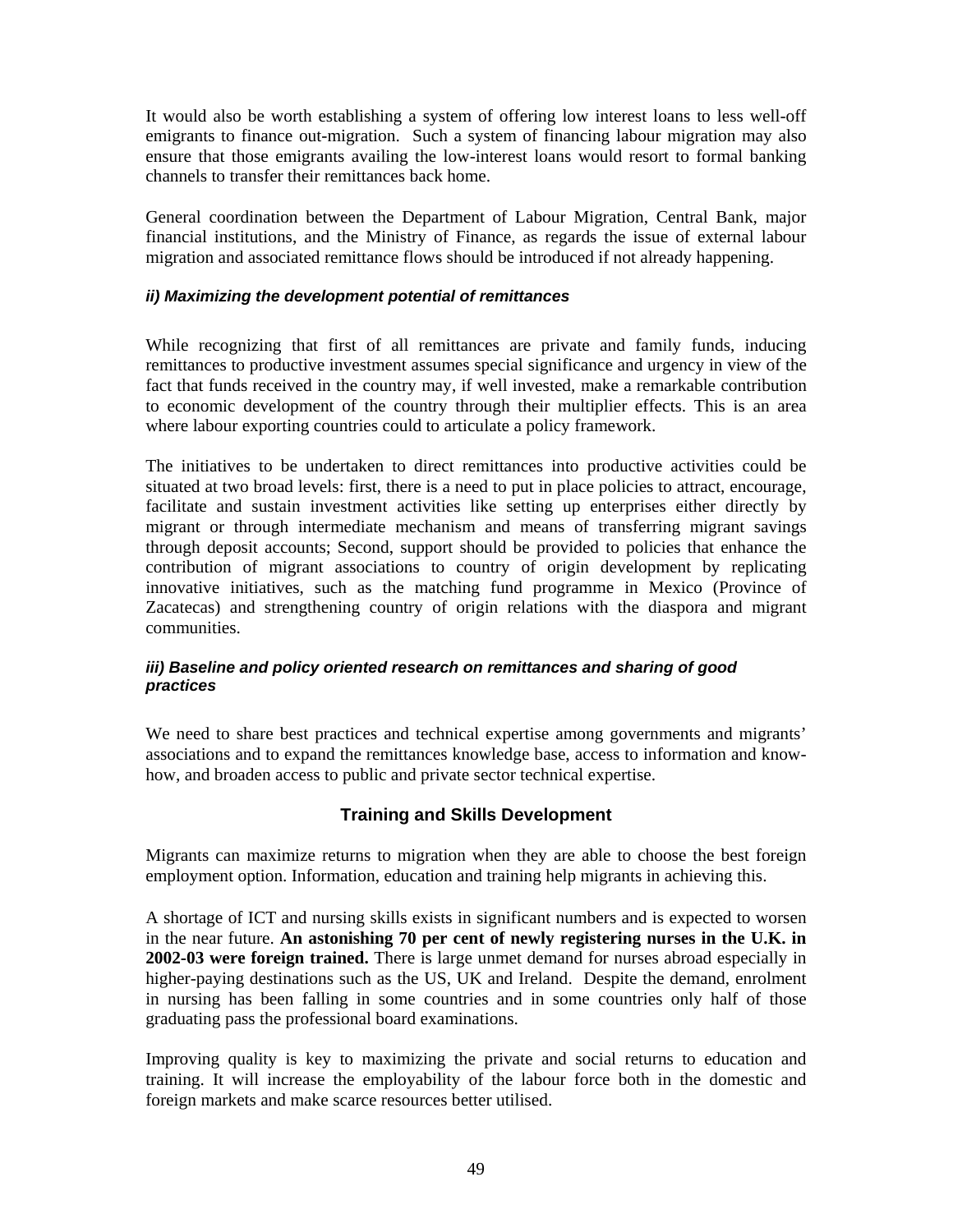## CAPACITY BUILDING, DATA COLLECTION AND INTER STATE **COOPERATION**

Asian labour sending states have been in the forefront of developing policies and mechanisms to protect migrant workers and in promoting managed labour migration. As a follow-up to the Colombo Meeting last year, IOM is assisting to further develop institutional capacity by putting together a comprehensive training curriculum for labour migration administrators and labour attaches. Two courses, one for administrators and the other for labour attaches will be held early next year in Manila and Kuwait respectively. We hope that following the pilot courses above the curriculum will be adapted and used for national training purposes. IOM stands ready to assist in this.

Some Asian labour sending states have also been able collect comprehensive data on the labour migration process as result of the regulatory and protection mechanisms in place. We should implement the excellent recommendation made at the Colombo Ministerial Consultations, which is to exchange, on a voluntary and regular basis, information on changes in policy and legislation, on major destinations, on types of migrant workers, and on bilateral agreements, with a focal point being identified in each country.

## **Inter State Cooperation**

Despite all the domestic efforts made by Asian countries to protect migrant workers, they continue to experience numerous problems in destination countries, particularly vulnerable groups such as female domestic workers. There are limits to what a state can do to protect its migrant workers without the active cooperation of the states of employment. Moreover, though world migration pressures have risen, the progress of globalisation in the area of migration is much slower than in trade and capital flows. There is more emphasis on multilateral negotiations on trade rather than on labour flows. In such a context, it is important that labour sending countries take a lead role in highlighting the urgency for developing a comprehensive multilateral framework on international movement of people. It is vital that strategies are formulated at regional and multilateral levels to initiating dialogue between countries of origin and destinations. Such dialogue should endeavour to: exchange information on surpluses and shortages of labour; develop coordination of policy among labour sending countries; and create harmony of policies among labour receiving countries and protect vulnerable migrants.

Specific steps for inter-state cooperation in the region can include:

- Establishment of a Common Migrants Resource Centre as indicated earlier.
- Sharing of information and in training
- Dialogue with countries of destination including a Seminar on the Rights and Obligations of Migrants organised in the GCC

As in the labour sending countries, IOM is equally engaged in countries of destination and sees managed migration as a possible win-win situation for both countries of origin and destination and migrants. Recently we have organised with the Ministry of Foreign Affairs of Japan a Symposium on Acceptance of Foreign Workers in Japan in light of certain labour shortages and trade agreements under negotiation. We are in discussion with the Ministry of Labour in Korea on possible assistance in the smooth implementation of the new employment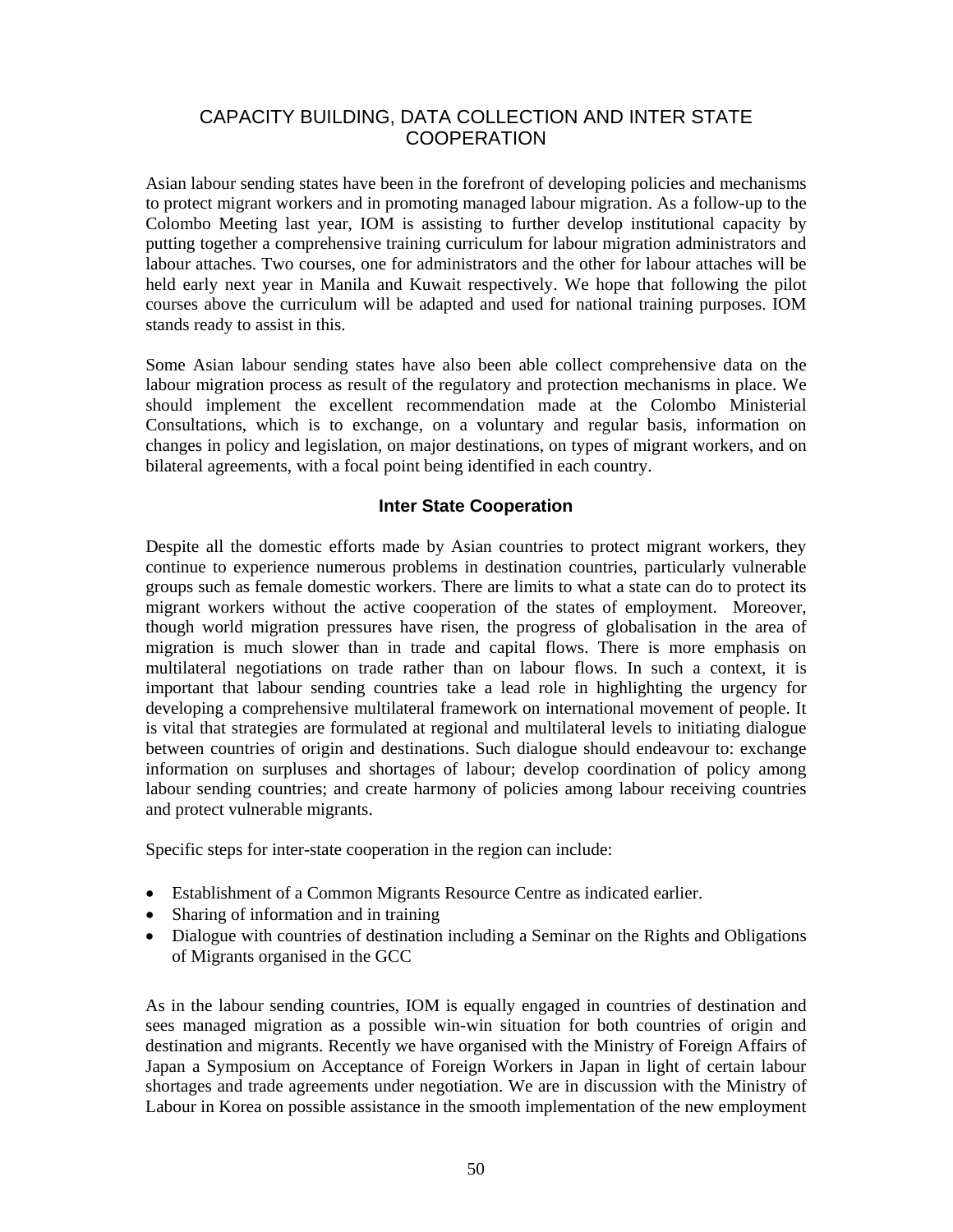permit law. We greatly value our growing relations with ASEAN. In Europe we have assisted with labour migration to Italy, Spain and the Netherlands. Further a field, we are assisting in the seasonal and circular migration of Guatemalan agricultural workers to Canada. IOM is ready to use its good offices, wide membership and accumulated experience in promoting interstate cooperation and dialogue.

Today's ministerial consultations provide a unique opportunity for all participating countries to exchange views and perceptions, to analyse their labour migration experiences, to share best practices and to test and seek validation of responses to particular problems -- all in a climate of openness and informality. We also have here in Manila an unparalleled opportunity to continue the task of designing the well regulated international market in labour that the world so badly needs. I very much look forward to participating in the discussions and learning from them.

Before I conclude, let me express my gratitude and that of all participants to, DFID and Asian Development Bank for their support towards the organisation of this conference. I once again thank and congratulate our hosts for their superb hospitality and their welcome initiative in inviting us to come together for these consultations. With good will, hard work and a sense of the human dimension of our task, we can accomplish great things.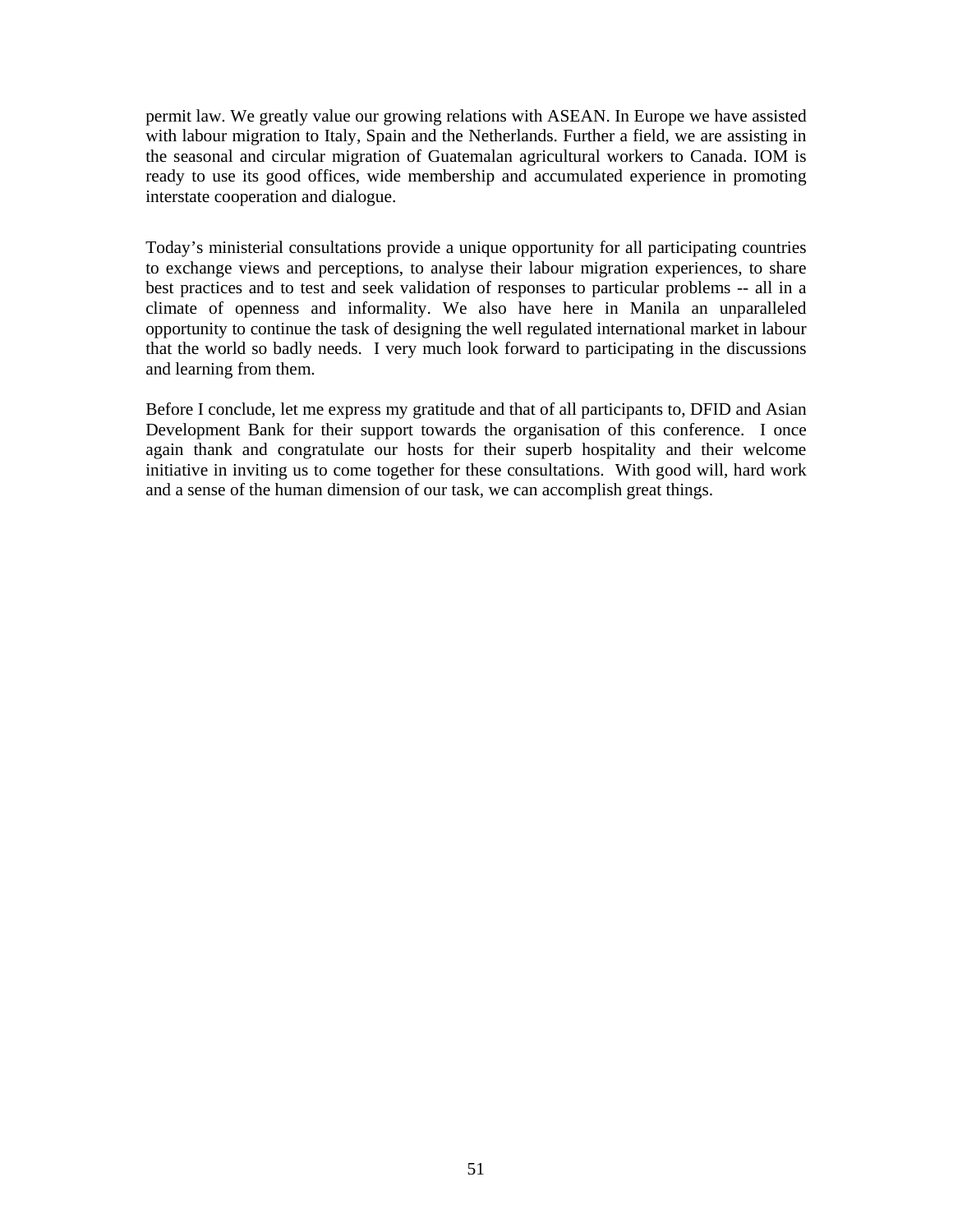# *Ministerial Consultations*

**Keynote Address** 

by

 Vice President Noli de Castro Government of the Philippines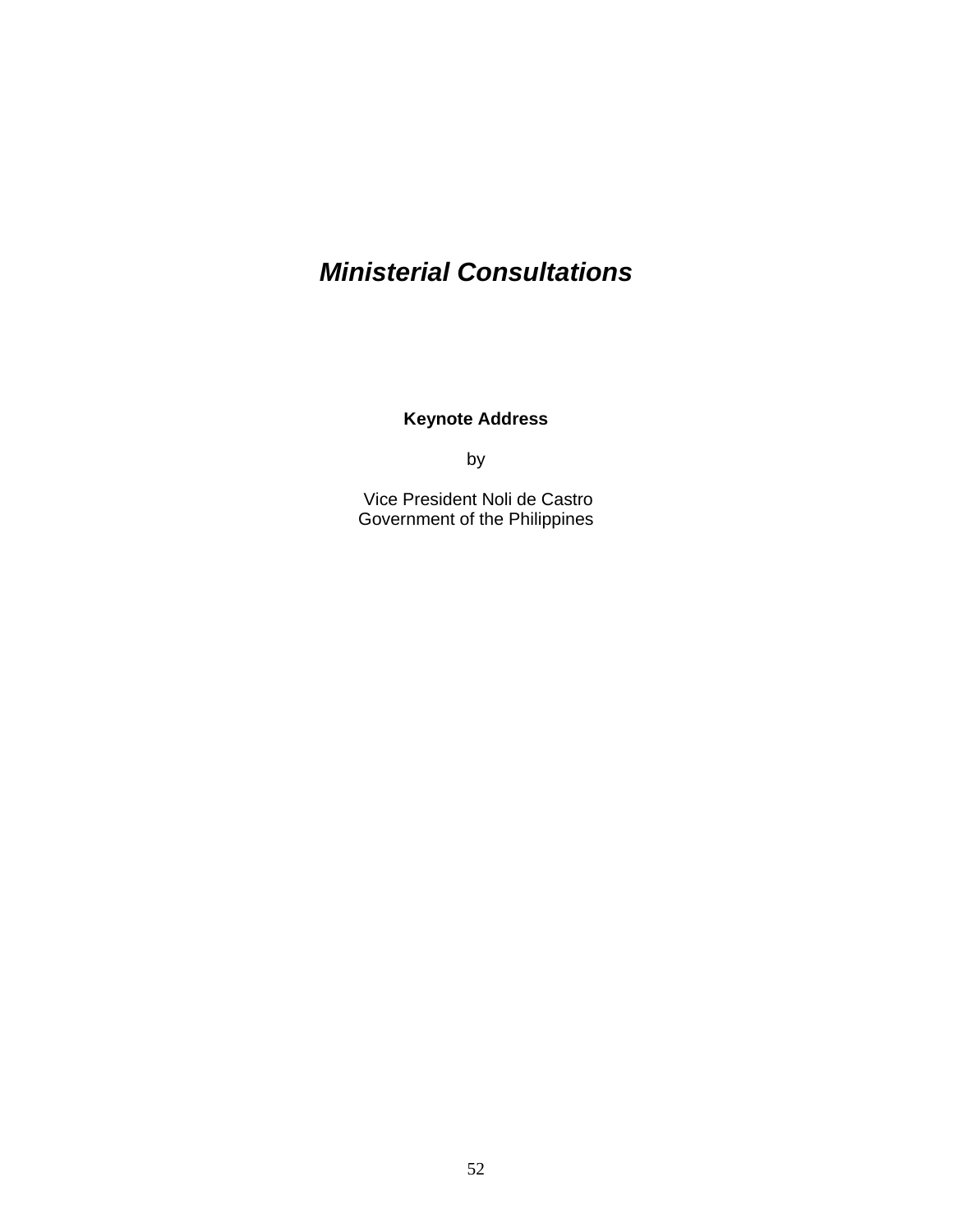Secretary Patricia Sto. Tomas, Excellencies of the nine Asian countries participating in this migration ministerial consultations, Director General Brunson McKinley of the International Organization for Migration, representatives of the Diplomatic Corps, members of the Cabinet, the distinguished officials and members of the delegation from Bangladesh, China, Indonesia, Nepal, Pakistan, Sri Lanka, Thailand and Vietnam, ladies and gentlemen. On behalf of the Philippine Government, let me welcome you all to this follow-up meeting to the Labour Migration Ministerial Consultations held in Sri Lanka last year.

I also welcome the representative from the Government of Afghanistan and the representatives of international organization such as the United Nations Development Fund for Women (UNIFEM), World Health Organization (WHO), International Labour Organization (ILO) and the from the ASEAN Secretariat, who are observing this consultation meeting.

It is our honor and privilege to host this regional meeting with the support of our partners in the protection of vulnerable migrant workers: the International Organization for Migration (IOM), the United Kingdom Department for International Development (DFID) and the Asian Development Bank (ADB).

As a follow-through to the consultations held in Sri Lanka on April 2003, this second ministerial consultation signified our commitment to face the challenge of managing migration flows by strengthening mechanisms for the welfare and protection of our migrant workers.

## OVERSEAS EMPLOYMENT IN FOREIGN POLICY

Being one of the largest suppliers of migrant workers, the Philippines recognizes that Filipinos overseas will continue to play a critical role in the country's economic and social stability. The mandate to protect our migrant workers was affirmed when our government stood firm in its avowed duty and secured the safe and immediate release of Angelo de la Cruz by his abductors in Iraq. This same mandate rationalizes our current ban in the deployment of workers to Iraq.

Standing firm on these decisions may not have been well-received by some sectors. However, we firmly believe that by saving one life and ensuring that no Filipino shall again be put at risk, we have upheld our constitutional mandate to serve and protect our people wherever they may be. This is also one of the three pillars of the present administration's foreign policy,

The Philippine experience with migration for employment began as a stopgap measure to ease the lack of job opportunities at home and to generate foreign exchange. Over the past many years, overseas employment has evolved as a function of market growth – a global reality that must be managed with utmost regard for the welfare and protection of workers given the escalating incidence of social damages that goes with it.

Indeed, overseas employment is inherently risky. The overwhelming economic benefits that our countries reap from overseas employment, therefore, should not be a reason to compromise the safety and welfare our workers. The economic gains should not likewise be a reason to ignore the price that our societies are paying in terms of family and cultural disintegration.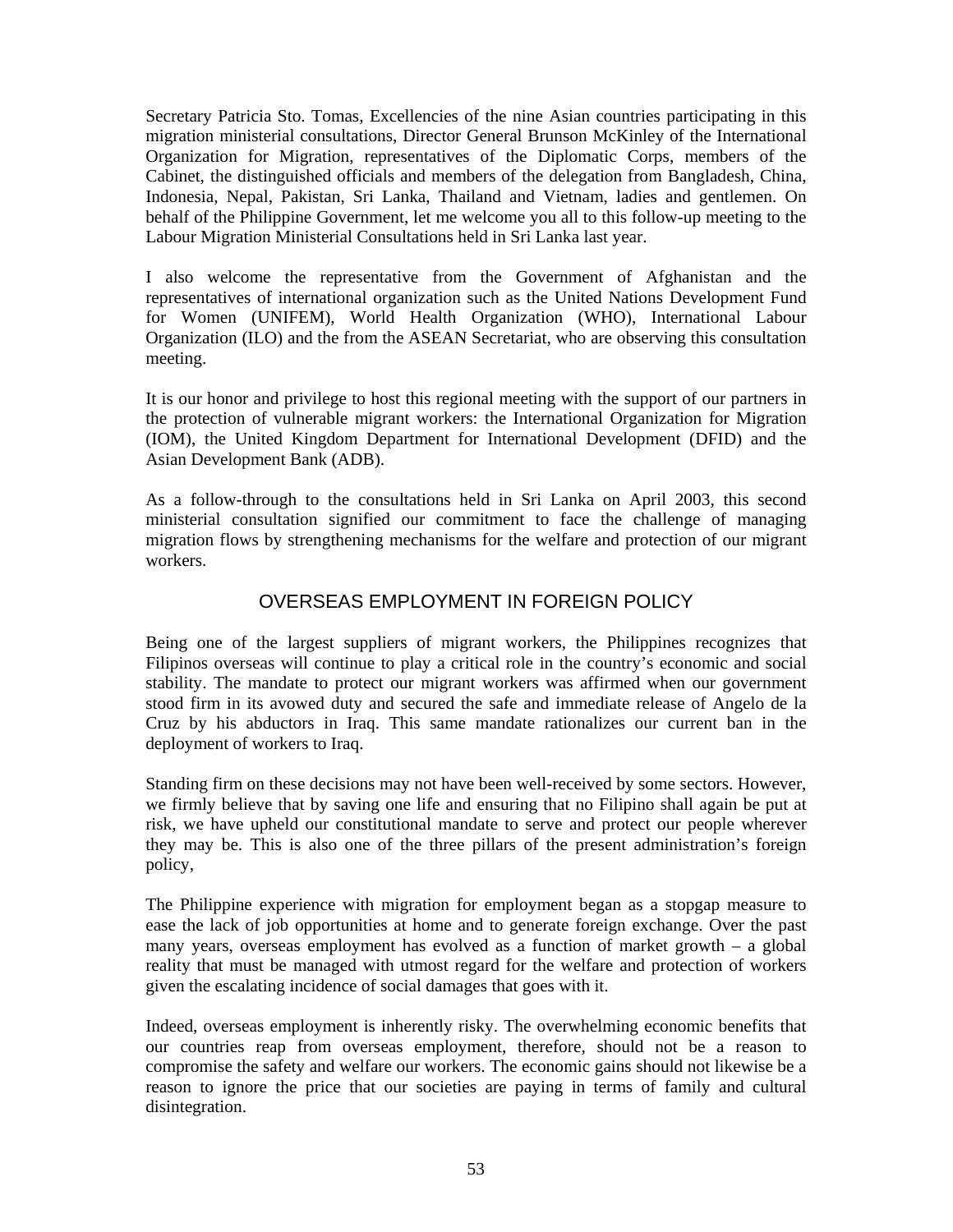These risks are the reasons why we are all here today. I especially note that this Second Ministerial Consultations push further what has been achieved in the Colombo Consultations by focusing on priority areas addressing a broad range of issues such as: (1) protection of and provision of service to vulnerable migrant workers; (2) optimizing the benefits of organized labour migration; and (3) institutional capacity building and interstate cooperation.

I believe that the experiences we shall be sharing, the lessons we shall learn and the best practices we shall hear about are our most valuable tools towards improving migration management in the region.

# COLLECTIVE STEPS TOWARDS MIGRATION MANAGEMENT

In a globalized environment, labour-sending countries have to contend with new patterns of labour migration that include intra-regional migration, increased female migration, as well as rising irregular migration. These increasing flows of people seeking work beyond borders make it crucial for countries to manage migration more efficiently.

The existence of an overseas employment program does not necessarily ensure that the benefits gained far outweigh the costs borne by the worker and his family. Poorly implemented policies can make migrants vulnerable to abuse or exploitation. On the other hand, overly restrictive policies, or the lack of it, adversely affect the migrant workers' wellbeing. Thus, adequate and appropriate policies spell a lot of difference in improving the lives of migrant workers and their families.

Managing overseas migration require collective efforts rather than unilateral ones. It calls for more objective responses rather than emotional reactions, to make it effective. Towards this end, a comprehensive view of all factors must be considered. It is crucial that migration for employment be seen not only from the perspective of the receiving or host country but also from that of the sending country.

Both sending and receiving countries must acknowledge that they have significant mutual interests to protect. This is why we must all strive to improve the existing system to ensure mutual gains. The RP-Norway Agreement, which aims to develop cooperation to reduce the shortage of professionals in the health sector in Norway and to promote employment opportunities for Filipino health personnel, is one concrete example of how to jointly manage issues.

It is good to note that serving mutual interests has been considered in these Ministerial Consultations. I particularly refer to the recommendation towards an advocacy for the host country to share responsibility in ensuring that foreign labor participation in their economy is authorized and protected. There is also a recommendation by countries to work towards the establishment of a mechanism involving these countries in capacity building, data collection and inter-state cooperation.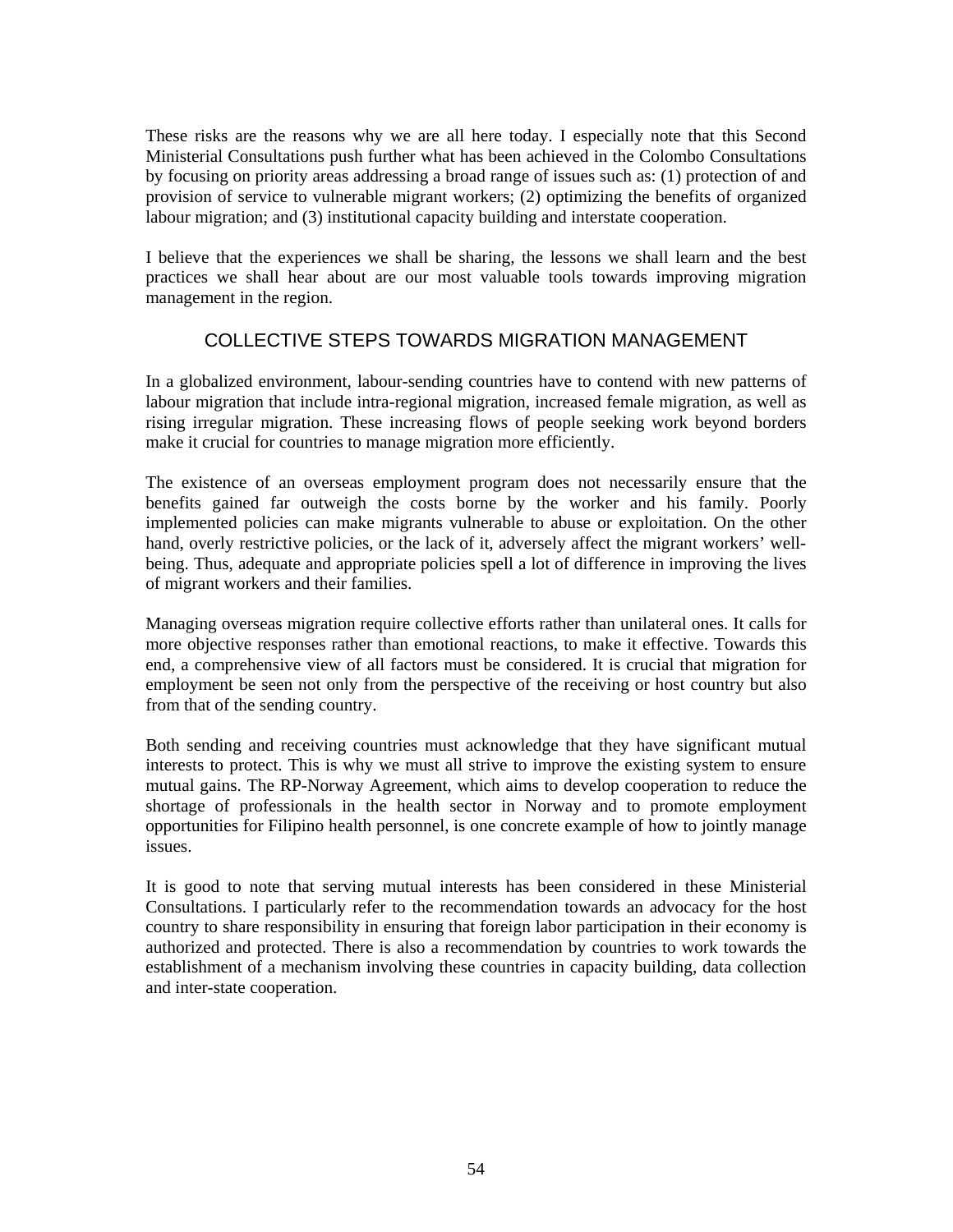# DECENT AND GAINFUL EMPLOYMENT

Joint efforts to manage workers' migration must not be remiss of its ultimate objective: the guarantee of affording an individual with options for decent and gainful employment. Our efforts towards migration management must be able to support the democratic principle of free movement and must recognize the increasing desire of overseas migrants to participate in the economic and social activities of their host country, while at the same time, respecting the rights and obligations of states to uphold their sovereignty.

As the world continues to integrate, our people must also be made capable to immerse in the societies wherein their work is found free from cultural and religious restrictions, free from prejudices, free from oppression. A borderless world presents a bigger opportunity. However, it should not become a reason for migrant workers to lose their identity nor deprive them of their human rights.

I recognize that these values have been raised in the Sri Lanka Consultations. I hope that the present consultations will delve further on the pro-active measures that we could undertake in pursuing capacity-building and ensuring participation among our migrant workers while in the receiving countries.

Our experiences with migration would indicate that gains are better achieved if we put our acts together. We cannot ignore the necessity of cooperating with each other and of building a strong alliance. We will have a stronger voice in our advocacy for greater protection of our migrant workers. While we each have our own bilateral efforts to promote the interests of our workers, regional and international cooperation have served to advance our various political and socio-economic concerns. For instance, the bilateral agreement we signed with Indonesia in 2003 to promote and protect the welfare and rights of Filipino and Indonesian migrant workers is a novel approach which should be replicated among other labor-sending countries participating in this consultation.

We can no longer deter the migration of our populations to different parts of the world to look for "greener pastures". Diaspora is a phenomenon inherent in a borderless society. Rather than competing with better jobs offered in receiving countries, would it not be more noble to help each other so that our workers can equitably avail of overseas employment opportunities?

On this note, I hope that this meeting would achieve the goals it seeks to pursue. Our workers may have the courage to seek employment overseas. But it is all up to us to ensure that when they leave our shores, they would do so with adequate guarantees or protection.

*Mabuhay kayong lahat* and good morning.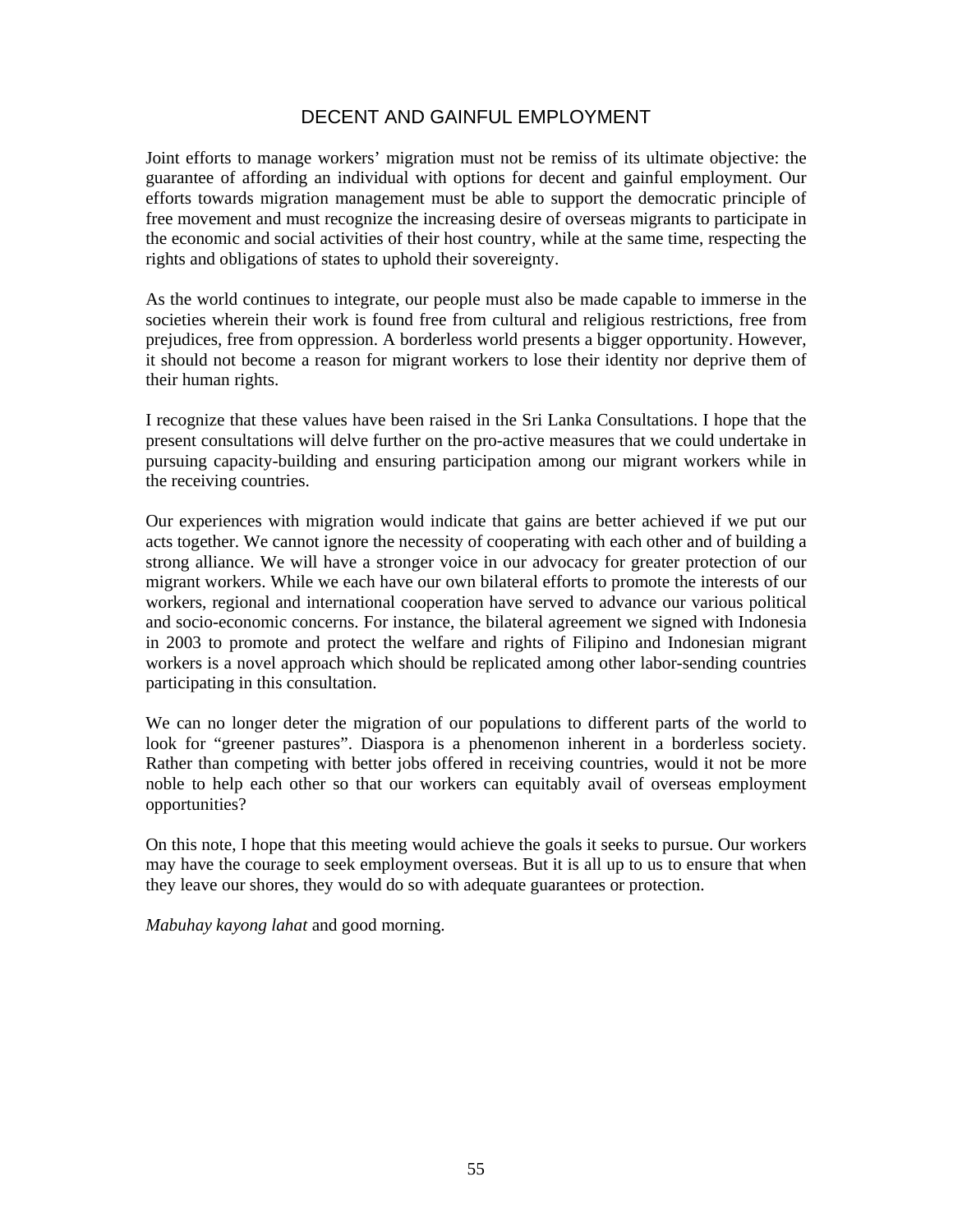# *Ministerial Consultations*

## **STATEMENT**

by

H.E. Mr. Islam Mohammed Quamrul Minister for Expatriates' Welfare and Overseas Employment Bangladesh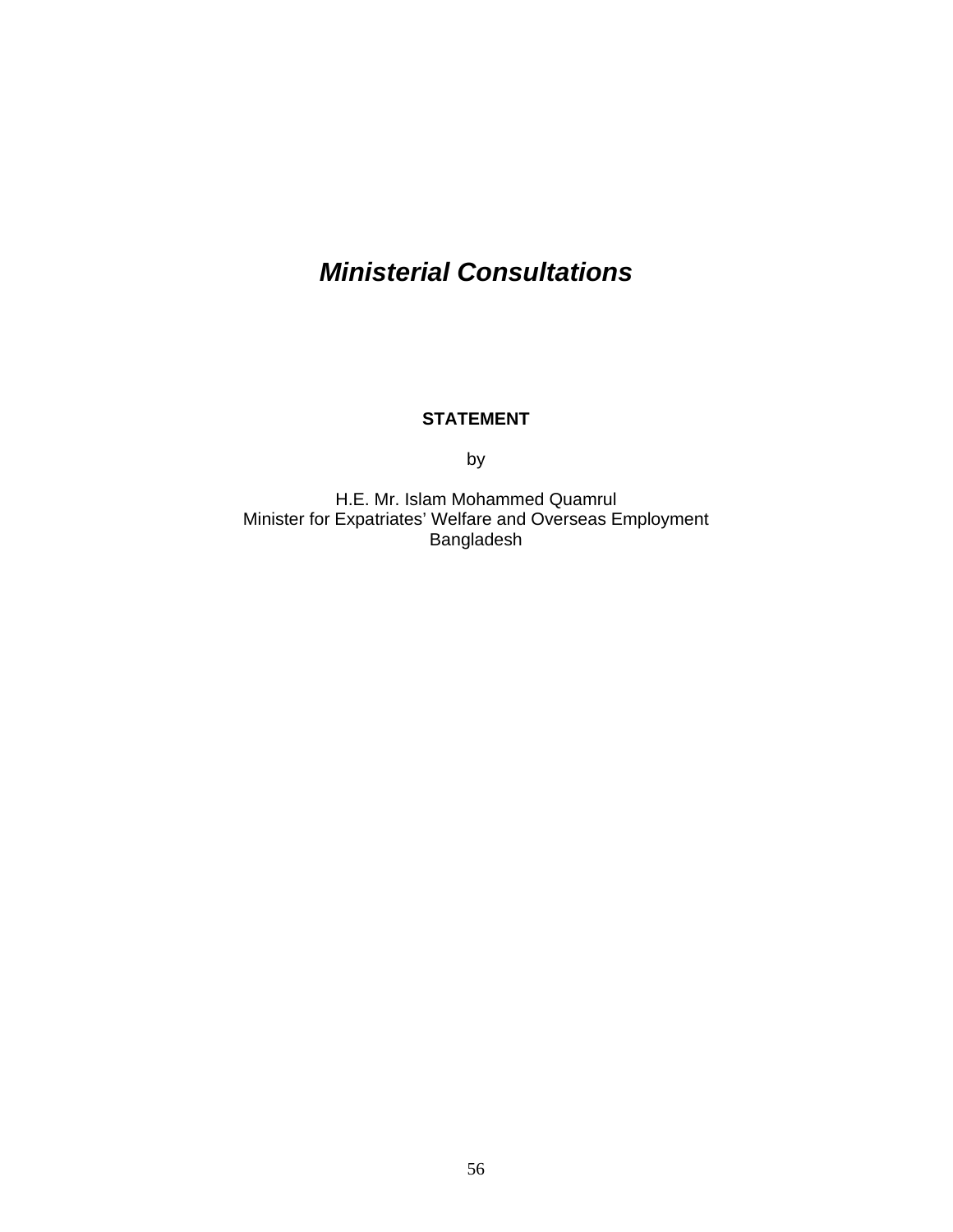Respected Chairperson Hon'ble Ministers Excellencies Distinguished delegates Ladies and gentlemen

I am honored and privileged to be part of this second Labour Migration Ministerial Consultation for Countries of Origin in Asia. I deeply regret that despite my best of intentions, I could not attend the first Ministerial consultations held in Colombo. I have however, tried to keep myself abreast with the proceedings of the consultations as well as the recommendations.

Since time immemorial, movements of people have been making important contributions to human civilization by promoting cultural exchanges, economic development and social progress. Over the last few decades, especially with the deepening of globalization, migration is increasingly becoming an important element in the economic development of many developing countries. The number of migrants has rapidly increased over the last 4 decades. As per IOM's report, the total number of both formal and informal migrants was estimated at about 75 million in 1965. By 2000 the estimated number had doubled to 150 million. The most recent estimate stands at 175 million. The Asian continent, given its vast size and varying levels of socio-economic development hosts an interesting mix of countries which can be termed either as countries of origin or as countries of destination or transit with some of the countries even falling under either two or all three of these categories. The interests of each of these groups of countries are obviously different, so is their perception of the "migration issue" itself.

As more and more countries are becoming involved with the issues relating to labour migration either as countries of origin or destination, there is now a better understanding and growing acknowledgment that migration is a fact of modern life. This is an encouraging trend. Many developed countries in the world today, given the declining birth rate, have serious shortage of human resources; while in many countries like ours, have a surplus of it. This has indeed prompted countries of both origin and destination to rethink their policy options and move towards a common strategy for managed migration which is based on mutual cooperation and understanding among the states concerned. As Asian countries of origin, our foremost task is to determine our collective position in managing migration effectively in order to derive maximum benefits from it. At the same time, we must also take a resolute stand to address the challenges of illegal migration caused by trans national organized crimes such as human trafficking and smuggling of people.

#### Madam Chairperson,

In this connection, I would like to refer to the most important outcome of the Berne Initiative that has projected a policy framework facilitating inter-state cooperation in managing the movement of people in a humane and orderly way. In this spirit, Bangladesh has actively participated in the Berne Initiative on Regional Consultations for Asia and the Pacific held in Guilin, China in July last. We were happy to be part of the Asian consensus on a set of common understanding and a comprehensive approach to migration. We believe that formulation of a non-binding framework, as has been envisaged in the Berne Initiative would provide an important guideline for management of migration through orderly movement of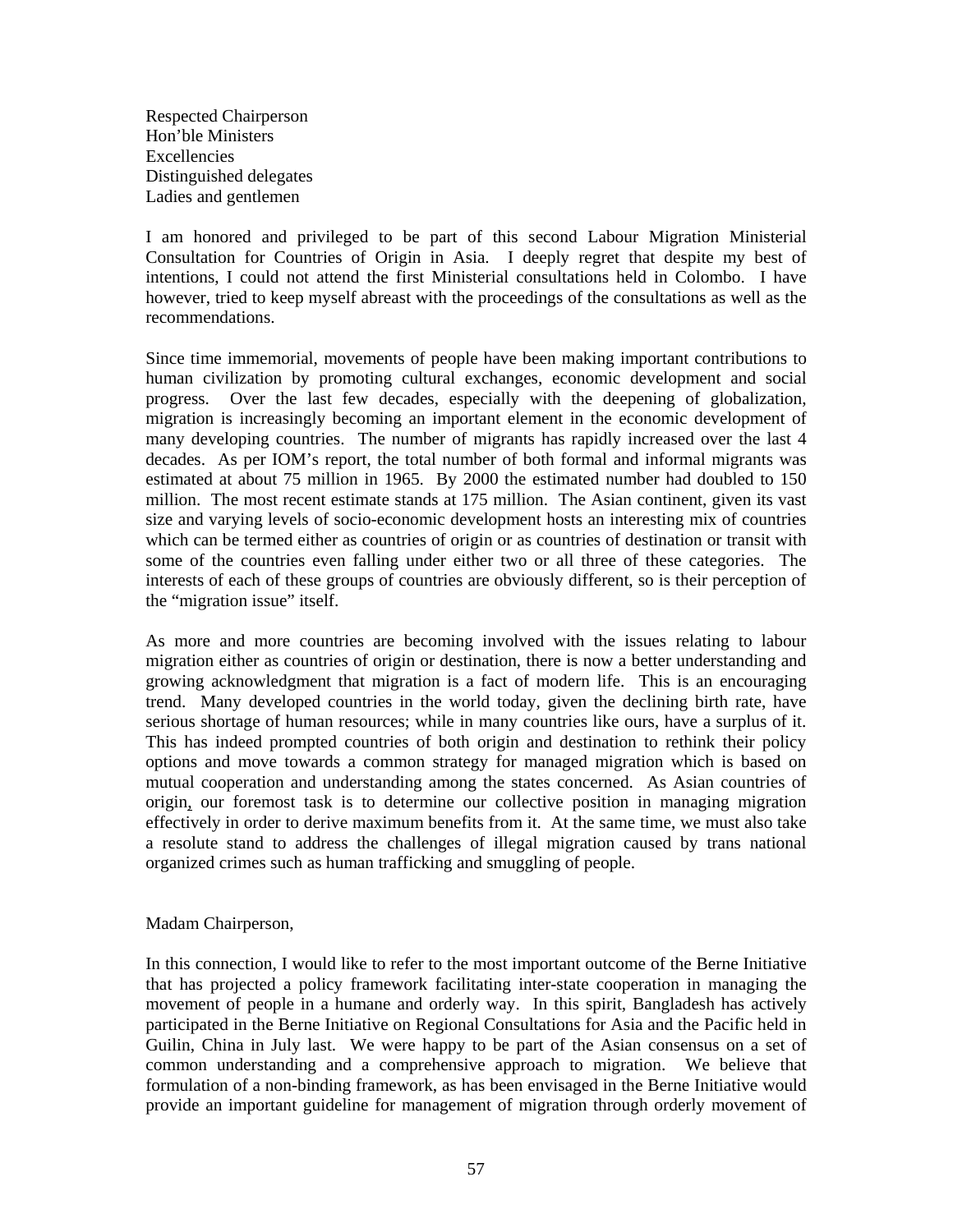people. At the same time, we would expect that the international community also address the root causes of migratory flows, including poverty in sincere earnest.

Madam Chairperson,

The main objective of this discussion is the follow-up of the Colombo meeting. This meeting provides us an opportunity to assess progress on the implementation of the recommendations adopted in Colombo. The three major areas of recommendations for effective management of migration programme adopted by the Colombo meeting are:

- a) Protection and provision of services to migrant workers,
- b) Optimizing benefits of organized labour migration, and
- c) Capacity-building, data collection and inter-state cooperation

Before mentioning about the progress of implementing the Colombo recommendations, I would like to highlight some of the factors that characterize the migration system in Bangladesh. As a human resource surplus country, Bangladesh belongs to the supply side of the world manpower market. Our Government promotes migration for overseas employment as part of its development strategy, which is aimed at poverty reduction. This, I believe is also the case in many of our countries in this region. The current flow of our migration is about 2,50,000 persons annually.

Roughly 46% unskilled labour, 26% semi-skilled, 23 % skilled workers and some 5% professionals. As a developing country, Bangladesh adopts policy of economic liberalization. The remittances sent by the expatriate workers constitute a reasonable part of our foreign exchange earnings and contribute towards financing of our development expenditure. The current level of remittance also makes a significant contribution to the GNP and helps offset negative balance of payments.

#### Madam Chairperson,

In the last two days proceedings official delegates have discussed in details about the progress so far achieved on the Colombo recommendations. However, I would like to point out some of the important measures taken by our government in line with the recommendations on the three major areas.

# FOR THE PROTECTION AND PROVISION OF SERVICES TO MIGRANT **WORKERS**

- Government has already updated the legislation related to migration and also made separate legislation for Recruiting License and Wage Earner's Welfare Fund.
- **The Government is negotiating with the Governments of the Receiving countries to ensure the protection of migrants.**
- To assist women migrants and protect them from irregular migration, the Government is currently reviewing the partial restriction placed on the migration of women. A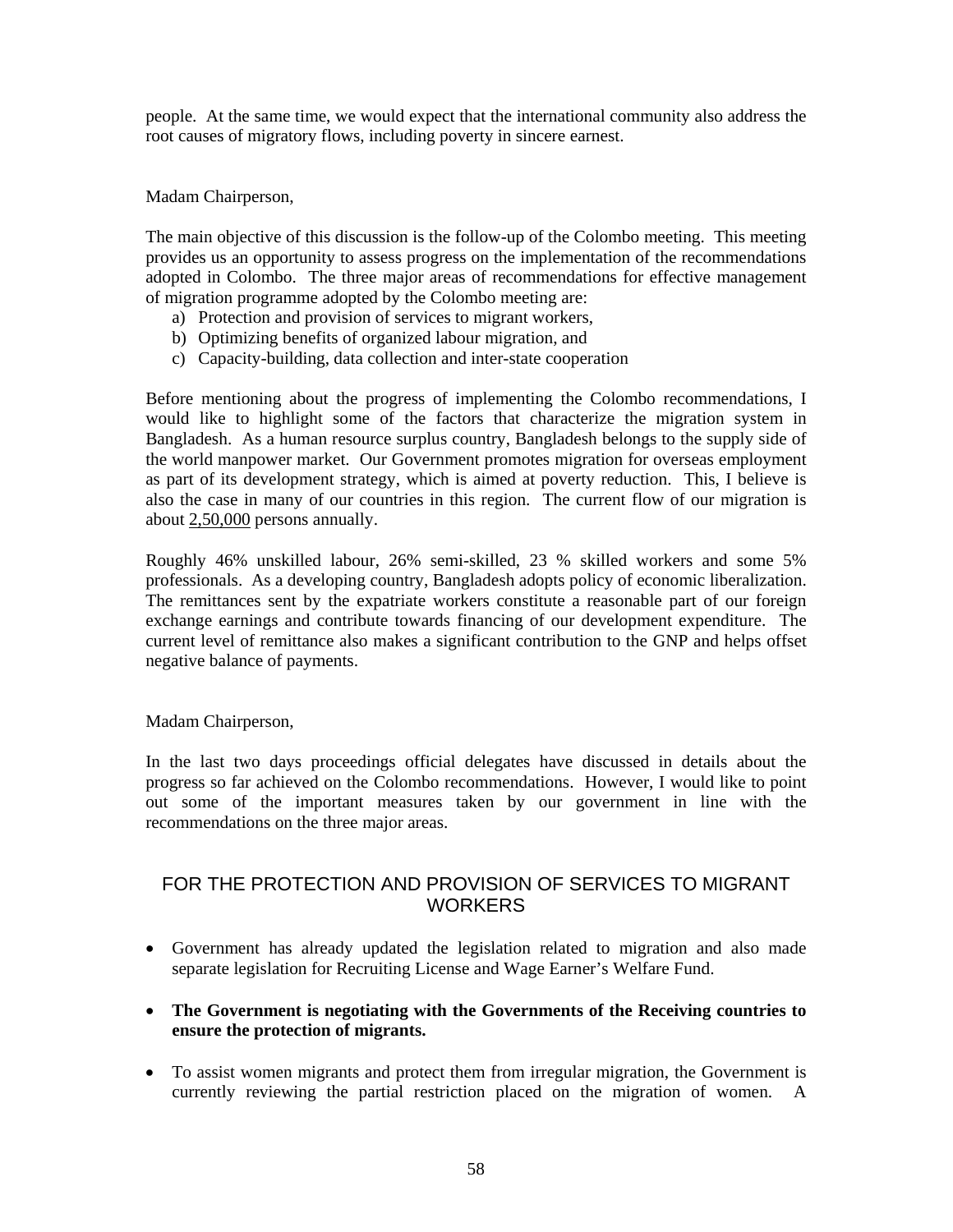notification has been issued so that women can migrate for domestic work under certain conditions. They are also allowed to work for Hospitals and Garment Industries.

- Service provisions to migrants that have been introduced include pre-departure orientation program being made mandatory. The details of which have been highlighted in the study commissioned by IOM to be discussed in this Consultation. Migrants are briefed about the terms of contract, salary and other benefits as well as on the culture and society of the destination countries. They are also briefed as to how to avoid falling victim to fraud and abuse. Booklets are issued to the migrants on this matter at a later stage. Currently, the health component is being developed in collaboration with IOM.
- Migrants in certain categories are also offered English language courses by Bureau of Manpower, Employment and Training (BMET). This course was set up by IOM and is offered to hotel workers and nurses to assist them in gaining and maintaining employment abroad. The course has recently been reviewed and upgraded with the assistance of IOM.
- Some skills training for migrants are being conducted in Government-run Technical Training Centres. 24 new centres are being constructed of which 4 are already operational along with the existing 12 centres. The Recruiting agencies are encouraged to develop their own training centres. Among the Training Centres, there are five, which are specifically being made to cater to female migrants one of which is operational.
- In the destination countries, labour officers have been assigned to assist migrants. The labour wings in our Embassies are assigned to assist the migrants while employed abroad and also assist the Government with verifying the employment documents with the host countries. The labour wings are also assisting in coordinating with BMET and the Ministry by informing the concerned authorities about employers who are exploiting Bangladeshi nationals.

# OPTIMIZING BENEFITS OF ORGANIZED LABOUR MIGRATION

- In order to facilitate the flow of remittances the government continues to raise awareness among migrants through the pre-departure orientation programs regarding the formal channels of remitting money. The Government is also facilitating the opening of foreign branches of local banks and establishing exchange houses and also the use of methods for speedy transaction such as electronic transfer. Steps have been taken to reduce cost and time of transaction drastically.
- For encouraging more investment from expatriates certain other policies have been adopted that includes declaring all foreign exchange earnings tax free, introduction of different bonds tailor-made for expatriates (the US Dollar Premier Bond and the US Dollar Investment Bond) etc. There are also steps to offer the labour migrants housing schemes. The pre-departure orientations are also designed to make the migrants aware of these benefits.
- The migration costs have been fixed in certain cases to ensure that the migrants are not cheated and can reap the maximum benefit from migration. In this regards, steps have been taken to eliminate the involvement of sub-agents. Recruitment agencies are also directed to negotiate wages and facilities in comparison to the workers of other countries.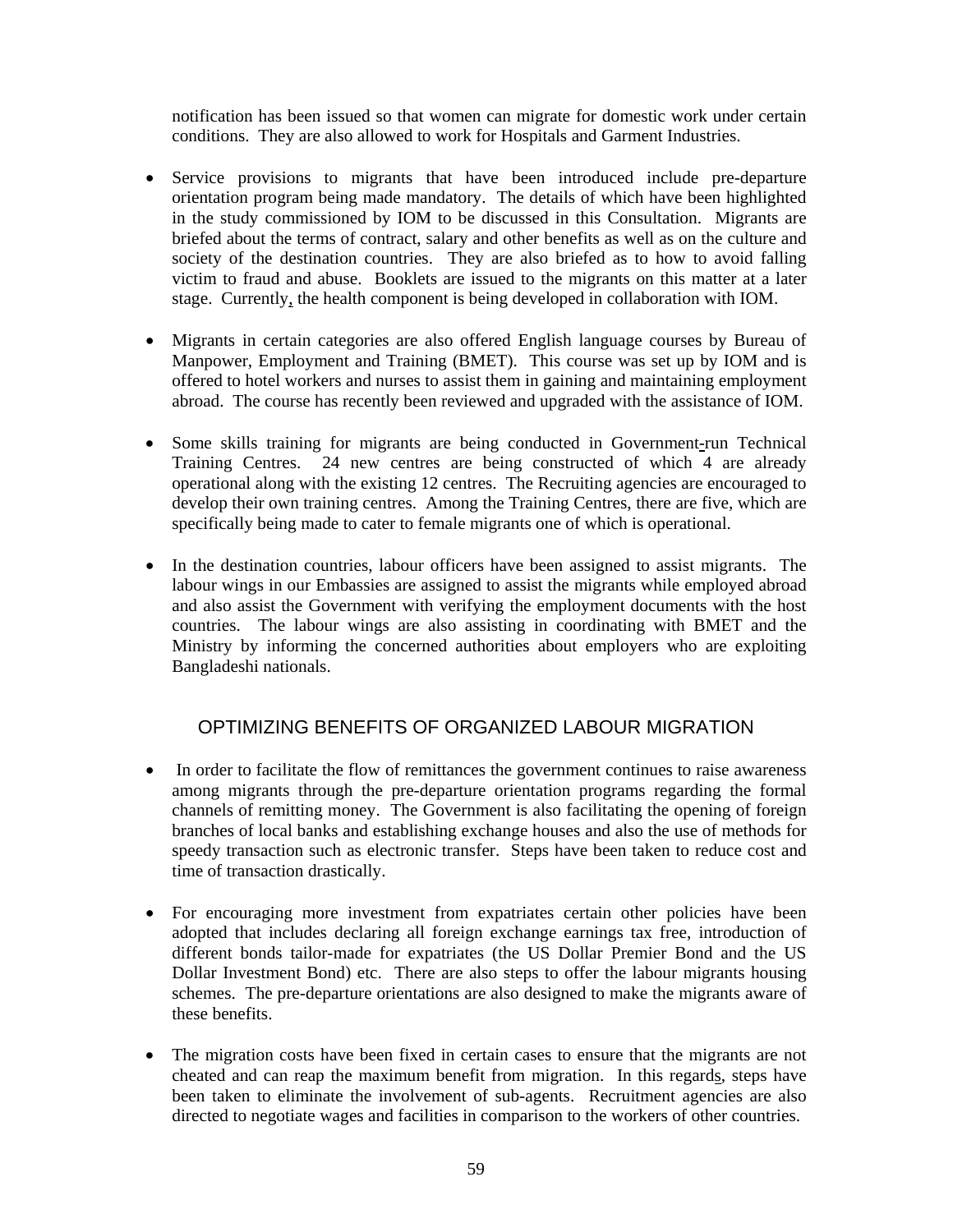## CAPACITY BUILDING, DATA COLLECTION AND INTER STATE **COOPERATION**

- In terms of data collection, the Ministry has launched an on-line database where all potential migrants are compulsorily required to register all the particulars. This, on the one hand, maintains a database of migrants with specific mention of their skill and on the other hand, works as a preventive measure against irregular migration.
- Under the initiative of SARI/Q (South Asia Regional Initiative/Equity Support Programme) a regional consultation was held in Bangladesh on the issue of "Fostering Safe Migration" in August 2004 where the Government of Bangladesh participated. The Consultation was a platform to coordinate regional initiatives to manage migration.
- In fostering interstate relationships, the Government has been negotiating with countries of destination. In this regard, bilateral agreements and MOUs have been signed with some countries, while with others we are negotiating to sign such agreements. Other development agencies have also been approached to assist in the capacity development of the Government in dealing with migration. **Government of Bangladesh is also pursuing the movement of natural persons under the GATS agreements and will be participating at the upcoming Trade and Migration Meetings hosted jointly by IOM and WTO.**
- The Government actively encourages and participated in the South Asia Migration Resource Network (SAMRN), formed to facilitate web-based coalition of information and data and conduct collaborative research, fellowships and training on migration matters. The network, having its secretariat in Dhaka, is a follow-up of the June 2003 DFID and RMMRU regional conference on Migration Development and Pro-poor Policy Choices.
- There are capacity enhancing initiatives to assist the Government in training immigration officials in combating irregular migration. The Government is also receiving assistance to modernize the passport issuance system of the country.

Apart from the measures under the main theme of the Colombo Process, Bangladesh has made considerable progress in drafting a national policy on overseas employment, titled **'Bangladesh Overseas Employment Policy'.** A technical committee has been formed with representatives from other government agencies, IOM, migrant associations, private recruiting agencies association and academicians to finalize this draft. The draft has also been discussed in the seminar, organized by the Ministry of Women and Children Affairs, to **assess the gender sensitivity.**

Under a project implemented by IOM to assist the government in capacity building, a draft under the title "**Guideline for plan of Action to Manage Migration"** has been prepared. This guidelines aims at addressing migration in a comprehensive manner addressing the migration in terms of facilitating migration, controlling migration, forced migration and the migration for development.

Both the Bangladesh Overseas Employment Policy and the Guideline for Plan of Action are being designed in the spirit of the Colombo Process and thus aim at furthering migrants' protection, enhancing service provisions, optimizing benefits and enhancing capacity.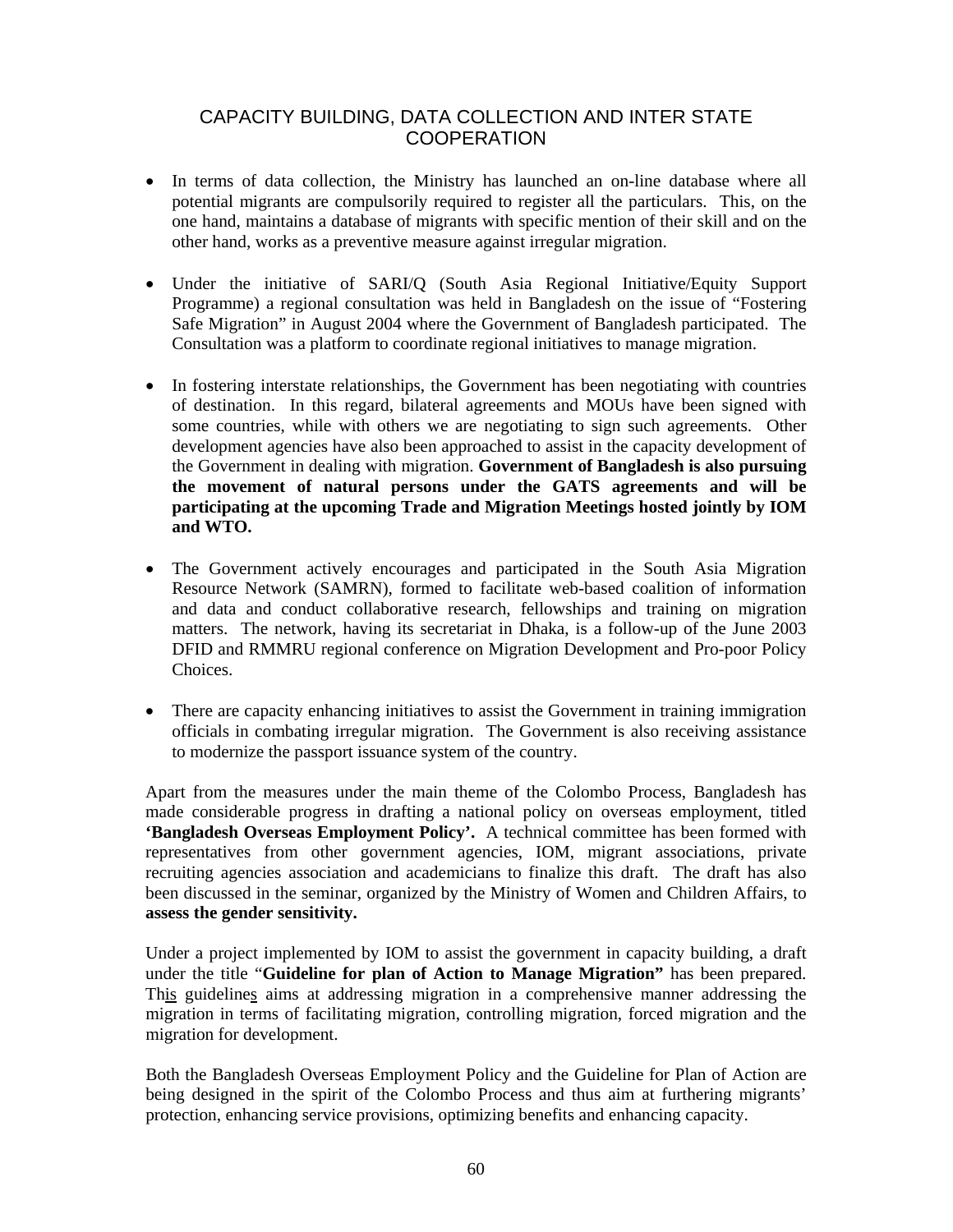Beyond the above policy devices some significant welfare activities have also been taken by the Government for the well being of the migrant workers. These include making arrangement at the airport easing the arrival and departure of migrant workers, Policy to allot government housing plot and flats; initiative to construct flats to be sold out among the expatriates and making arrangement to bring back the dead bodies free of cost. Arrangement is also made to bring back the stranded people from abroad and also to distribute death compensation among the heirs of the deceased collecting from the employers or from own resources.

#### Madam Chairperson

We are concerned for the well-being of our migrant workers. In fact, so long the receiving countries do not come forward with the sincere intention of protecting the rights of migrants; little can be done by adopting policy measures by sending countries alone. In spite of Universal Declaration of Human Rights and also of the UN Convention of 1990 on the Rights of all migrant workers and their families, still there are instances of exploitation and abuses of migrants. Some labour receiving countries still have no minimum wage policies for which workers are very often deprived of by the employers. The other major problems faced by the migrant workers are non-payment of salaries for months together, discrimination of salaries among the workers of different countries, showing reluctance for medicare services, noncompliance with the contractual obligations and misbehaviour by some employers.

Most of these problems can be solved in the way of interaction between the countries of origin and the destination. In the context of the present scenario of the migration system, I suggest the following actions to be important:

- 1) IOM may take initiative to organize similar type of dialogues for the labour receiving countries as is now arranged for the labour sending countries.
- 2) IOM and other concerned International organizations may take initiative to persue the policy makers of employing countries to formulate policies on fixing the minimum wages and or assert equal treatment of workers of all countries eliminating the wage discrimination system.
- 3) Sub-regional cooperation among the sending countries is essential for reducing unhealthy competition among them.
- 4) IOM may initiate programme for establishment of a system of cooperation between the sending and receiving countries to stop illegal migration.

Before I conclude, I would like to express my sincerest thanks and gratitude to the Government of the Philippines for hosting this Consultations meeting and for the warm hospitality that has been extended to me and members of my delegation. I also take this opportunity to thank the International Organization for Migration and specially its very able Director-General, Mr. Brunson McKinley for organizing these timely consultations. I am confident that through our collective wisdom we would be able to formulate effective regional mechanisms for managing migration in the most orderly fashion.

I thank you all.

Allah Hafez.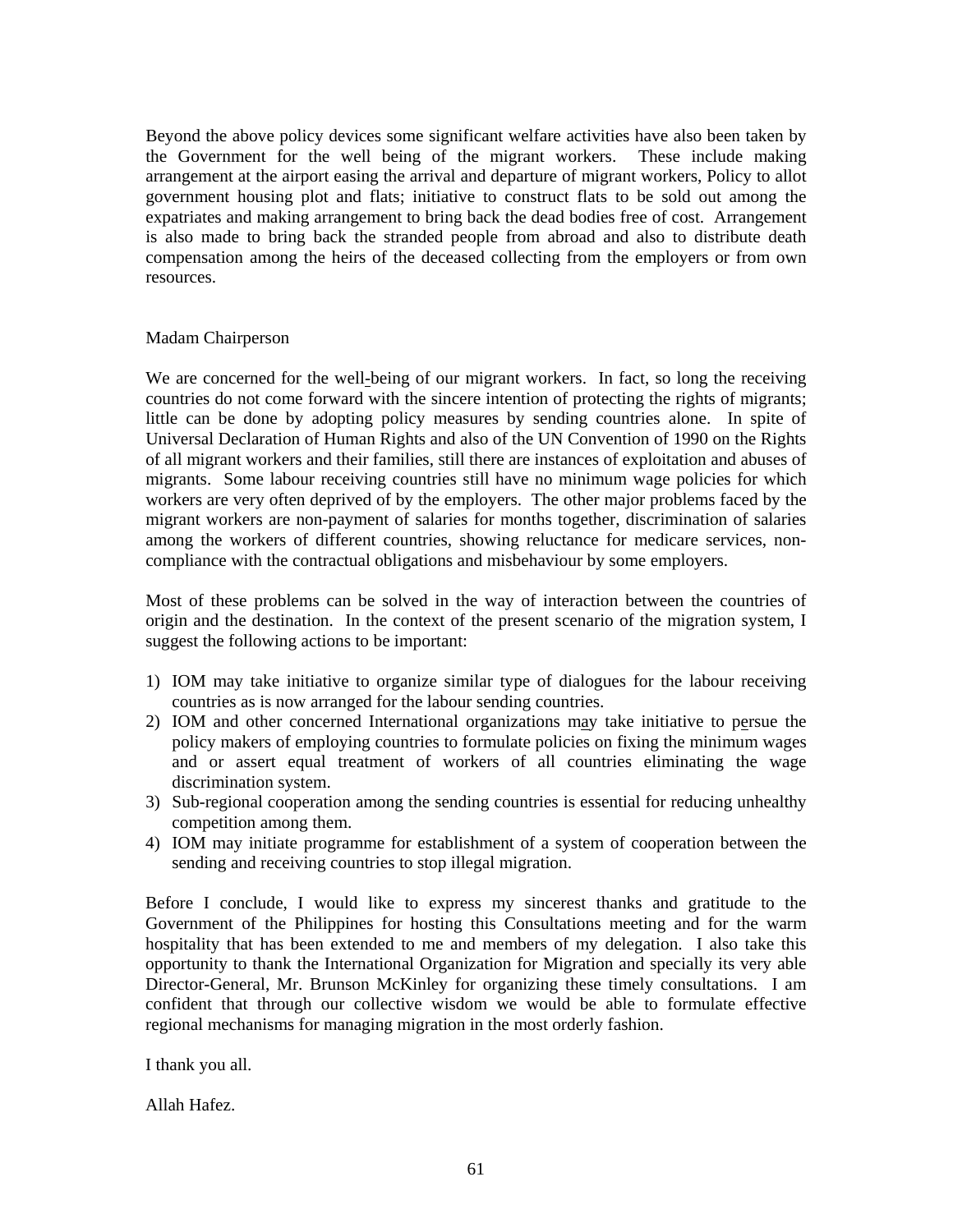# *Ministerial Consultations*

### **STATEMENT**

by

H.E. Mr. Bu Zhengfa Vice Minister of Labour and Social Security People's Republic of China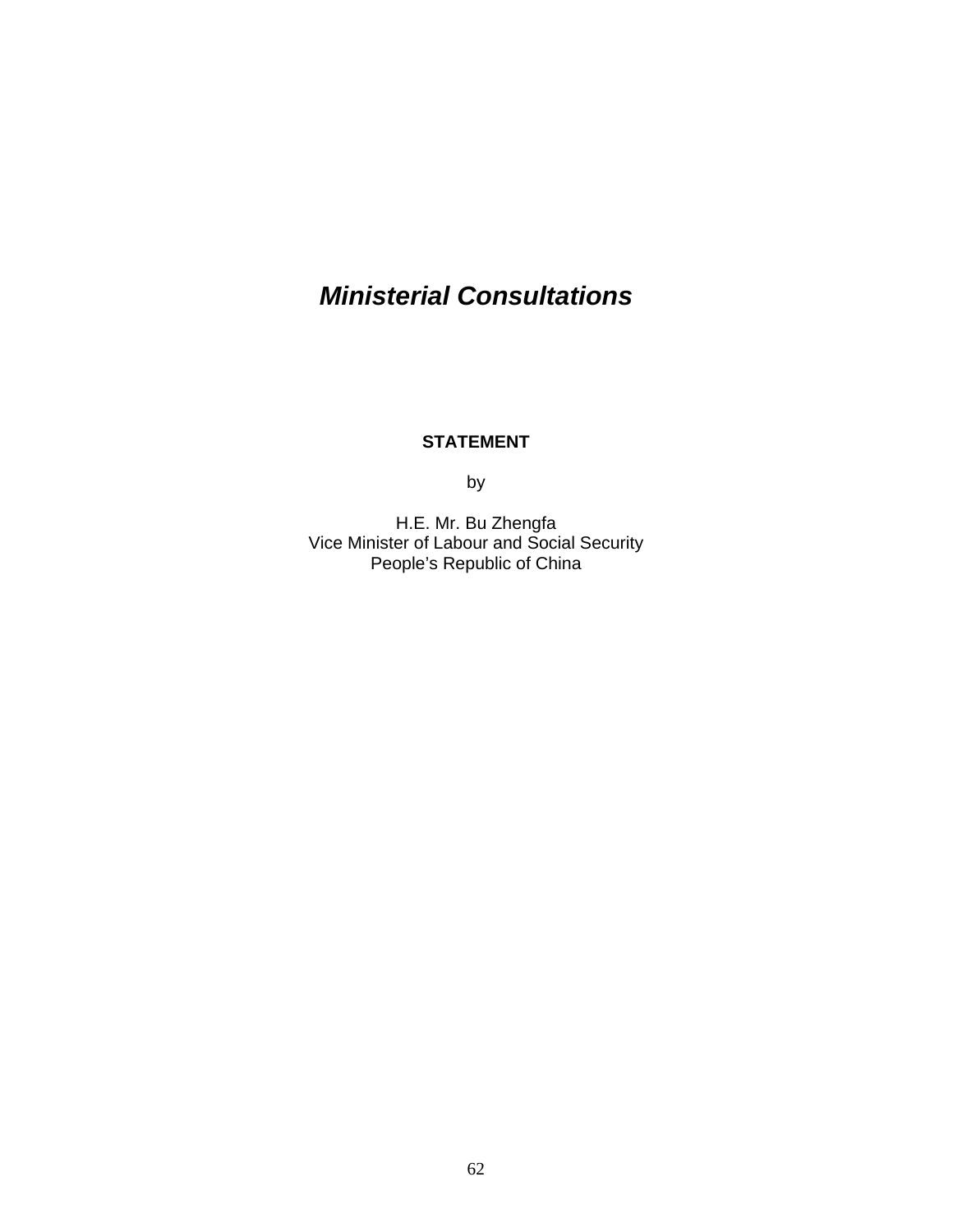Honorable Mme. Patricia Tomas, Secretary of Labour and Employment, the Republic of the Philippines, Honorable Mr. Brunson McKinley, Director-General of International Organization for Migration, Your Excellences, Ladies and Gentlemen: Good Morning.

It is really an honour to participate in this labour migration ministerial consultations after our first meeting in Colombo to share experiences in the field of labour migration policies and practice, and exchange views on the effective means of providing services and protection to the migrant workers. On this occasion, on behalf of the Chinese Ministry of Labour and Social Security, we would like to express our appreciation to the Department of Labor and Employment, the Republic of the Philippines for hosting this Ministerial Consultations and to the IOM for convening this event.

With the pacing up of economic globalization, new changes have taken place in international labor markets, the inter-connection between countries and regions in the areas of economic ties and trade has become ever closer, which has further promoted across-boarder labor migration. At present, annually the volume of migrant workers is now between 30 to 35 million, a 50-75% increase than that of the 1980s, i.e. 20 million. International migrant workers are mainly distributed in Asia, Europe and America and there are most in Asia, reaching 15 million, which has not only injected vitality to Asian economies, but also promoted Asian countries to pay more attention on the sound development of international labor migration.

China is the most populous and developing country in the world, facing arduous employment challenges. Employment promotion has long been the top priority of the Chinese Government, which has made unremitting efforts to resolve. Employment has a vital bearing on people's livelihood. Therefore, the Chinese Government has included employment measurement as one of the four major macro economic adjustment indicators along with GDP growth, retailer price index and the fiscal balance. In recent years, the Chinese Government has implemented active employment policies, increasing the total volume of employment and effectively curbing unemployment rate. At the end of 2003, the total number of people in employment in China was 744 million, among which the urban figure was 256 million. The total number of the urban registered unemployed persons was over 8 million and the urban registered unemployment rate reached 4.3%. In 2004, the Chinese Government has set the target of creating 9 million new jobs, about 5 million laid-off employees and the unemployed should be reemployed, among which 1 million of the difficult groups should be reemployed and the urban registered unemployment rate should be contained within 4.7%. As to a big country like China in terms of population, the solution to employment lies at domestic employment and we are focused on employment creation through economic growth. We also attach great importance to labor migration across countries, making efforts to explore international labor markets in search for common development with other countries in the world.

The total number of Chinese overseas labor migrants is relatively small and we have a short history in the PRC sending organized labor migrants abroad. In 1950s, China started to organize labourers to work overseas. These workers were initially working on China's international aid projects or on international outsourcing projects. These workers include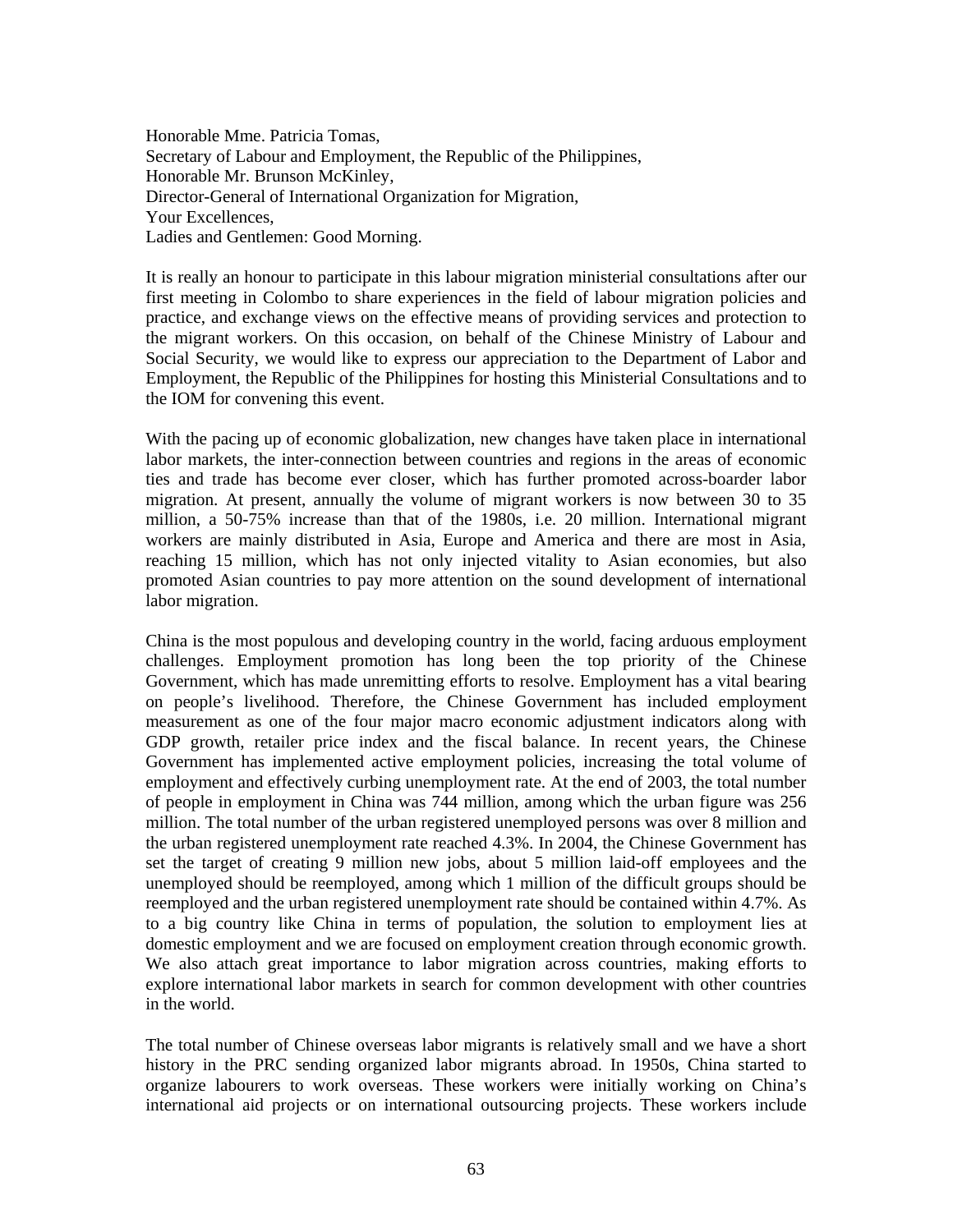engineers, medical personnel and manual workers. At the end of 2003, there were a total of around 550,000 Chinese migrant workers working abroad. China makes up less than 1% of the world total.

In order to promote overseas employment and better protect migrant workers' interests, the Chinese Government has taken the following measures: (i) actively cultivate and develop overseas employment intermediary service agencies, develop effective market administration mechanisms with the aim to cultivate fair market competition environment. In 2002, the Chinese Government promulgated the Regulation on Administration over Overseas Employment Job Placement Agencies, which clarified various requirements on overseas employment job placement agencies. In the first half of 2004, an initiative was undertaken to clean up and well regulate overseas employment job placement agencies, punishing various forms of violations and even criminal activities with the aim to protect the legitimate rights and interests of Chinese citizens on overseas employment; (ii) Strengthen vocational training to the migrant workers; (iii) improve pre-departure services, including consultancy and support; (iv) protect the legitimate rights and interests of migrants workers working abroad. Strengthen international collaboration, promote the practice of signing bilateral social insurance agreement and establish contingency handling mechanism.

The Chinese Government sticks to the strategy of two-way migration, i.e. outgoing and incoming strategies. Under these parallel and positively reinforcing strategies, we are making efforts to receive foreign migrant workers. In order to strengthen the services and administration of foreign immigrant workers in China, the Regulation on Employment of Foreigners in China was promulgated; clarifying the requirement on employment permission, application and approval, labor administration etc.

In 2001, the Chinese Government signed the first Mutual Agreement on the Exemption of Social Insurance Contribution with Germany in August 2001. In 2003, a similar interim Agreement with the Republic of Korean Government was signed. The signing of these agreements has effectively avoided the double levying of social insurance contribution and thus well protected the migrant workers' social security rights.

Mme. Chair, Your Excellencies, Ladies and Gentlemen,

Strengthening cooperation between countries is of great importance to labour migration and overseas employment administration. With the aim to further strengthen country-to-country cooperation, I have the following suggestions:

- (i) Based on the consensus of this Ministerial Consultations, it would be desirable to develop multilateral exchanges and cooperation mechanism between Asian labor migration countries of origin. Conduct regular information exchanges on overseas employment policies and regulation, administration as well as measures aiming at enhancing vocational stills of migrant workers through vocational training etc;
- (ii) Strengthening government-to-government collaboration between countries of origin and destination. Through the signing of bilateral cooperation agreements, collaboration on exchanging labor market information, recruitment, boarder clearance and the avoidance of double collection of social insurance contribution. Illegal overseas employment placement intermediaries should be penalized to protect the legitimate rights and interests of migrant workers.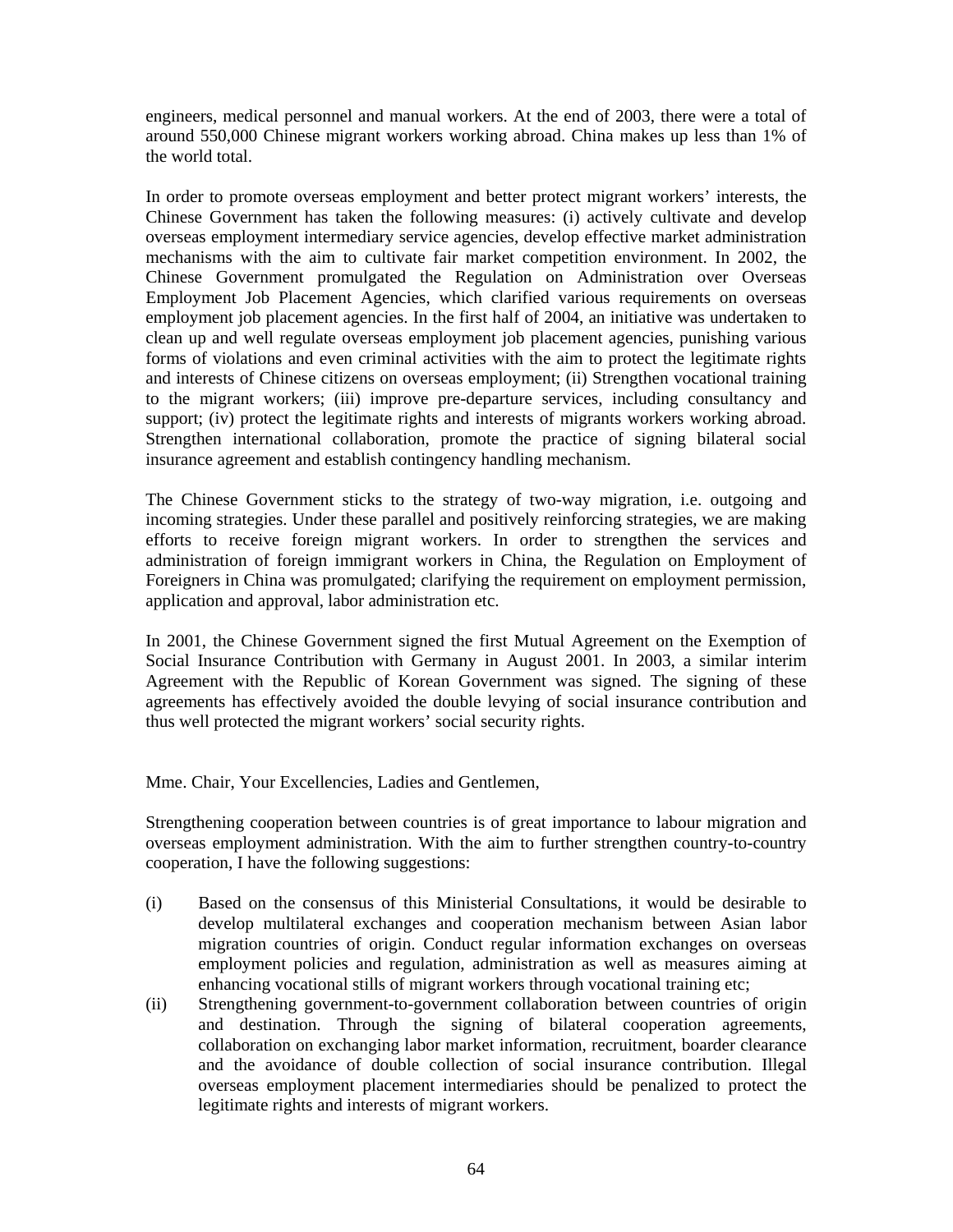(iii) The IOM has a very important role to play in promoting labor migration. We support the efforts made by IOM in setting up labor migrants' resource centers. We hope the IOM could unfold more technical cooperation activities in the field of labor migration legislation, institutional capacity development targeting Asian countries and encourage countries of destination to cultivate sound conditions and environment for migrant workers from Asian sending countries to bring out and enhance their skills.

Mme. Chair, Your Excellencies, Ladies and Gentlemen:

The ever-increasing interdependence of global economies and the free flow of capital and labor has brought both new opportunities and challenges. As an observer of the IOM, the Chinese Government shall actively take part in activities organized by IOM. We shall study and learn from other Asian countries on their experiences on labor migration. Based on the principle of mutual respect and common benefit, we sincerely hope to strengthen collaboration with participating countries in the field of labor migration and promote the healthy develop of the cause of labor migration.

Once again, I would like to express my deep appreciation to the Department of Labor and Employment, the Republic of the Philippines for their hospitality, and my gratefulness to the IOM for their efforts in convening this meeting.

Thank you all!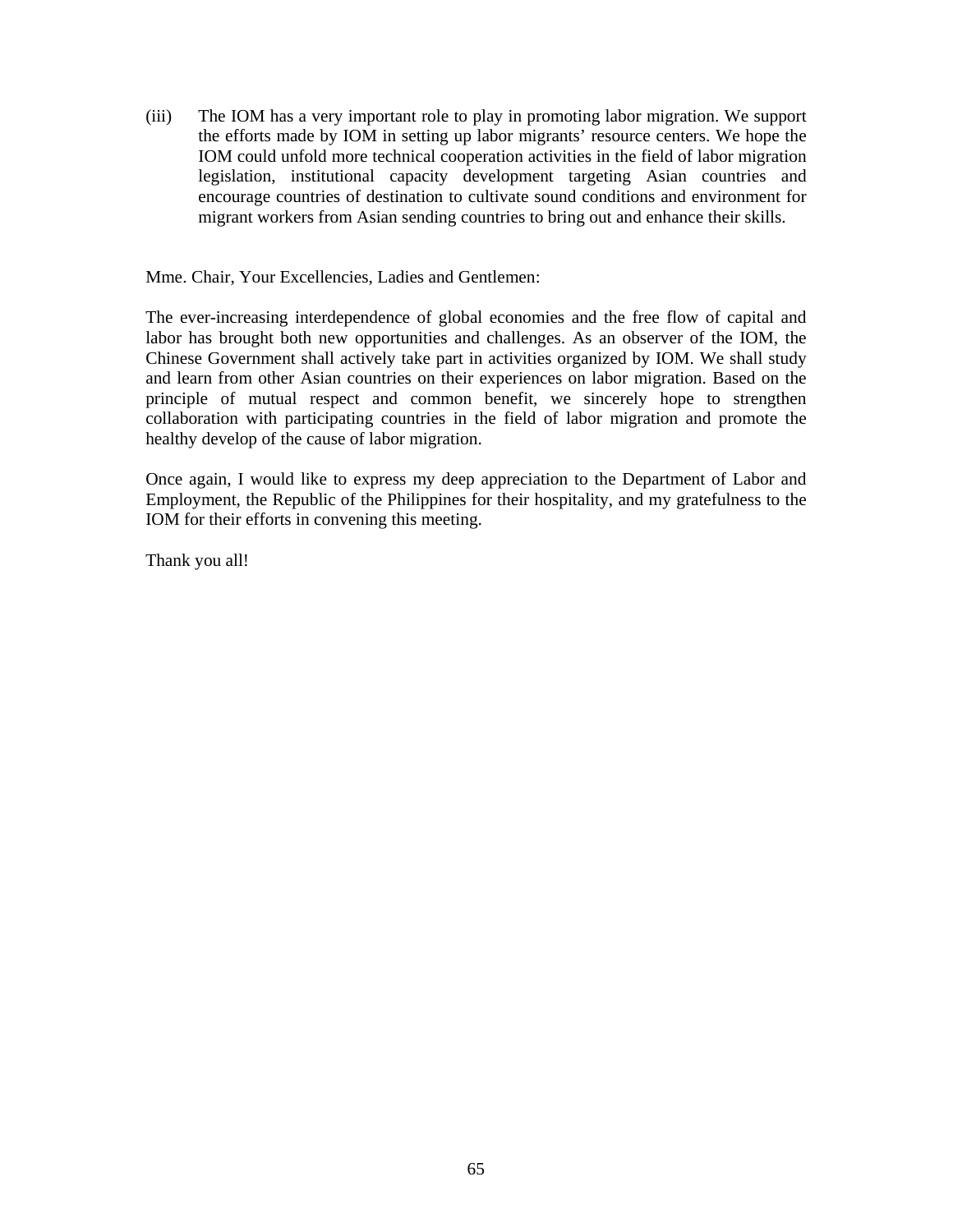# *Ministerial Consultations*

### **STATEMENT**

by

H.E. Mr. Jacob Nuwa Wea Minister of Manpower and Transmigration .<br>Indonesia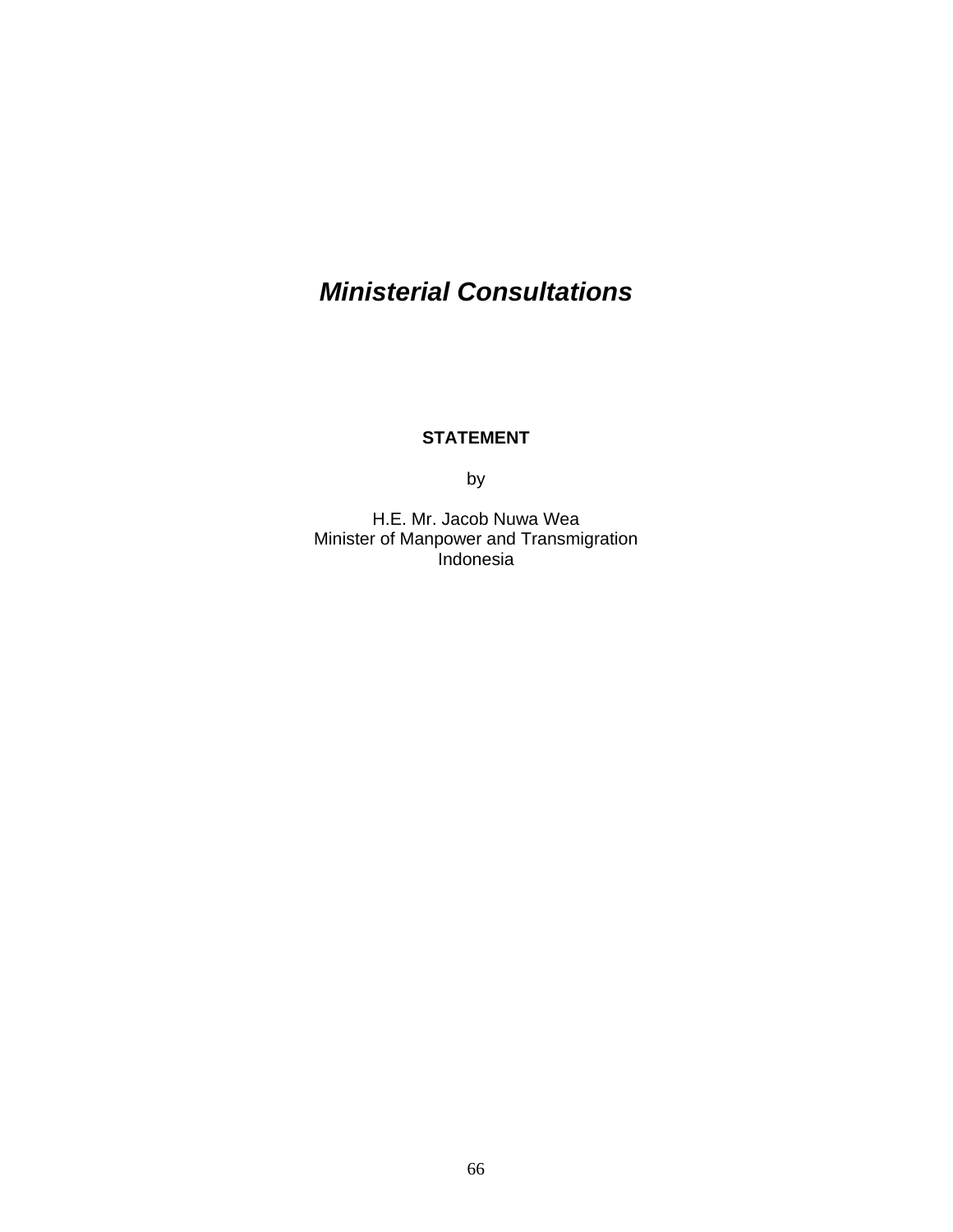Her Excellency, Minister of Labour, Republic of the Philippines His Excellency, Director General of International Organization for Migration (IOM) His Excellency, Ministers of Labour of sending countries Distinguished Ladies and Gentlemen

First of all I would like to thank God for the happy day we assemble her to attend the *2nd Labour Migration Ministerial Consultation for Countries of Origin in Asia* in the beautiful city, Manila. I would also like to express my appreciation to the International Organization for Migration and to the people and the Government of the Philippines for the excellent arrangement of this meeting.

Ladies and Gentlemen,

It is encouraging, that attention on issue on migrant workers paid by various parties increases significantly. The said issue has been discussing through various for at regional and international level, such as the *Regional Hearing for Asia-Pacific in Manila in last May, at the 92nd International Labour Conference*, at the Meeting and/or Seminar on Health and Migration in Geneva in June 2004 held by IOM and WHO, and surely, at this Meeting today.

From those for a, plenty commitment and recommendation are obtained, some of them provide very positive impacts on improving the conditions of migrant worker placement. Others, however, still keep on waiting for their implementation.

All obstacles and/or problems faced by migrant workers, however, still need our hard working to find their best solutions. We realize, that there are still cases on migrant workers, especially, those working as domestic workers who do not gain their rights appropriately, got physical and spiritual abuse, and exploitation. It also covers cases on deportation of undocumented migrant workers who are no longer temporarily needed by said countries, though they were previously gladly accepted since they could be under-paid and treated cruelly.

There is hot news nowadays among the ASEAN member countries, for example, plan of deportation of a large number of undocumented migrant workers. Meanwhile, migrantworkers-to-be are increasing continuously due to imbalance supply and demand between sending and receiving countries, this situation brings up plenty disadvantages for the labour force. It is getting worst since unfair competition and illegal business are played among agencies, which come to the exploitation of manpower through high expenses should be borne, inappropriate working conditions, etc, as well as trafficking in persons.

Distinguished Ladies and Gentlemen,

It is glad to learn that receiving countries apply positive policies on migrant workers. The Republic of Korea, for example, begins to apply a working permit system on migrant workers, so they are provided with better protection and treatment, and equal rights as local ones.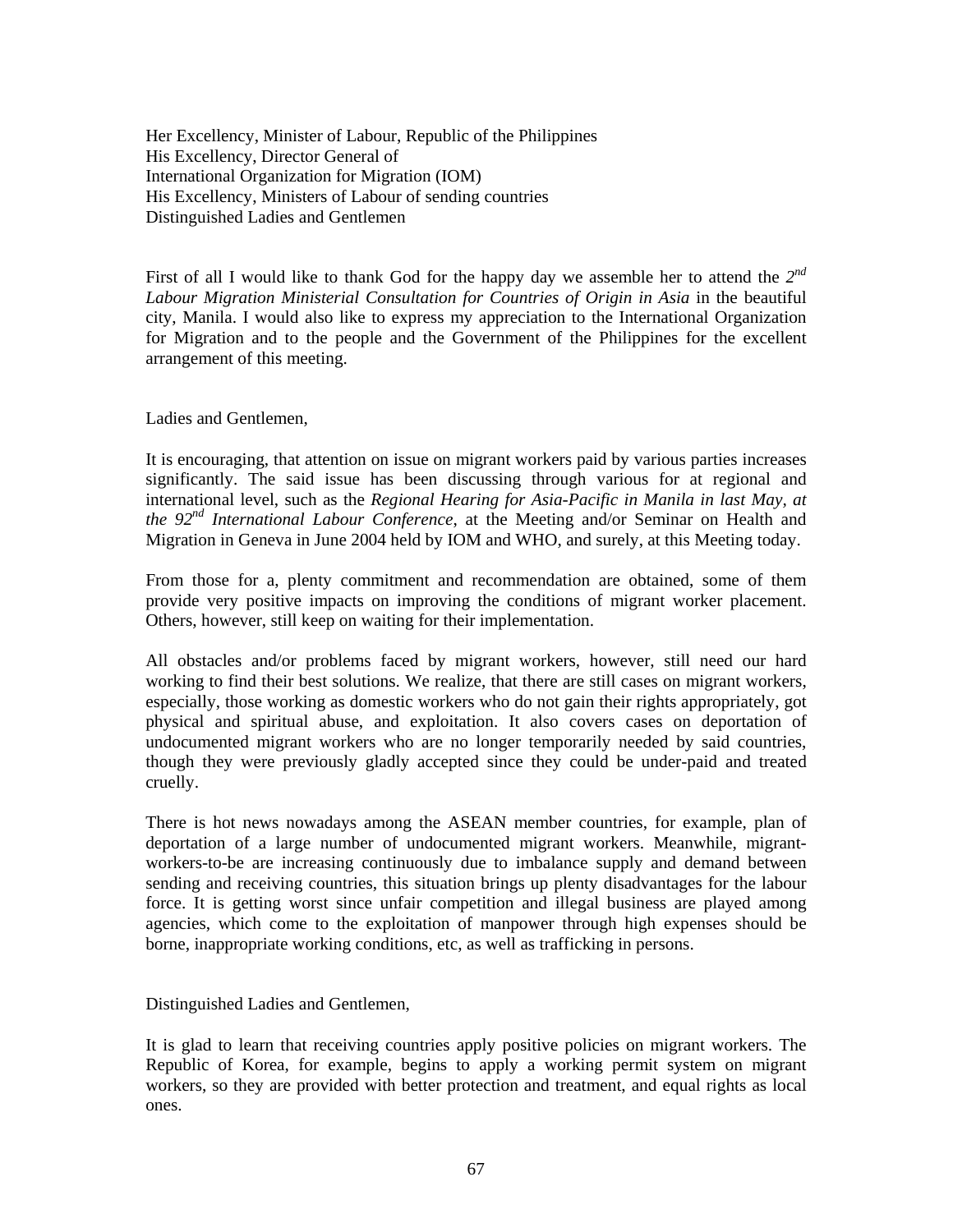We keep also on doing some efforts in order to improve our migrant workers' protection. Besides preparing the Act on *Indonesian Migrant Workers Placement and Protection*, we also do some improvement in implementing the placement of Indonesian migrant workers. We, therefore, need some related information on migrant workers placement from other sending countries.

#### Distinguished Ladies and Gentlemen,

It is expected that this meeting provides a strong commitment among us to hold in high esteem the migrant workers' dignity through avoiding unfair competition among agencies and maintain similar standards in terms of wages, working conditions, and other rights, including employment contract.

To the receiving countries, we do hope, please don't discriminate migrant workers, since it should be considered their contributions to the countries' economic and socio-welfare development. They deserve to get a reward, actually.

International non-governmental organizations are expected to play positive roles, as used to be. It is deeply appreciated for all facts finding concerning migrant workers in both sending and receiving countries.

Finally, it is necessary, through this forum, to take further actions under the IOM assistance, such as:

- Holding meetings between sending and host countries;
- Formulating standardized employment contract for each country;
- Establishing secretariat among sending countries; and
- Improving competency of those dealing with migrant workers through undergoing some training facilitated by IOM.

Distinguished Ladies and Gentlemen,

There are some opinions that I could share during this meeting.

Thank you.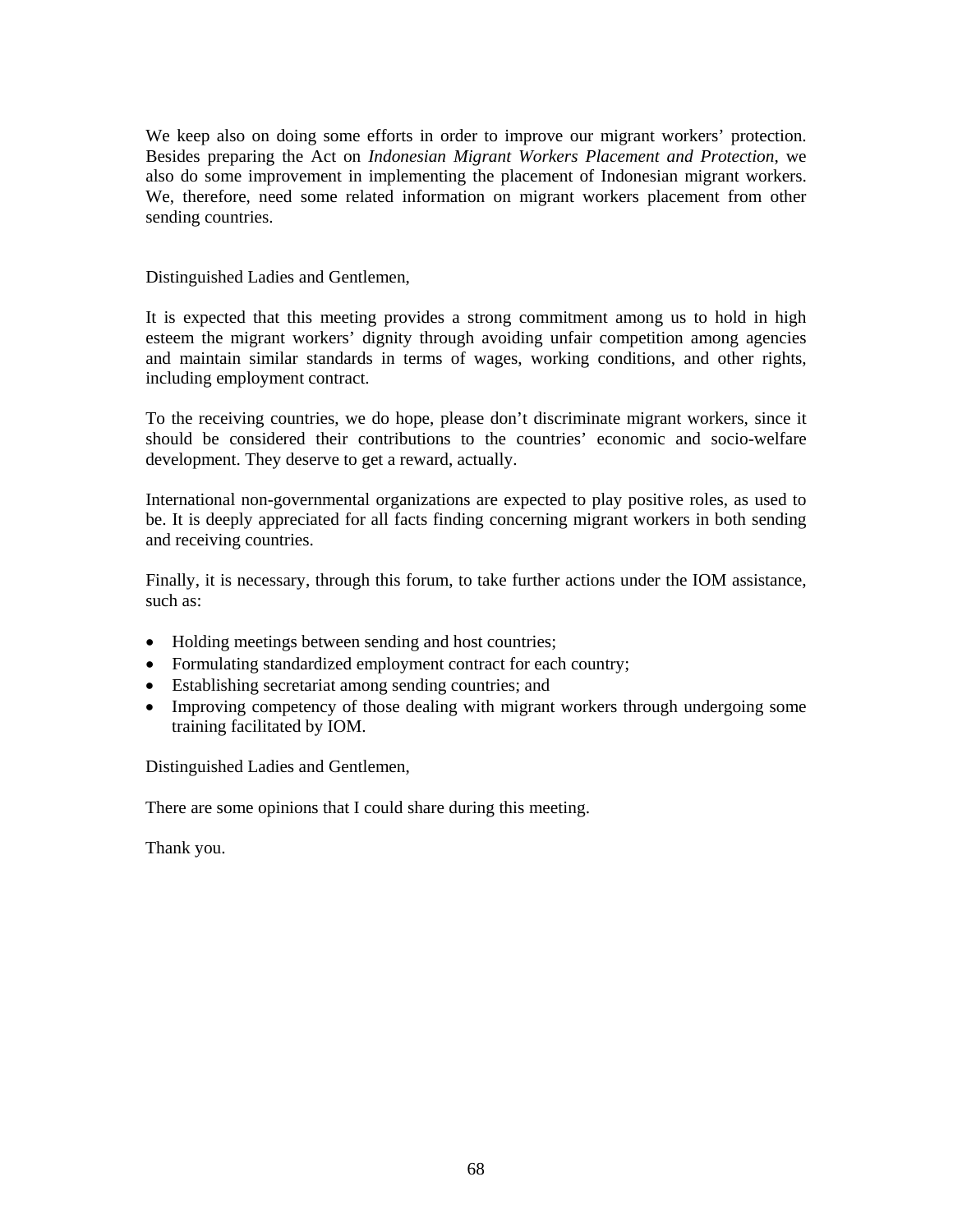# *Ministerial Consultations*

# **STATEMENT**

by

H.E. Mr. Panta Raghuji Minister of Labour and Transport Management Nepal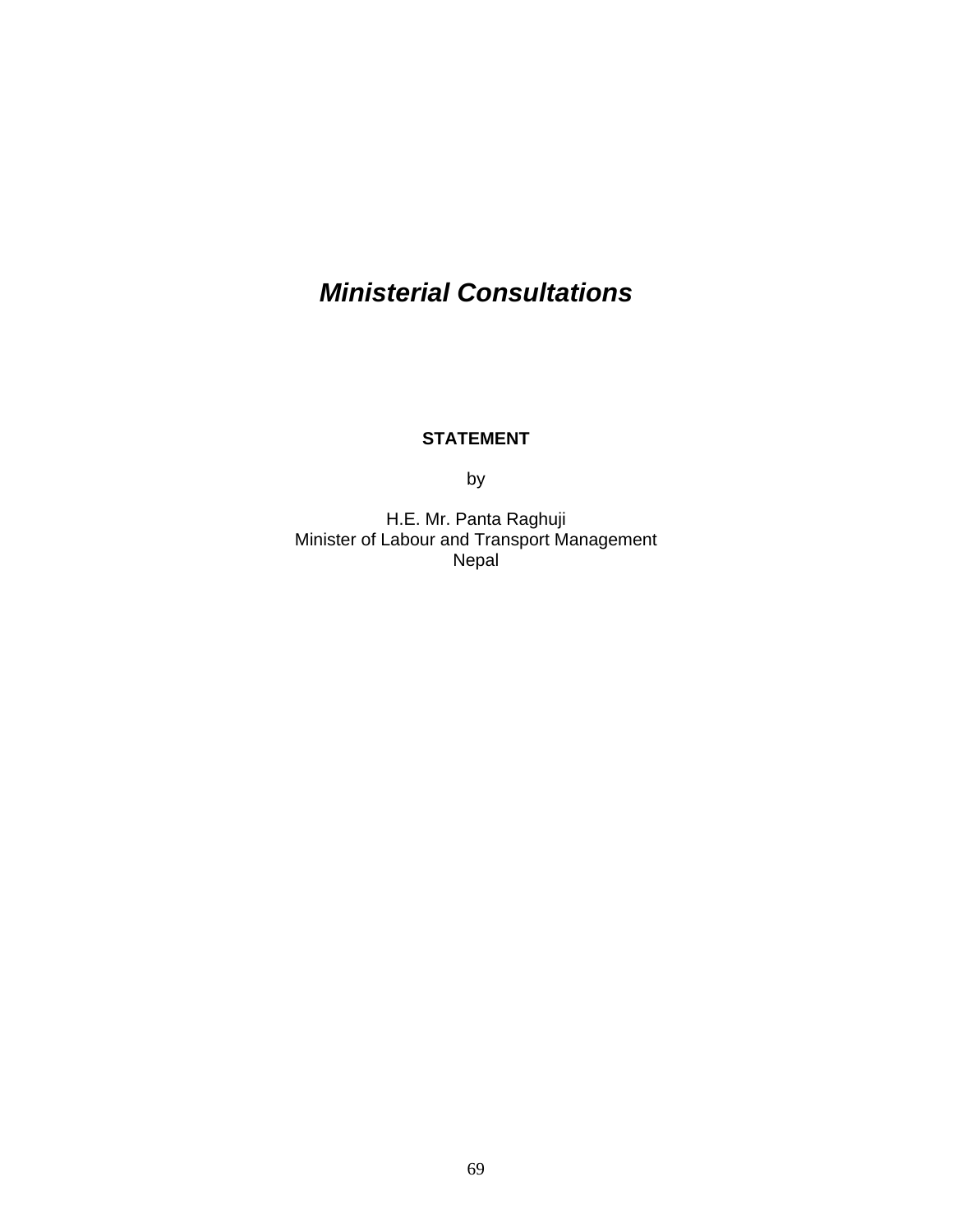Honourable Chairperson, Your Excellencies, Director-General of IOM, Mr. Brunson McKinley, Distinguished Delegates Experts, Ladies and Gentlemen,

Good Morning.

It is indeed an immense pleasure for me to take part in this important Consultative Meeting on "Second Labour Migration Ministerial Consultations," which is devoted to develop a better system for the protection of migrant workers and support services for them, optimizing benefits of organized labour migration and developing institutional capacity as well as promotion of interstate cooperation.

I take note of this valuable opportunity to express my words of respect and thanks to Government of the Philippines and International Organization for Migration for inviting Nepalese delegation in this important and timely consultation. This is the forum where the labour sending countries from Asia region can share experiences on labour migration policies and practices, consult on strategic issues and problems faced by migrant workers and sending states, mutually agree on practical solutions to protect migrant workers as well as promoting services for them.

As the deliberated continuation of Colombo Consultations, this meeting is an important platform for action for all of us in reviewing and monitoring the actions taken and achievements made so far, identifying critical areas of mutual concern, build synergy for better action and develop our institutional capacity to implement the recommendations with result-orientation. I value this Consultation with several strengths. It has the strength of inspiration and strength of collaboration for better protection of migrant workers and promotion of interstate cooperation. It is high time for all of us to make visible difference by utilizing such strengths.

Your Excellencies and Delegates,

As a labour sending country, Nepal is in line to promote labour migration for two basic reasons: first, solving the domestic unemployment problem and second, increasing earning of foreign exchange in the form of remittances. Foreign employment in Nepal has been regarded as a safety valve for growing domestic youth unemployment. It has become a major contributing source of remittances significant to national savings and investment. Labour migration has also been regarded as the platform for human resource development through employment skills and technology transfer. It has been very important from the viewpoint of economic cooperation between the source and destination countries across the world.

Safe and systematic labour migration is Nepal's basic concern these days. Nepal is facing serious problems and threats of unsafe and irregular labour migration. The major causes include inadequate labour migration windows, growing divergence between labour market needs and immigration policies, barriers to labour mobility, low level of governance competence and institutional capacity, lack of accountable recruiting agents, presence of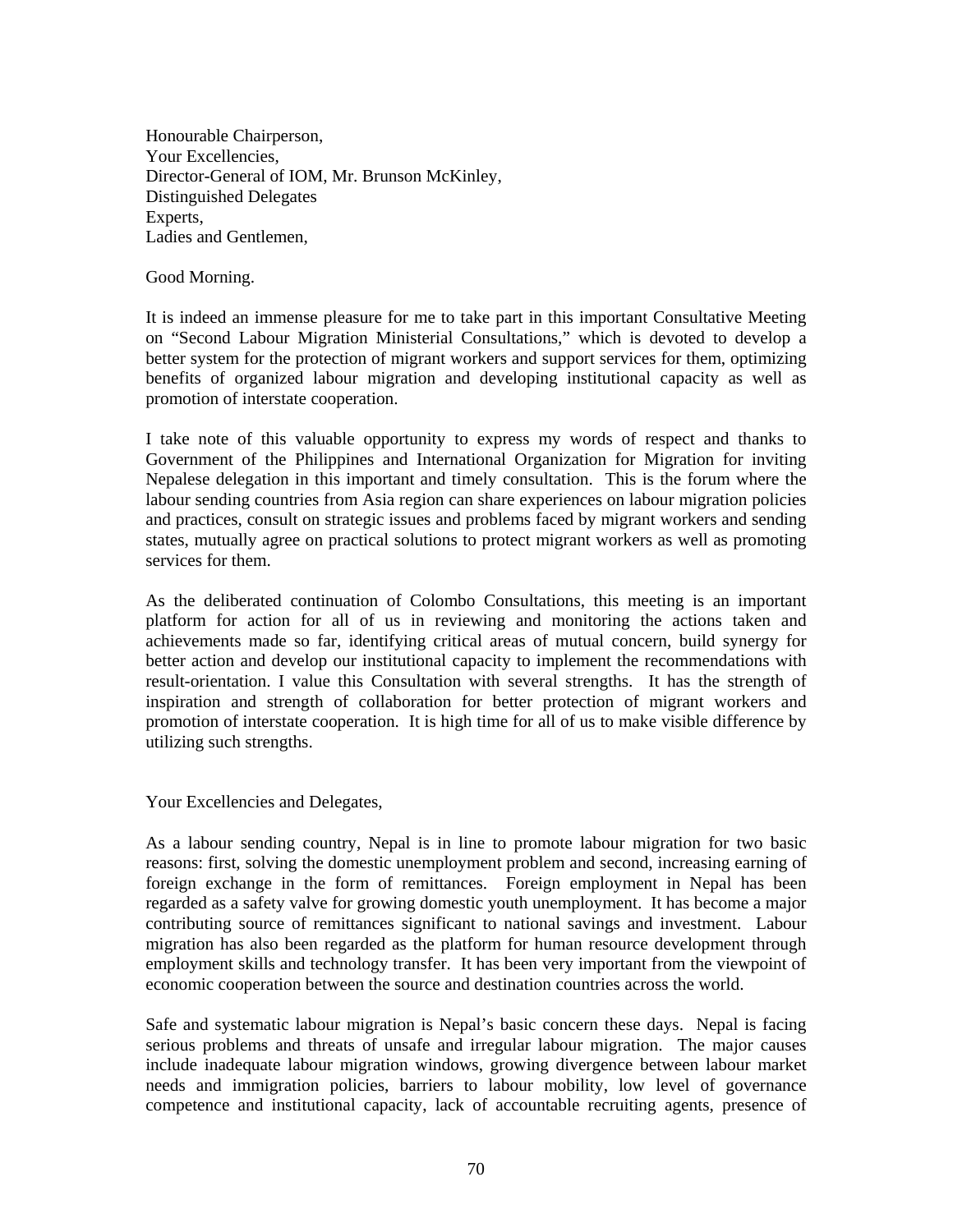active human trafficking networks, lack of bilateral labour agreements with receiving states and lack of adequate human resource development.

Nepal has honoured the proactive deliberations and persuasion made at the Colombo Consultations and it has started working in response to such exercises with enhanced level of willingness and commitment. As the outcome of inspiration and response, Nepal is moving forward with improvements at policy, legal, institutional and behavioural levels.

For better protection of migrant workers and provide services to them, Nepal is preparing for a comprehensive "Migration Policy" and enactment of "Foreign Employment Act" with the intent of national as well as transborder effectiveness in migration management. Nepal has initiated bilateral MOUs on labour migration with major receiving countries and with Malay it is ready for signing. We are in the process of setting up "labour Attache" mechanism in major receiving countries. In pursuit of protecting female migrant workers and empowering them a separate programme has been implemented in line with the spirit of CEDAW and Beijing Platform for Action.

For optimizing benefits of organized labour migration, a service delivery manual for facilitated migration has been made operational. Realizing the need for transparent and accountable system of labour migration, fixing of recruitment and dispatch fees is in progress. Media campaigns and other behaviour-change activities have been carried out. A programme on social inclusion has been implemented to provide training and loan support for women and disadvantaged communities.

As the effort to build institutional capacity and promoting interstate cooperation, information networking on foreign employment and gender disaggregated data system has been established. Preparations are on going to send high-level mission to major labour receiving countries for enhancing mutual cooperation and advocating for the protection of migrant workers as well as the promotion of job markets. As the concerted effort to be the active partner and advocate of decent labour migration, Nepal has decided to the member of IOM.

Madame Chairperson, Your Excellencies and friends,

Nepal has better realized the important contribution of labour migration to its social and economic development and the urgency of improving the system for fostering safe migration. We agree that the management of labour migration is crucial with the anticipation that international labour migration is likely to increase with more diversity and complexity in the future.

Nepal has pursued bilateral and regional collaboration and partnership building among the labour sending countries is vital and cooperation between the countries of origin and destination is necessary for better social protection and decent employment for migrant workers. As the forward moving strategy, Nepal has adopted policy development and legislative reforms, institutional capacity development, building cooperation, collaboration and partnerships, human resource development, research documentation and information as well as advocacy and behaviour change as major areas for strategic interventions.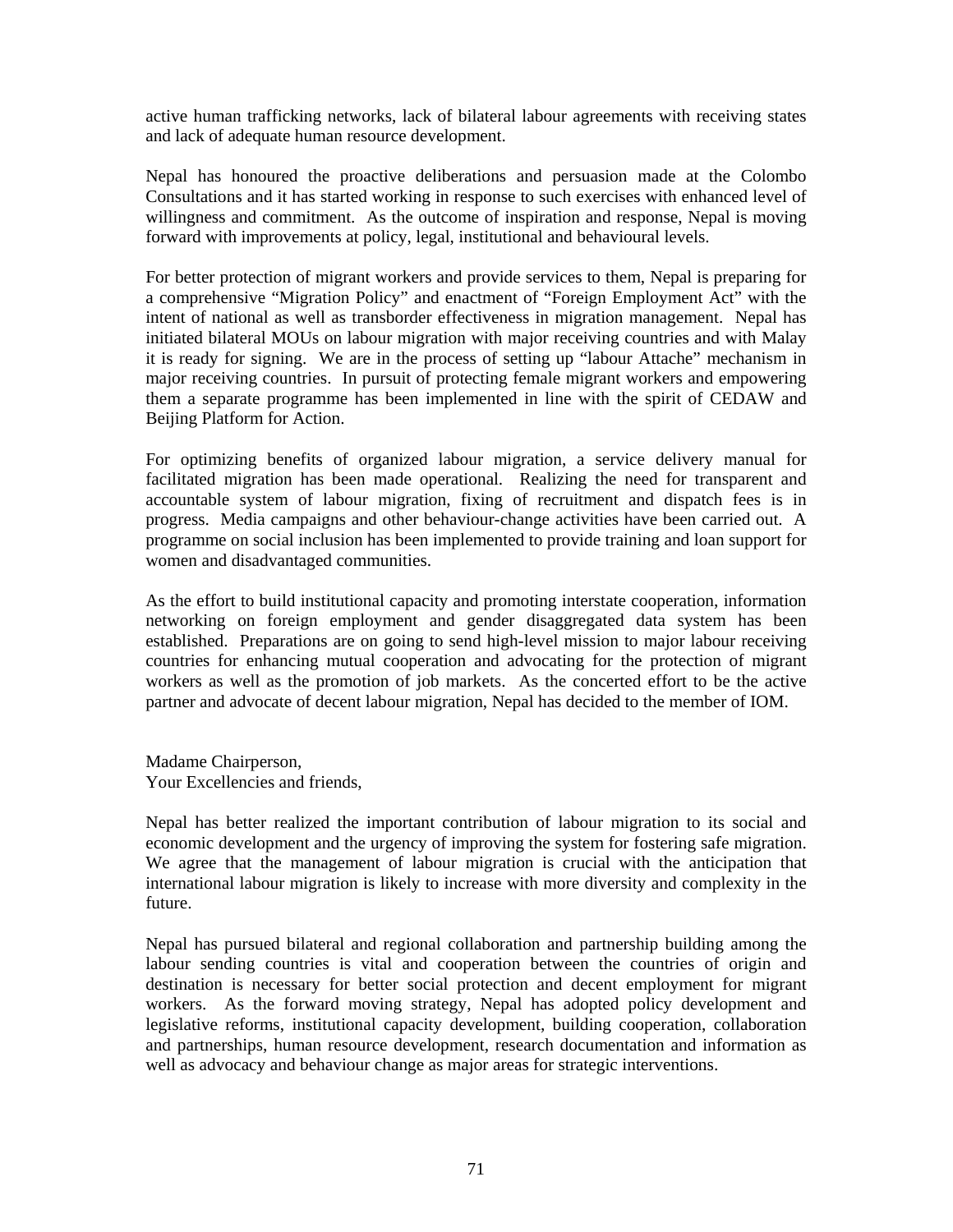Nepal reaffirms its full commitment to be the active partner of this consultative framework on labour migration with dedication and enthusiasm. The deliberations and recommendations of the Consultations will be the source of inspiration for implementing policies and programmes as well as generating movement for betterment in labour migration management. We are very much hopeful of continued inspiration, support and cooperation in the days to come.

Let us wish for enhanced cooperation and collaboration among us for achieving the best in managing labour migration by using our wisdom, capability and sense of development.

Thank you all.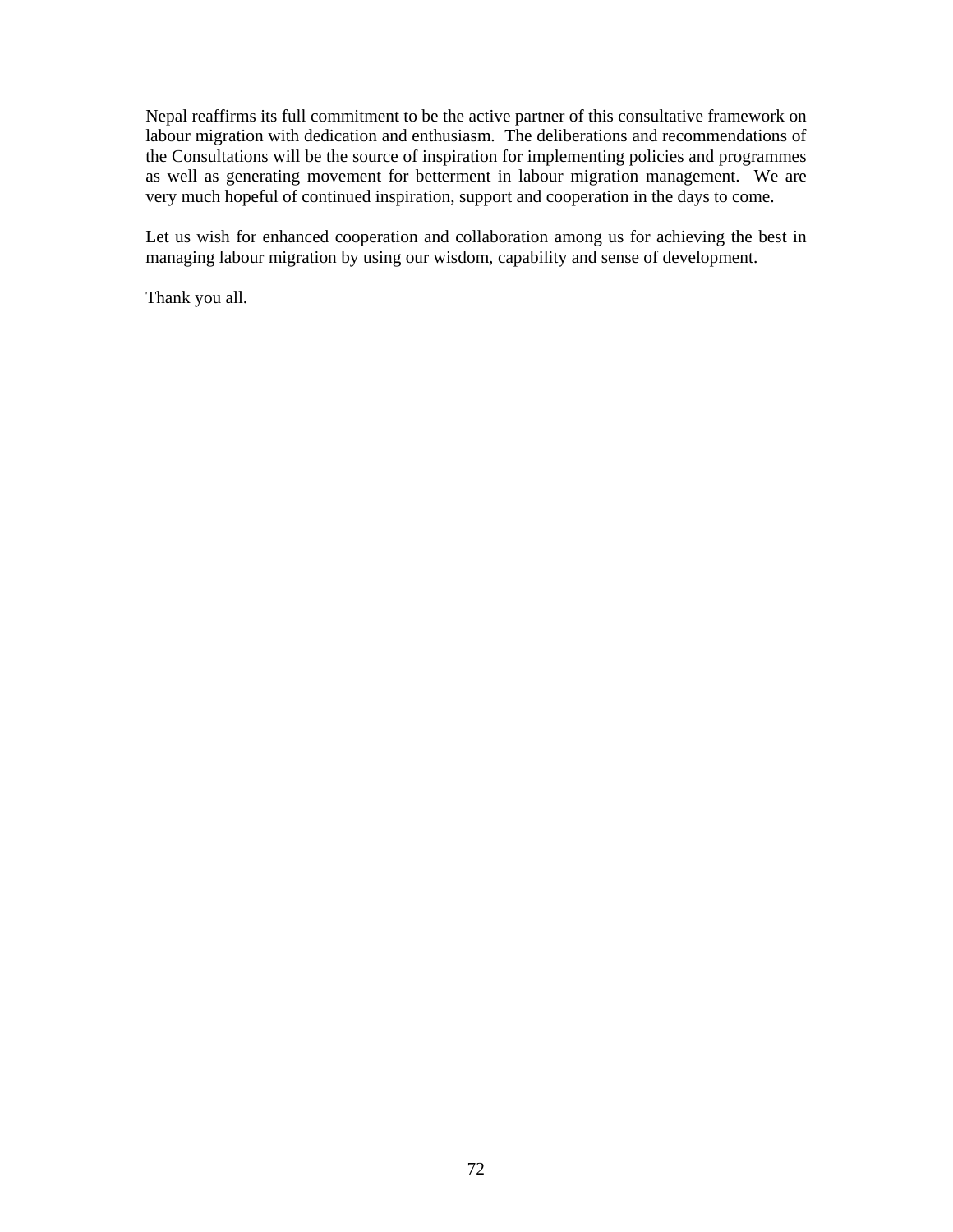# *Ministerial Consultations*

### **STATEMENT**

by

H.E. Mr. Ghulam Khan Sarwar Federal Minister for Labour, Manpower and Overseas Pakistanis Pakistan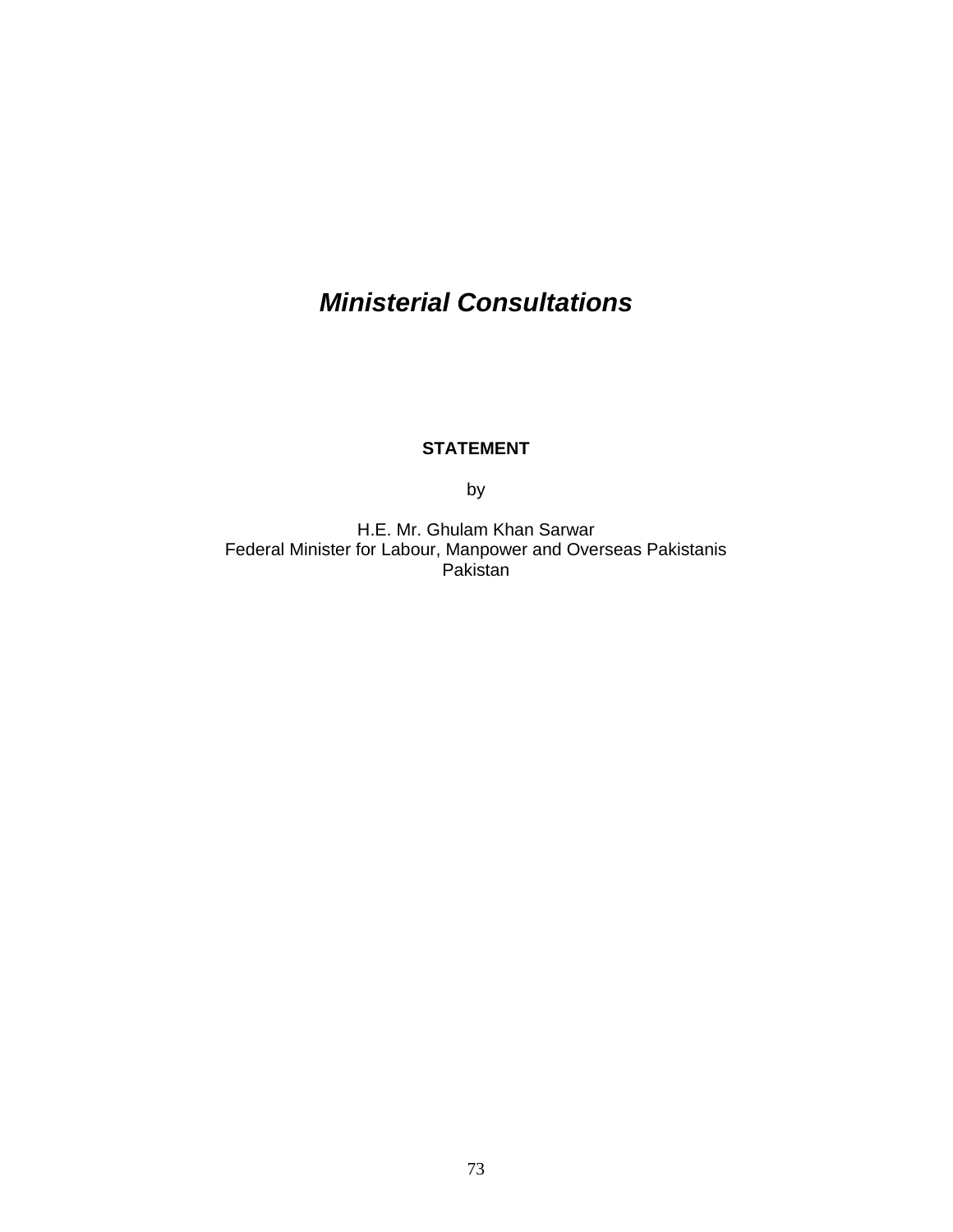In the name of God, who is most Beneficient and Merciful.

Honourable Chairperson Madam Patricia Sto. Tomas and Director General, IOM Mr. Brunson McKinley, His Excellencies Ministers, distinguished delegates, ladies and gentlemen.

On behalf of the Pakistan delegation as well as on my own behalf, I would like to thank Madam Patricia Sto. Tomas, Secretary, Department of Labour and Employment of the Philippines and Mr. Brunson McKinely, Director General, International Organization for Migration for hosting this important event. The issues on the agenda are no doubt of vital interest to all manpower exporting countries including Pakistan.

Chairman, Ladies and Gentlemen,

As you are aware, the first Ministerial consultations held in Colombo in April last year had identified three thematic areas and challenges faced by the manpower exporting countries and had come up with useful recommendations for protection of migrant workers, optimising benefits of organised labour migration and institutional capacity building and inter-state cooperation.

The Manila consultations have now provided us a good opportunity to review the progress and share experience of last about  $1 \frac{1}{2}$  year of implementation. The dialogue will certainly lead to effective institutional arrangements and organised migration by sharing knowledge of practices and latest experience in the field of labour migration. The delegation on 22nd September has discussed various issues relating to the protection of migrant workers.

The overseas workers are playing a vital role in the economies of their respective countries and the countries of destination. They are, however, confronting problems back home as well as in their host societies possibly because of inadequate institutional arrangements. In some cases, they face difficulties because of non-fulfillment of contractual obligations of Foreign Service agreements by the employers, cumbersome procedures of the court proceedings and non-implementation if orders of the labour courts. The problems may also be consequence of **lack of bilateral agreements or MOUs** on employment and welfare of overseas workers with labour importing countries and **absence of labour migration policies**.

Following the Colombo consultations, Pakistan has taken a number of initiatives intended to put in place emphasis on improving legal framework and institutional capacity building dealing with migrant workers. In order to revamp the existing institutional arrangements and legal framework, a detailed study of the existing systems has been conducted by Mr. Achacoso, a renowned consultant of International Organization for Migration (IOM). I am grateful to IOM for providing assistance and support in this regard. The consultant's report is presently under finalization and will hopefully be available soon.

In the meantime, the Planning Commission of Pakistan has recognized the need for a migration policy as part of the development programmed for the current financial year. The present consultations, with all friends on this forum, will hopefully provide valuable input for this policy. Similarly, we are processing some changes in the emigration law in keeping with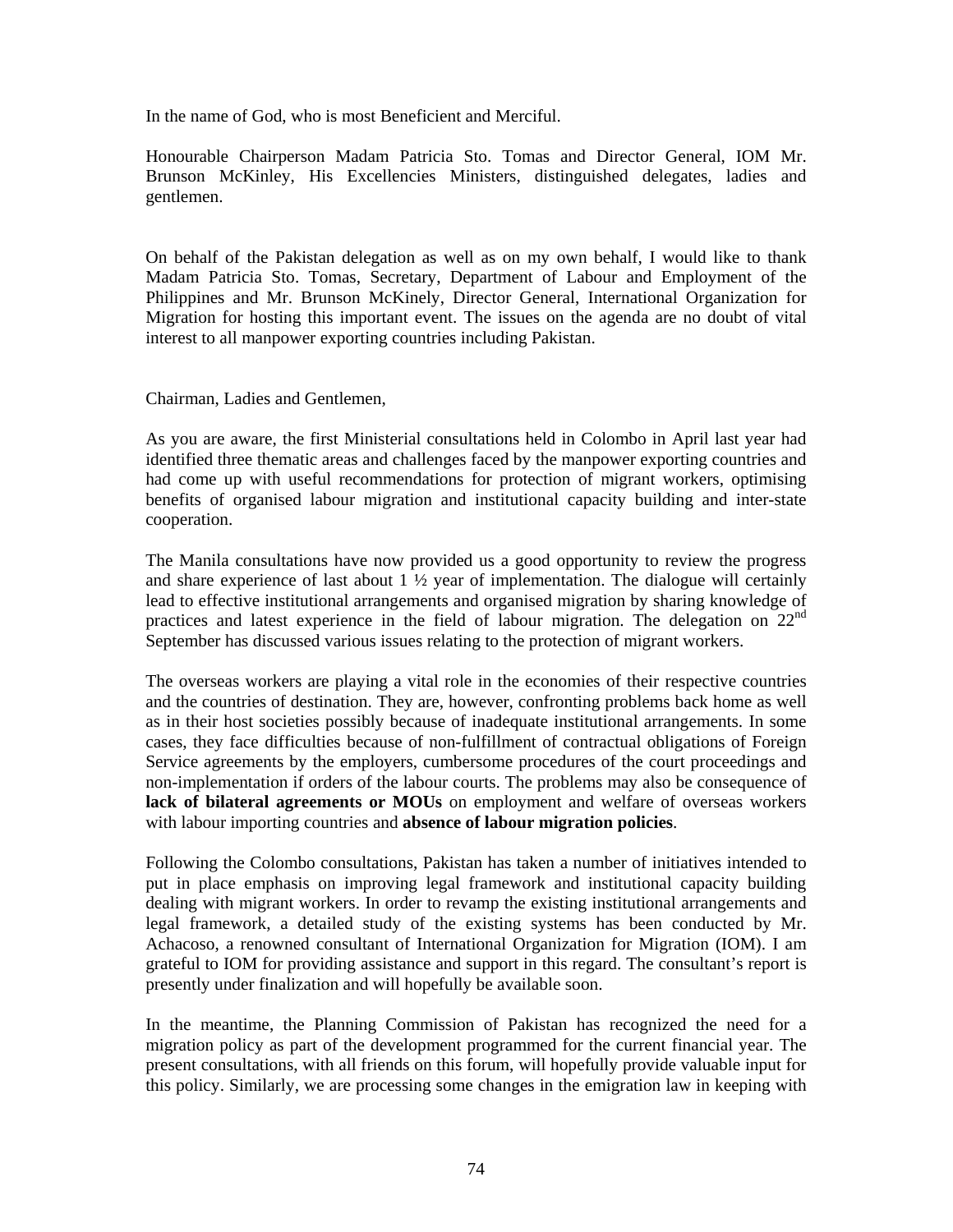the latest trends and model practices of friendly countries and in line with recommendations of Colombo meeting.

The Government of Pakistan has also decided that government official visit the camp of Pakistani worker sent to different destination to have first-hand information and to resolve any deficiency notices to rectify for future

Soon after assumption of office as Minister for Labour, Manpower and Overseas Pakistanis early this month, **I have decided to activate Overseas Pakistanis Advisory Council, airport facilitation counters and helpline for the overseas workers**. I have also the support of a Minister of State of Overseas Pakistanis for focused attention exclusively to the welfare of overseas workers.

Overseas Pakistani Foundation is an independent institution which looks after the welfare of migrant workers. The foundation has taken many steps – in education, training, housing and financial support of migrants. It has also started transportation of dead body of migrant workers free of cost and the affected family is compensated as well.

The Government of Pakistan is planning to computerize the data of overseas Pakistanis for target oriented welfare schemes. Presently we have record of outward migration but no systematic data of returning migrants is available. The compilation of this data will help us to formulate rehabilitation schemes for returnees. We have five Skill Development Councils (SDCs), which are being activated to assess the training needs in manpower importing countries and to provide requisite trainers to meet the market requirements abroad. The Government of Pakistan has decided to establish Vocational and Training Centres in all districts throughout Pakistan in order to cater need of domestic as well as international need.

The Government of Pakistan has established seven orientations and briefing centres our regional officers, which are further strengthened. Similarly spoken language courses centres are also being set up for intending emigrant, which will be funded out of Welfare Fund.

**Ladies and Gentlemen**, Pakistan encourages migration through legal channels and is committed to curb the menace of illegal movement of migrants. To this end, the Government has taken measures for capacity building of concerned offices to effectively implement "Prevention and Control of Human Trafficking Ordinance 2002"in collaboration with the international organizations. Closer coordination amongst the regional countries will be quite useful to curb the menace of human smuggling.

As regards remittances, it is ensured that these are tax-free and are used productively on developed sector.

The Pakistan Government has given final shape to a scheme for introduction of machinereadable passports for Pakistanis and has already introduced computerized national identity cards for overseas Pakistanis to minimize the illegal practices.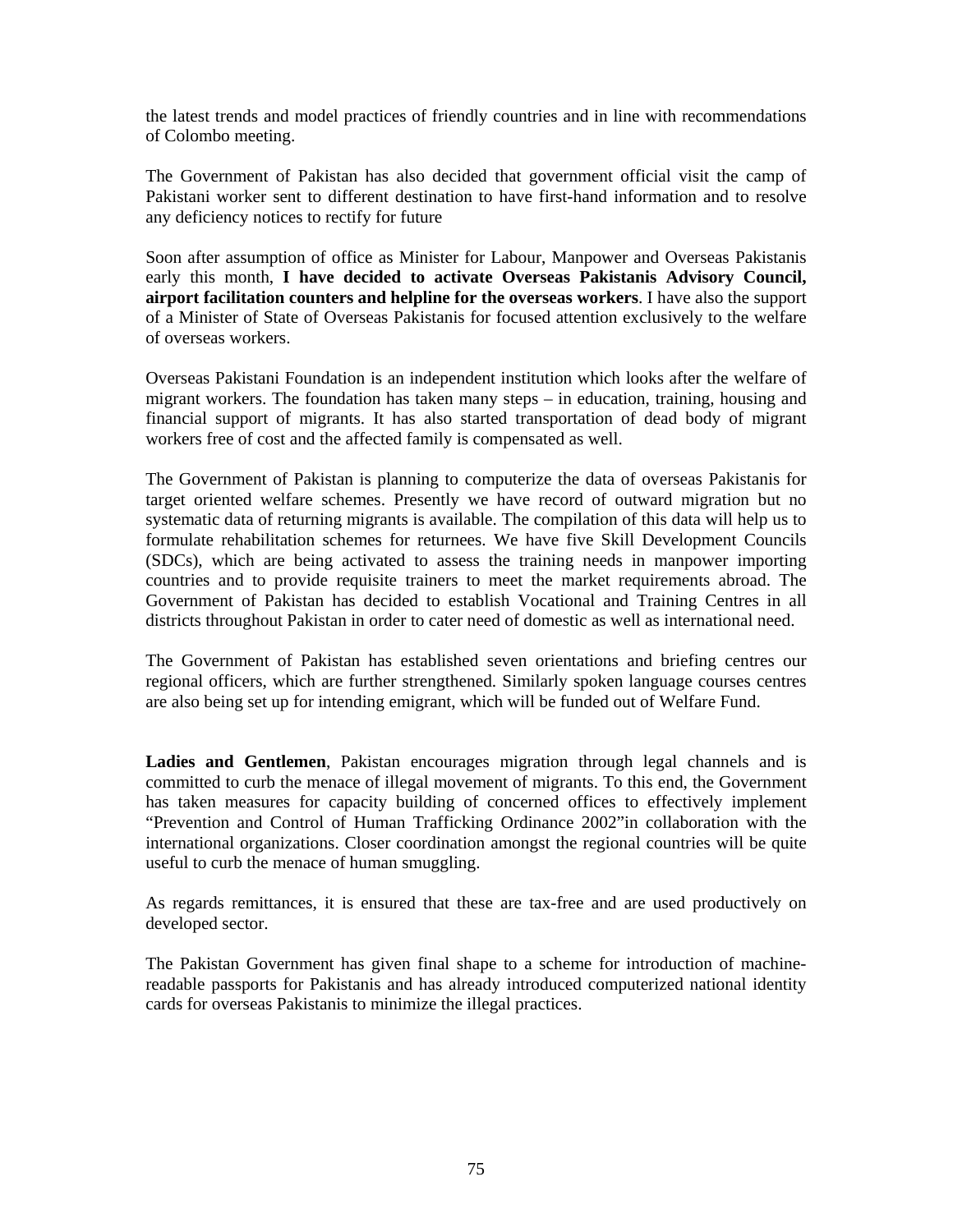Ladies and Gentlemen:

Closer collaboration among the regional manpower exporting countries and similar interaction with manpower importing states can help formulate practical plans and strategies to the mutual benefits of all concerned. We would welcome ideas and recommendations of this forum to move towards an orderly migration regime.

At the end, I would like to commend, once again, the efforts of the Government of the Philippines, the International Organization for Migration (IOM) and all others concerned for organizing such a successful conference in the beautiful castle city of Manila. I also assure cooperation to all concerned in migration.

I thank you all for your patience.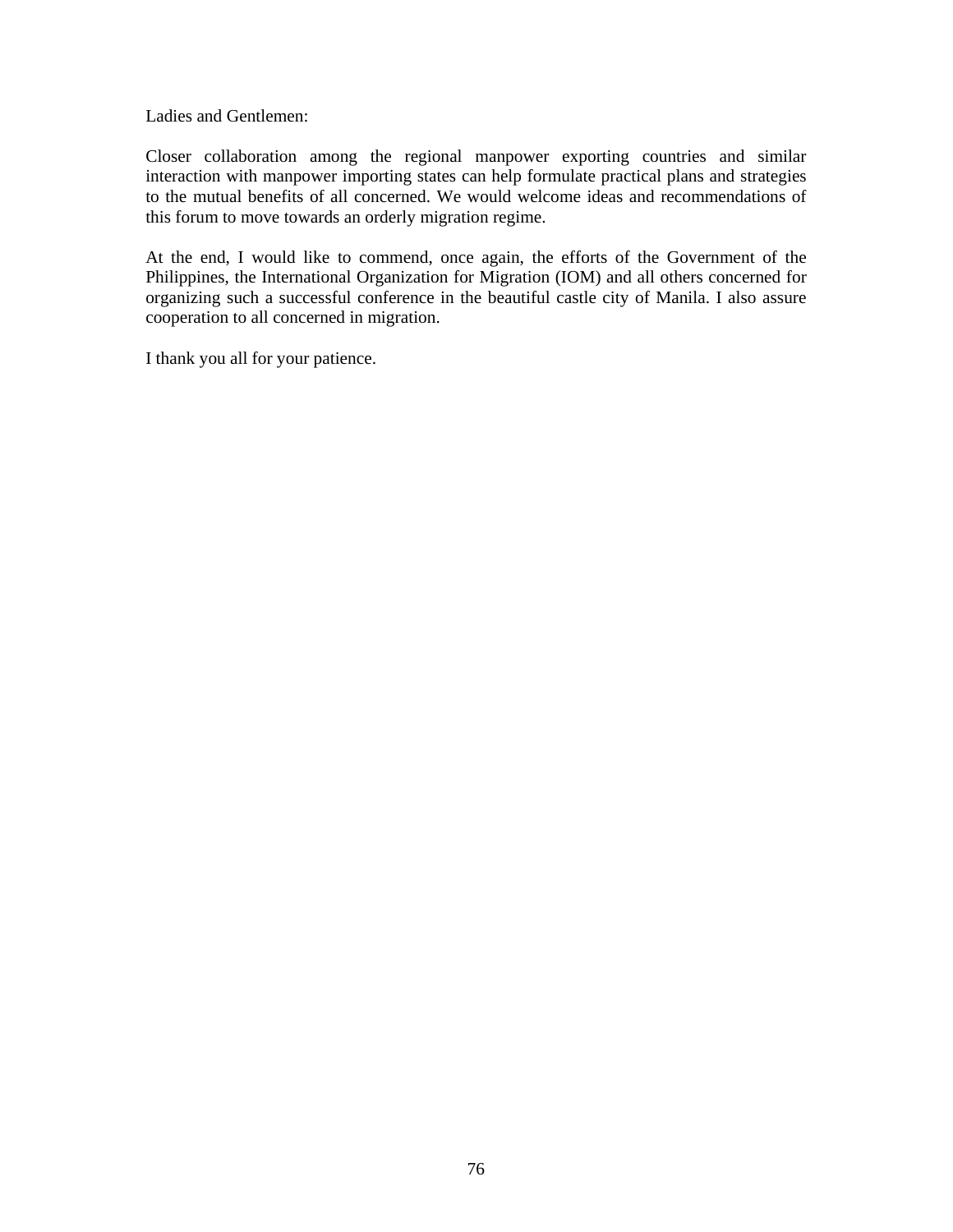# *Ministerial Consultations*

### **STATEMENT**

by

H.E. Mr. Seneviratne Athauda Minister of Labour Relations and Foreign Employment Sri Lanka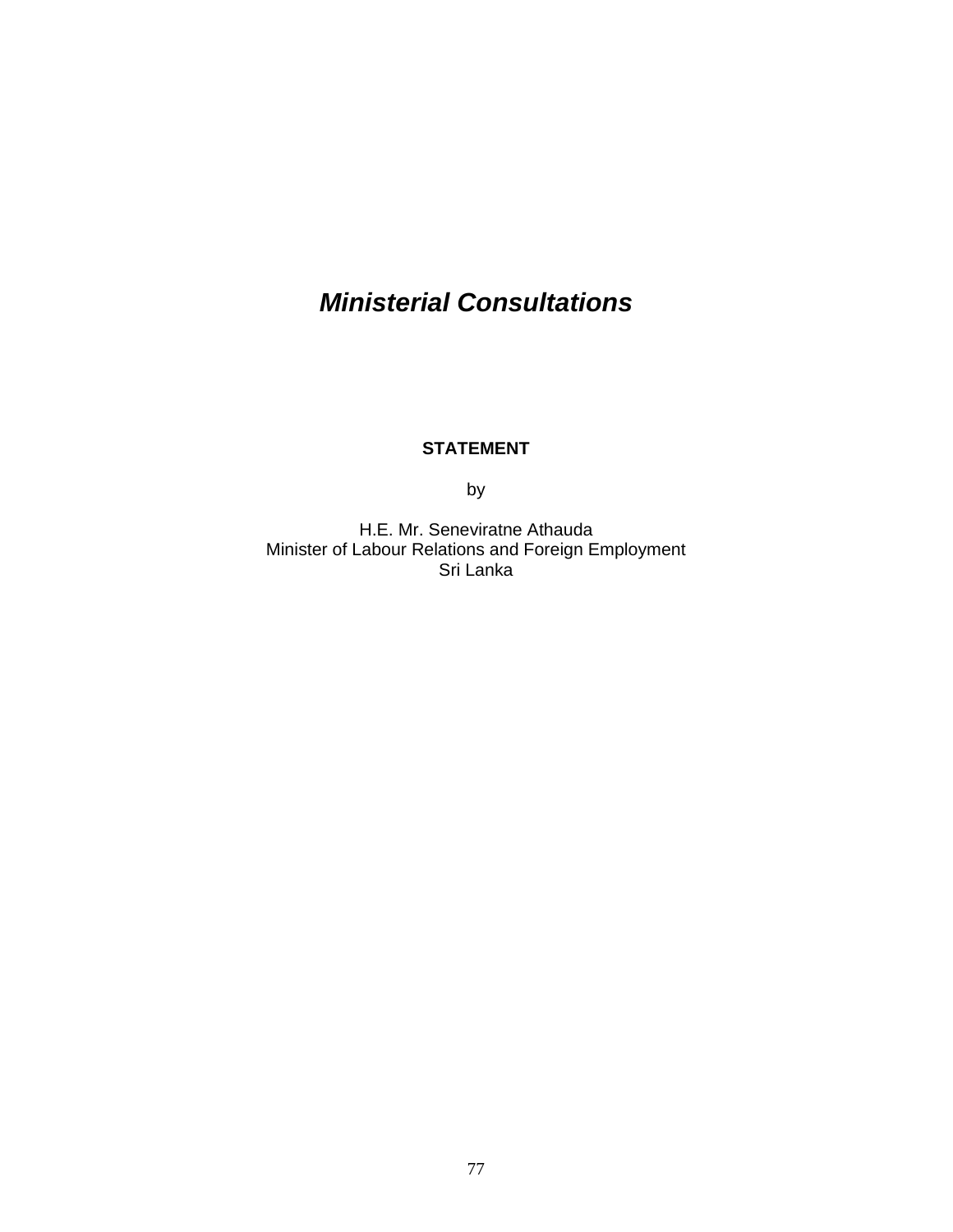Madam Patricia A. Sto. Tomas, Chairperson and Secretary, Department of Labour and Employment, the Philippines Mr. Brunson McKinley, Director-General, IOM

Excellencies

Ladies and Gentlemen

It is a great honour to be invited to participate at this Second Ministerial Consultation of Labour sending countries in Asia and address this distinguished gathering. Sri Lanka was proud to host the first Ministerial Consultation held in April 2003, and we still have pleasant memories of that eventful occasion.

At the outset let me take this opportunity to thank the co-hosts: the Government of the Philippines for hosting this meeting and for making all these excellent arrangements; and the IOM for initiating the process, providing both financial and technical inputs, and managing meticulously.

As you all are aware, the outcome of the Consultations held in Colombo helped to identify four broad areas of migration management, which are deemed essential to meet the challenges of the coming decade. We also identified and recommended certain measures that would be conducive for the effective management of migration programmes. This is thus a forum for us to review the progress made during the last one and a half years, and make appropriate adjustments to the process in order to achieve our objectives. This annual event also clearly illustrates the imperative need of the labour sending countries to evolve formulas to help solve problems faced by their nationals who are migrating for employment abroad, and the need for ensuring proper management of the global migration process.

#### Madam Chairperson

We also talk of the benefits accrued to the sending countries in terms of the amount of foreign exchange earned and its contribution to the GDP, ease off the pressure of unemployment etc. We also should recognize the benefits offered by migration to the destination countries in meeting their labour shortages, mitigating burgeoning financial burden on social security schemes, increasing global labour productivity as a result of flow of low productivity labour surplus countries to high productivity labour shortage countries etc. The economic opportunities presented by migration for both receiving and sending countries are not being maximized. We believe that the multilateral framework can help both industrialized and developing countries to adjust their policies and can assist all countries to achieve the potential benefits that increased migration can provide.

Sri Lanka ratified the UN convention on *Protection of Rights of All Migrant Workers and Members of their Families of 1990* as far back as 1996. With the Convention coming into force in July 2003, Sri Lanka is making every effort to give effect both in law and practice to its provisions. Recently, a workshop was held with the assistance of IOM and the ILO country offices in Colombo in order to ascertain the existing deficits in giving effect to the provisions of the convention, and fulfilling reporting obligations. Sri Lanka also intends ratifying ILO Convention 97 concerning *Migration for Employment of 1949*, and currently is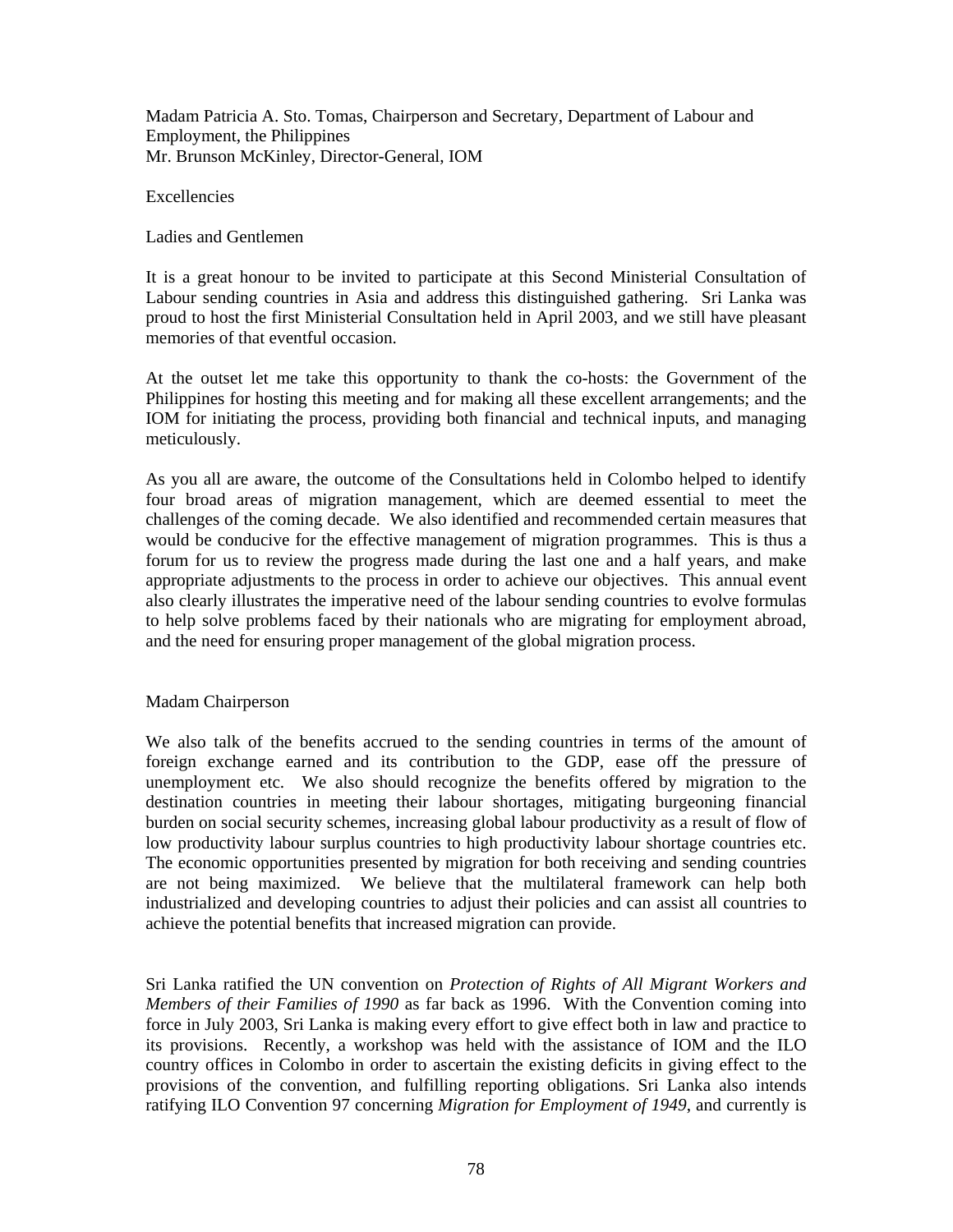in the process of exploring the feasibility of ratifying the convention. For the protection of migrant workers internationally agreed labour standards should be applied. According to Raghwan (2000) "Vulnerability of migrants is not limited to specific situations or unscrupulous people. It is embedded in the development strategy that lies on the foreign workers for low paying and low status jobs. The system ensures that these foreign workers are kept in the situation to provide continuity and flexibility to the labour market. Thus attention to protect cannot be limited to the correction of specific situations. It must question the system that continues to produce situations of exploitations." Ratification and enactment of international instruments that legislate the protection of human rights of migrant workers is a mean to address such situations. As agreed at the Ministerial Consultation held in Colombo, more countries should be encouraged at the international level to ratify international instruments that legislate the protection of human rights of migrant workers is a mean to address such situations. As agreed at the Ministerial Consultation held in Colombo more countries should be encouraged at the international level to ratify international instruments with binding obligations.

#### Madam Chairperson,

Over one million Sri Lankans are currently working abroad, and this is equivalent to around one seventh of the labour force of the country. The annual outflow is over 200,000 workers, which outnumbers the inflow to the labour market of 150,000 annually. The migratory flows are characterized by predominantly unskilled category workers accounting for 70 percent of the migrants; and out of them, around 72 percent are females. Migration is the main source of net foreign exchange earnings of the country, and during 2003, the migrant workers have brought US \$ 1.36 billion into the country making up 27.5 percent foreign exchange earnings of the country.

#### Madam Chairperson

The Sri Lanka Bureau of Foreign Employment, which functions under my Ministry, i.e. The Ministry of Labour Relations and Foreign Employment, is the main regulatory body for the foreign employment industry in Sri Lanka. It is responsible for the promotion, development and regularization of the industry, and the provision of protection and well-being of migrant workers and their families. Since the United Peoples Freedom Alliance government came into power in April 2004, action has been initiated to decentralize the activities of the Bureau. It works closely with the district and divisional administration, and the village level officers and voluntary organizations. At present, the Bureau is successfully implementing a few programmes relating to migrant workers with donor assistance: namely, the UNICEF assisted programme on Protection of Migrant Workers' Children, ILO assisted programme on Prevention of Child Labour, and the World Bank assisted programme on Prevention of HIV/AIDS.

The proposed decentralization of activities of the Sri Lanka Bureau of Foreign Employment will be helpful in enhancing its services by reaching the migrant workers scattered all over the country; addressing the needs of the licensed recruitment agencies; impart up-to-date information to the migrant workers; better coordination with governmental and nongovernmental organizations; implementing welfare programmes for migrant workers and their families; and assist them in social and economic reintegration.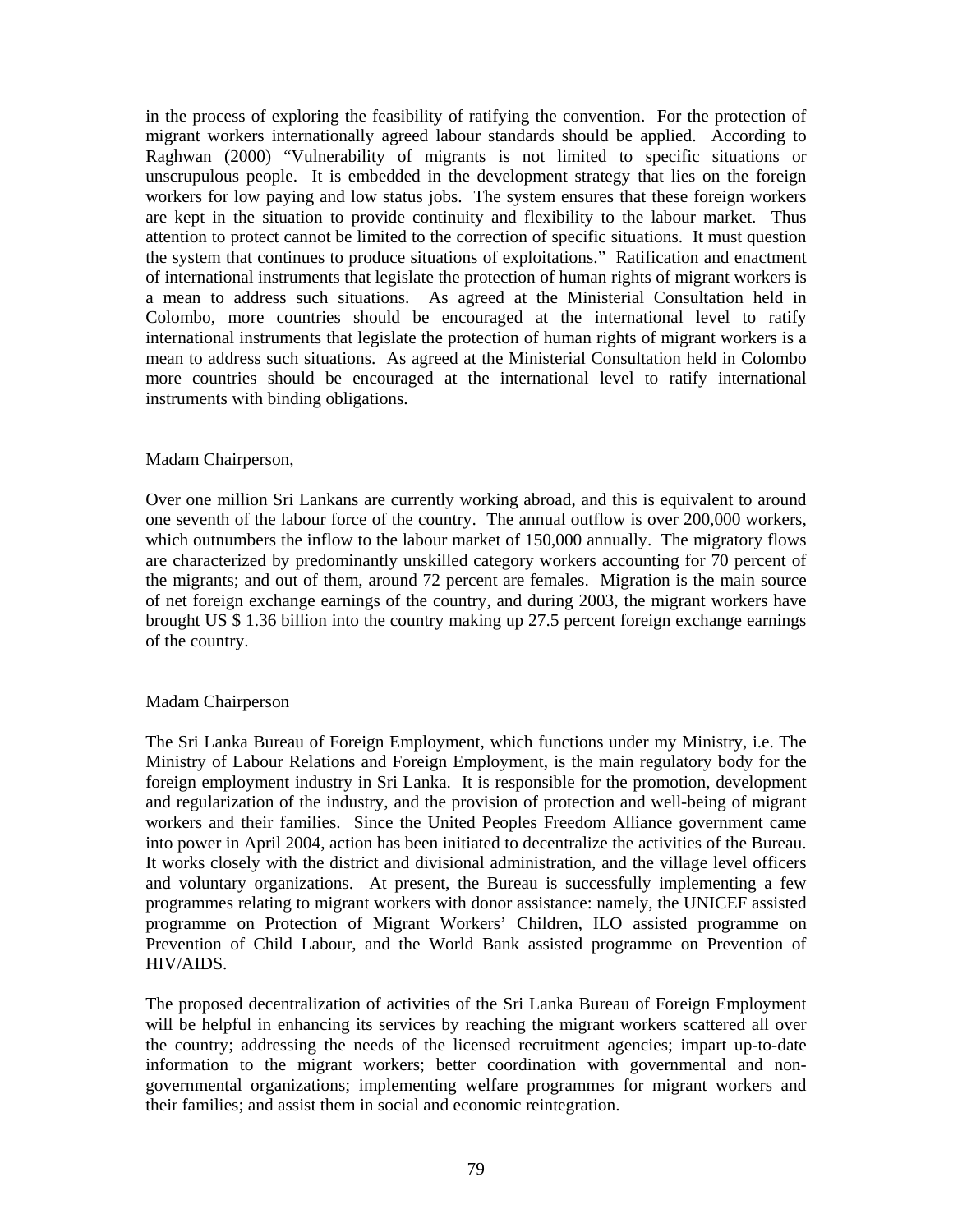Side by side with the decentralization of the activities of the Sri Lanka Bureau of Foreign Employment, a programme will be launched to form Migrant Workers Associations at the village level. The association will be an official linkage between the migrant workers and the authorities, and help mobilize support of all governmental and non-governmental organizations. This also will provide opportunities for migrant workers themselves to have a voice in the decision making process at all levels, and play an active role in addressing many problems encountered by the migrants themselves and their families. The bottom line is to make migrants inclusive in the decision-making process, as well as implementation of programmes pertaining to them.

#### Madam Chairperson

We emphasize the fact that for effective management of migration whether a country is developed or developing needs accurate and updated information. There is a need for a better system of data collection and information dissemination on migrants and the remittance flows. This needs the building of capacity at the national level using common definitions and methods making data comparable among countries and across time. In order to make these information sharable and accessible, it is imperative to develop an ICT enabled collaborative information sharing strategy embodying elements such as: a common web portal for labour migration; program and profile information on member countries; sharing of documents; announcement of events, and most importantly, an element of on-site training, demonstration, trouble-shooting and other out reach activities to facilitate their sustainability and effective utilization. Such information sharing strategy will be conducive for close cooperation and collaboration amongst labour sending countries as well as, labour sending and receiving countries. I am sure with the assistance of the international agencies such as IOM, ILO we could develop such an ICT-enabled international level collaboration for the exchange of information.

In order to maximize benefits from migration, there are many other issues to be addressed. Remittance of hard earned foreign exchange through official channels is beneficial to the migrant, and the country as well. The desire to make remittances through official channels is a function of convenience, flexibility, profitability and many other macro economic and political factors, which deemed imperative to be addressed. It is also necessary to have economic and social reintegration programmes for the returning migrants, which Sri Lanka wishes to address through its decentralization programme.

#### Madam Chairperson

Lastly, let me reiterate that for maximizing benefits the underpinning factor is cooperation and collaboration of the labour sending and receiving countries, as well as amongst the receiving countries. We also believe in constant dialogue on common issues and we must be grateful to IOM for providing us the forum. May I express my hope that the final conclusions and recommendations will be a substantial springboard, which we can all use to determine direction, and profit from migration both nationally and internationally.

Thank you.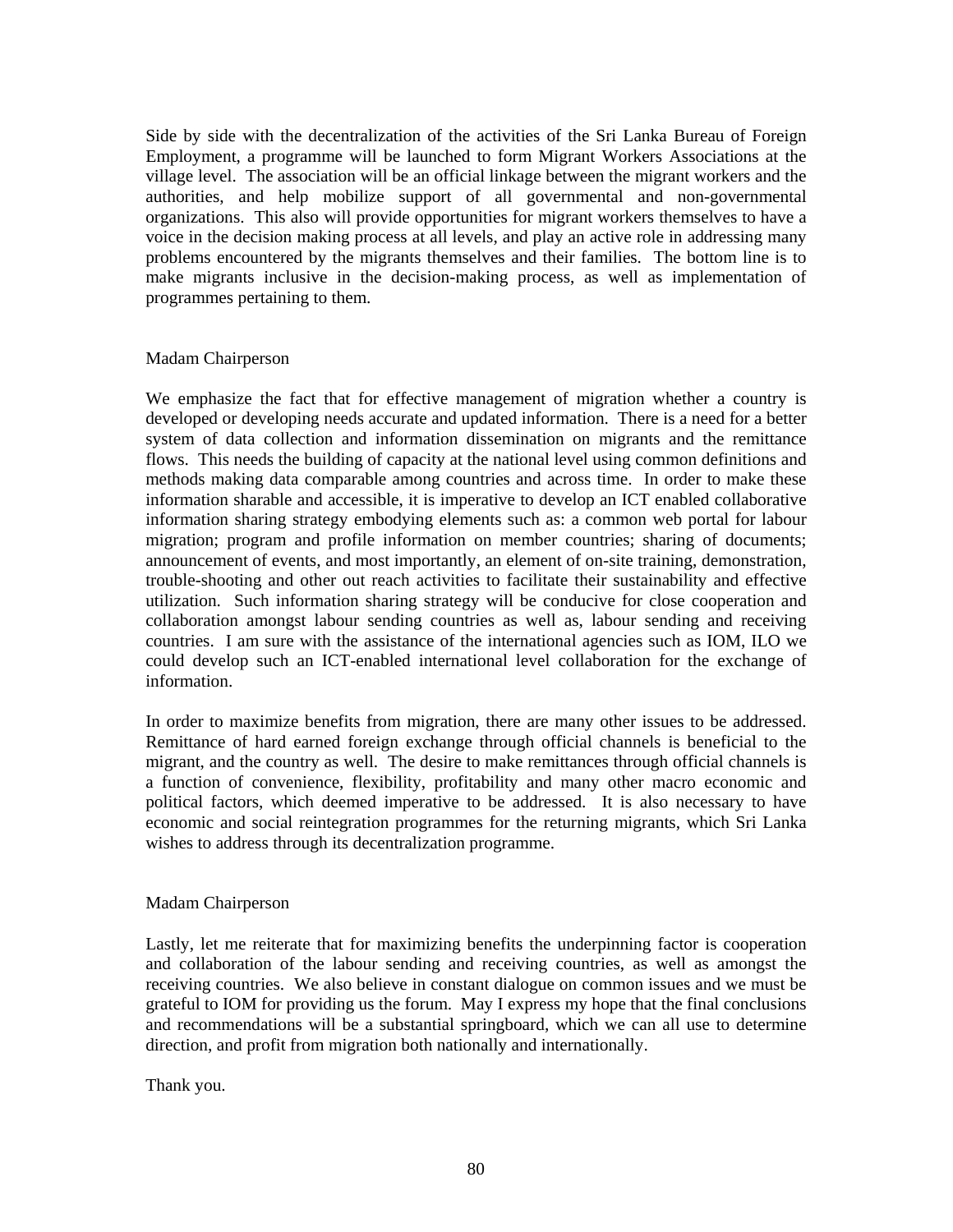# *Ministerial Consultations*

### **STATEMENT**

by

H.E. Mr. Manatas Peera Vice Minister of Labour Thailand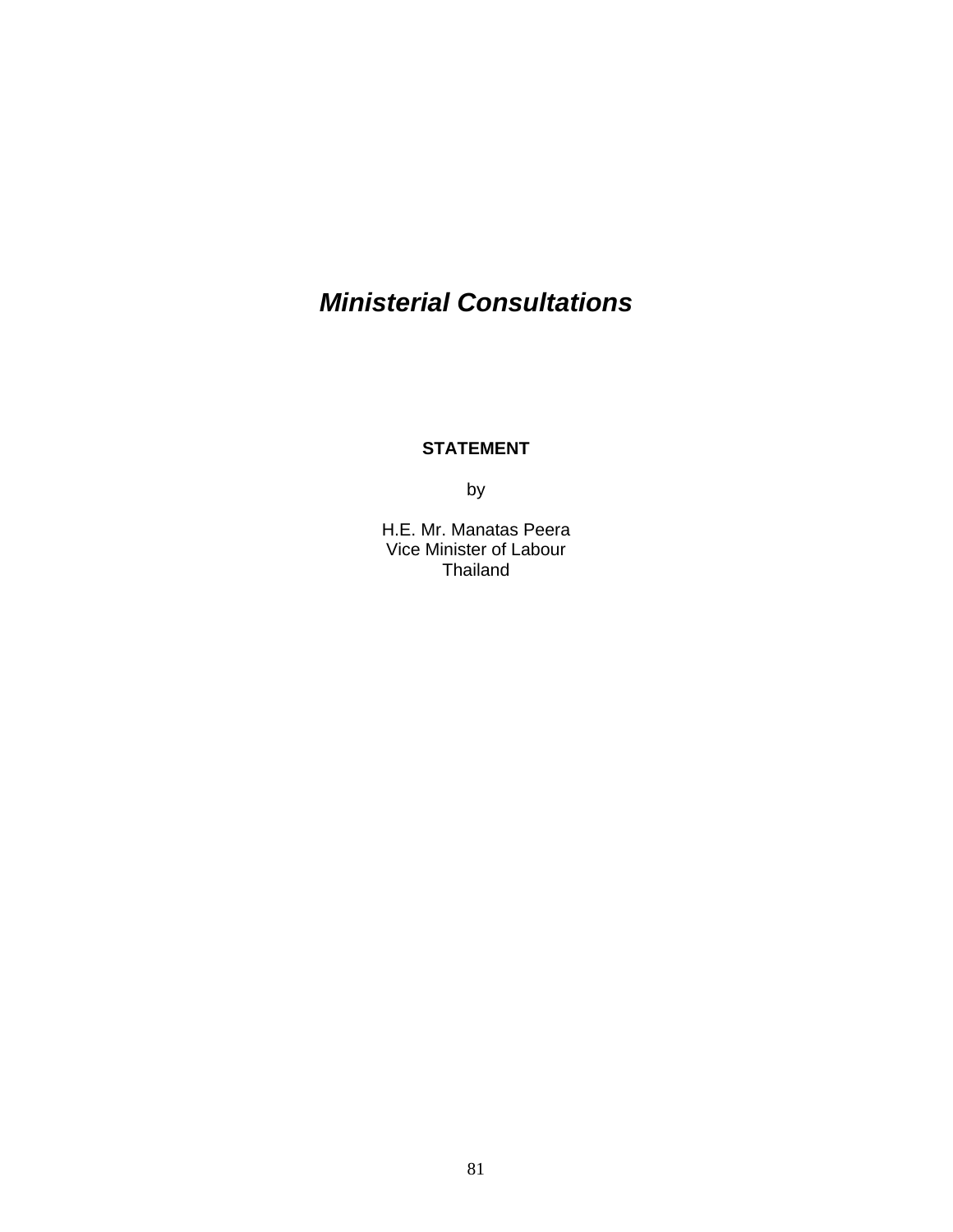Distinguished Ministers and Delegates, Ladies and Gentlemen,

I consider it a great honour and privilege to attend the Second Asian Labour Ministerial Consultations which give me the opportunity to meet all of your excellencies from Ministry of Labour of Asian countries and the participants who are interested in labor migration issue. First of all, I would like to thank the IOM and the Philippine government in arranging this consultation and provide us the floor where we can broadly exchange our views, experiences and best practices of our countries. And I do suppose that all of us will use these precious discussions to form policies on labour migration, which integrates the benefits of both sending and receiving countries for the well-being and health of the workers themselves. In addition, I do hope that this meeting will reach its objective in enhancing and strengthening the cooperation among Asian labour sending countries towards labour migration management and the follow-up.

As all of us realize that migration is a natural phenomenon in a society, which the prosperous society will attract the movement of people from the less wealthy society to get better life. For the labour migration situation in Thailand, the movement had been noticed since 1972. At the beginning, the migration of Thai workers was limited in specific groups, mostly professionals and skilled workers to North America and Europe. The migration rate increased year-by-year and later expanded to unskilled workers because of economic pressure in the world economy. Thai government envisioned that the migration has a positive impact on every country, both receiving and sending countries as the movement brings about the leaning of each other culture, traditions and technology. Therefore, Thai government supports the sending of Thai workers to overseas for reasons as follows:

Firstly, Thai workers should gain more experiences and labour skills. Secondly, they should receive adequate incomes, benefits and welfare, and lastly, they should get a good standard of living both in the place where they work and upon returning to Thailand. Moreover, labour skill upgrades and opportunity *to* work in modern technology environment will strengthen our economy and society. However, as we all realize that migration are flowing in every second, some looking for new liberty or freedom, or to find a sanctuary for their peaceful life, or to get new future and richness or an adventure of life*.* Furthermore, the atmosphere of free market and world of no boundary fascinates the increase of migration, Thailand, as well, cannot ignore the policy which comprised of good management in dispatching Thai workers to work overseas and in receiving foreigners to work in Thailand. As we have got the guideline and recommendation from the First Asian Labour Ministerial Consultations, held last year in Colombo, Sri Lanka, some activities form the meeting had been implemented which can be categorized into 2 parts, Thailand as a sending country and as a receiving country.

### THAILAND AS THE SENDING COUNTRY OF LABOUR

Firstly, a systematic and effective management to facilitate Thai workers in all processes with lowest expenses is initiated by:

- Thailand Overseas Employment Administration (TOEA), which was established with the objective to make a one-stop service in facilitating Thai workers who wish to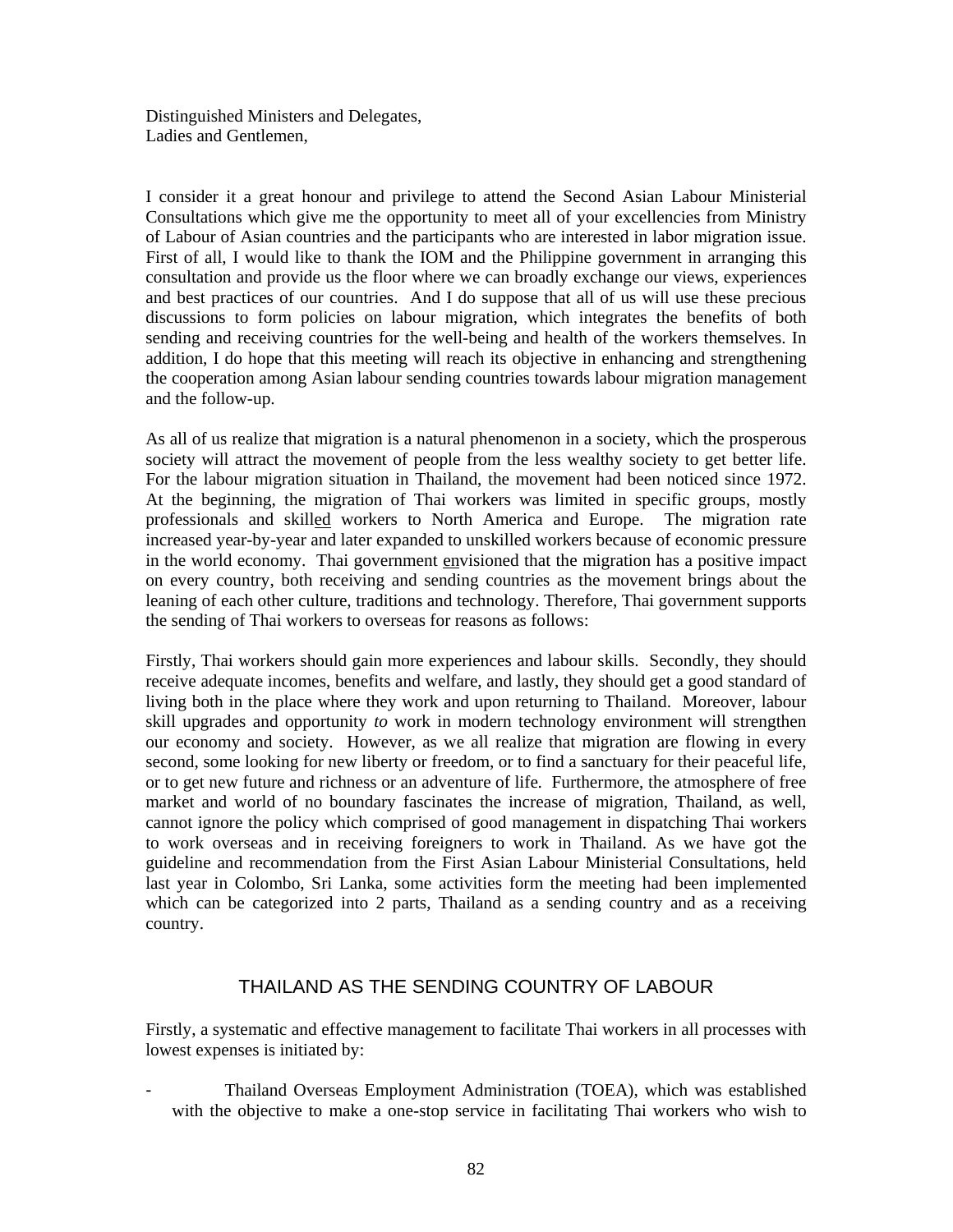work overseas to arrange and finish all concerned process within one place and within a short time. The center comprises of 5 sectors to provide services of

- Passport issuing by the Ministry of Foreign Affairs
- Medical check-up service by Ministry of Public Health
- Dispatching and employment process by Ministry of Labour
- Certification of no criminal record by National Police Bureau
- Special loan service by SMEs bank

In the future, we plan to transfer TOEA center to be a public organization when the center is ready to stand by its own legs.

Furthermore, the integration of 4 Ministries, which are Ministry of Foreign Affairs, Commerce, Labour and Public Health, should help to promote overseas employment market and to protect the worker's rights and benefits.

Secondly, bilateral agreements on labour dispatching management between Thailand and some receiving countries had already been signed, for example, the MOU with South Korea, Malaysia and Qatar.

Thirdly, pre-departure training courses for Thai workers were improved and upgraded to make the curriculums and contents standardized and more efficient. Pre-departure training centers in all parts of Thailand were set up. The concerned laws and regulation administration of the centers are being revised to make the management faster and more efficient.

Lastly, national policy on overseas workers protection had been launched such as

- The negotiation between the government of some receiving countries and Thailand were made so that we receive job vacancies directly from employers. This process could cut cost which is usually over charged by private recruitment agencies. Consequently, Thai workers have to pay a large sum of money in arranging all process of going overseas.
- The control of Thai recruitment companies to strictly compile (comply) with the laws.
- The centers to battle fraud on job seekers had been set up in many provinces

Labour banks where job seekers are registered had been developed in order that the qualifications and skills requirement can be easily matched.

- Accurate information on overseas employment is distributed to the public through various media including Internet.

#### THAILAND AS A RECEIVING COUNTRY

Thailand not only plays a role as a sending country but as a receiving country as well. Migrant workers coming into Thailand are both documented and undocumented. But in this opportunity, I will mention only the undocumented. Most of the undocumented migrant workers in Thailand came from our neighbour countries: Myanmar, Laos and Cambodia. Since economic boom in Thailand during 1995-1996, GDP rate was higher than our three neighbours combined. In addition, economic expanding prompt Thai employers to require a lot of foreign workers who flow into Thailand for better income. However, most of them illegally entered Thailand, and in many cases, they have no personal documents to identify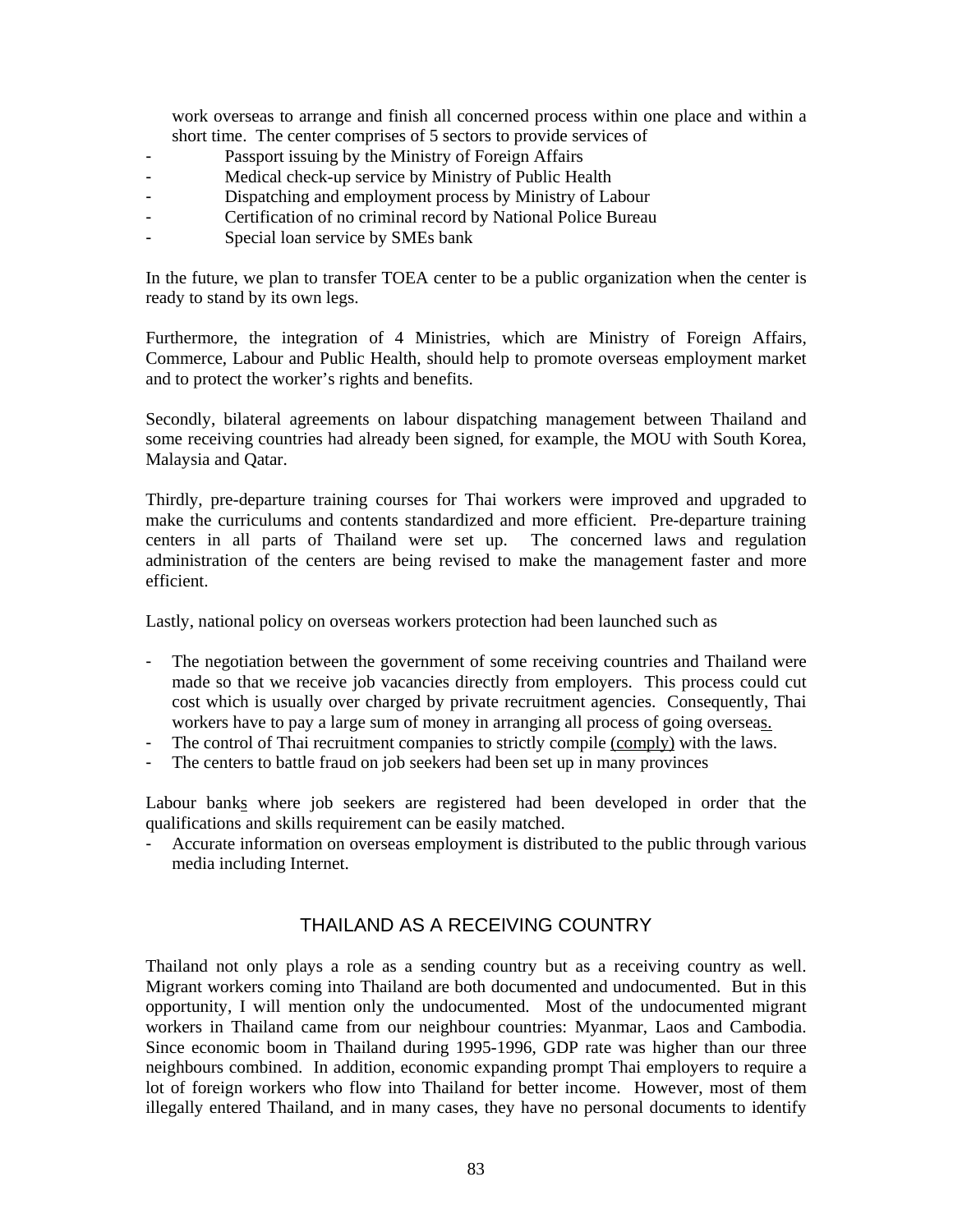their nationalities. The influx of these undocumented migrants is continuously and increased in a large number day by day which bring into social problems such as security, diseases and crimes.

Thai government realize that undocumented migrant workers are sensitive issue and concerned with national security and economy as in some business that entirely depends on these workers. Therefore, the government allows these workers to temporarily work in Thailand in a limited area and business before sending them back to their countries.

In order to control the number of undocumented migrant workers, the Ministry of Labour had been designated by the cabinet on 27 April 2004 to be the focal point in coping with this problem by using the strategy of human rights awareness and living together peacefully.

The Ministry of Labour had laid the area approach work plan and activities to systematize the migrant workers in comprehensive system. Work plan can be divided into 2 steps: firstly, the migrant workers and employers are registered and the secondly transferred status of undocumented to document migrant workers.

The first step: The number of migrant workers and employers who intend to hire undocumented migrant workers are to be counted and recorded in the database.

The process had been carried out from 1-31 July 2004. In this process, all undocumented migrant workers in Thailand have to register with the Ministry of Labour. After the registration, these migrant workers will get a status as a migrant waiting for repatriating and they are allowed to stay and work in Thailand for 1 year.

The implementing outcome is successful as we estimate that there are 288,780 migrant workers who had been permitted to stay and work in Thailand on 2003 and there were 800,000 migrant workers who illegally entered Thailand. Our record shows that 1,269,074 migrant workers came to register within the period specified. Most of the registered are Burmese (905,881 people), the second is Laos (181,614 people) and the third is Cambodian (181,579 people).

The total number of employers came to register with the Ministry was 231,376 demanding for 1,503,904 workers in various occupations such as maid, agricultural and livestock, fisheries and related services, and construction businesses.

The second step: The transfer of migrant workers status from undocumented to documented migrant workers.

This step is the follow-up of the first step. Memorandum of understanding on employment workers from Myanmar, Laos, and Cambodia was already separately signed. The scope of MOU is to coordinate with Myanmar, Laos and Cambodia in proving migrant workers of their nationalities and then issue them the identification documents for further immigration procedures.

It is the most important that these migrant workers' rights in employment must be protected under the Labour Protection Act as Thai National workers.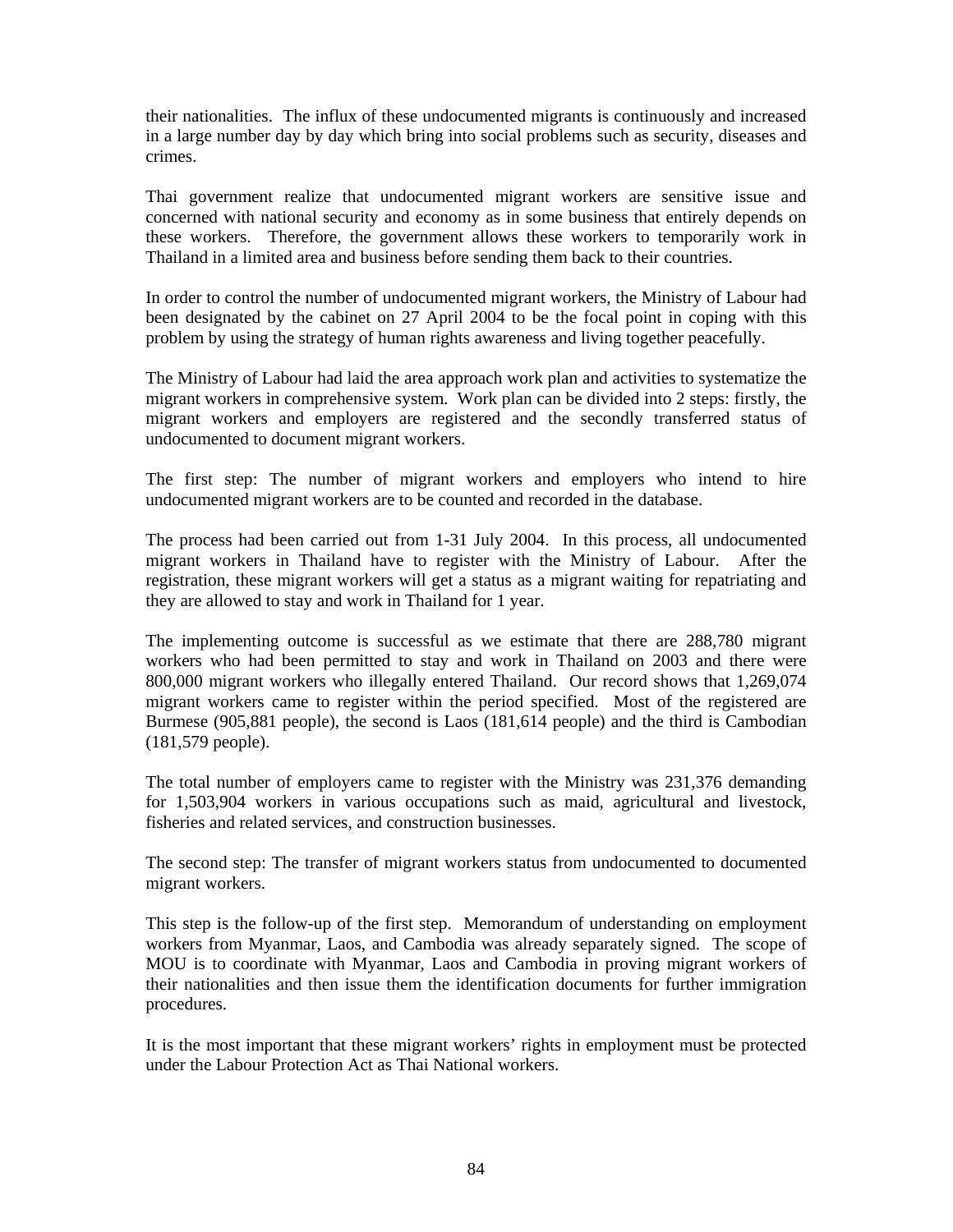Finally, I do believe that all honorable delegates will take back the knowledge and experiences gained from this meeting to your own countries for upholding human rights, especially the migrant workers, and to make sure that they receive the wages, the living standard, the quality of life and welfare as our own nationals. Again I would like to thank the Minister of Labour of the Philippines and IOM for arranging such successful Consultations, and looking for the next meeting in Indonesia.

Thank you.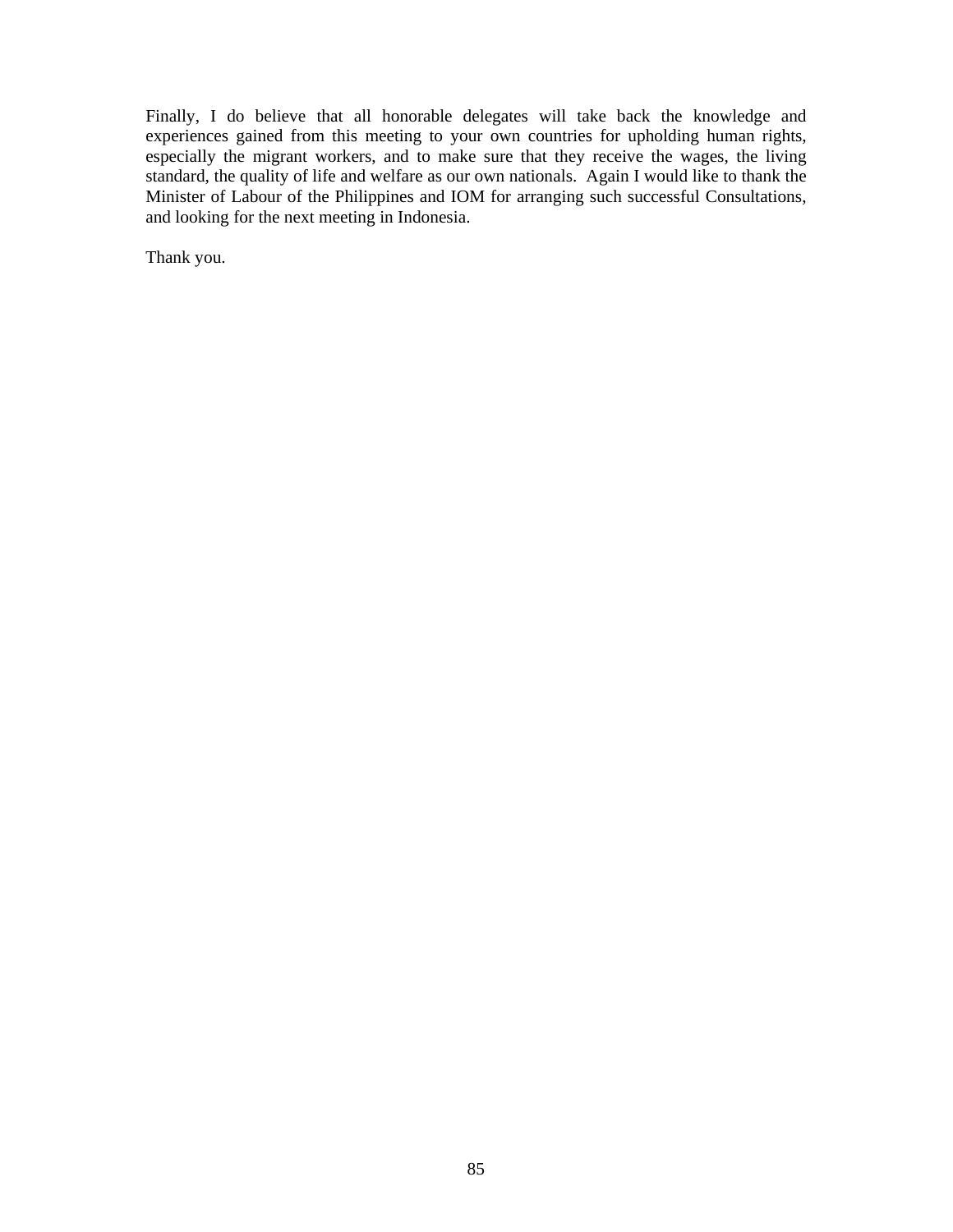# *Ministerial Consultations*

#### **STATEMENT**

by

H.E. Mr. Dong Le Duy Vice Minister of Labour, Invalids and Social Affairs Vietnam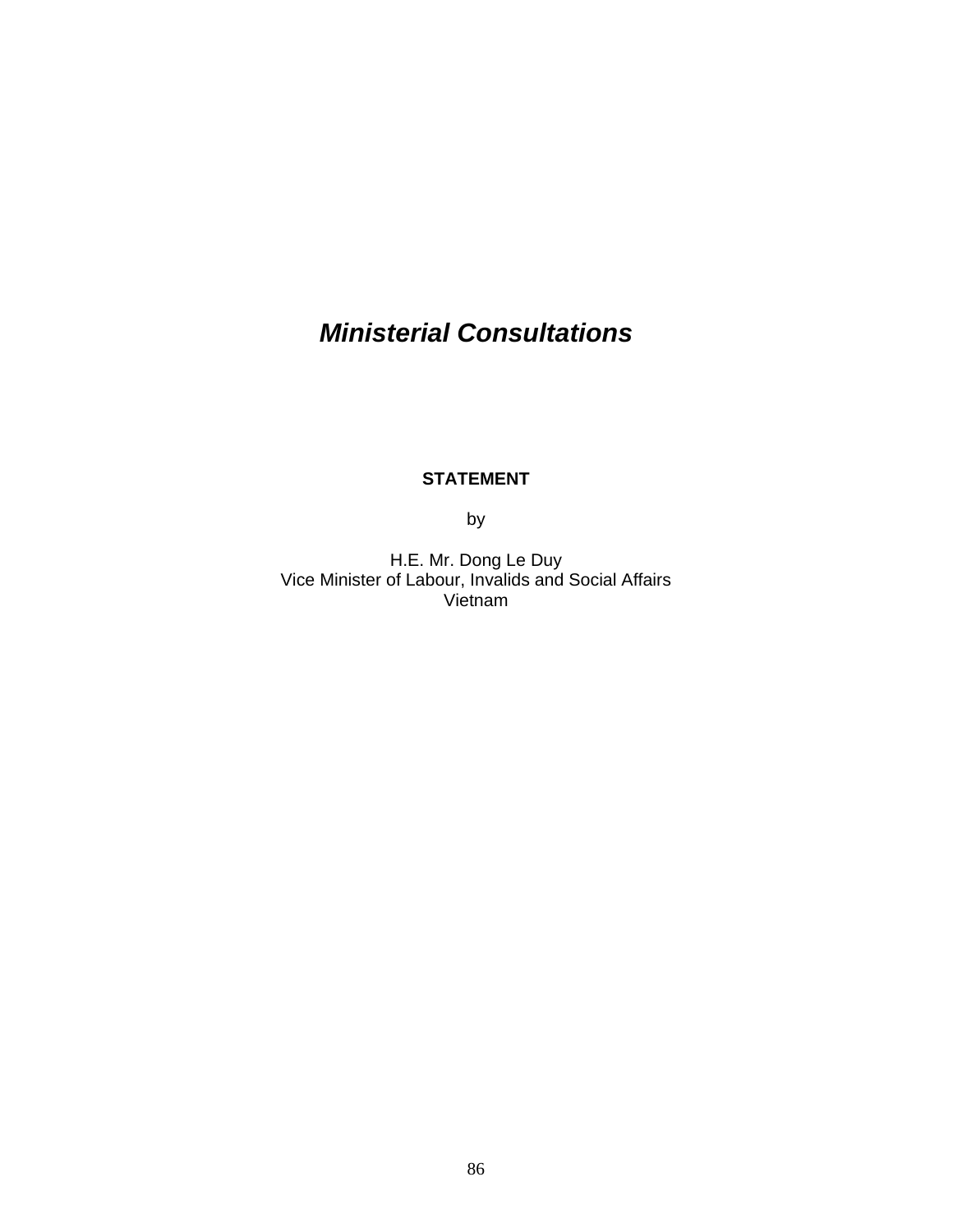- Excellency Mr. Chairman,
- Distinguished Guests
- Ladies and Gentlemen,

It is my honor to express, on behalf of the Vietnamese delegation, our appreciation to the Government of the Philippines and the International Organization for Migration for organizing this Meeting and for your invitation extended to our Ministry. I would like to send my best wishes to Excellency Mr. Chairman and all the delegates and hope that our meeting will be of a great success.

Since the first consultative meeting in Colombo, Srilanka in April 2003, though the world experienced many unfavorable changes, Vietnam still maintained the stability and high economic growth rate which has positively impacted to job generation, unemployment reduction, and better management of migrant workers. Remarkably, on the basis of the law on revising and supplementing a number of articles of the Labor Code and Colombo's recommendations, Vietnam has revised its labor regulations to create favourable conditions for the workers to work abroad.

Vietnam has emphasized the important role of the program on sending workers abroad to work as a contribution to the foreign economic development, the enhancement of international cooperation and integration. At the same time, it is also considered as one of the measures for creating new jobs, providing the workers with state-of-the-art knowledge and techniques in service of the country's industrialization and modernization.

Therefore, in the labor law of Vietnam, there are separate stipulations on sending labor abroad to work; We very much interested in promulgating policies and measures aiming at protecting the legal rights and benefits of migrant workers, including:

- Expanding and developing the labor market, creating opportunities for people wanting to go abroad to work.
- Emphasizing the importance to setting up official relation with labor receiving countries via the signing of MoU and Agreements or via consultative meetings among related governmental agencies.
- Encouraging, facilitating and supervising operation of businesses licensed to dispatch labor abroad to work; seriously dealing with violation of the law.
- Promulgating strict regulation on preventing illegal recruitment.
- Supporting workers in training, information, getting preferential credit for those going abroad to work.
- Reforming administrative procedures, strengthening the role of state agencies in supervision and inspection practices to prevent corruption and troublesome in the recruitment of labor to work abroad.
- Protecting the rights and benefits of the workers via Diplomatic Missions and representative offices of the sending agencies.

In April 2004, the Vietnam Association of Manpower Supply was established with members whose responsibilities involved in dispatching labor abroad to work. The Association will represent its members in communicating with similar Associations in other countries to discuss and exchange experiences and information relating to labor supply and demand; advice MOLISA on labor export policies and measures.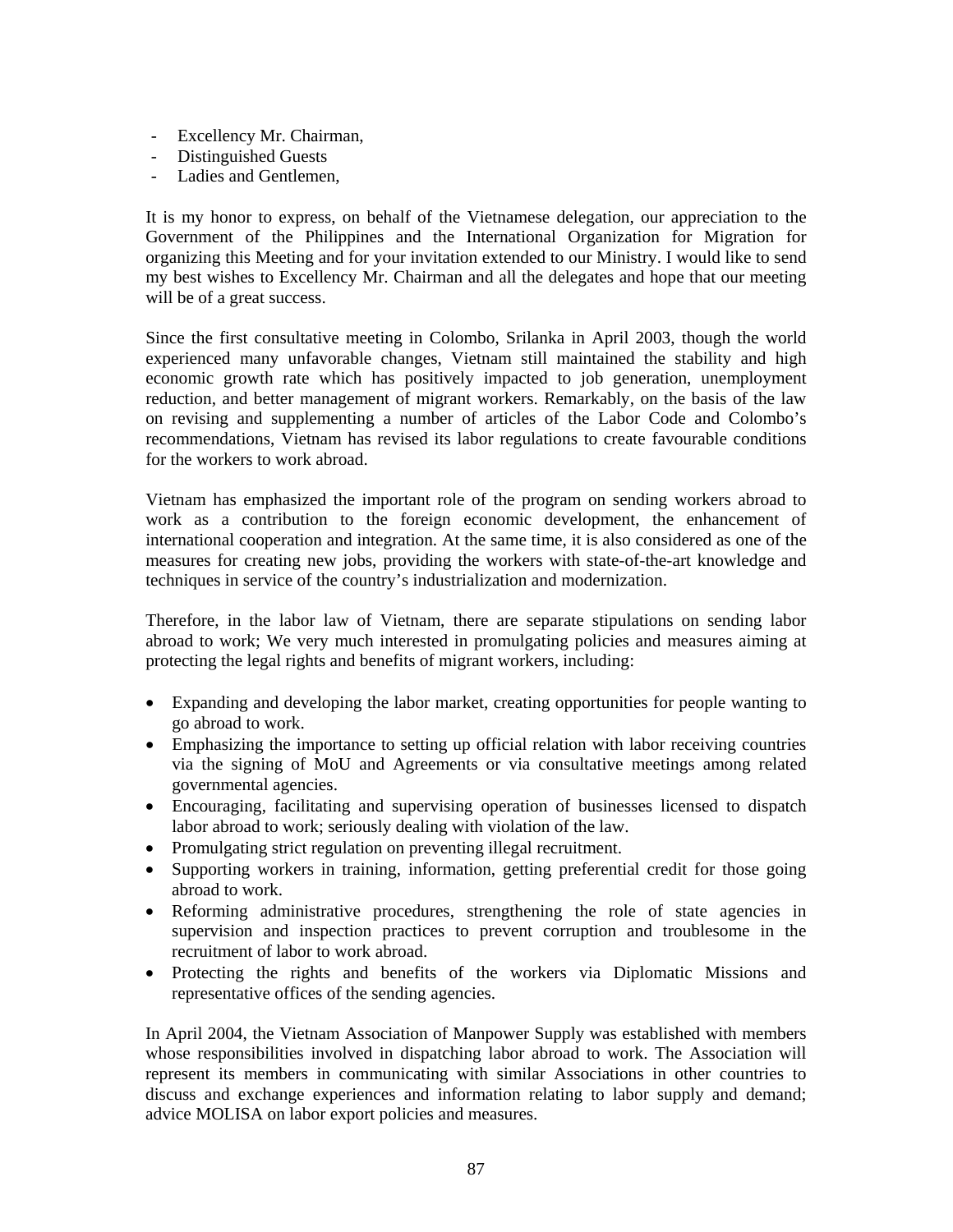At this meeting, we would also like to have following recommendations:

- The International Organization for Migration and International Labor Organization to continue assisting cooperation programs among sending countries, especially between countries of origin and countries of destination; to provide financial and technical assistance for the organization of seminars, workshops in the field of labor dispatch as well as introduce information on legal frame-work, policies and experiences of receiving countries whose situation are similar to Vietnam.
- IOM and ILO to provide support on training and capacity building for staffs in charge of labor management, in enterprises and teachers of vocational training colleges major in labor export.
- Other international organizations to provide information on laws, policies and market of countries with demand for foreign labor; most notably the statistics related to types of job, salary, social insurance, working time, resting time for better performance of labor export.

Chairman,

Ladies and Gentlemen,

We appreciate the purpose of the Seminar and the results of the first day as well as the information from other presentations. We would like to take this opportunity to thank IOM, ILO and other international organizations for your effective and meaningful support and cooperation with Vietnam in recent years via technical assistance programs, provision of information, experiences and organization of study-tours. This cooperation has facilitated Vietnam to enhance the quality and efficiency of its labor export regionally and internationally. We truly hope that via this Forum, our cooperative programs will be further developed.

Once again, on behalf of the Vietnamese Delegation, I would like to express my sincere thanks to the Government of the Philippines and the International Organization for Migration for hosting and organizing this important meeting and thank for your excellent and good arrangement extended to us during our time in Manila, the beautiful capital of the Philippines.

Wishing you good health and thank you for your attention.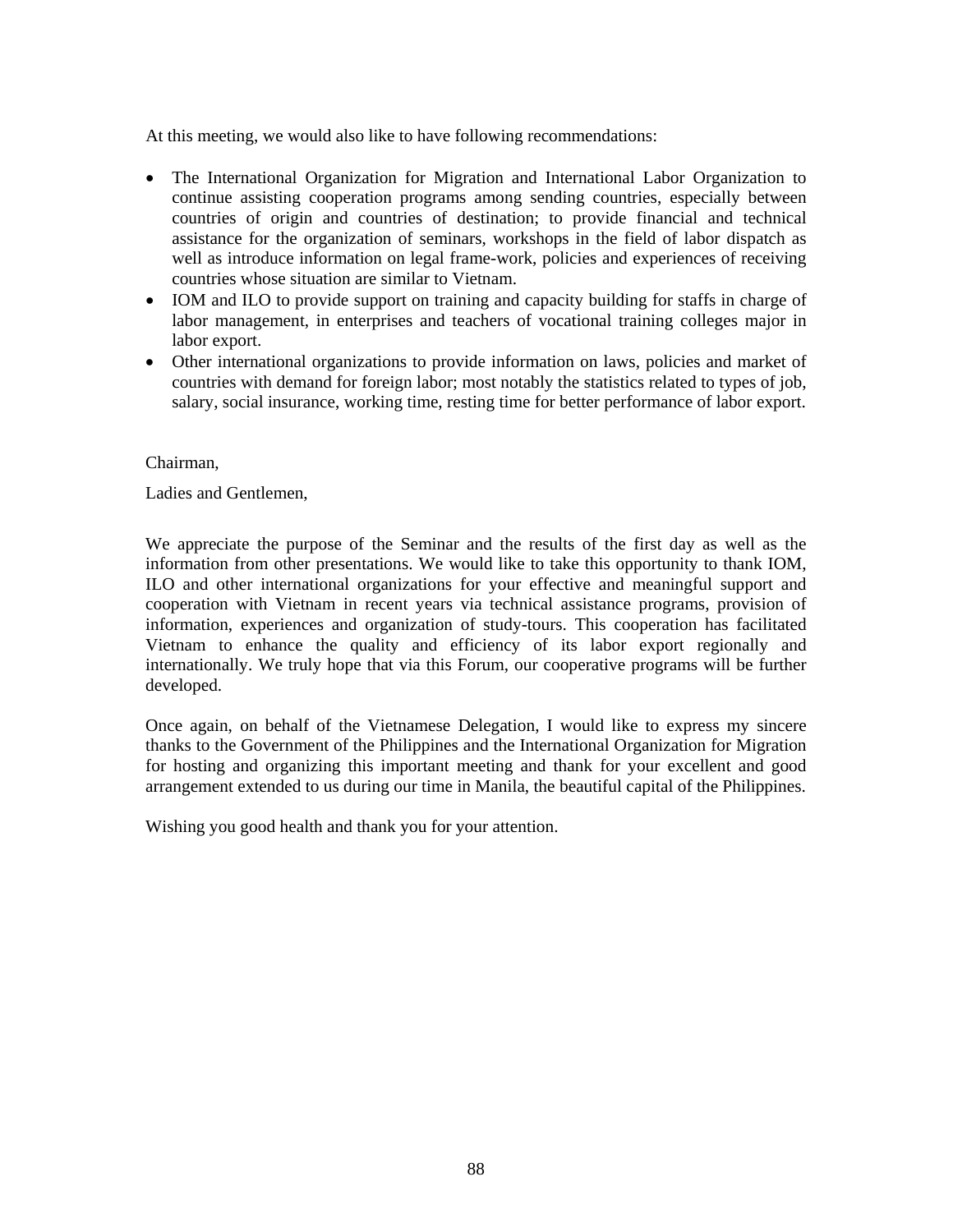## SECOND LABOUR MIGRATION MINISTERIAL CONSULTATIONS FOR COUNTRIES OF ORIGIN IN ASIA

#### SUMMARY OF STATEMENTS AND RECOMMENDATIONS OF THE **MINISTERS**

#### **1. Background**

In response to the requests of several Asian labour sending countries, the International Organization for Migration organised a ministerial level Consultations for Asian labour sending countries on April 1 and 2, 2003 in Colombo. The ten participating States made 22 recommendations for the effective management of labour migration programmes and agreed to a regular follow-up, with the second meeting held in Manila on September 24, 2004. The Ministerial Meeting was preceded by a meeting of senior officials on September 22.

The aim of the second Ministerial Consultations was to provide a forum for Asian labour sending countries to:

- Share experiences, lessons learned and best practices on labour migration policies and practices.
- Consult on issues faced by labour migrants and sending States and propose practical solutions to protect migrants as well as optimise development benefits.
- Review and monitor the implementation of recommendations of the Colombo Consultations and identify further steps for action.

Participants from the main sending countries in Asia, namely Bangladesh, China, India, Indonesia, Nepal, Pakistan, the Philippines, Sri Lanka, Thailand and Vietnam were invited. Afghanistan was invited to participate as an Observer. Each of the country delegations comprised the Minister responsible for foreign employment in the respective country or a high level representative, and two or more senior officials. The International Labour Office (ILO), Asian Development Bank (ADB), Department for International Development (DFID), U.K. and regional experts were invited to participate.

The Meeting reviewed the progress of the implementation of the Ministers' Recommendations made in Colombo and found that good progress has been made on a number of fronts. A consolidated report has been prepared.

Following the review in progress, the topics discussed by participants during the Consultations were organised in three thematic areas:

- Protection of migrant workers and support services to migrant workers.
- Optimising benefits of organised labour migration.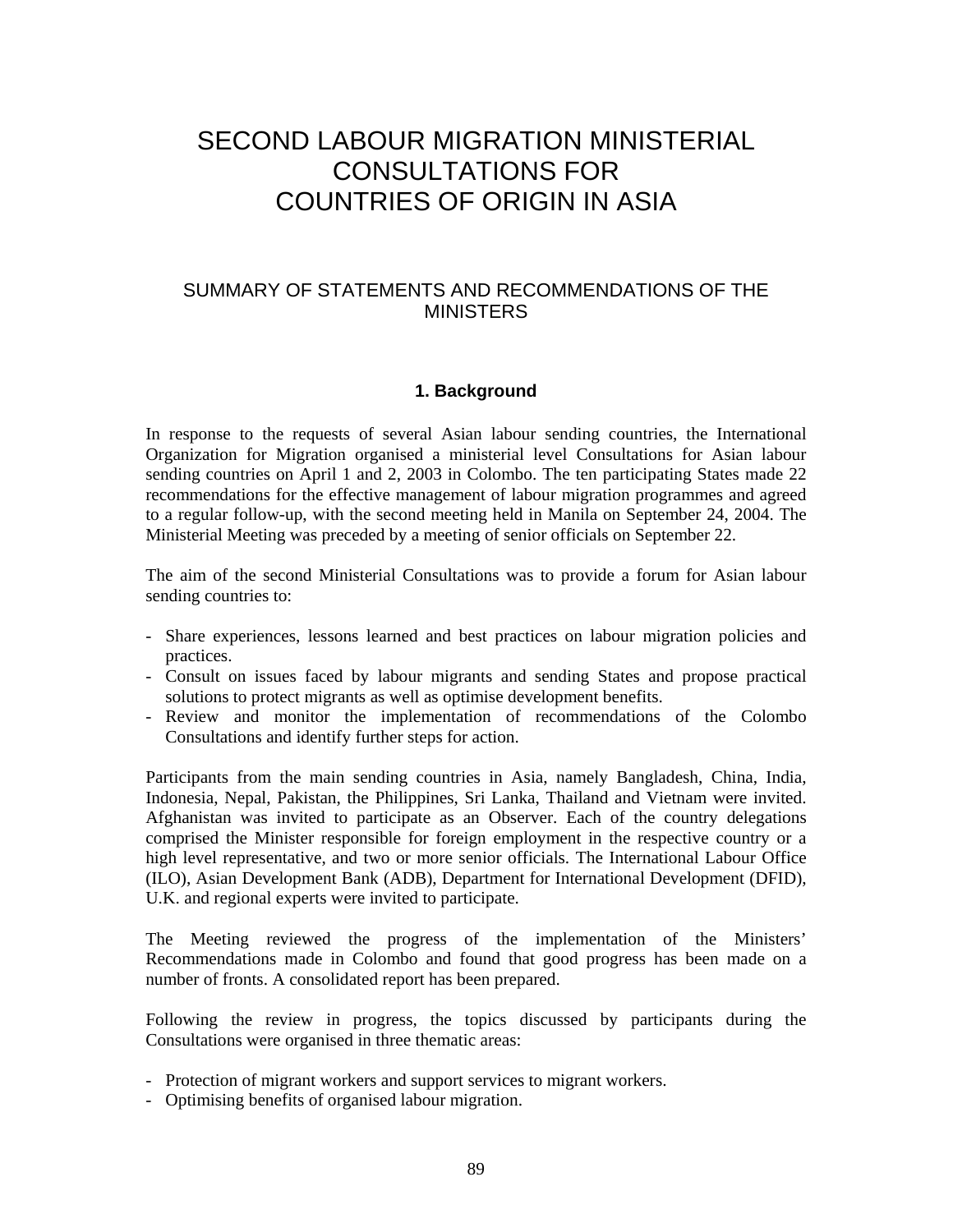- Institutional capacity building and interstate cooperation.

While the first Ministerial Consultations covered a broad range of issues within the three themes, the second Consultations focused on priority areas identified.

#### **2. Recommendations of the Ministers**

The participating States identified the following measures as being conducive to the effective management of labour migration programmes and furthering the recommendations made at Colombo in April 2, 2003:

#### **2.1. Protection of and provision of support services to migrant workers**

#### *2.1.1. Regulatory frameworks and allied measures to prevent malpractice and abuses in recruitment.*

A priority concern for all labour sending governments is to ensure the well-being of migrant workers and to secure the payment of decent wages and basic provisions. There are no perfect systems of regulation of labour migration but sending countries have at their disposition a range of policy strategies to extend the scope and improve the efficiency of their regulatory mechanisms to include:

- a) The conduct of pre-employment orientation seminars (PEOS) and intensified information campaigns, especially in rural communities to provide applicants with sufficient information to enable them to make decisions;
- b) The empowerment of migrant workers, especially through the formation of community based organizations, to enable their voice to be clearly heard and taken account of in policy development;
- c) Streamlining and simplification of regulations and procedures intended to protect workers, to prevent the regulatory framework from becoming unwieldy and thus an unintended inducement to irregular migration;
- d) Close supervision and monitoring by governments of recruitment activities undertaken by overseas employment promoters/agencies, to minimize malpractice and abuses against those seeking overseas jobs; and, the introduction of criminal proceedings, in addition to the cancellation of licences, against serious offenders;
- e) Special attention to the supervision of recruitment and deployment of categories of workers especially vulnerable to malpractice and abuse, such as female domestic workers;
- f) The raising of the skill levels of workers to higher standards to improve their employment opportunities, and the promotion of their deployment abroad, taking into account any brain drain concerns;
- g) Introduction of stronger measures to ensure enforcement of the employment contract at the worksite, particular through bilateral arrangements and agreements with host governments.

#### *2.1.2. Establishment and operation of Migrant Welfare Funds (MWF)*

Migrant Welfare Funds are an innovative and financially sustainable means of providing support services to vulnerable migrants and those migrants in distress. They have the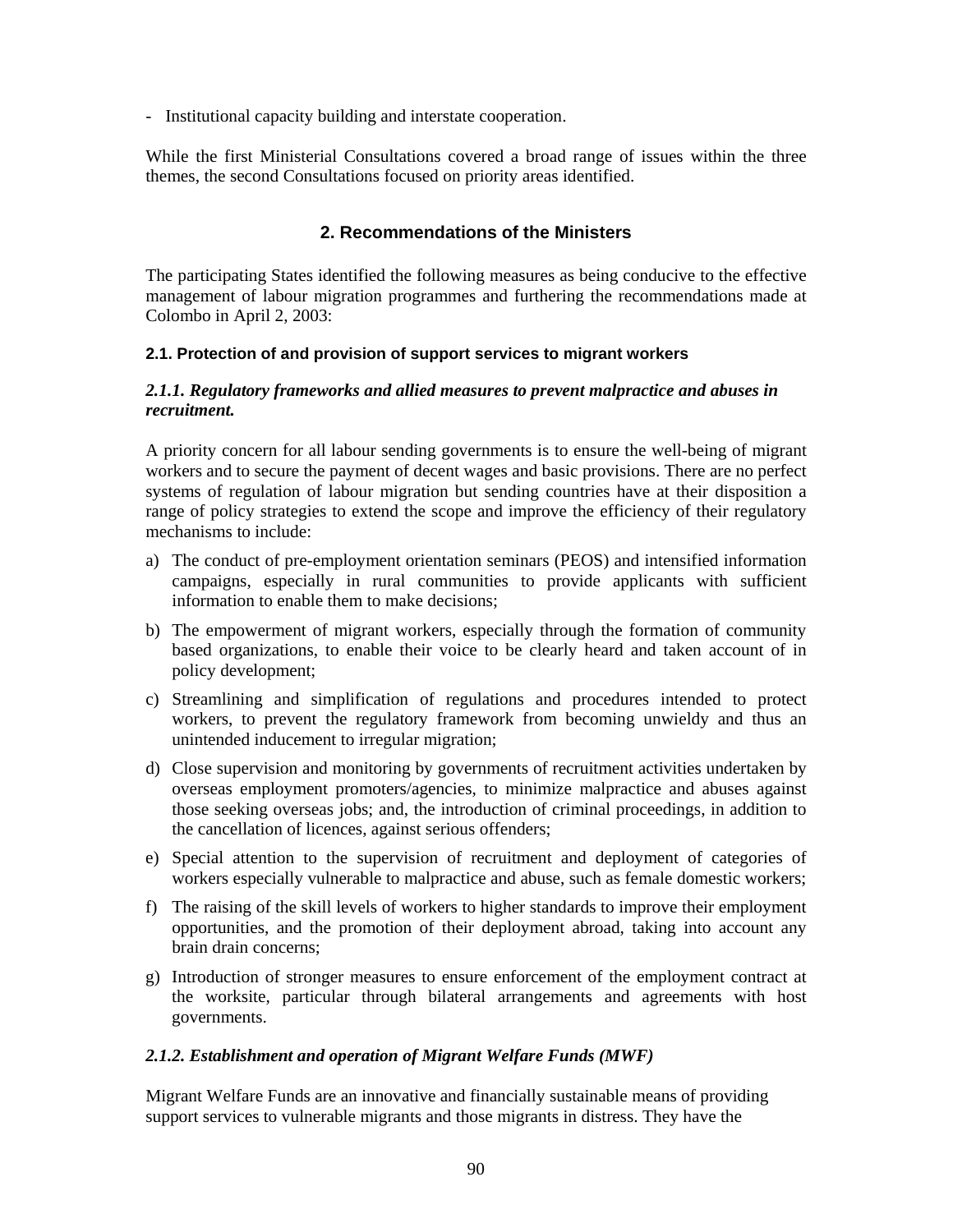potential to be of value to all labour sending countries. Measures to optimise their efficiency and effectiveness include:

- a) The channelling, wherever possible, of services through existing specialized institutions with a proven track record, rather than the setting up of ad hoc arrangements;
- b) The targeting of vulnerable migrants and a focus on core protection activities rather than general purpose welfare intervention;
- c) The setting up and regular review of benefit entitlements in the light of good industry practice;
- d) The provision of on-site assistance in the country of destination as a top priority;
- e) The provision of interest-subsidised loans for pre-departure preparation, housing and selfemployment in preference to the direct administration of credit programs;
- f) The provision of compulsory insurance against job-site risks and possibly a second component in terms of a voluntary insurance scheme;
- g) An evaluation of skills development programmes funded by the MWF to identify good practices in the development and administration of employment enhancing programmes;
- h) The systematic collection of data on significant aspects of overseas employment for purposes of analysis and research, and the submission of regular financial reports duly audited.

#### *2.1.3. Pre-departure Orientation Services (PDOS)*

Pre-departure arrangements form an integral part of a comprehensive approach to labour migration. An optimal approach to pre-departure preparation would benefit from:

- a) The introduction of PDOS in all labour-sending countries, taking account of the experiences of countries already having PDOS;
- b) Ensuring sustainability of PDOS through funding from the MWF or receiving countries/employers.

#### *2.1.4. Feasibility study on the establishment of a Common Migrant Resource Centre (MRC) in the Gulf Cooperation Council (GCC) States*

The GCC states are the major destination for Asian workers, although there has been a growth in new destinations since the 1990s. Migration to the Middle East is both a big opportunity, in terms of foreign employment and remittances, and a challenge. To give effect to a recommendation made at the first Ministerial Consultations towards the establishment of a joint Migrant Resource Centre, a feasibility study was undertaken and presented at the Consultations. The following action was identified as appropriate to carry the concept forward:

a) The conduct of a pilot implementation project, preferably in Kuwait, subject to additional detailed feedback from participating states on the feasibility study, and the determination of an appropriate funding strategy. In this regard the IOM will explore the possibility of organizing a meeting of interested states before the next Ministerial Consultations.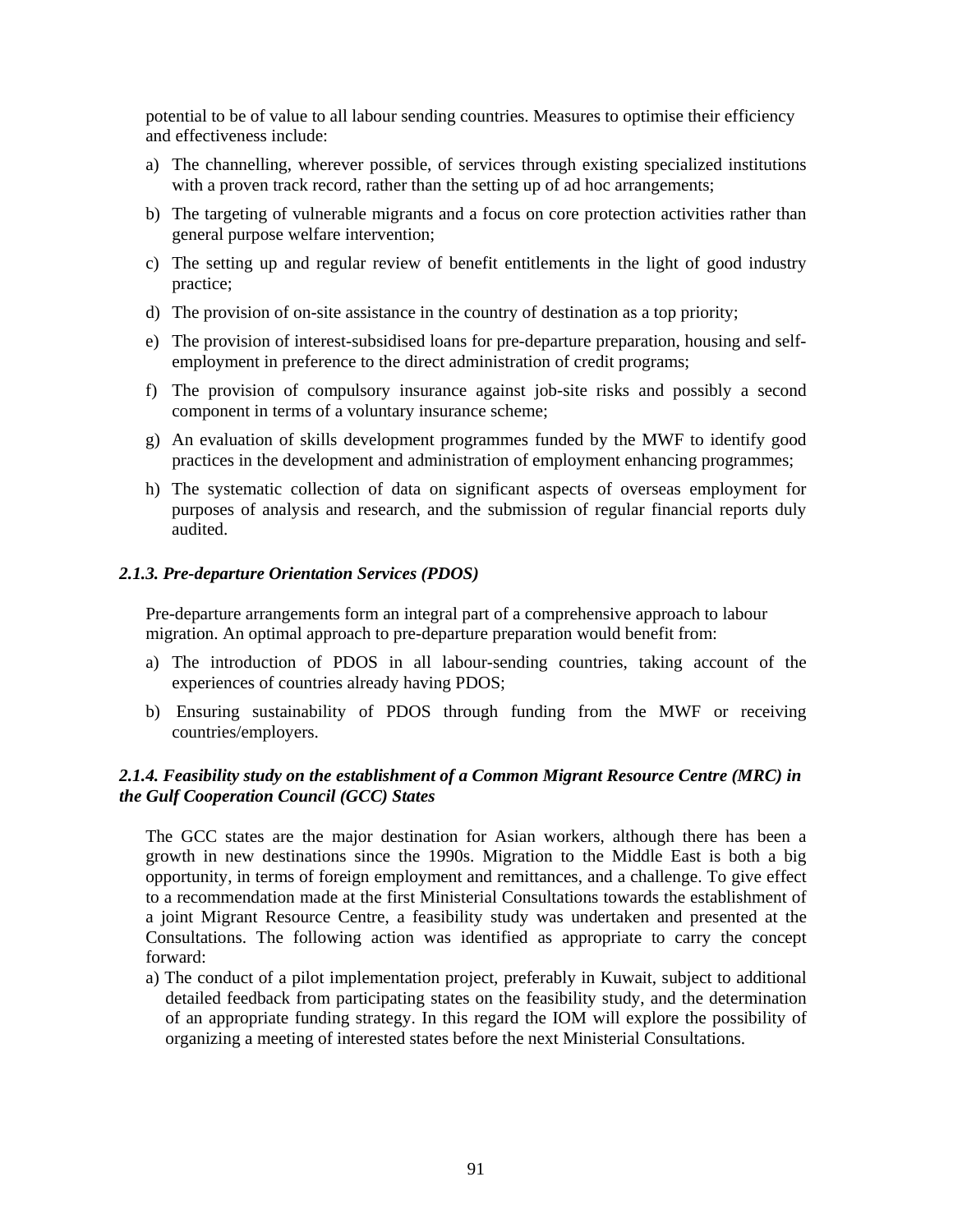#### **2.2. Optimising Benefits of Organised Labour Migration**

#### *2.2.1. Facilitating managed labour migration*

Labour migration policy necessitates adequate emphasis on the promotion and facilitation of managed external labour flows and should not be limited to the regulating and protecting function of the State. Some of the specific modalities through which states can engage in the facilitation and promotion of international labour migration are:

- a) The establishment of a labour market monitoring entity which is responsible for the projection of manpower requirements in the major labour receiving countries, with special attention to emerging skill requirements in the external labour markets to meet demand with matching skills;
- b) The creation of a system to disseminate the information among the potential emigrants;
- c) The development of improved models of bilateral agreements with major labour receiving countries.

#### *2.2.2. Remittances*

#### *Enhancing Accessibility, Expanding Infrastructural Capabilities and Widening Outreach of Formal Financial Institutions*

Some of the major policy initiatives that can contribute to the increased absorption of remittances and savings of migrants through formal channels are:

- a) The setting up of simplified and clear regulatory frameworks pertaining to foreign exchange management and liberalisation of the exchange rate regime;
- b) The introduction of measures to deepen and widen the foreign exchange market and provide specialized banking services to Non-Residents;
- c) Involvement of a larger number of banking and other financial institutions in the transfer of remittances;
- d) The strengthening of communication and relations in general with the diaspora in different countries;
- e) Transformation and adaptation of formal transfer systems, to incorporate qualities of speed, flexibility, cost-effectiveness and accessibility that make informal systems currently attractive to migrants and their households;
- f) The adoption of innovative linkages between information technology and financial transfer systems to reduce the cost of remittance flows, taking into account the best national and international experiences;
- g) Increased access to banking service points both in the source and recipient countries to reduce costs and increase efficiencies;
- h) Ensuring that countries which have a system of emigration clearance for departing workers give the opportunity to migrants to open a bank account of their choice;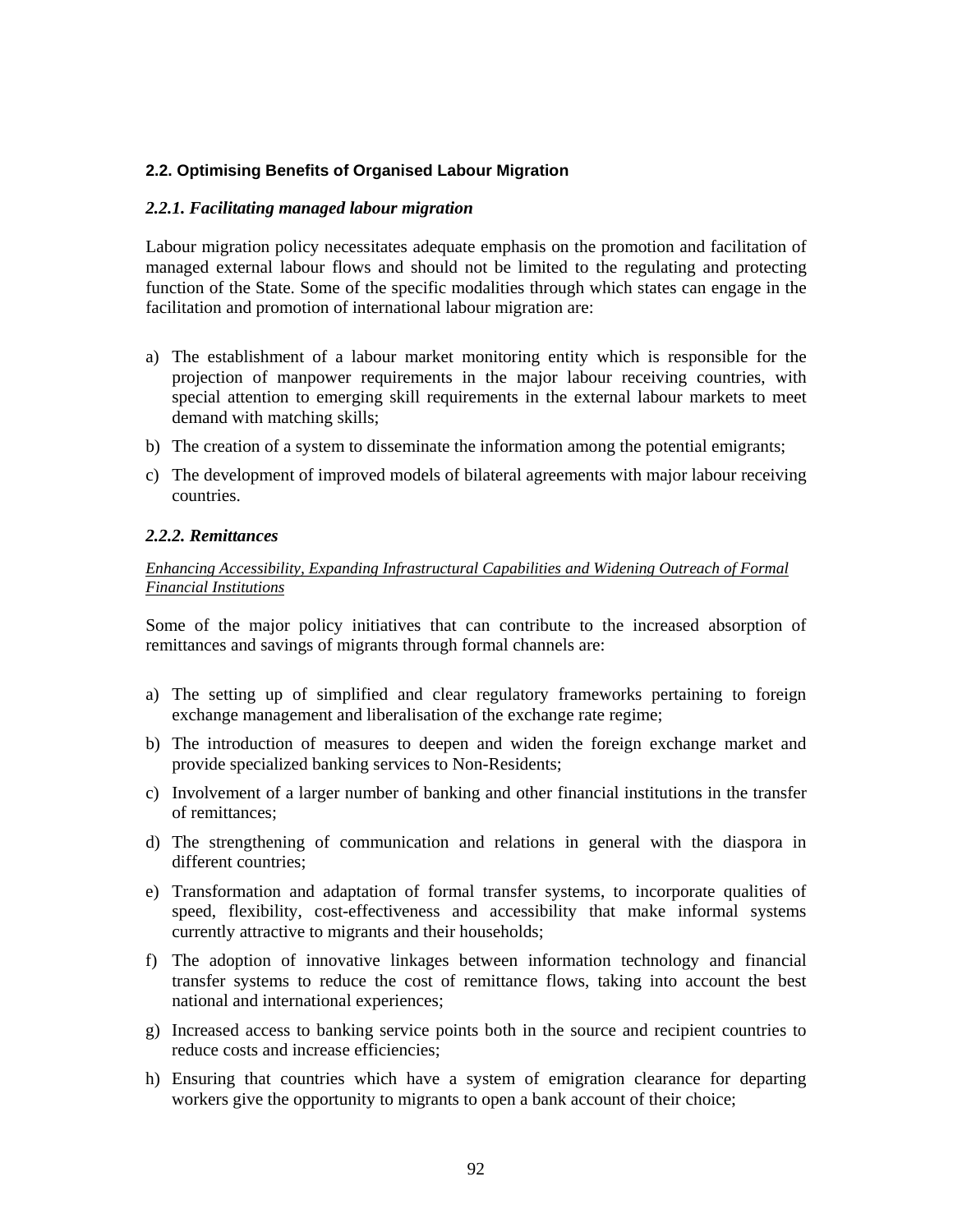- i) The offer of low cost pre-departure loans as a way of encouraging migrants to use formal banking channels;
- j) Information dissemination on remittance services and options via pre-departure orientation and in Migrant Resource Centres established in countries of destination;
- k) Enhanced coordination between the Department of Labour Migration, the Department of Finance, major financial institutions and other agencies, as appropriate, on the issue of external labour migration and associated remittance flows;
- l) Capacity building for improved consular services for migrants, including the setting up of data bases, and the issue of identity documents, which are secure, to facilitate use of formal remittance channels.

#### *Enhancing the Developmental Impact of Remittances*

It should be recognized that the remittance inflows are the source of not only foreign exchange receipts, which can be used to finance the balance of trade deficits or the current account deficit, but also of productive investment and social development. Bearing in mind that remittances are private funds, the development potential of remittances can be magnified through the adoption of the following measures:

- a) The identification of productive and sustainable avenues of investment for remittances, for instance by facilitating the setting of enterprises directly by migrants or through intermediate mechanisms and by transferring savings via deposit accounts;
- b) The formulation of policies that enhance the contribution of migrant associations to country of origin development by replicating innovative initiatives, such as the matching fund programme developed in some countries outside the region.

#### *Baseline and Policy Oriented Research on Remittances and Sharing of Good Practices*

a) The sharing of best practices and technical expertise and expanding the remittances knowledge base, access to information and know-how among governments and other stakeholders.

#### *2.2.3. Training and Skills Development*

Migrants optimize benefits from migration when they are able to choose the best foreign employment option. But imperfect conditions – poor information and lack of financial resources and credit – would disable would-be migrants from acquiring the skills and choosing the destination that gives the highest return. Effective responses to this challenge include:

- a) The collection of accurate and up to date information on both the domestic and foreign labour market and Education/Training institutions, and its dissemination to the labour force and the youth;
- b) The development of financial support schemes to help the youth acquire skills that are sought on the domestic and foreign labour market;
- c) The certification and enforcement of professional and technical standards for qualifications, for instance through a national Training Council linked to international standard-setting entities;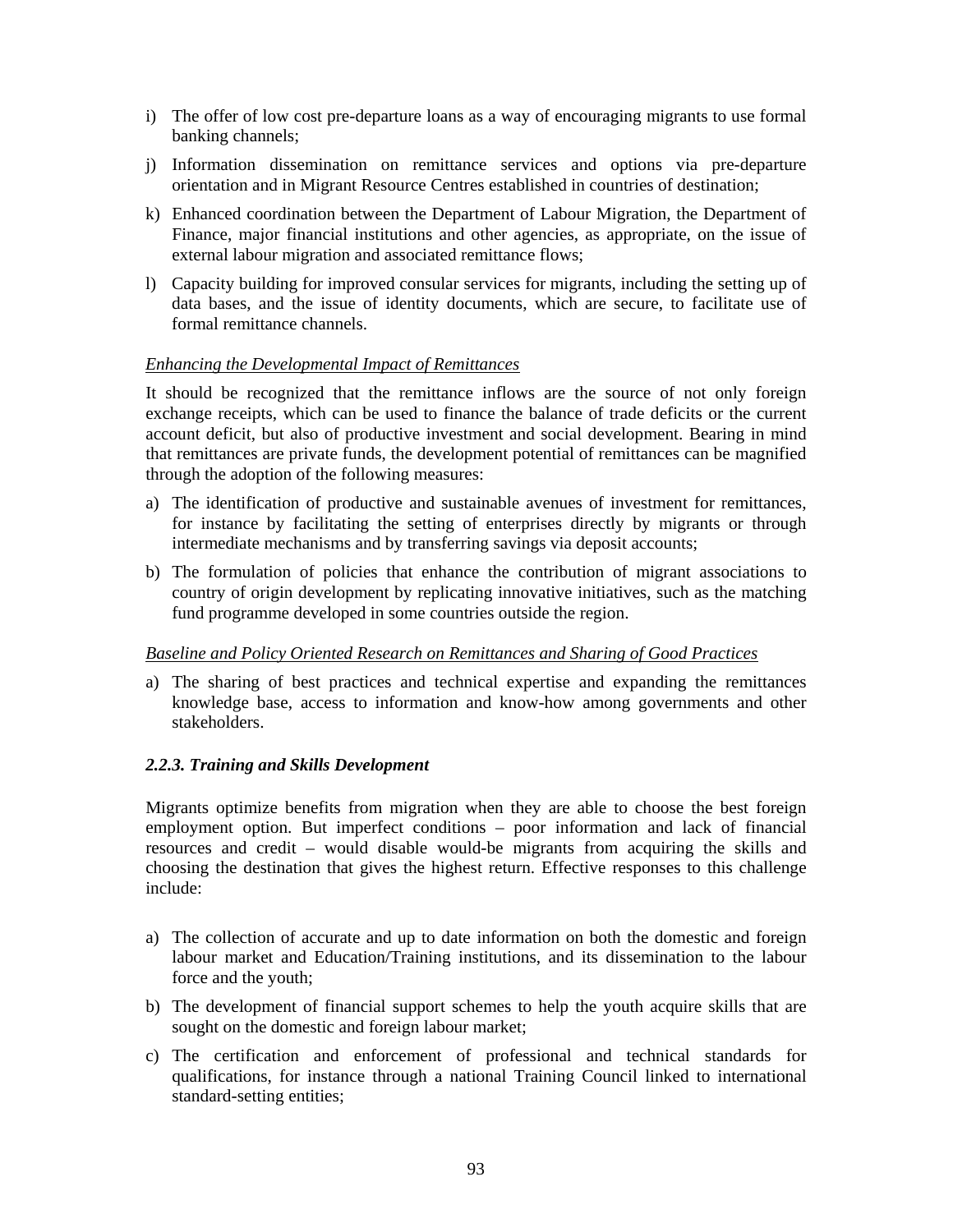d) A review of skills development training structures and systems that will take into account the importance of quality in education and emerging labour market needs.

#### **2.3 Capacity Building, Data Collection and Inter State Cooperation**

Asian labour sending states have been in the forefront of developing policies and mechanisms to protect migrant workers and in promoting managed labour migration. Further steps that would be beneficial in facilitating capacity building, data collection and cooperation include:

#### *2.3.1. Sharing of information on international labour migration*

- a) The implementation, in line with the recommendations made at the Colombo Ministerial Consultations, of mechanisms of exchange for the sharing, on a voluntary and regular basis, of information about changes in policy and legislation, on major labour migration destinations, on types of migrant workers, and on bilateral agreements, with a focal point being identified in each country.
- b) The exploration of the concept of a common web portal to share information relating to the protection of migrant workers and, more generally, to the management of labour migration.

#### *2.3.2. Training and Capacity Building*

- a) Institutional capacity building for labour migration management structures, and labour and welfare attaché offices.
- b) The implementation of joint courses on labour migration administration for administrators and labour attachés with the assistance of IOM and ILO.
- c) The adaptation of the training curriculum for labour administrators and labour attachés developed by IOM as a follow-up to the Colombo Ministerial Consultations, for national training purposes; and the giving of continuing attention to the training of labour administrators and labour attachés.

#### *2.3.3. Inter State Cooperation*

There are limits to what a state can do to protect its migrant workers without the active cooperation of other states of origin as well as states of employment. Moreover, although world migration pressures have increased, the progress towards a multilateral approach in the area of migration management is far slower than in the management of trade and capital flows. In such a context, it is important that labour sending countries take a lead role in highlighting the urgency for the development of multilateral approaches to the international movement of people, for instance through the Berne Initiative or the Global Commission on International Migration. It is important that strategies are formulated at regional and multilateral levels to initiate dialogue between countries of origin and destination. Such dialogue should endeavour to: exchange information on surpluses and shortages of labour; develop coordination of policy among labour sending countries; and create harmony of policies among labour receiving countries and protect vulnerable migrants.

Specific starting points for inter-state cooperation include:

a) The establishment of a Common Migrants' Resource Centre as indicated earlier.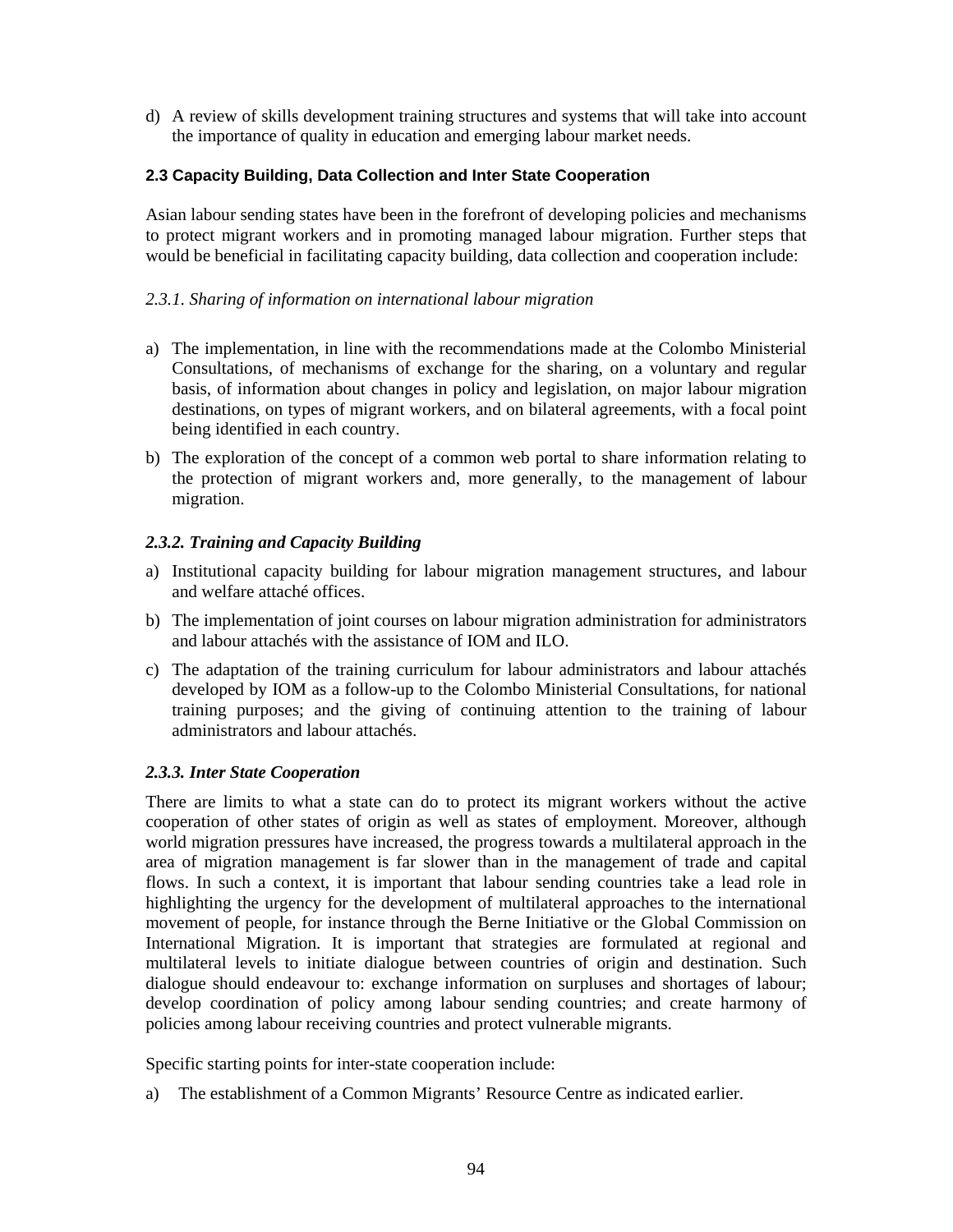- b) The establishment of information sharing mechanisms.
- c) The setting up of informal networks of labour attachés and diplomatic missions of labour sending countries in countries of destination.
- d) The implementation of common training ventures.
- e) The active exploration of opportunities for dialogue between countries of origin and destination for instance through the Seminar on the Rights and Obligations of Migrants to be organised by IOM in the Gulf Countries

#### **3. Follow-up arrangements**

The participating States agreed to a regular follow-up on the issue of labour migration management. The next meeting will be held in 12 months time in Indonesia. The IOM is requested to assist in organising this meeting. Before the next meeting in-country meetings will be held to review the implementation of the recommendations.

In addition to efforts by the concerned governments in taking forward the recommendations, the IOM, ILO and other relevant international organizations and donor agencies are requested to provide assistance wherever appropriate.

The participating States expressed their gratitude to the Government of the Philippines for volunteering to chair the meeting and the excellent arrangements provided, as well as to the IOM, DFID and ADB for their valuable support.

Bangladesh China Indonesia Nepal Pakistan The Philippines Sri Lanka Thailand Vietnam

Manila, 24 September 2004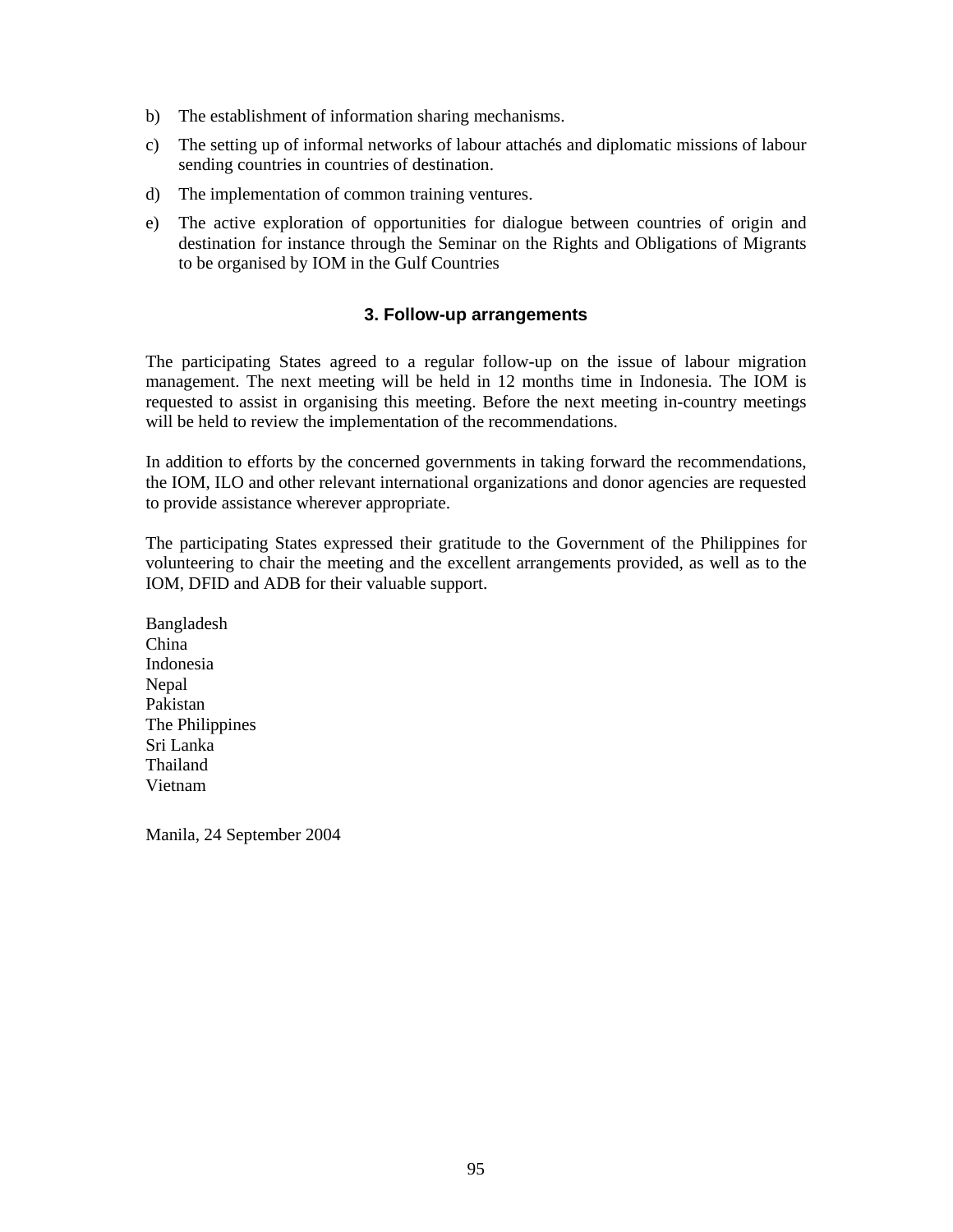## **Second Labour Migration Ministerial Consultations for Countries of Origin in Asia**

**DIRECTORY OF PARTICIPANTS**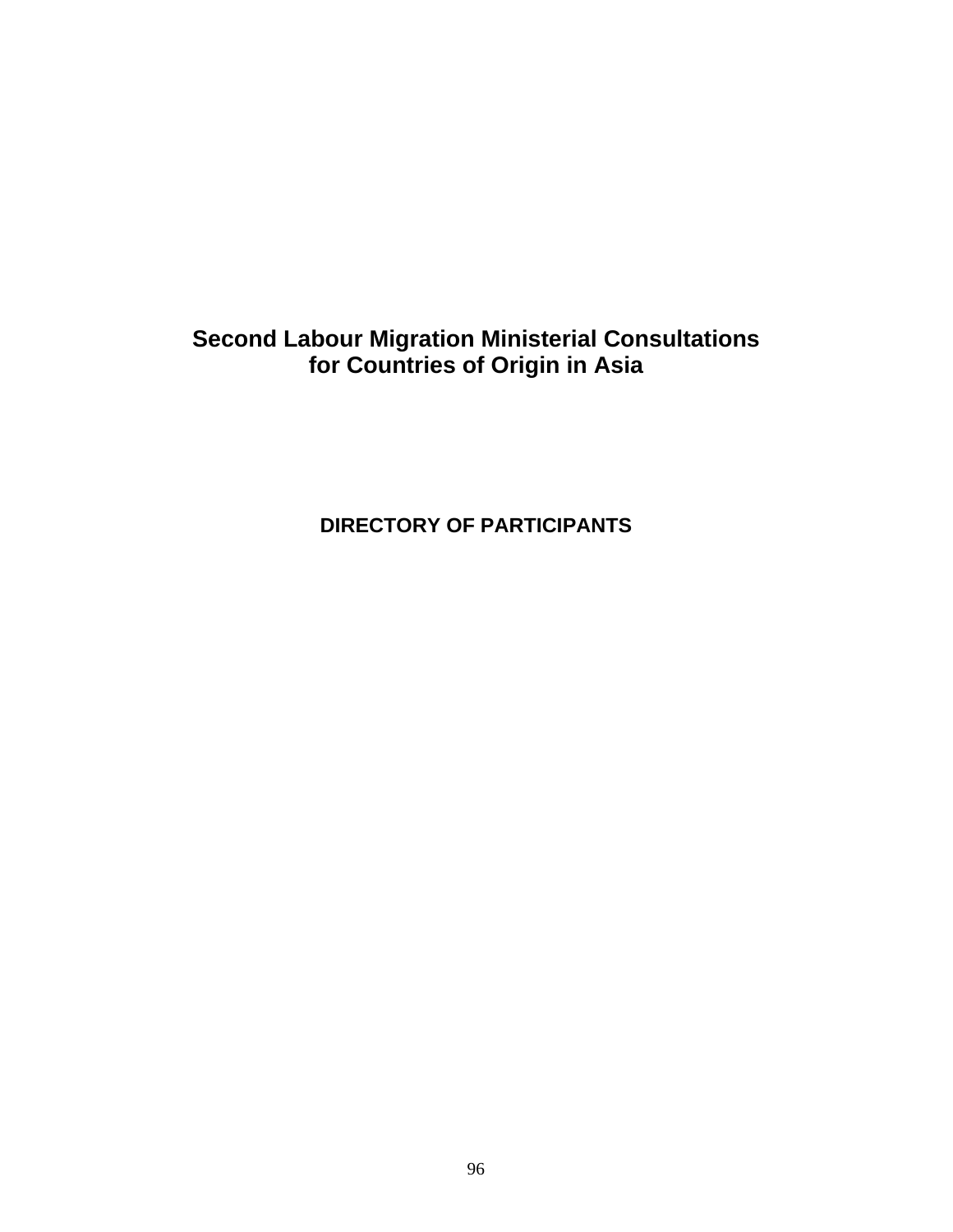| Country    | <b>Title</b>          | <b>Family Name</b> | <b>First Name</b>   | Ministry/<br>Organization                                                | <b>Job Title</b>            | <b>Postal Address</b>                                                                                                                    |
|------------|-----------------------|--------------------|---------------------|--------------------------------------------------------------------------|-----------------------------|------------------------------------------------------------------------------------------------------------------------------------------|
| Bangladesh | H.E. Major<br>(Retd.) | Islam              | Mohammed<br>Quamrul | Ministry of<br><b>Expatriate's Welfare</b><br>and Overseas<br>Employment | <b>State Minister</b>       | Ministry of Expatriate Welfare<br>and Overseas Employment<br>Tel: (880-2) 957-0086<br>Fax: (880-2) 957-0087<br>Email: probashi@bdcom.com |
|            | Mr.                   | Shaikh, MD.        | Wahid-Uz-Zaman      | Bureau of<br>Manpower,<br>Employment and<br>Training                     | Director-General            | 8912 Kakrail, Dhaka-1000,<br>Bangladesh<br>Tel: (880-2) 934-9925<br>Fax: (880-2) 831-9948<br>Email: dg@bmet.org.bd                       |
|            | Mr.                   | Sikder             | Abus Sobhan         | Ministry of<br><b>Expatriate's Welfare</b><br>and Overseas<br>Employment | Deputy Secretary            | Bangladesh Secretariat, Dhaka<br>Tel: (880-2) 716-9403<br>Fax:<br>$(880-2)$ 957-0087                                                     |
| China      | H.E. Mr.              | Bu                 | Zhengfa             | Ministry of Labor<br>and Social Security                                 | Vice-Minister               | 12 HepingLi, 100716, Beijing,<br>China<br>Tel: (86) 108-420-1117<br>Fax:<br>$(86)$ 108-422-1624<br>Email: buzhengfa@molss.gov.cn         |
|            | Mr.                   | Jiang              | Mohui               | Ministry of Labor<br>and Social Security                                 | Deputy Director-<br>General | 12 HepingLi, 100716, Beijing,<br>China<br>Tel: (86) 108-420-1117<br>Fax: (86) 108-422-1624<br>Email:<br>jiangmohui@molss.gov.cn          |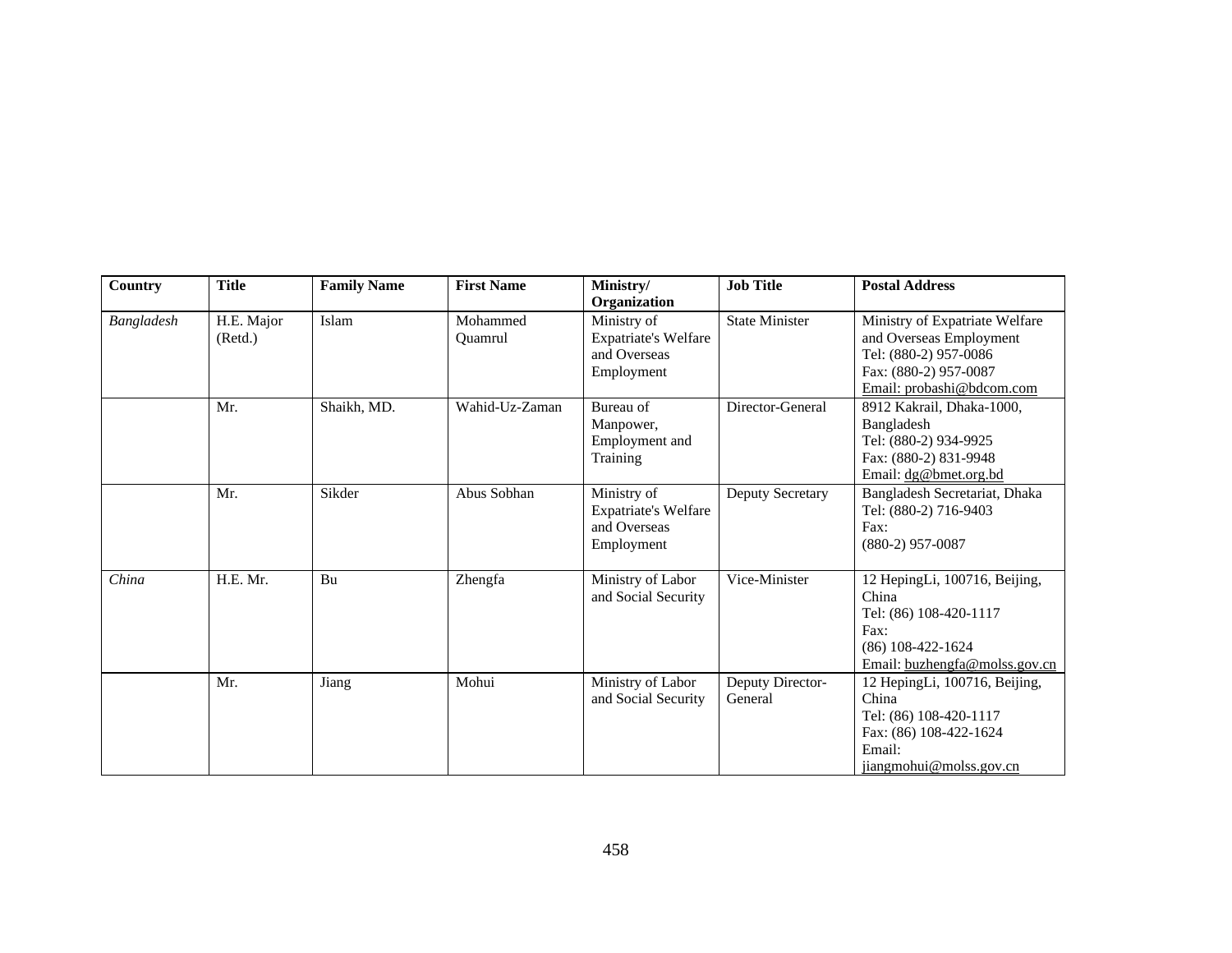|                  | Mr. | Liu         | Yutong    | Ministry of Labor<br>and Social Security        | Division Chief                                                | 12 HepingLi, 100716, Beijing,<br>China<br>Tel:<br>(86) 108-422-1624 or 108-420-<br>1117<br>Fax: (86) 108-422-1624<br>Email: liuyutong@molss.gov.cn |
|------------------|-----|-------------|-----------|-------------------------------------------------|---------------------------------------------------------------|----------------------------------------------------------------------------------------------------------------------------------------------------|
|                  | Mr. | Yan         | Baoqing   | Ministry of Labor<br>and Social Security        | Director-General                                              | 12 HepingLi, 100716, Beijing,<br>China<br>Tel: (86) 108-420-1117<br>Fax: (86) 108-422-1624<br>Email:<br>yanbaoqing@molss.gov.cn                    |
|                  | Mr. | Yuan        | Yanpeng   | Ministry of Labor<br>and Social Security        | Director-General                                              | 12 HepingLi, 100716, Beijing,<br>China<br>Tel: (86) 108-420-1117<br>Fax: (86) 108-422-1624<br>Email:<br>yuanyanpeng@molss.gov.cn                   |
|                  | Mr. | Zhang       | Lixin     | Ministry of Labor<br>and Social Security        | Division Chief                                                | 12 HepingLi, 100716, Beijing,<br>China<br>Tel: (86) 108-420-1117<br>Fax: (86) 108-422-1624<br>Email:<br>zhanglixin@molss.gov.cn                    |
| <b>Indonesia</b> | Mr. | Pak I Gusti | Made Arka | Overseas<br>Employment<br>Services              | Director-General                                              | Jln. Jend. Gatot Subroto Kav.51,<br>Jakarta, Indonesia<br>Tel: (6221) 525-5622<br>$(6221)$ 525-5733<br>Fax: (6221) 526-0671<br>$(6221) 526 - 0484$ |
|                  | Mr. | Mardjono    | Mardjono  | Department of<br>Manpower and<br>Transmigration | Director of<br>Protection<br>Advocation of<br>Foreign Workers | Kranji - No. A. 110 Bekasi West<br>- Jawa, Indonesia<br>Tel: (6221) 522-9124                                                                       |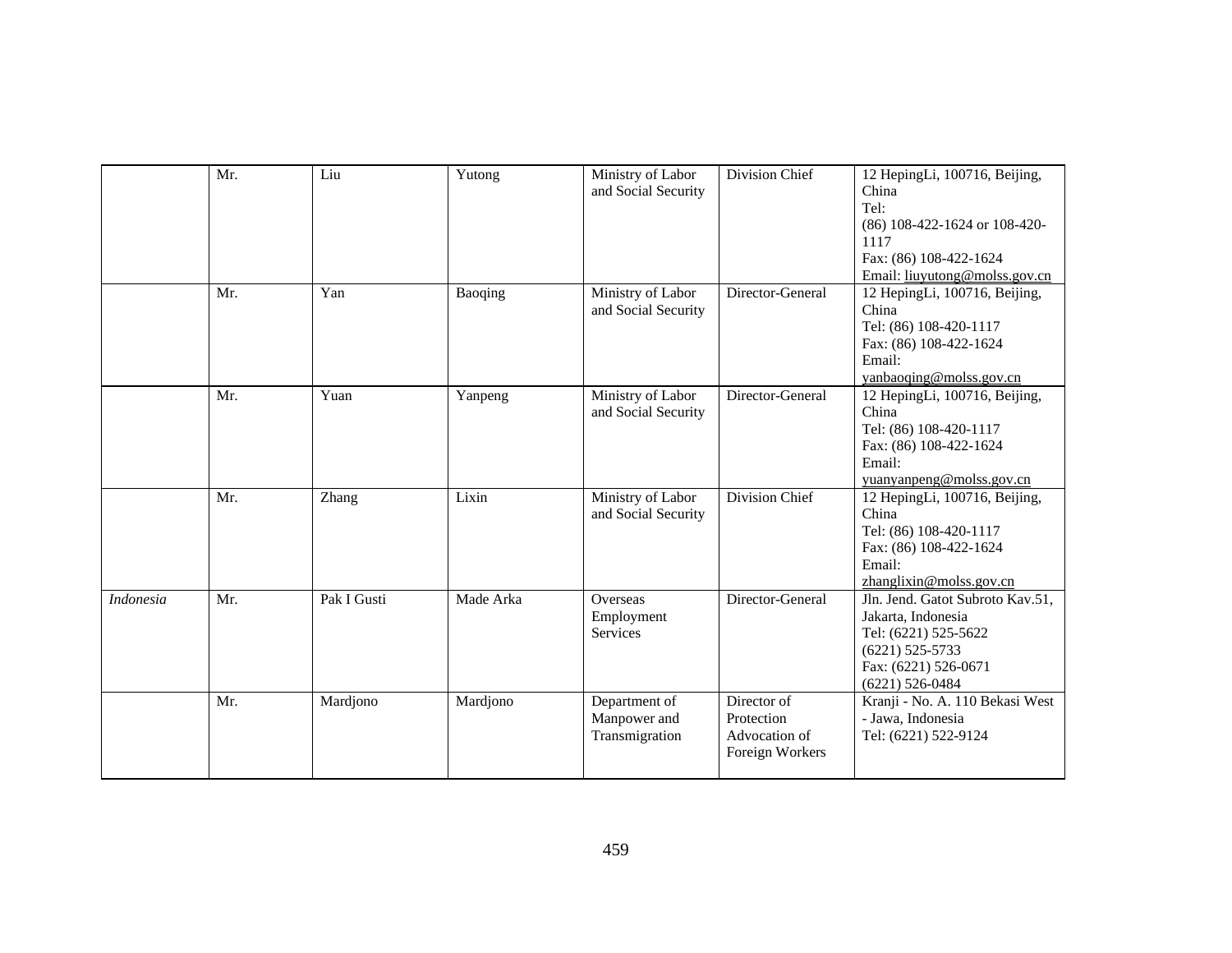|       | Ms.      | Pancaweda | Fifi Ariani  | Department of<br>Manpower and<br>Transmigration                                                              | Director of<br>Socialisation and<br>Guidance for<br><b>Indonesian Workers</b>                           | Jl. Jenderal Gatot Subroto Kav.<br>51 Jakarta Selatan, Indonesia<br>Tel: (6221) 525-2593<br>Fax: (6221) 520-0443<br>Email: Fifi@nakertrans.go.id                                                                          |
|-------|----------|-----------|--------------|--------------------------------------------------------------------------------------------------------------|---------------------------------------------------------------------------------------------------------|---------------------------------------------------------------------------------------------------------------------------------------------------------------------------------------------------------------------------|
|       | Ms.      | Ritonga   | Ourina       | Department of<br>Foreign Affairs                                                                             | <b>Staff of Directorate</b><br>of Human Rights,<br>Humanitarian and<br>Socio-Cultural<br><b>Affairs</b> | Gedung BP7, Lt. 7 Jl. Taman<br>Pejambon No. 6 Jakarta<br>Indonesia 10110<br>Tel: (6221) 381-2714 ext 4073<br>Fax: (6621) 381-3036<br>Email: ourina@hotmail.com                                                            |
|       | Mr.      | Adamhar   | Ferry        | Department of<br>Foreign Affairs                                                                             | Director of the<br>Protectors of<br><b>Indonesian Citizens</b><br>and Legal Agencies                    | Direktorat Perlindungan WNI<br>dan BHI<br>DIRJEN Protokol dan Konsuler<br>Departemen Luar negeri<br>JL.Taman Pejambon No.6<br>Jakarta Pusat<br>Indonesia<br>Phone: (62-21) 3441508 (ext<br>3009)<br>Fax: (62-21) 381-3152 |
| Nepal | H.E. Mr. | Panta     | Raghuji      | Ministry of Labour<br>and Transport<br>Management                                                            | Minister                                                                                                | c/o Ministry<br>Tel: (977) 1-424-0794<br>Fax: (977) 1-425-6877<br>Email: dol@mos.com.np/<br>moltm@most.gov.np                                                                                                             |
|       | Mr.      | Pathak    | Pratap Kumar | Ministry of Labour<br>and Transport<br>Management;<br>Department of<br>Labour and<br>Employment<br>Promotion | Director-General                                                                                        | Singhadurbar, Kathmandu,<br>Nepal<br>Tel: (977) 1-447-7672 or 446-<br>1299<br>Fax: (977) 1-447-7673<br>Email: dol@mos.com.np/<br>moltm@most.gov.np                                                                        |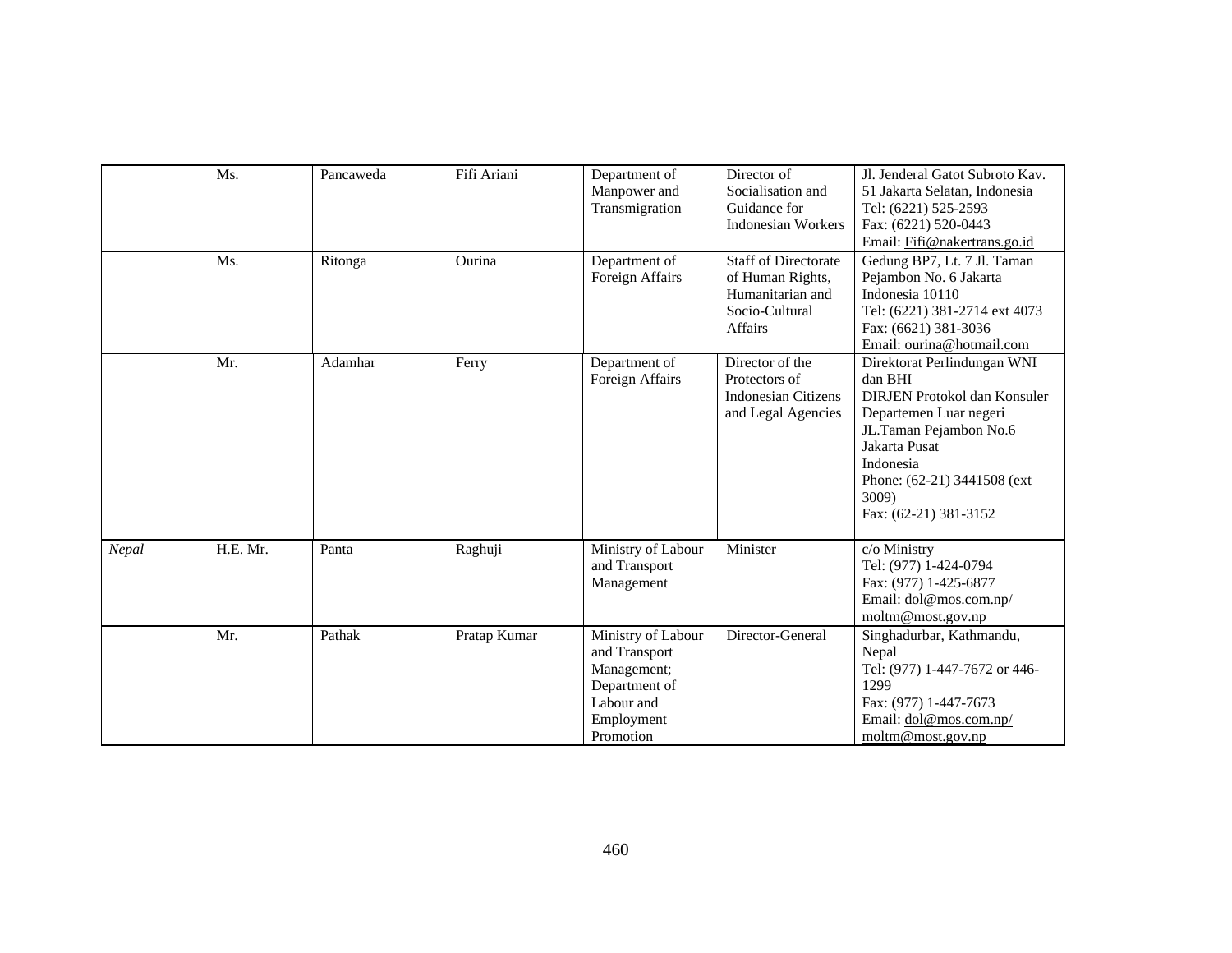|             | Mr.      | Upadhyaya  | Bishnu Hari         | Ministry of Labour<br>and Transport<br>Management                 | <b>Section Officer</b>  | c/o Ministry<br>Tel: (977) 1-424-0794<br>Fax: (977) 1-425-6877<br>Email: upbishnu@yahoo.com                                                                                                                                         |
|-------------|----------|------------|---------------------|-------------------------------------------------------------------|-------------------------|-------------------------------------------------------------------------------------------------------------------------------------------------------------------------------------------------------------------------------------|
| Pakistan    | H.E. Mr. | Khan       | Ghulam Sarwar       | Ministry of Labour,<br>Manpower and<br><b>Overseas Pakistanis</b> | <b>Federal Minister</b> | Ministry of Labour, Manpower<br>and Overseas Pakistanis, Pak<br>Secretariat, B-Block, Islamabad,<br>Pakistan<br>Tel: (92) 051-921-0077<br>Fax: (92) 051-920-6283<br>Email:<br>bureaumig@hotmail.com/<br>bureaumig@isb.paknet.com.pk |
|             | Mr.      | Khan       | Muhammad<br>Ibrahim | Bureau of<br>Emigration and<br>Overseas<br>Employment             | Director-General        | Bureau of Emigration and<br>Overseas Employment 14-C, F-<br>8, Markaz, Islamabad, Pakistan<br>Tel: (92) 051-926-1013<br>Fax: (92) 051-926-1014<br>Email:<br>bureaumig@isb.paknet.com.pk                                             |
| Philippines | Sec.     | Sto. Tomas | Patricia            | Department of<br>Labour and<br>Employment                         | Secretary               | 7th Floor, DOLE Building,<br>General Luna Street, Intramuros,<br>Manila, Philippines<br>Tel: (632) 527-5523<br>Fax: (632) 527-3494<br>Email:<br>stotomaspat@pacific.net.ph                                                          |
|             | Mr.      | Cruz       | Danilo P.           | Department of<br>Labour and<br>Employment                         | Undersecretary          | 7th Floor, DOLE Building,<br>General Luna Street, Intramuros,<br>Manila, Philippines<br>Tel: (632) 525-8119 or 527-3471<br>or 527-5505<br>Fax: (632) 527-3566<br>Email: $dpc@dole.gov.ph$                                           |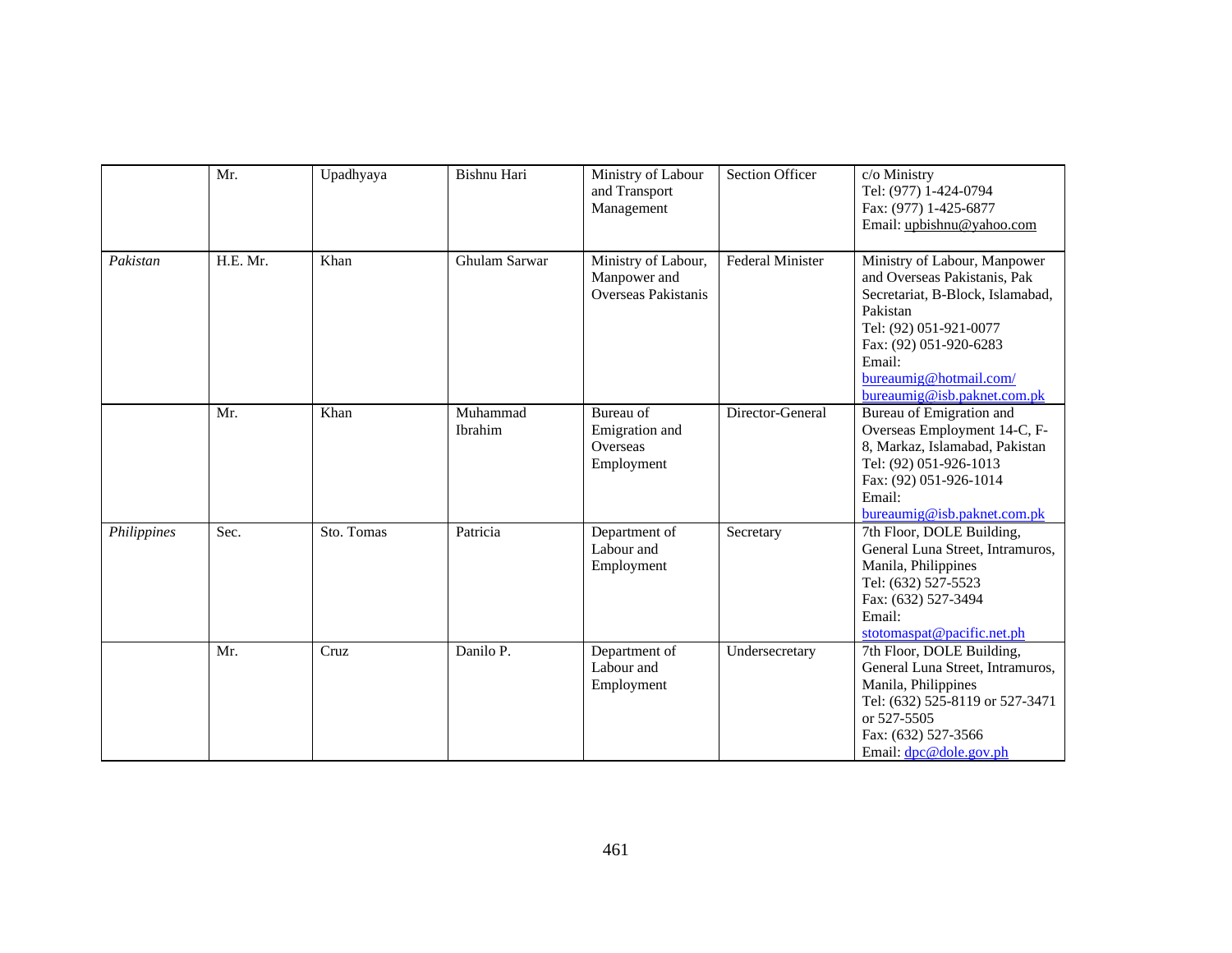|           | Mr.      | Roque         | Marianito D. | <b>Overseas Workers</b><br>Welfare<br>Administration         | Administrator                                                                                  | 7th Street corner F.B. Harrison,<br>Pasay City 1300 Philippines<br>Tel: (632) 833-0139<br>Fax: (632) 551-6651<br>Email:<br>adminmdr@owwa.gov.ph                               |
|-----------|----------|---------------|--------------|--------------------------------------------------------------|------------------------------------------------------------------------------------------------|-------------------------------------------------------------------------------------------------------------------------------------------------------------------------------|
|           | Dr.      | Dimzon        | Carmelita S. | Philippine Overseas<br>Employment<br>Administration          | Deputy<br>Administrator                                                                        | BFO Building, EDSA corner<br>Ortigas Avenue, Mandaluyong<br>City 1501 Philippines<br>Tel: (632) 722-1197 or 722-1179<br>Fax: (632) 724-3557<br>Email: da_dimzon@poea.gov.ph   |
|           | Atty.    | Santizo       | Pedro C.     | Department of<br>Foreign Affairs                             | Special Assistant,<br>Office of the<br>Undersecretary for<br><b>Migrant Workers</b><br>Affairs | Department of Foreign Affairs<br>(OUMWA) Roxas Blvd., Pasay<br>City 1300 Metro Manila<br>Philippines<br>Tel: (632) 834-4117<br>Fax: (632) 551-0817<br>Email: OUMWA@dfa.gov.ph |
| Sri Lanka | H.E. Mr. | Seneviratne   | Athauda      | Ministry of Labour<br>Relations and<br>Foreign<br>Employment | Minister                                                                                       | Labour Secretariat Narahenpita -<br>Colombo 05, Sri Lanka<br>Tel: (941) 1-236-8175<br>Fax: (941) 1-258-2938<br>Email: slmol@slt.lk                                            |
|           | Mr.      | Hettiarachchi | Karunasena   | Sri Lanka Bureau of<br>Foreign<br>Employment                 | Chairman                                                                                       | 61, Isipathana Mto. Colombo 5,<br>Sri Lanka<br>Tel: (941) 1-250-0554<br>Fax: (941) 1-250-0554<br>Email: chmn@slbfc.lk                                                         |
|           | Mr.      | Madihahewa    | Mahinda      | Ministry of Labour<br>Relations and<br>Foreign<br>Employment | Commissioner-<br>General of Labour                                                             | Labour Secretariat Narahenpita -<br>Colombo 05, Sri Lanka<br>Tel: (941) 1-258-1998<br>Fax: (941) 1-258-1145<br>Email: cgldol@sltnet.lk                                        |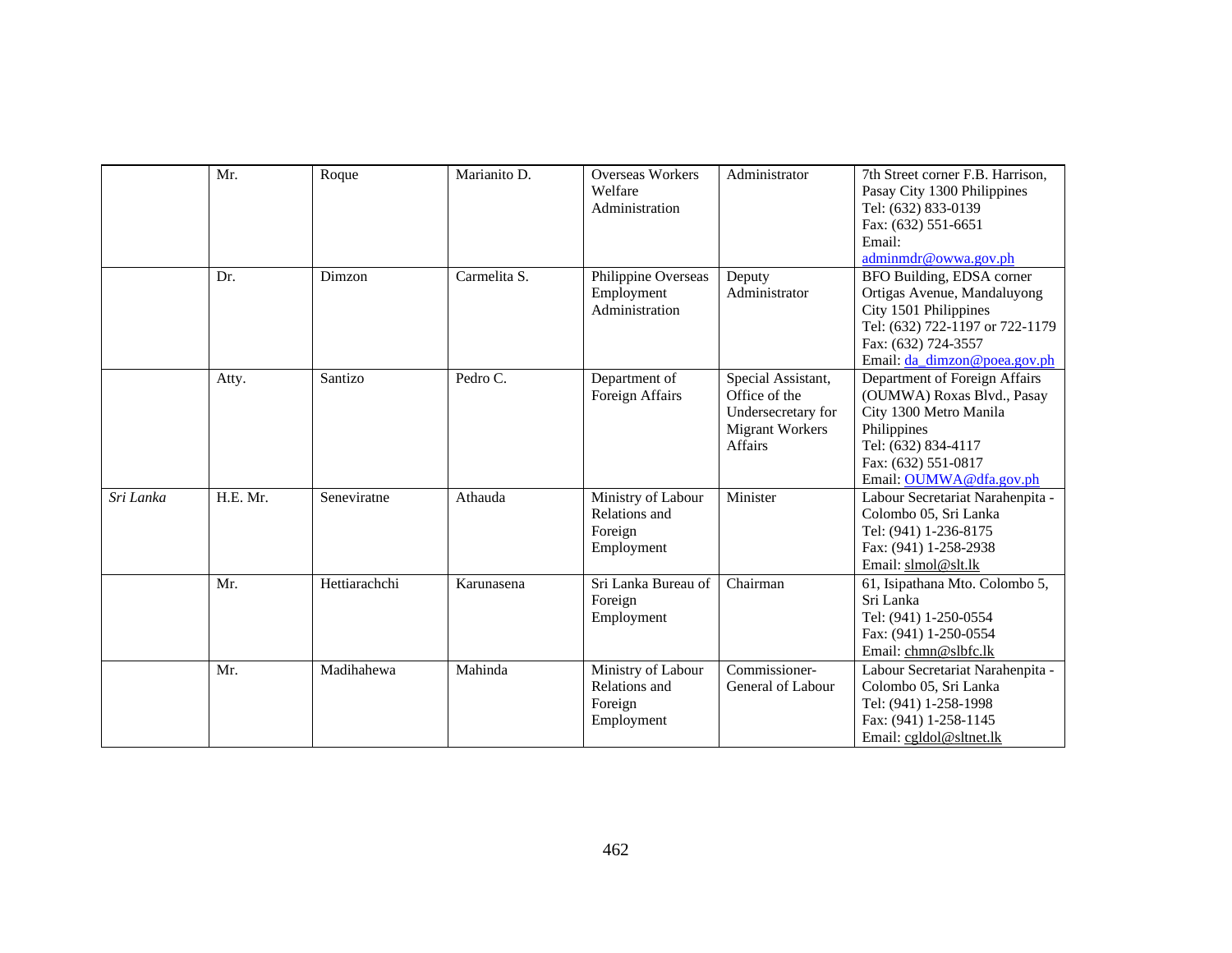| <b>Thailand</b> | H.E. Mr. | <b>Manatas</b> | Peera      | Ministry of Labour                                                                                | Vice-Minister                                                      | Ministry of Labour, Mitmaitri<br>Rd., Dindaeng, Bangkok 10400<br>Tel: (66) 02-232-1045<br>Fax: (66) 02-643-4387                                                                  |
|-----------------|----------|----------------|------------|---------------------------------------------------------------------------------------------------|--------------------------------------------------------------------|----------------------------------------------------------------------------------------------------------------------------------------------------------------------------------|
|                 | Mr.      | Vanaputi       | Akrapol    | Ministry of Labour                                                                                | Deputy Permanent<br>Secretary                                      | Ministry of Labour, Din Dang,<br>Bangkok 10400<br>Tel: (66) 02-248-5552<br>Fax: (66) 02-643-4366<br>Email: akrapol_v@mol.go.th                                                   |
|                 | Mrs.     | Soontara       | Ratiwan    | Ministry of Labour,<br>Office of Overseas<br>Employment<br>Administration                         | Chief of Overseas<br><b>Workers Welfare</b><br><b>Fund Section</b> | Lao Peng Nguang Tower 1, 30th<br>Floor, 333 Vibhavadee Ranesit<br>Rd., Chatuchak, Bangkok 10900<br>Tel: (66) 02-3722904-6<br>Fax: (66) 02-2722904<br>Email: ratiwans@hotmail.com |
| Vietnam         | H.E. Mr. | Le             | Duy Dong   | Ministry of Labour,<br><b>Invalids and Social</b><br>Affairs                                      | Vice-Minister                                                      | 12 Ngo Quyen Street, Hanoi,<br>Vietnam<br>Tel: (844) 826-9548<br>Fax: (844) 825-4728<br>Email: ird_molisa@jpt.vn                                                                 |
|                 | Mr.      | Nguyen         | Xuan An    | Vietnam<br>Association of<br><b>Manpower Supply</b>                                               | Vice President.<br>Secretary-General                               | 256 Ba Trieu Street, Hanoi,<br>Vietnam<br>Tel: (844) 4974-5885<br>Fax: (844) 974-5885<br>Email: vamas256@yahoo.com                                                               |
|                 | Mr.      | Nguyen         | Tuan Nhu   | Department of<br>Overseas Labour/<br>Ministry of Labour,<br><b>Invalids</b> and Social<br>Affairs | Deputy Head,<br>Division for Labour<br>Market                      | 41B Ly Thai To Str. Hanoi,<br>Vietnam<br>Tel: (844) 824-9526<br>Fax: (844) 824-0122<br>Email: nntuan75@yahoo.com                                                                 |
|                 | Mr.      | Nguyen         | Ngoc Quynh | Department of<br>Overseas Labour/<br>Ministry of Labour,<br><b>Invalids and Social</b><br>Affairs | Deputy Director-<br>General                                        | 41B Ly Thai To Str. Hanoi,<br>Vietnam<br>Tel: (844) 824-9515<br>Fax: (844) 824-0122<br>Email: nnguynh@hn.ynn.yn                                                                  |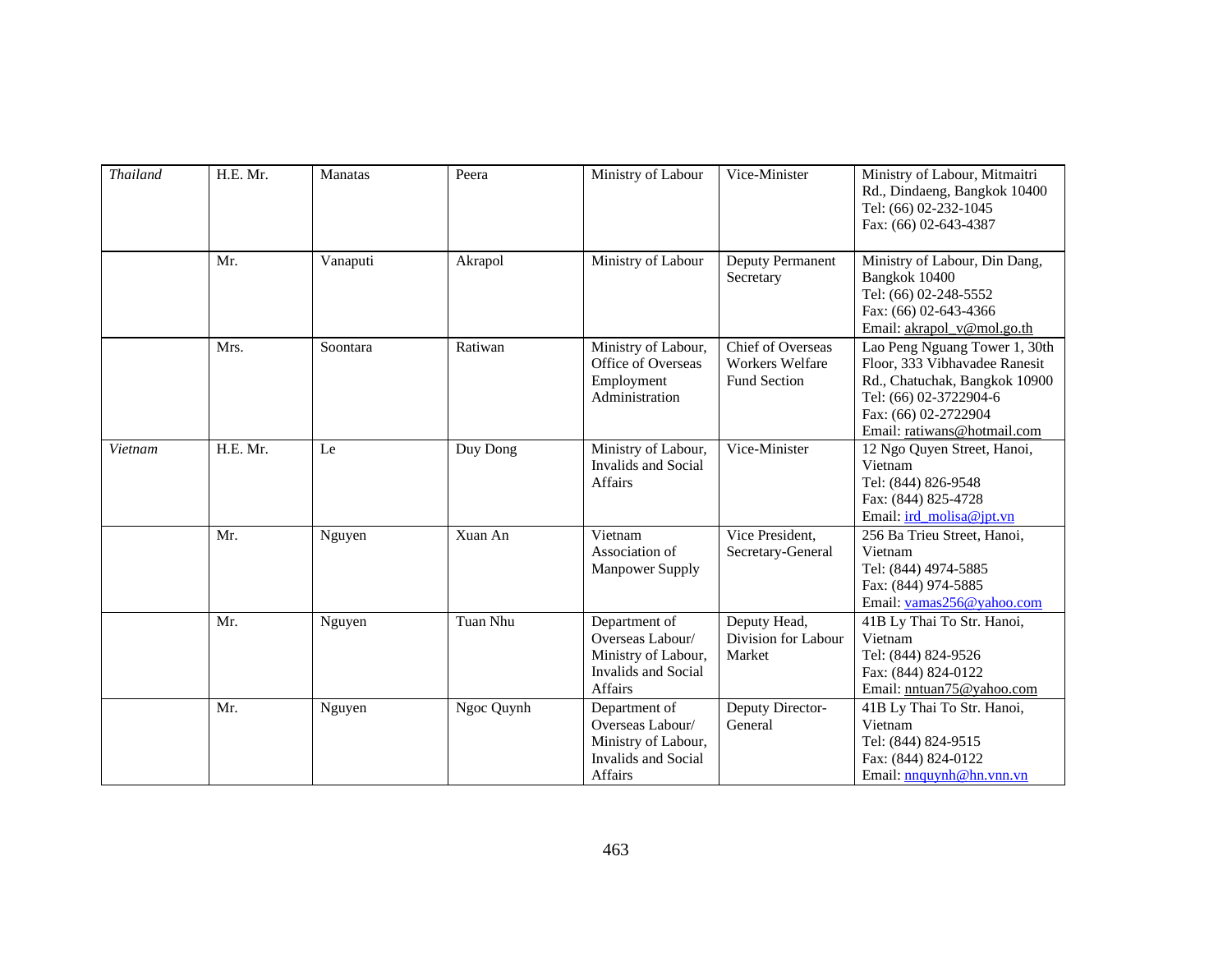| <b>IOM</b> | Mr. | McKinley     | <b>Brunson</b> | IOM - Geneva                                                         | Director-General                                 | International Organization for<br>Migration, 7, route des<br>Morillons, Grand-Saconnex,<br>1202 Geneva Switzerland<br>Tel: 41.22.717.9111<br>Fax: 41.22.798.61.50<br>Email: BMcKinley@iom.int     |
|------------|-----|--------------|----------------|----------------------------------------------------------------------|--------------------------------------------------|---------------------------------------------------------------------------------------------------------------------------------------------------------------------------------------------------|
|            | Ms. | Nonnenmacher | Sophie         | Migration<br>Labour<br>Service Area, IOM<br>$-$ Geneva               | Programme Officer                                | International Organization for<br>Migration, 7, route des<br>Morillons, Grand-Saconnex,<br>1202 Geneva Switzerland<br>Tel: 41.22.717.9111<br>Fax: 41.22.798.61.50<br>Email: snonnenmacher@iom.int |
|            | Mr. | Appave       | Gervais        | Policy<br>Migration<br>Research<br>and<br>Programme, IOM -<br>Geneva | Director                                         | International Organization for<br>Migration, 7, route des<br>Morillons, Grand-Saconnex,<br>1202 Geneva Switzerland<br>Tel: 41.22.717.9111<br>Fax: 41.22.798.61.50<br>Email: gappave@iom.int       |
|            | Mr. | Baruah       | Nilim          | <b>Labour Migration</b><br>Service Area, IOM<br>- Geneva             | Head                                             | International Organization for<br>Migration, 7, route des<br>Morillons, Grand-Saconnex,<br>1202 Geneva Switzerland<br>Tel: 41.22.717.9111<br>Fax: 41.22.798.61.50<br>Email: nbaruah@iom.int       |
|            | Mr. | Reed         | <b>Bruce</b>   | IOM - Manila                                                         | Regional<br>Representative,<br><b>IOM</b> Manila | International Organization for<br>Migration, 25th Floor, Citibank<br>Tower, 8741 Paseo de Roxas<br>1226 Makati, Philippines<br>Tel: (632) 848-1260<br>Fax: (632) 848-1257<br>Email: breed@iom.int |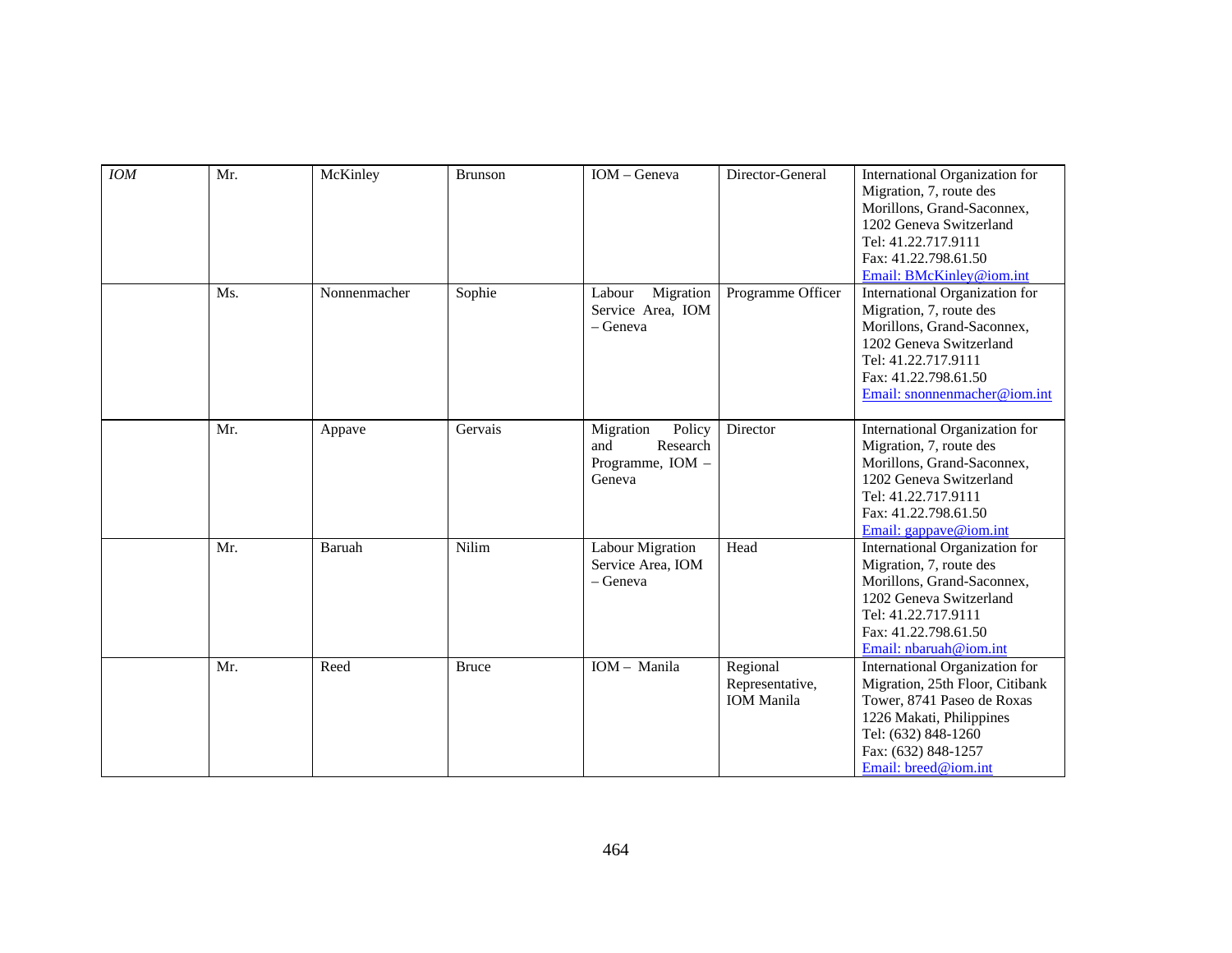| <i><b>Observers</b></i> | Mr. | Gulab   | Majnoon              | Ministry of Foreign<br>Affairs,<br>Afghanistan              | Director-General of<br><b>Consular Affairs</b>                     | Ministry of Foreign Affairs<br>Consular Department,<br>Kabul, Afghanistan<br>Tel: (0093) 020-2100376 or<br>$(0093) 070 - 281 - 973$<br>Fax: (0093) 020-2100370                                 |
|-------------------------|-----|---------|----------------------|-------------------------------------------------------------|--------------------------------------------------------------------|------------------------------------------------------------------------------------------------------------------------------------------------------------------------------------------------|
|                         | Mr. | Mehrzad | Ghulam Farooq        | Ministry of Labor<br>and Social Affairs,<br>Afghanistan     | Director-General of<br>Manpower<br>Department                      | Ministry of Labour and Social<br>Affairs, Kabul, Afghanistan<br>Tel: (0093) 079-302196, (0093)<br>020-210-3710                                                                                 |
|                         | Mr. | Wadah   | <b>Mohammad Daud</b> | Ministry of Foreign<br>Affairs,<br>Afghanistan              | Official of UN and<br>International<br>Organizations<br>Department | Ministry of Foreign Affairs,<br>Kabul, Afghanistan<br>Tel: (0093) 020-210-3669<br>Fax: (0044) 128-0765-108 or<br>$(0044)$ 207-6694-014 or<br>$(0044)$ 207-669-4015<br>Email: alwedah@yahoo.com |
|                         | Dr. | Zeitlyn | Sushila J.           | for<br>Department<br>International<br>Development<br>(DFID) | Senior<br>Social<br>Development<br>Adviser                         | 1 Palace Street, Victoria,<br>London SWIE 5HE<br>Tel: (44) 020-7023-0806 or<br>7023-0129<br>Fax: (44) 020-7023-0197 or<br>7023-0078<br>Email: s-zeitlyn@dfid.gov.uk                            |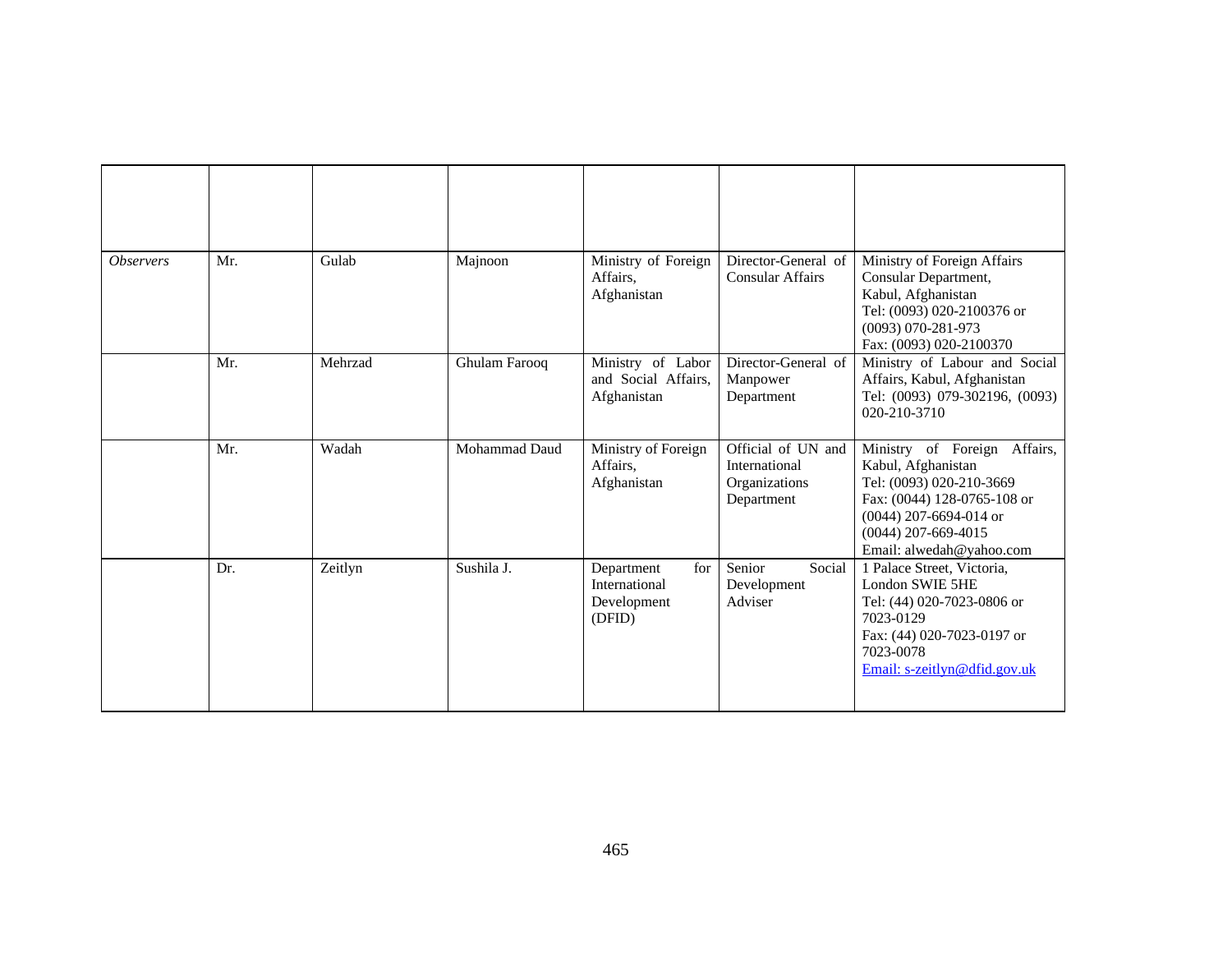| Dr. | Villacorta     | Wilfrido V. | Association<br>of<br>Asian<br>Southeast<br>(ASEAN<br><b>Nations</b><br>Secretariat)                                    | Secretary-<br>Deputy<br>General                                                            | 70-A Jl. Sisingamangaraja,<br>Jakarta 12110, Indonesia<br>Tel: (62-21) 726-2991 ext 315 or<br>388<br>Fax: (62-21) 724-3348<br>Email: wilfrido@aseansec.org         |
|-----|----------------|-------------|------------------------------------------------------------------------------------------------------------------------|--------------------------------------------------------------------------------------------|--------------------------------------------------------------------------------------------------------------------------------------------------------------------|
| Dr. | D'Cunha        | Jean        | United<br><b>Nations</b><br>Development Fund<br>Women<br>for<br>(UNIFEM)                                               | Advisor/<br>Regional<br>Programme<br>Asia<br>Manager,<br>Pacific Programme<br>on Migration | 5th Floor UN Building,<br>Rajdamnern Nok Avenue,<br>Bangkok, 10200 Thailand<br>Tel: (662) 288-2225<br>Fax: (662) 280-6030<br>Email:<br>jean.dcunha@unifem.un.or.th |
| Mr. | Vahapassi      | Antero      | Regional<br>and<br>Sustainable<br>Development<br>Department, Asian<br>Development Bank<br>(ADB)                        | Senior Labour and<br>Vulnerable Groups<br>Specialist                                       | 6 ADB Avenue, Mandaluyong<br>City, 0401 Metro Manila<br>Tel: (632) 632-6945<br>Fax: (632) 636-2205<br>Email: avahapassi@adb.org                                    |
| Mr. | Van Der Auwera | Michiel     | Reduction<br>Poverty<br>Social<br>and<br>Development<br>Division,<br>Asian<br>Development Bank<br>(ADB)                | Social<br>Protection<br>Specialist                                                         | 6 ADB Avenue, Mandaluyong<br>City, 0401 Metro Manila<br>Tel: (632) 632-5528<br>Fax: (632) 636-2205<br>Email: mvanderauwera@adb.org                                 |
| Mr. | Hirose         | Kenichi     | International<br>Labour<br>Organization<br>Subregional Office<br>for Southeast Asia<br>the<br>Pacific<br>and<br>(II.0) | Senior Social<br>Protection<br>Specialist                                                  | Tel: 580-9900<br>Fax: hirose@ilo.org                                                                                                                               |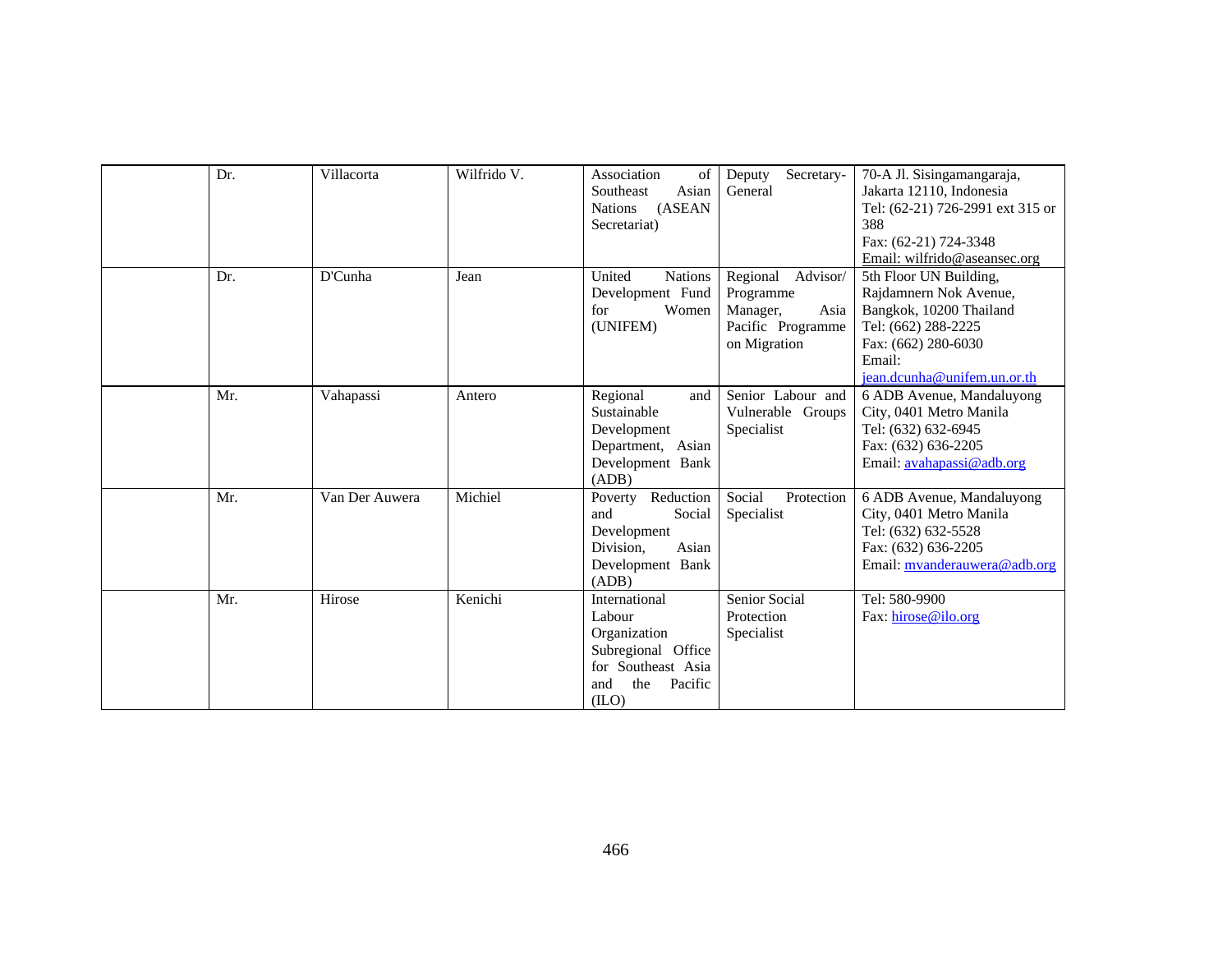| <b>Embassies</b> | H.E.Mr. | Laturiuw       | A.E.Alexander | Embassy of the<br>Republic of<br>Indonesia                  | Minister, Deputy<br>Chief of Mission,<br>Charge d'Affaires,<br>a.i. | <b>Indonesian Embassy Building</b><br>185 Salcedo St., Legaspi<br>Village, Makati City<br>Tel: (632) 892-5061 to 68<br>Fax: (632) 892-5878                                                               |
|------------------|---------|----------------|---------------|-------------------------------------------------------------|---------------------------------------------------------------------|----------------------------------------------------------------------------------------------------------------------------------------------------------------------------------------------------------|
|                  | Mr.     | Rodhy          | Taufiq        | Embassy of the<br>Republic of<br>Indonesia                  | Counsellor/Chief of<br><b>Economic Affairs</b>                      | <b>Indonesian Embassy Building</b><br>185 Salcedo St., Legaspi<br>Village, Makati City<br>Tel: (632) 892-5061 to 68 ext<br>243<br>Fax: (632) 894-4561 or 892-<br>5878<br>Email: bidekon@info.com.ph      |
|                  | Ms.     | Saadia Pratama | Masriati Lita | Embassy of the<br>Republic of<br>Indonesia                  | First Secretary/<br>Deputy Chief of<br><b>Economic Affairs</b>      | <b>Indonesian Embassy Building</b><br>185 Salcedo St., Legaspi<br>Village, Makati City<br>Tel: (632) 892-5061 to 68<br>Fax: (632) 892-5878                                                               |
| Experts          | Mr.     | Mughal         | Rashid Ahmed  | Protectorate of<br>Emigrants, Pakistan                      | Director/Protector<br>of Emigrants                                  | Protectorate of Emigrants,<br>Summer Plaza, Chandi Chowk,<br>Rawalmindi, Pakistan<br>Tel: (92-51) 929-0439 or (0333)<br>520-557 (mobile)<br>Fax: (92-51) 929-0442<br>Email:<br>mughal rashid@hotmail.com |
|                  | Prof.   | Tan            | Edita         | School of<br>Economics,<br>University of the<br>Philippines | Professor, Head                                                     | School of Economics, University<br>of the Philippines, Diliman,<br>Quezon City 1101 Philippines<br>Tel: (632) 920-5461 or 927-9686<br>loc 260<br>Fax: (632) 920-5462<br>Email: edita.tan@up.edu.ph       |